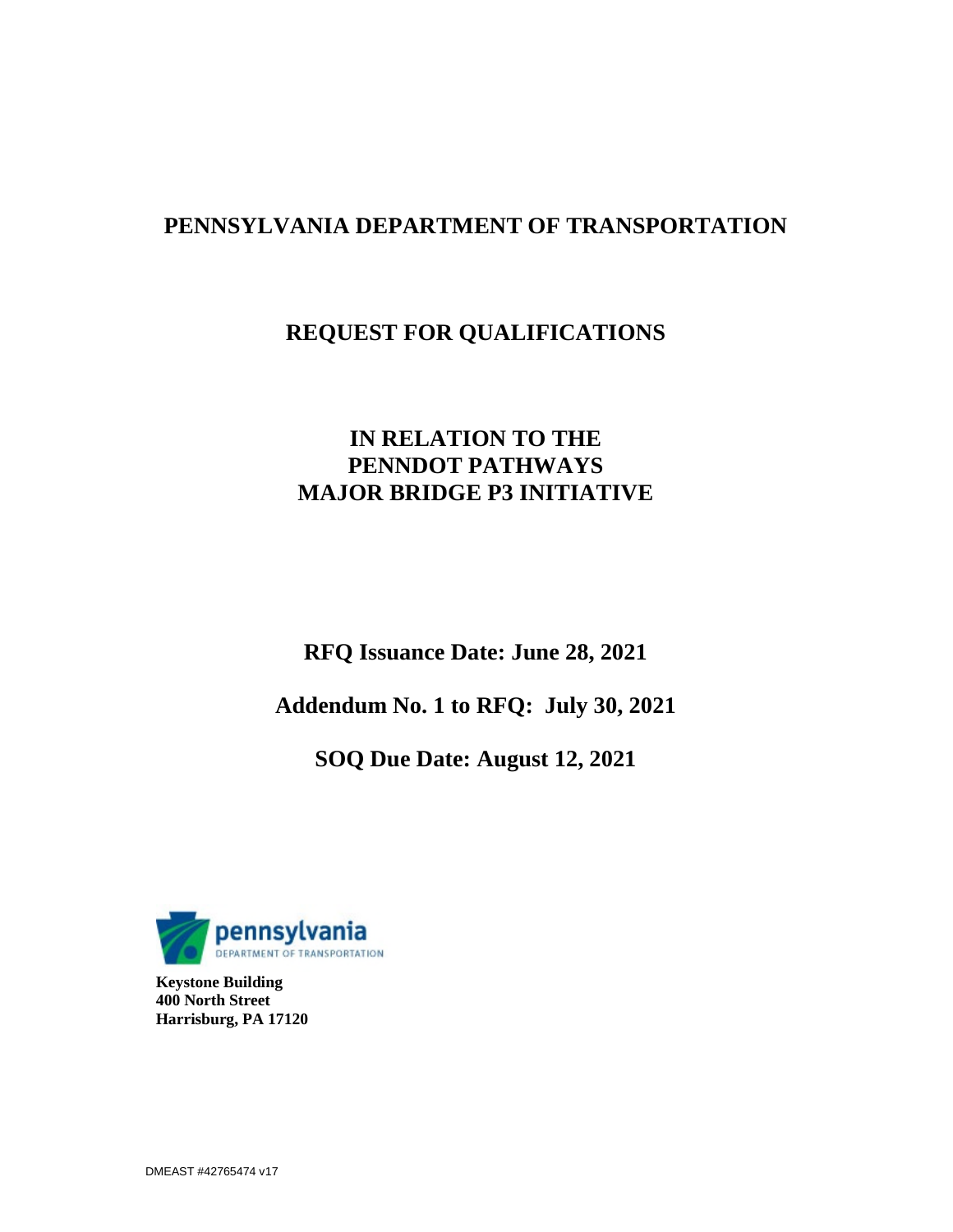## **TABLE OF CONTENTS**

| 1.             |     |                                                                          |  |  |  |
|----------------|-----|--------------------------------------------------------------------------|--|--|--|
|                | 1.1 |                                                                          |  |  |  |
|                | 1.2 |                                                                          |  |  |  |
|                | 1.3 |                                                                          |  |  |  |
| 2.             |     |                                                                          |  |  |  |
|                | 2.1 |                                                                          |  |  |  |
|                | 2.2 |                                                                          |  |  |  |
|                |     | 2.2.1                                                                    |  |  |  |
|                |     | 2.2.2                                                                    |  |  |  |
|                |     | 2.2.3                                                                    |  |  |  |
|                | 2.3 |                                                                          |  |  |  |
|                |     | 2.3.1                                                                    |  |  |  |
|                |     | 2.3.2                                                                    |  |  |  |
|                | 2.4 |                                                                          |  |  |  |
|                | 2.5 |                                                                          |  |  |  |
|                |     | 2.5.1<br>Anticipated Availability Payments; Development Entity           |  |  |  |
|                |     |                                                                          |  |  |  |
|                |     | 2.5.2                                                                    |  |  |  |
|                |     | 2.5.3                                                                    |  |  |  |
|                | 2.6 |                                                                          |  |  |  |
|                |     | 2.6.1                                                                    |  |  |  |
|                |     | 2.6.2                                                                    |  |  |  |
|                |     | 2.6.3                                                                    |  |  |  |
|                |     | Coordination with Governmental Agencies and Other Stakeholders5<br>2.6.4 |  |  |  |
|                |     | 2.6.5                                                                    |  |  |  |
|                |     | 2.6.6                                                                    |  |  |  |
|                | 2.7 | Disadvantaged Business Enterprise (DBE) and On-the-Job Training          |  |  |  |
|                |     |                                                                          |  |  |  |
|                | 2.8 |                                                                          |  |  |  |
|                | 2.9 |                                                                          |  |  |  |
|                |     | 2.9.1                                                                    |  |  |  |
|                |     | 2.9.2                                                                    |  |  |  |
|                |     | 2.9.3                                                                    |  |  |  |
| 3.             |     |                                                                          |  |  |  |
|                | 3.1 |                                                                          |  |  |  |
|                |     | 3.1.1                                                                    |  |  |  |
|                |     | 3.1.2                                                                    |  |  |  |
|                |     | 3.1.3                                                                    |  |  |  |
|                | 3.2 |                                                                          |  |  |  |
|                | 3.3 |                                                                          |  |  |  |
|                | 3.4 |                                                                          |  |  |  |
|                | 3.5 |                                                                          |  |  |  |
|                | 3.6 |                                                                          |  |  |  |
|                | 3.7 |                                                                          |  |  |  |
| $\mathbf{4}$ . |     |                                                                          |  |  |  |
|                | 4.1 |                                                                          |  |  |  |
|                |     | 4.1.1                                                                    |  |  |  |
|                |     | 4.1.2                                                                    |  |  |  |
|                |     | 4.1.3                                                                    |  |  |  |
|                | 4.2 |                                                                          |  |  |  |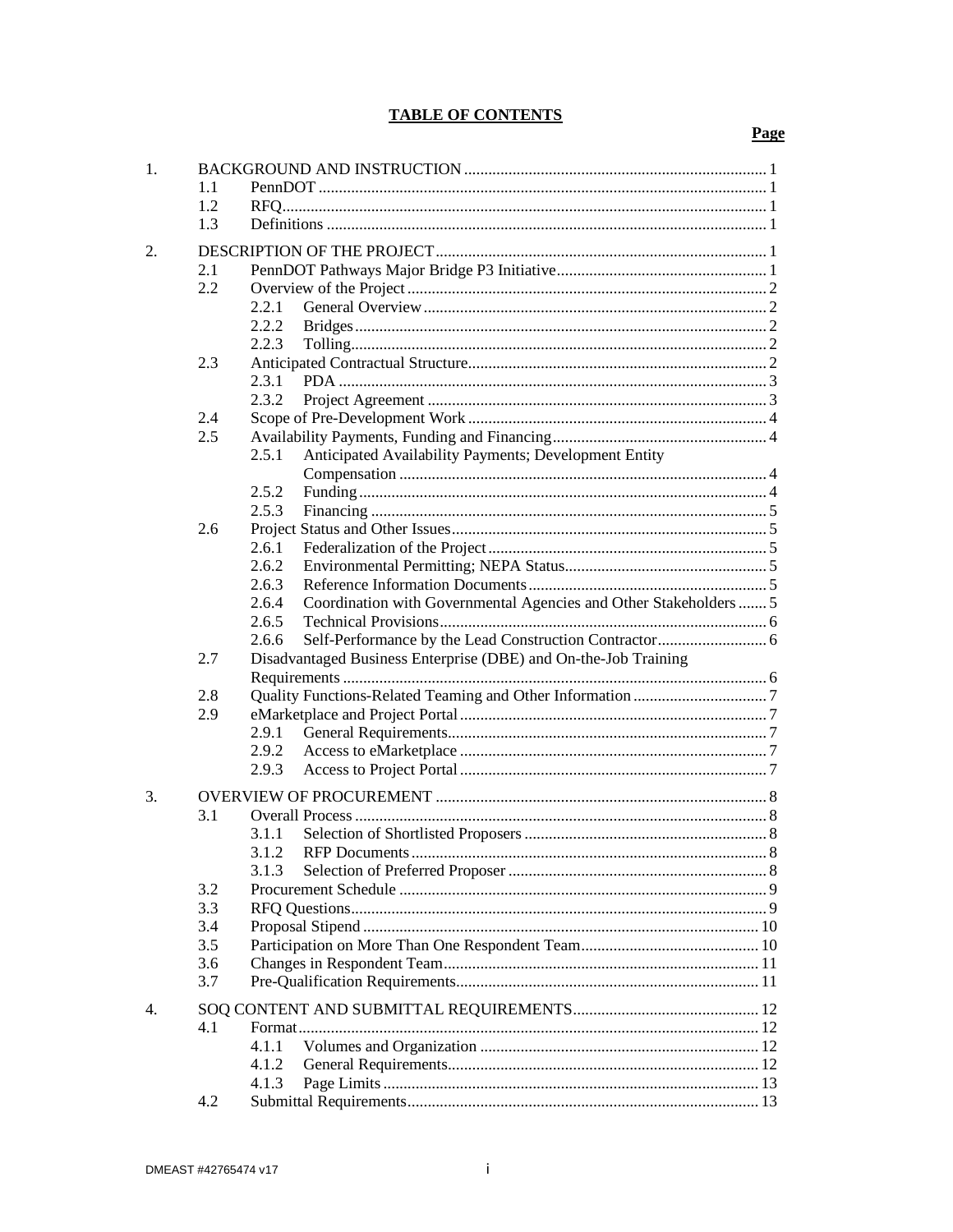|    | 4.3        |                                                            |  |
|----|------------|------------------------------------------------------------|--|
|    | 4.4        |                                                            |  |
| 5. |            |                                                            |  |
|    | 5.1        |                                                            |  |
|    |            | 5.1.1                                                      |  |
|    |            | 5.1.2                                                      |  |
|    |            | 5.1.3                                                      |  |
|    | 5.2        |                                                            |  |
|    | 5.3        |                                                            |  |
|    | 5.4        |                                                            |  |
|    |            | 5.4.1                                                      |  |
|    |            | 5.4.2                                                      |  |
|    |            | Project Development Understanding and Approach 19<br>5.4.3 |  |
|    | 5.5        |                                                            |  |
| 6. |            | COMMUNICATIONS, PUBLIC INFORMATION AND ORGANIZATIONAL      |  |
|    |            |                                                            |  |
|    | 6.1        |                                                            |  |
|    | 6.2        |                                                            |  |
|    |            | 6.2.1                                                      |  |
|    |            | 6.2.2                                                      |  |
|    |            | 6.2.3                                                      |  |
|    | 6.3        |                                                            |  |
|    |            | 6.3.1                                                      |  |
|    |            | 6.3.2                                                      |  |
|    |            | 6.3.3                                                      |  |
|    |            | 6.3.4                                                      |  |
|    | 6.4        |                                                            |  |
| 7. |            |                                                            |  |
|    |            |                                                            |  |
| 8. |            |                                                            |  |
|    | 8.1<br>8.2 |                                                            |  |
|    |            |                                                            |  |
|    | 8.3<br>8.4 |                                                            |  |
|    | 8.5        |                                                            |  |
|    | 8.6        |                                                            |  |
|    |            |                                                            |  |
| 9. |            |                                                            |  |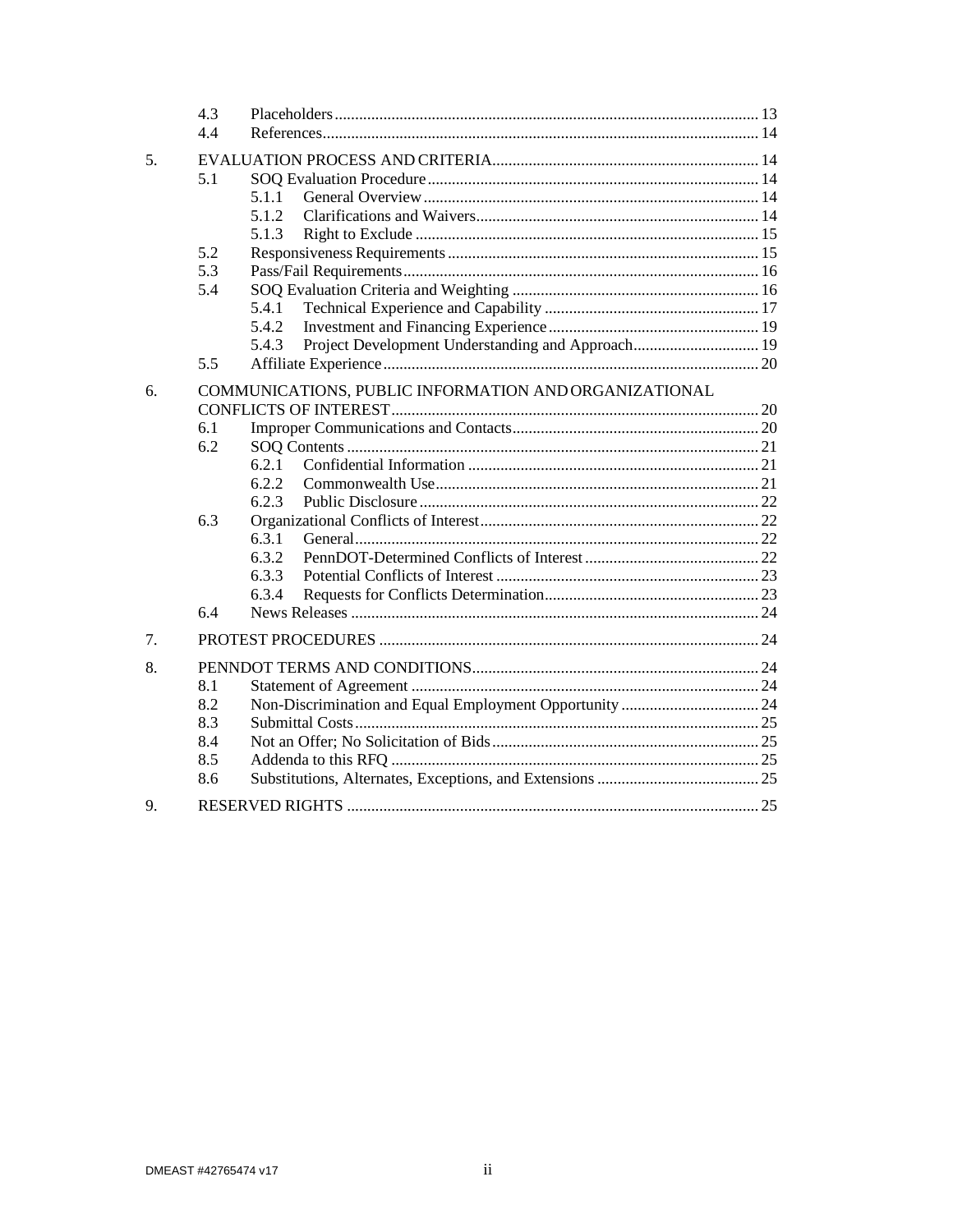## **APPENDIX 1: DEFINITIONS**

## **APPENDIX 2: SOQ SUBMITTAL REQUIREMENTS**

## **APPENDIX 3: BRIDGES**

### **APPENDIX 4: SOQ FORMS**

Form A – Transmittal Letter

Form B – Information Regarding Major Team Members

- Form C Certification
- Form D Certification of Responsiveness; Pass/Fail Requirements
- Form E RFQ Questions

Form F-1 – Key Personnel Resume Cover

Form F-2 – Key Personnel References

Form G-1 – Project Development Qualifications

Form G-2 – Technical Qualifications – Construction

Form G-3 – Technical Qualifications – Design

Form G-4 – Technical Qualifications – Maintenance

Form G-5 – Technical Qualifications – Quality

Form G-6 – Technical References

- Form G-7 Safety Questionnaire
- Form H-1 Equity Member Experience
- Form H-2 Equity Member Investment Track Record
- Form H-3 Equity Member References
- Form H-4 Financial Officer Certificate

Form I - Project Portal Access Request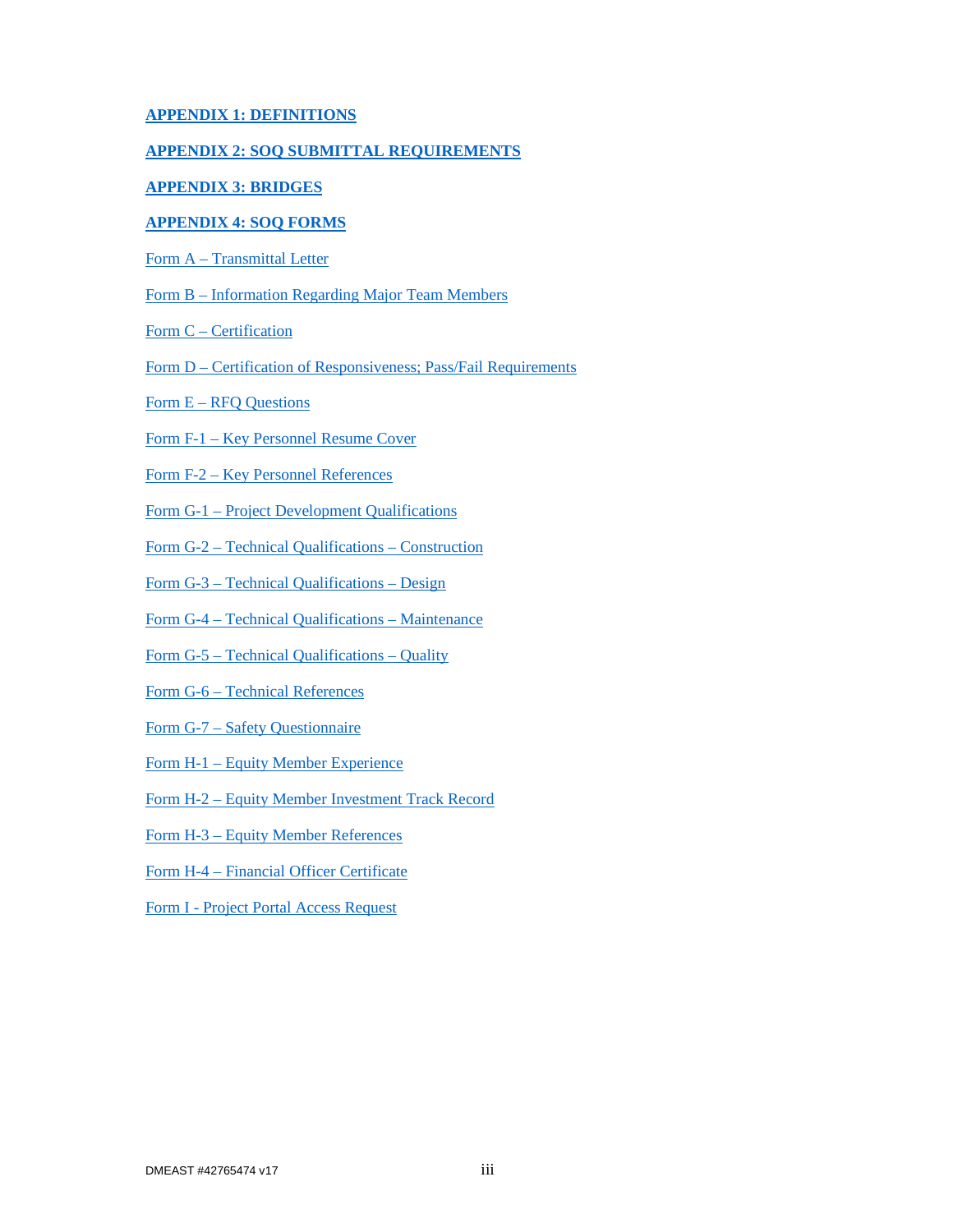## **1. BACKGROUND AND INSTRUCTION**

## **1.1 PennDOT**

The Pennsylvania Department of Transportation ("**PennDOT**"), on behalf of the Commonwealth of Pennsylvania (the "**Commonwealth**"), is soliciting statements of qualifications ("**SOQs**") from Respondents (defined below) seeking to enter into a progressive public-private partnership ("**P3**") under a pre-development agreement ("**PDA**"), through which the Respondent, as the Development Entity (defined below) and counterparty to PennDOT, performs certain Pre-Development Work (defined below). The PDA is intended to result in one or more public-private transportation partnership project agreements (each a "**Project Agreement**" and, collectively the "**Project Agreements**"), utilizing a design, build, finance and maintain ("**DBFM**") delivery, for one or more "bridge packages" (each, a "**Package**"). Each Package will be comprised of select bridges within the broader portfolio of bridges across the Commonwealth (the "**Project**") under the PennDOT Pathways Major Bridge P3 Initiative (the "**Program**"). The scope of work under the PDA and Project Agreements will include work relating to the Tolling Civil Infrastructure.

## **1.2 RFQ**

This Request for Qualifications ("**RFQ**") is issued in accordance with the provisions of 74 Pa. C.S. §§ 9101-9124, as amended (the "**P3 Law**") and other applicable provisions of law and the Implementation Manual and Guidelines approved for use January 9, 2013, as last amended on December 4, 2019 (the "**Implementation Manual**").

This RFQ is the first step in a two-phase procurement. This RFQ outlines the minimum and desired qualifications for a single contract counterparty (the "**Development Entity**") to perform the scope of services described in this RFQ.

As more fully set forth in Section 2.3, Respondent teams must be comprised of: (a) one or more Equity Members of a Development Entity, (b) a Lead Engineering Firm and (c) a Lead Construction Contractor. Also as more fully set forth in Section 2.3, PennDOT anticipates entering into the PDA with the Equity Member(s) of the Development Entity (or an Affiliate thereof) and, depending upon the results of the Pre-Development Work under the PDA, entering into one or more Project Agreements with one or more Development Entities for each Package within the Project.

Companies, teams, joint bidders, joint ventures, partnerships or consortia submitting SOQs in response to this RFQ ("**Respondents**") will be evaluated by PennDOT based on the evaluation criteria set forth in Section 5 of this RFQ. After reviewing the SOQ submissions, PennDOT will identify certain Respondents (each, a "**Shortlisted Proposer**") that will be invited to submit a proposal in response to the subsequently issued Request for Proposals ("**RFP**") as the second step in the procurement. Refer to Section 3 of this RFQ for additional information regarding the procurement.

## **1.3 Definitions**

Capitalized terms used in this RFQ and not otherwise defined shall have the meanings given in Appendix 1.

## **2. DESCRIPTION OF THE PROJECT**

## **2.1 PennDOT Pathways Major Bridge P3 Initiative**

The Project is a component of the PennDOT Pathways Major Bridge P3 Initiative, itself part of PennDOT's ongoing work to explore sustainable transportation funding options in response to a growing highway and bridge funding gap. This Program aims to provide travelers, residents, and businesses with high-quality transportation infrastructure via alternative funding to address near- and long-term highway and bridge needs.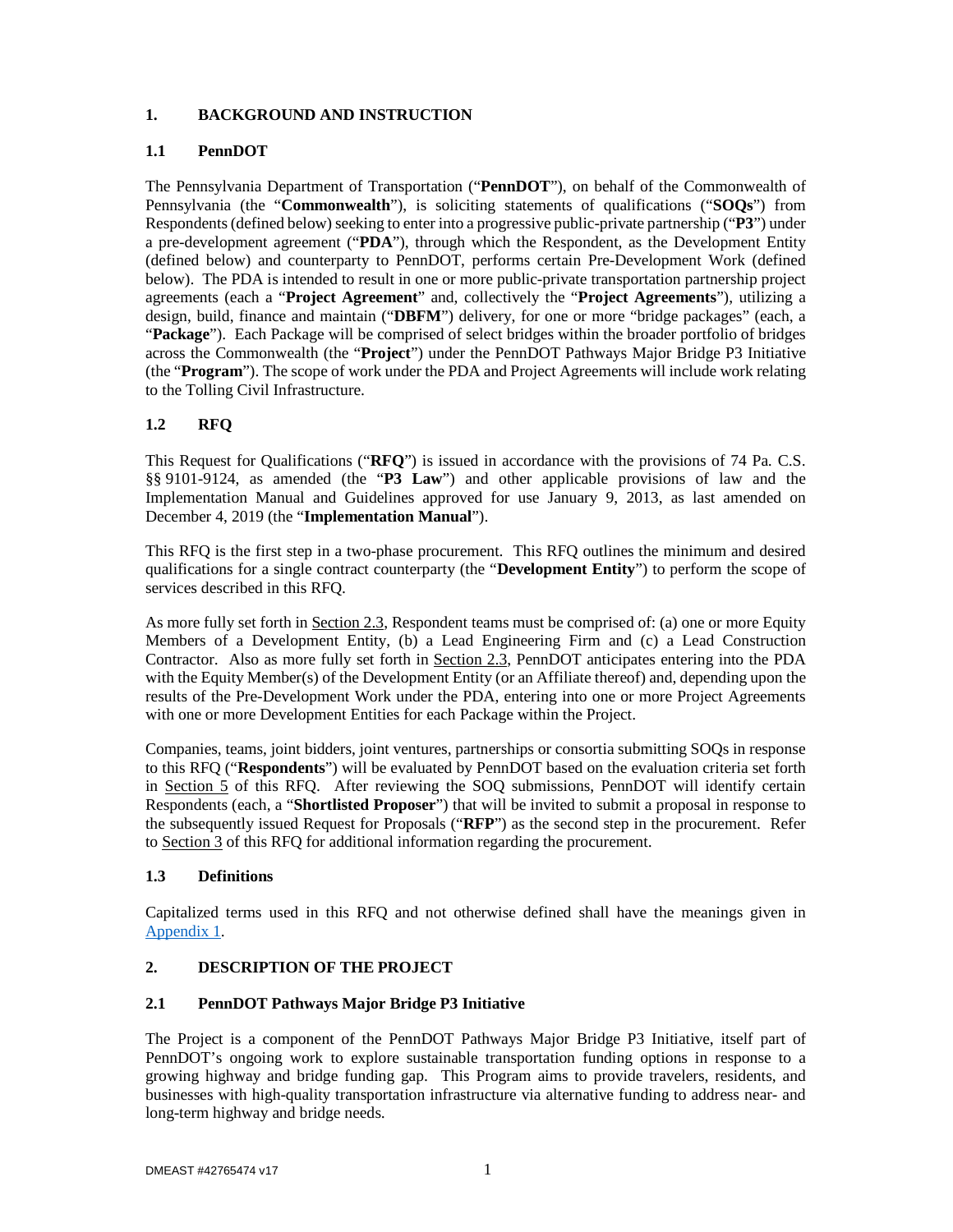PennDOT has identified the following specific goals for the Program:

- Accelerate the renewal of major bridges to ensure public safety;
- Avoid time and financial impacts of travel diversion resulting from bridge restrictions and closures due to bridge condition;
- Help offset gas tax revenue losses, as identified by the Commonwealth Transportation Advisory Committee ("**TAC**") and exacerbated by the coronavirus pandemic;
- Ensure users (including out-of-state traffic) contribute fairly to the replacement or rehabilitation of the bridges based on usage; and
- Create a sustainable funding model for the Commonwealth's major bridges.

## **2.2 Overview of the Project**

## **2.2.1 General Overview**

The purpose of the Project is to deliver infrastructure improvements focusing on the rehabilitation and replacement of major bridges (and associated roadways) across the Commonwealth, in alignment with the goals cited in Section 2.1.

## **2.2.2 Bridges**

The Project is specific to the list of bridges set forth and described in Appendix 3 hereto. PennDOT identified candidate bridges for the Project based on the following criteria:

- Inclusion in the Twelve-Year Program for interstate bridge reconstruction;
- Bridges located on the interstate or expressways;
- Structures of significance based on size, location and cost to replace or rehabilitate;
- The ability for the bridge to be financially viable with a reasonable toll rate;
- Structural conditions that warrant timely attention to enhance safety and avoid disruption and community impacts if closure or weight restrictions were imposed; and
- Bridges that can begin construction in two to four years for near-term benefit.

## **2.2.3 Tolling**

PennDOT will be responsible for setting, collecting and implementing tolls on the bridges. It is anticipated that the Pennsylvania Turnpike Commission (the "**PTC**"), through its vendor, will supply and operate toll collection equipment and perform the toll collection function, including transaction and violations processing, account maintenance and customer service functions. This arrangement will be governed by the terms of an Interagency Agreement for Toll Collection Services between PennDOT and PTC. Once a bridge reaches financial close under the terms of the applicable Project Agreement, PennDOT anticipates that the installation of toll collection equipment and toll gantries on such bridge and the setting, collecting and implementing of tolls on such bridge will commence, subject to any mitigation obligations that attend imposition of tolling. The Development Entity will construct, finance and maintain the Tolling Civil Infrastructure. All other tolling requirements will be carried out by PennDOT, PTC and/or PTC's vendor.

## **2.3 Anticipated Contractual Structure**

Upon selection of the Development Entity, PennDOT anticipates that it will enter the PDA with the Equity Member(s) (or an Affiliate thereof) for the development of all Project bridges. The Development Entity must achieve financial close of the first Package by December 2022 and satisfy certain requirements under the PDA, including any commitments made with respect to subcontractors (as will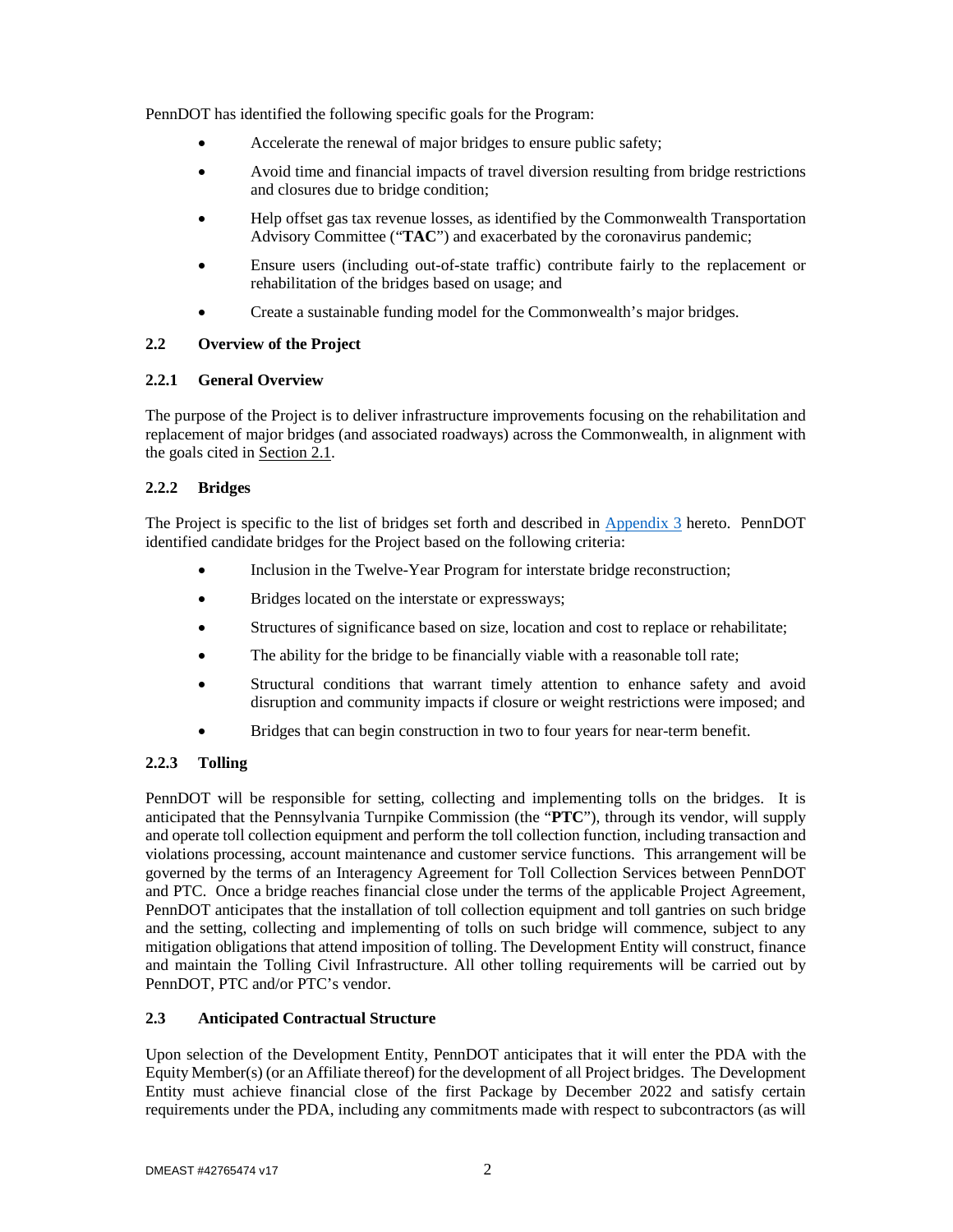be more fully set forth in the RFP) to preserve a right of first negotiation on subsequent Packages that will be developed.

The information regarding the Project's contractual and financial structure in this RFQ reflects the Project terms anticipated by PennDOT at the time of this RFQ. PennDOT reserves the right to modify these anticipated terms based on its ongoing analysis of the technical, financial, and other issues relating to the Project.

## **2.3.1 PDA**

PennDOT anticipates that it will enter into the PDA with the Equity Member(s) (or an Affiliate thereof) to deliver its work under the PDA. The Project is PennDOT's first use of a PDA delivery consisting of early involvement by the members of the Development Entity to help define project scope and perform design work in partnership with PennDOT. The primary purposes of the PDA include developing the Packages, advancing design for the bridges, and progressing certain pre-development activities with respect to all of the Project bridges. PennDOT expects and encourages Respondents to offer innovative methods for and approaches to completion of the scope of services identified in this RFQ while minimizing public inconvenience and maximizing cost and schedule efficiencies that could potentially be achieved under a PDA approach.

The PDA will set forth, among other things, the following:

- Responsibilities of the Equity Member(s) (or an Affiliate thereof) with respect to the Pre-Development Work;
- Certain commercial and legal agreements relating to continuing or discontinuing evaluation and pre-development of bridge(s);
- PennDOT's priorities for the potential composition of the Packages;
- Negotiating principles with respect to the Project Agreements;
- Requirements and constraints relating to self-performance for Lead Construction Contractor;
- Provisions for ensuring transparency and competitiveness of pricing submitted to PennDOT;
- Requirements and constraints relating to the addition of new Equity Member(s);
- Incentives relating to commitments included in the Proposal;
- Interim milestones (within the PDA term, Program-related and potentially bridgespecific);
- Incentives relating to early delivery, bridge prioritization, assembly of the subcontractors and subconsultants under the Project Agreements;
- Certain "off-ramps" during the PDA process and potential compensation regimes; and
- Allocation of process and cost responsibilities.

The PDA included as a part of the RFP will include a term sheet that includes the key commercial terms for the Project Agreements (the "**Term Sheet**"). The Development Entity will be responsible for financing and securing the scope of work for delivery of the Package.

## **2.3.2 Project Agreement**

Each Project Agreement will set forth, among other things, the obligations of the Development Entity relating to the design, construction, financing and maintenance of the applicable Package. Specifically regarding the Tolling Civil Infrastructure, the Project Agreement will require the Development Entity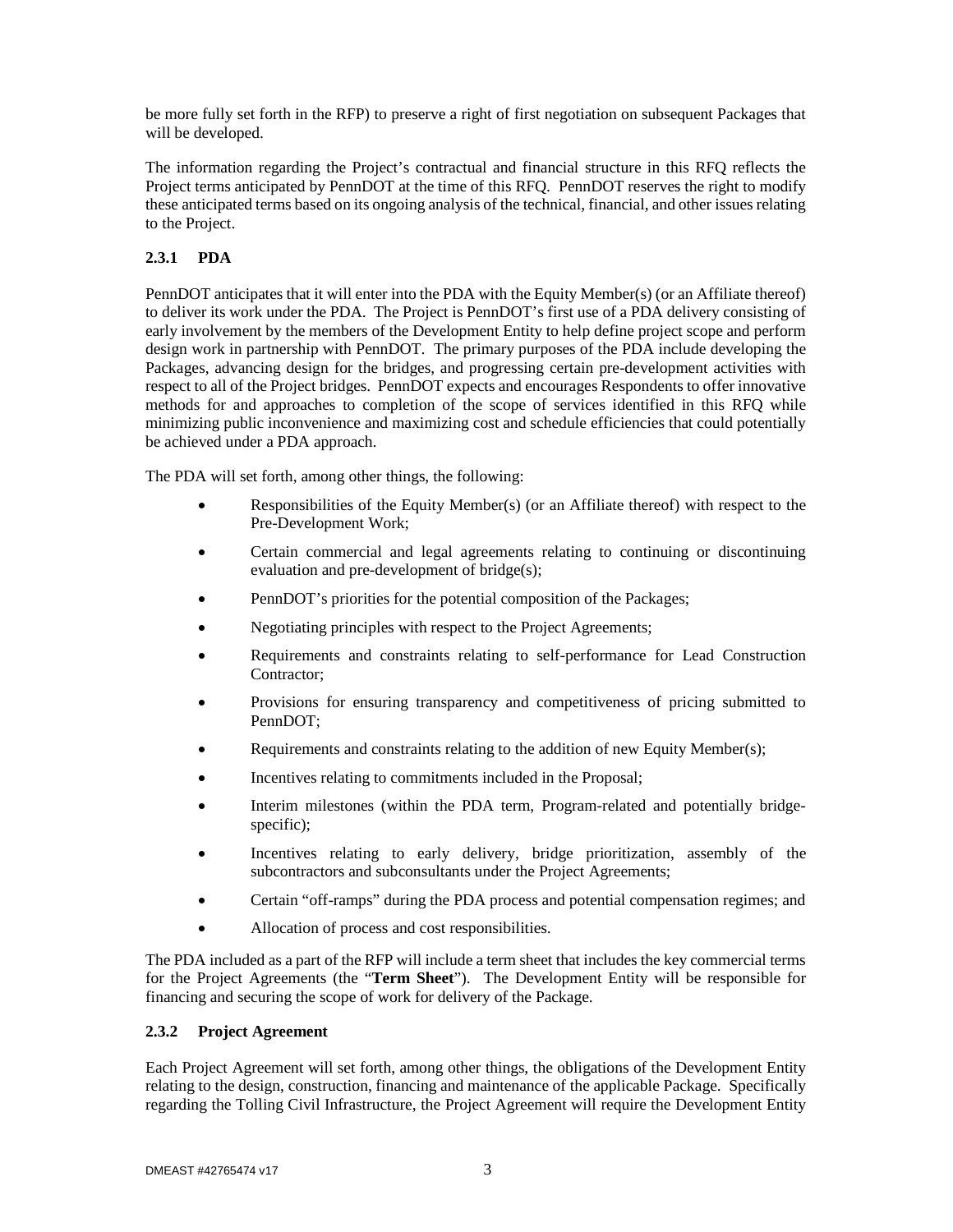to construct, maintain and finance the Tolling Civil Infrastructure for all bridges within the Package. Additional commercial terms for the Project Agreements, including pricing applicable to DBFM delivery of the relevant Package, will be negotiated with the Development Entity during the PDA period.

## **2.4 Scope of Pre-Development Work**

The scope of work under the PDA will support ongoing development of the Project as it progresses through internal and external review and approval processes (the "**Pre-Development Work**"):

- Prepare a development plan for the delivery of the bridges in two or more Packages;
- Inventory and harmonize PennDOT's pre-development efforts completed to date;
- Partner with PennDOT to develop and agree on the scope, order, and schedule for each of the Packages;
- Prepare a risk management plan and conduct appropriate assessment and mitigation activities to reduce risk for each of the Packages;
- Perform design work and other Pre-Development work needed to achieve final, fixed pricing for each Package;
- Perform work or coordination necessary to achieve financial close for each Package;
- Comply with NEPA commitments and mitigation;
- Comply with all permits obtained by PennDOT;
- Assist with any NEPA approvals and other permits and approvals required for the Project (subject to any limitations on private sector involvement in connection with NEPA and regulations);
- Partner with PennDOT to support community outreach and engagement;
- Perform other work necessary as decided between PennDOT and the Development Entity; and
- Such other obligations as may be determined further to this solicitation, among other things.

While the Development Entity develops Packages under the PDA, PennDOT will determine when a Package has achieved the level of design and permitting needed to proceed with further design and construction effort under a Project Agreement ("**Readiness**"). The design, construction, and maintenance scope of work for each individual bridge and any proposed Package will only be let to the Development Entity upon achievement of Readiness and execution of a Project Agreement.

### **2.5 Availability Payments, Funding and Financing**

### **2.5.1 Anticipated Availability Payments; Development Entity Compensation**

Any payments that PennDOT anticipates paying to the Development Entity under the PDA or any Project Agreement will be further detailed in the RFP. PennDOT currently anticipates that it will pay the Development Entity availability payments during the operations and maintenance period (the "**Availability Payments**"). A customary performance-based deduction regime and risk sharing will be included in the Term Sheet and, ultimately, each Project Agreement.

## **2.5.2 Funding**

The user fees collected on the Project bridges will be PennDOT's primary source for funding the Availability Payments. In the event that actual user fees are insufficient to fully fund the Availability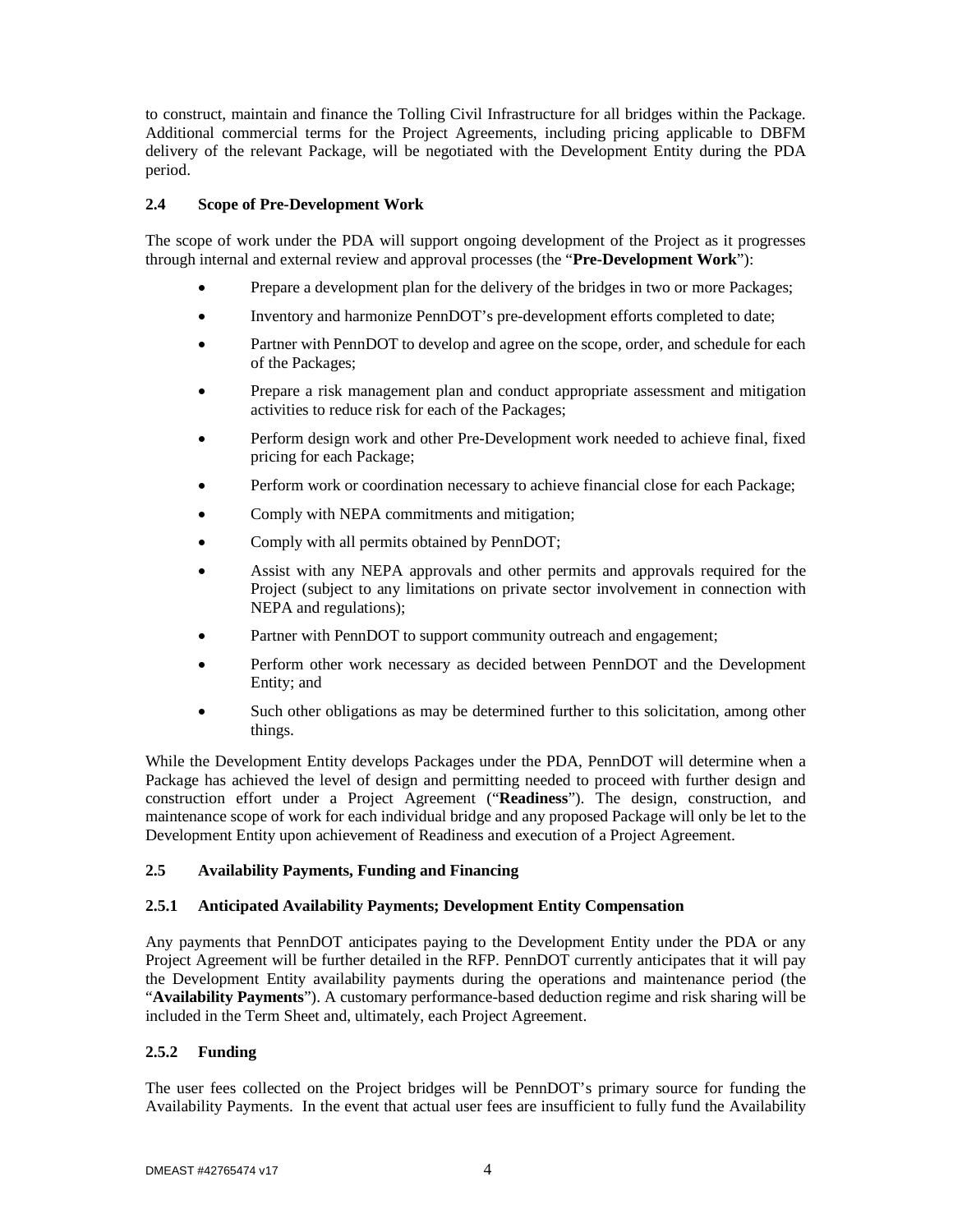Payments in any given period, PennDOT anticipates utilizing federal and Commonwealth funds to satisfy PennDOT's payment obligations under the Project Agreement.

## **2.5.3 Financing**

The Development Entity will be responsible for financing the Project.

PennDOT is aware that private activity bonds authorized pursuant to Section 11143 of Title XI of SAFETEA-LU, which amended Section 142(a) of the Internal Revenue Code ("**PABs**"), and the Transportation Infrastructure Finance and Innovation Act ("**TIFIA**") Program, are potential sources of financing for the Development Entity and are subject to federal requirements and availability.

PennDOT expects to submit a PABs application requesting an allocation for the Project. Additionally, PennDOT is considering making a TIFIA application in respect of the Project. Any such plans or further information regarding either a PABs and/or TIFIA allocation will be identified to the Shortlisted Proposers by notification from the Issuing Office or otherwise in the RFP.

## **2.6 Project Status and Other Issues**

### **2.6.1 Federalization of the Project**

Respondents are advised that PennDOT will utilize federal funds for the Project. Accordingly, the RFP, the PDA and, when entered into, the Project Agreement, will conform to requirements of applicable federal law, FHWA and other federal regulations.

## **2.6.2 Environmental Permitting; NEPA Status**

PennDOT is currently determining the extent to which the requirements of NEPA will apply to each bridge. As part of the Pre-Development Work, the Development Entity shall assist PennDOT in reevaluating, as may be required, and otherwise completing the NEPA and related approvals. The environmental processes related to each of the Project bridges are set forth at the following website: https://www.penndot.gov/about-us/funding/Pages/Solutions.aspx#Bridge-Table.

### **2.6.3 Reference Information Documents**

PennDOT anticipates making certain reference information documents regarding the Project available to Shortlisted Proposers via a data room to be created by PennDOT.

### **2.6.4 Coordination with Governmental Agencies and Other Stakeholders**

The Project will necessitate coordination with governmental agencies and other stakeholders within and outside the Commonwealth that may include, but not be limited to:

- PTC;
- PA Department of Conservation & Natural Resources;
- PA Department of Community and Economic Development;
- PA Department of Environmental Protection;
- PA Historic and Museum Commission;
- PA Fish & Boat Commission;
- PA Game Commission;
- PA Public Utility Commission;
- FHWA;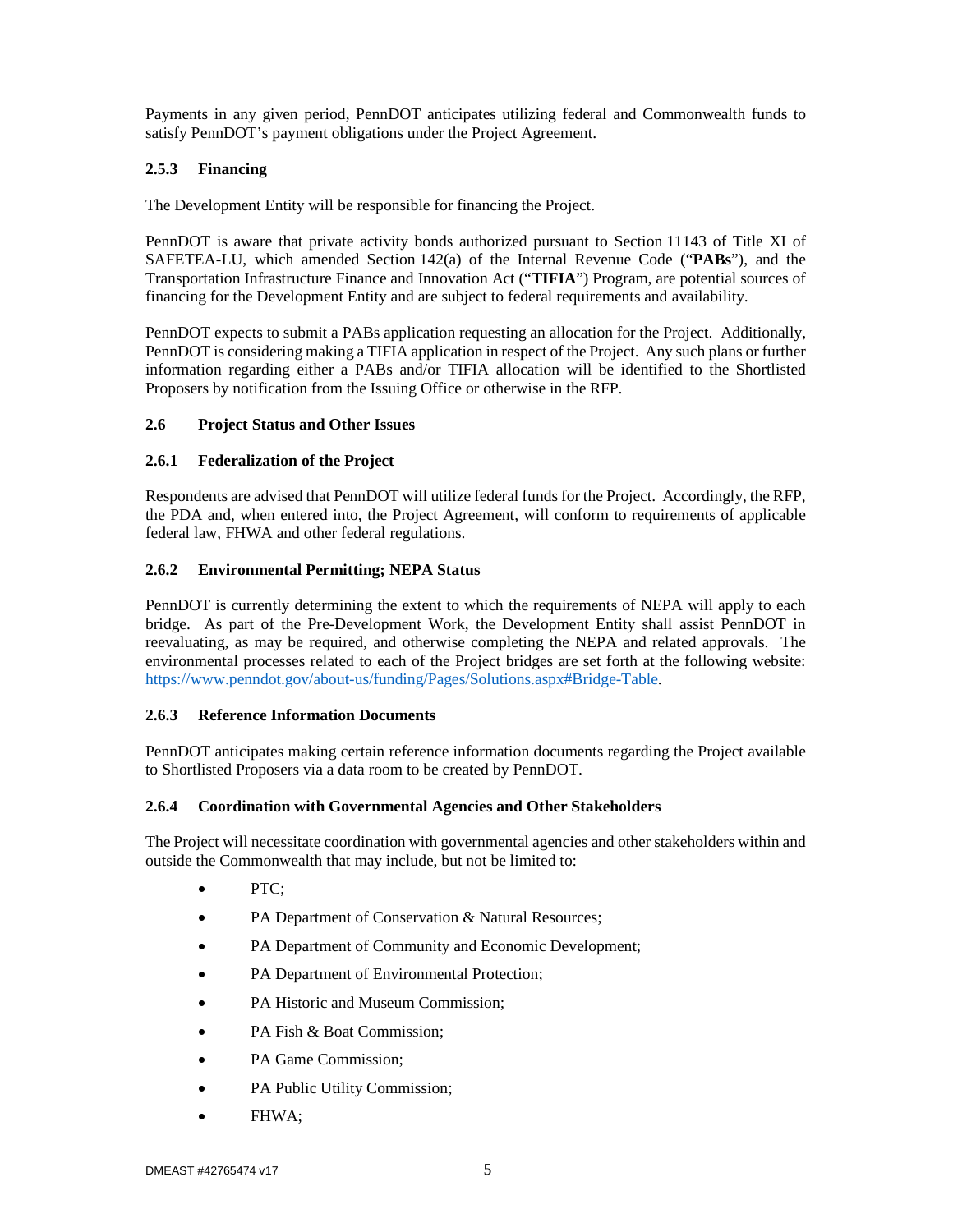- US Army Corps of Engineers;
- Environmental Protection Agency;
- US Fish & Wildlife Service; and
- PA Association of Conservation Districts.

Except to the extent described otherwise in this RFQ, it is anticipated that the Development Entity will play an active role in coordinating and/or leading the work with all relevant government agencies and stakeholders, with PennDOT providing assistance and cooperation in such efforts. The RFP will set forth PennDOT's and the Development Entity's respective obligations for interactions with other governmental agencies and stakeholders.

## **2.6.5 Technical Provisions**

It is also anticipated that the PDA will require the Equity Member(s) (or an Affiliate thereof), upon the effective date of the PDA, and subject to other conditions to commencement set forth therein, to perform the Pre-Development Work in accordance with certain performance requirements, standards and specifications (the "**Pre-Development Work Requirements**").

It is anticipated that each Project Agreement will require the Development Entity, upon receiving a notice to proceed, to perform all design and construction obligations for the relevant bridge(s) set out in the Project Agreement for each Package. It is also anticipated that the Development Entity will be required to design, construct, finance and maintain the bridges and Tolling Civil Infrastructure in accordance with certain performance and maintenance requirements, standards and specifications (collectively, the "**DBFM Technical Provisions**"). The PDA will include the DBFM Technical Provisions, and each Project Agreement will include DBFM Technical Provisions as well as additional technical requirements applicable to the underlying Package.

### **2.6.6 Self-Performance by the Lead Construction Contractor**

PennDOT anticipates that each Project Agreement will specify that the Lead Construction Contractor will self-perform a minimum of 30% and a maximum of 35% of the original contract price for the construction work for the applicable Package(s).

## **2.7 Disadvantaged Business Enterprise (DBE) and On-the-Job Training Requirements**

PennDOT is required to apply Disadvantaged Business Enterprise ("**DBE**") program requirements on federal-aid projects as set forth in 49 CFR Part 26. While this RFQ does not require Respondents to include team members satisfying any DBE goal in their SOQ, Respondents will be required to demonstrate experience in meeting DBE goals. Information regarding PennDOT's DBE goal and program requirements will be included in the RFP, and the Development Entity will be required to comply with any DBE goal and requirements set forth therein. PennDOT anticipates that each Shortlisted Proposer will be required to commit to, and to demonstrate sufficient good faith efforts (as determined under the DBE program requirements) to, meet the DBE goal included in its Proposal. Each Shortlisted Proposer will also provide any DBE-related submittals required under the RFP, including identification of any DBE firms on its team and scopes of work anticipated to achieve the DBE goal, in addition to providing a DBE performance plan summarizing the Shortlisted Proposer's overall strategy that it intends to utilize to achieve DBE participation for the Project.

Similarly, PennDOT is required to comply with federal On-the-Job training requirements to establish apprenticeship and training programs. The RFP Documents will set forth those requirements and obligations that will be imposed on the Development Entity relating to these "OJT" requirements.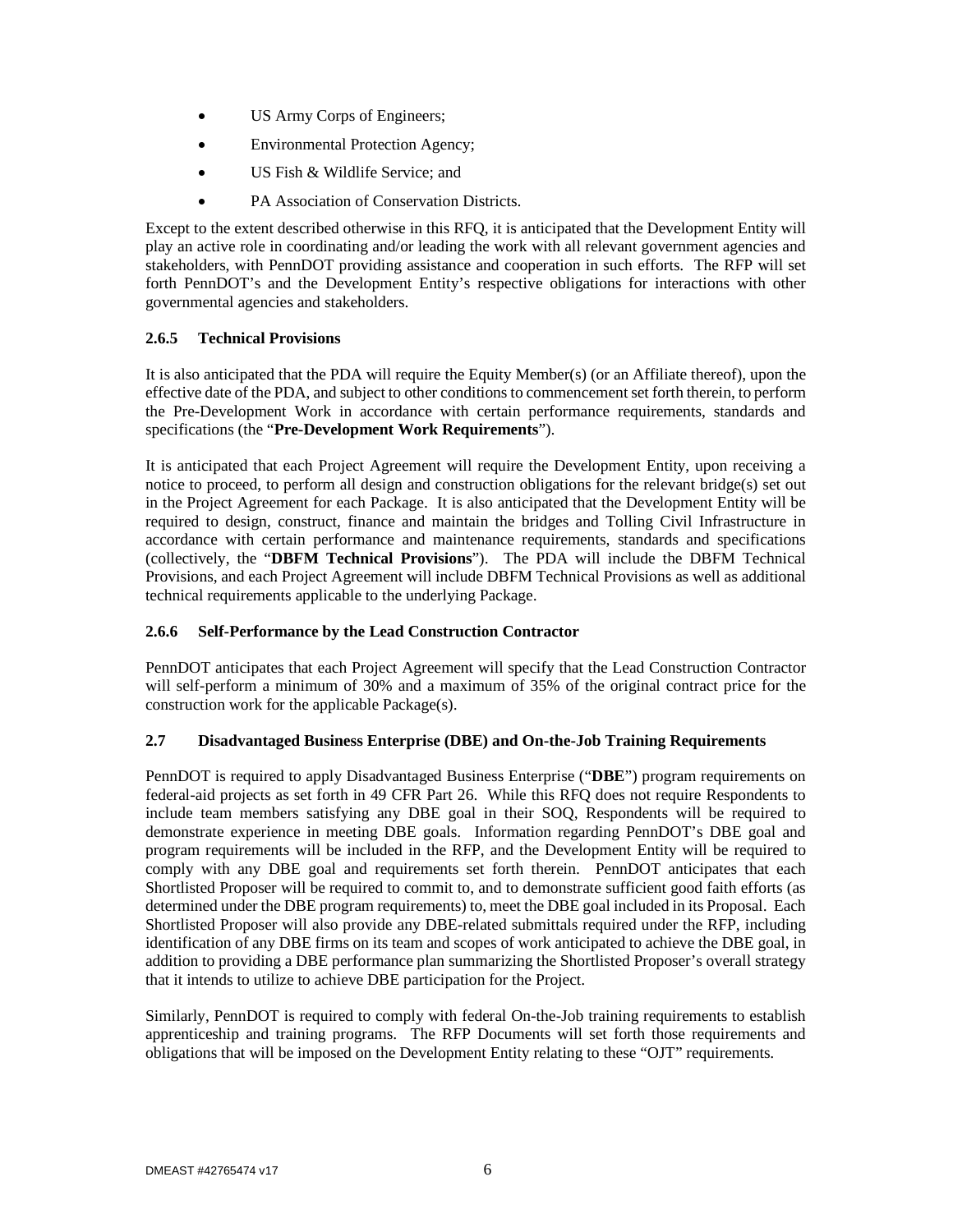## **2.8 Quality Functions-Related Teaming and Other Information**

The Development Entity or Lead Construction Contractor will be required to engage one or more Independent Quality Firms, whose duties and responsibilities will generally involve quality assurance functions and will include review of submittals, construction activities, processes, procedures or other products by experienced and independent staff to provide assurance of contractual compliance and achievement of established quality standards including performing certain testing and inspection. Independent Quality Firms retained by such Development Entity or Lead Construction Contractor will not be, nor will its employees or Key Personnel be, involved in production of the work for which it will be performing quality assurance functions. Further information regarding quality function-related teaming for the Project will be included in the RFP.

## **2.9 eMarketplace and Project Portal**

## **2.9.1 General Requirements**

PennDOT will continue to utilize the Commonwealth's eMarketplace portal accessible at http://www.emarketplace.state.pa.us/ to provide Project updates ("**eMarketplace**"). Separately, Respondents shall submit its SOQ via a secure website (the "**Project Portal**").

For purposes of this RFQ, no representation or warranty is made as to the accuracy, utility, completeness, or relevance of any materials available to Respondents on the eMarketplace. Each Respondent shall be responsible for monitoring the eMarketplace for new or revised materials related to this RFQ. The Issuing Office shall not be bound by any verbal information nor shall it be bound by any written information that is not either contained within this RFQ or formally issued as an Addendum to this RFQ by the Issuing Office.

## **2.9.2 Access to eMarketplace**

Respondents may freely access the eMarketplace at the web address provided in Section 2.9.1.

## **2.9.3 Access to Project Portal**

In order to obtain access to the Project Portal for the purposes of uploading its SOQ, each Respondent must register for an account by completing and submitting the registration form at the link provided in Form I (Project Portal Access Request) and submit Form I to PennDOT at any time prior to the date and time indicated in Section 3.2. **Respondents are advised that the deadline for submission of the request for access to the Project Portal is before the SOQ Due Date.** Each Respondent may only submit one such request per Respondent team.

Respondents must submit Form I to the Project Portal to the Issuing Office at the email address below:

## Attn: Michael Bonini E-mail: RA-PDP3MAJORBRIDGES@pa.gov

Respondents must ensure that the request for access to the Project Portal:

- (a) includes the Authorized Representative's name, user ID used to register, email address used to register, telephone number, and mailing address; and
- (b) is submitted using  $\overline{Form I}$  in PDF format.

Each Respondent that registers and submits Form I will receive an email after access to the Project Portal has been granted. The Project Portal will include instructions for uploading the SOQ documents. The request for access to the Project Portal will not be evaluated as part of the SOQ submittal. Upon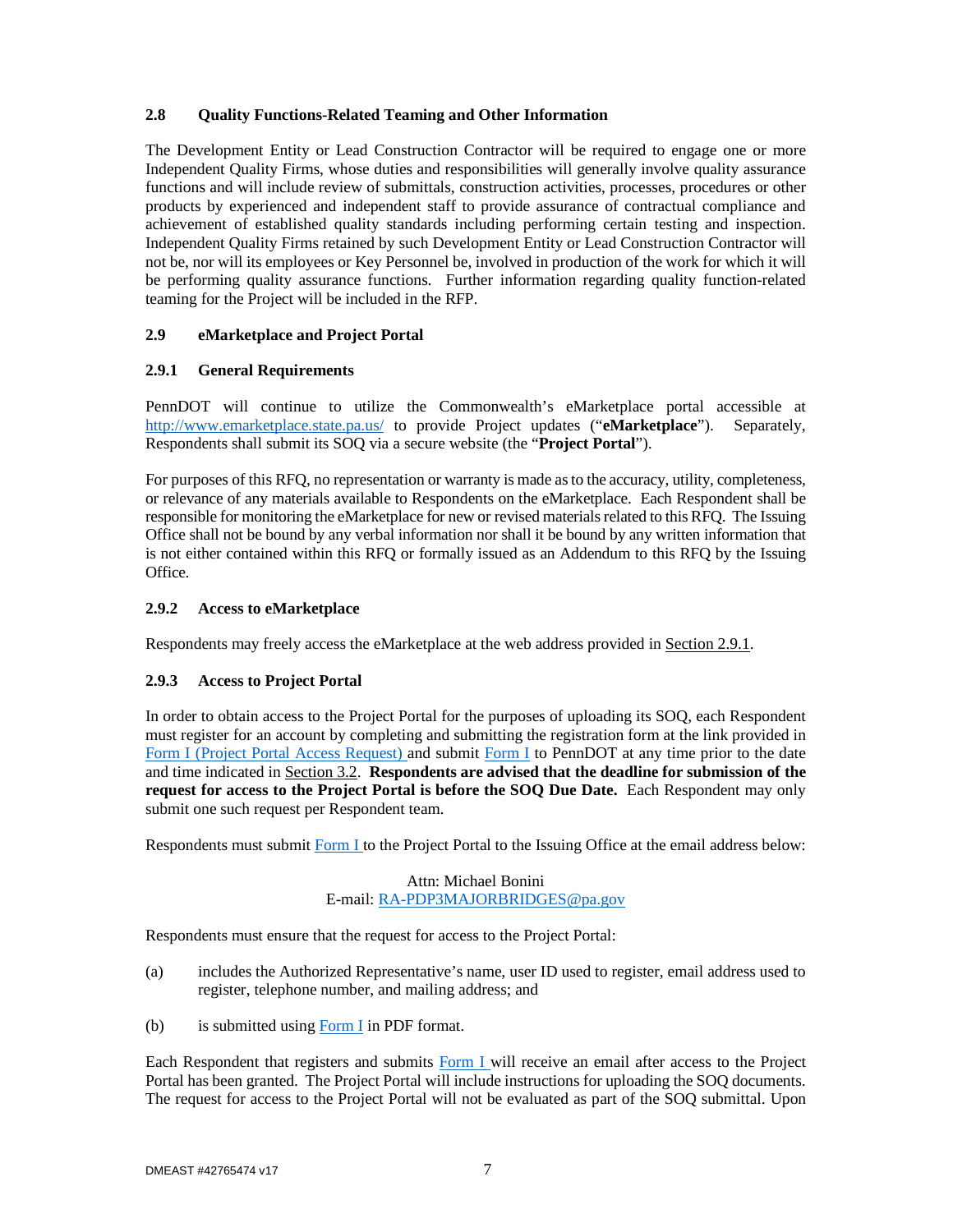announcement of the shortlist by PennDOT, only Shortlisted Proposers will retain access to the Project Portal. Respondent teams not selected as a Shortlisted Proposer will not be able to access the Project Portal after PennDOT's announcement of the Shortlisted Proposers.

## **3. OVERVIEW OF PROCUREMENT**

### **3.1 Overall Process**

## **3.1.1 Selection of Shortlisted Proposers**

This RFQ is the first step in a two-phase procurement. PennDOT will evaluate the information and qualifications received in response to this RFQ and will select, according to the criteria generally outlined herein, the Shortlisted Proposers invited to respond to the RFP. The scores and evaluation of the SOQs will not carry over or be used in any way in the evaluation of the Proposals.

## **3.1.2 RFP Documents**

Following selection of the Shortlisted Proposers, PennDOT intends to release a draft RFP to the Shortlisted Proposers for review and comment. The draft RFP will include instructions to the Shortlisted Proposers, the PDA, the Pre-Development Work Requirements, the Term Sheet, the DBFM Technical Provisions (mindful that some may be further developed in performance of the Pre-Development Work Requirements) and other Project documents (collectively, the "**RFP Documents**"). Following receipt of written comments, PennDOT intends to schedule confidential one-on-one meetings to discuss issues and comments identified by the Shortlisted Proposers. Details of the draft RFP process will be made available to the Shortlisted Proposers following the shortlisting announcement.

As a condition of receipt of any draft RFP documents and continuing participation in the procurement, the Shortlisted Proposers will be required to agree to certain pre-final RFP communications protocols, which are intended to govern interactions among the Shortlisted Proposers and PennDOT as well as between Shortlisted Proposers and third parties. The communications protocols will also address continuing teaming, conflicts of interest, additional Project diligence and exploration, as well as the questions and comments exchanges and one-on-one meetings between PennDOT and the Shortlisted Proposers, among other things.

After consideration of input from the Shortlisted Proposers, PennDOT intends to issue a final RFP to the Shortlisted Proposers for the solicitation of Proposals.

## **3.1.3 Selection of Preferred Proposer**

Proposals will be evaluated to determine which Proposal provides the best value for, and is in the best interests of, the Commonwealth. Following an evaluation of the Proposals that are received, PennDOT intends to select the top scoring Shortlisted Proposer (the "**Preferred Proposer**") based on the evaluation criteria set forth in the RFP.

The RFP will set forth PennDOT's rights and remedies in the event PennDOT is unable to finalize the terms and conditions of the PDA (including the Pre-Development Work Requirements and the Term Sheet) with the Preferred Proposer. PennDOT's rights and remedies will include, without limitation and in PennDOT's sole discretion, selection of the next highest-rated Shortlisted Proposer in succession to finalize these commercial and technical documents, and in particular the PDA (including the Pre-Development Work Requirements and the Term Sheet) for execution. PennDOT may also at any time terminate this procurement, as well as invoke any of its reserved rights. Refer to Section 9 for additional details regarding PennDOT's reserved rights.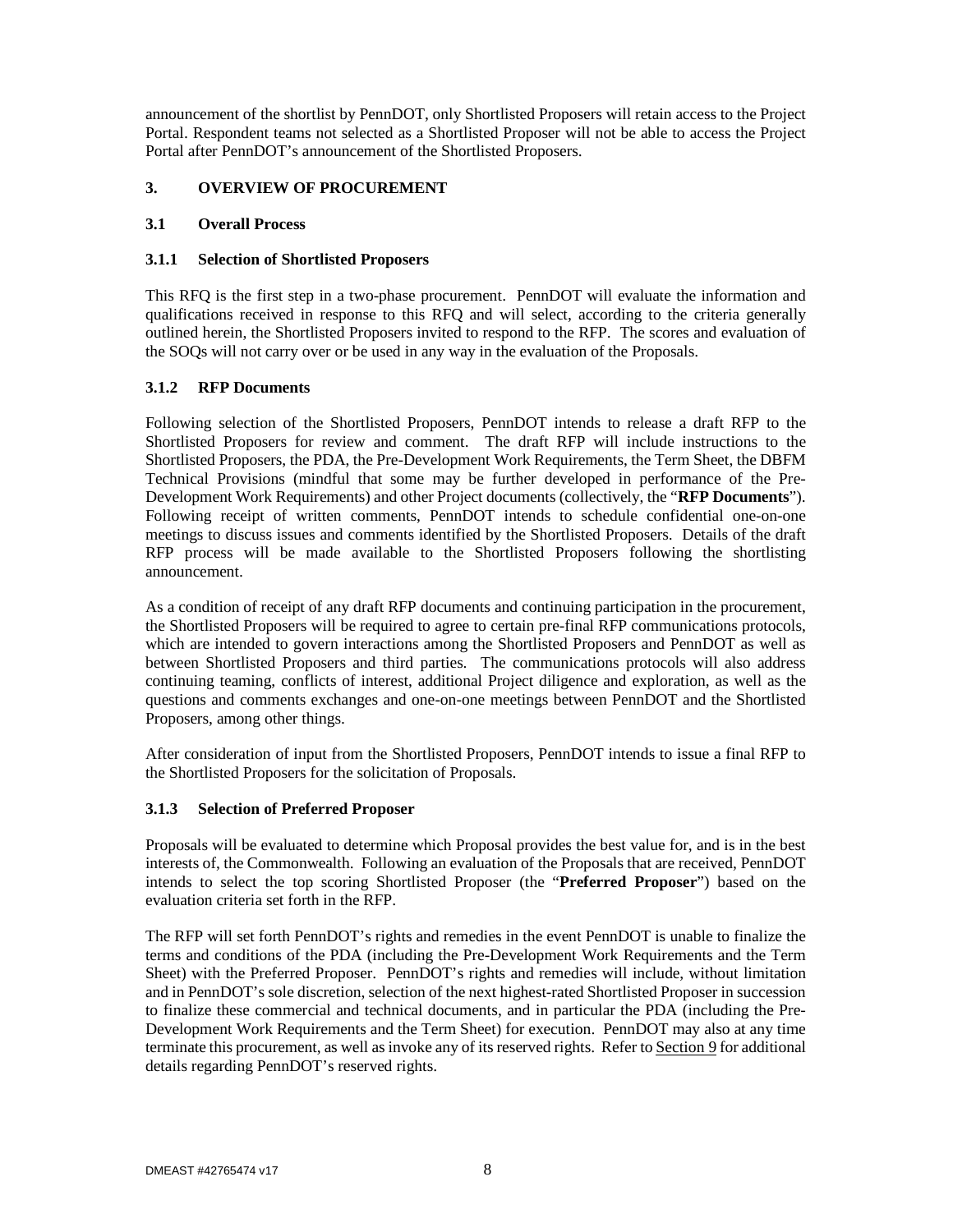## **3.2 Procurement Schedule**

PennDOT anticipates carrying out this procurement in accordance with the schedule set forth below. The procurement schedule is subject to modification at any time at PennDOT's sole discretion. Respondents will be notified of any change to the schedule by an Addendum to this RFQ or other notice by PennDOT (including communications through the eMarketplace).

| <b>Action</b>                                                                     | <b>Date</b>                                                                        |  |  |
|-----------------------------------------------------------------------------------|------------------------------------------------------------------------------------|--|--|
| Issue RFQ                                                                         | June 28, 2021                                                                      |  |  |
| Deadline for Project Portal Access Request                                        | July 21, 2021<br>2:00 p.m. ET                                                      |  |  |
| Deadline for RFQ Questions                                                        | July 21, 2021<br>2:00 p.m. ET                                                      |  |  |
| Deadline for Questions Regarding Any Addendum Issued<br>on or after July 21, 2021 | Three days after the Addendum<br>is issued (but no later than the<br>SOQ Due Date) |  |  |
| Issue RFQ Addendum No. 1                                                          | July 30, 2021                                                                      |  |  |
| SOQ Due Date                                                                      | August 12, 2021<br>11:00 a.m. ET                                                   |  |  |
| Anticipated Announcement of Shortlisted Proposers                                 | September 22, 2021                                                                 |  |  |
| <b>Issue Draft RFP to Shortlisted Proposers</b>                                   | September 30, 2021                                                                 |  |  |
| <b>Issue Final RFP to Shortlisted Proposers</b>                                   | December 9, 2021                                                                   |  |  |
| Proposal Due Date (tentative)                                                     | January 12, 2022                                                                   |  |  |
| Selection of Development Entity                                                   | February 15, 2022                                                                  |  |  |
| <b>PDA</b> Execution                                                              | March 15, 2022                                                                     |  |  |
| Commercial Close (at least the first Package)                                     | Summer/Fall 2022                                                                   |  |  |
| Financial Close (at least the first Package)                                      | December 2022                                                                      |  |  |

## **3.3 RFQ Questions**

Questions about the RFQ shall be submitted on Form  $E - RFO$  Questions in English (in Microsoft Word<sup>®</sup>) via email to the Issuing Office at the email address identified in Section 2.9.3. No hard copy, other electronic transmission, telephone, or oral questions will be considered. Questions from a Respondent shall be submitted only by a single representative of that Respondent, and must (a) clearly indicate in the subject line "Major Bridges –  $RFO$  Questions – [Respondent Name] – Nos. [x] to [x]", and indicate in the body of the email and (b) include the requestor's name, address, telephone and email, and Respondent that it represents.

Respondents shall be responsible for requesting written clarification or interpretation of any perceived mistake, discrepancy, deficiency, ambiguity, error or omission contained in this RFQ, or of any provision which a Respondent fails to understand. Respondents may submit comments, questions, and requests for written clarification or additional information or interpretation (or to propose correction of errors) regarding the Project, this RFQ, Project-related documents or communications provided by or on behalf of PennDOT ("**RFQ Questions**"). Requests for conflicts determinations under this RFQ are excluded from the definition of RFQ Questions and such requests for conflicts determinations are addressed separately under Section 6.3.4. PennDOT intends to, but reserves the right to not, respond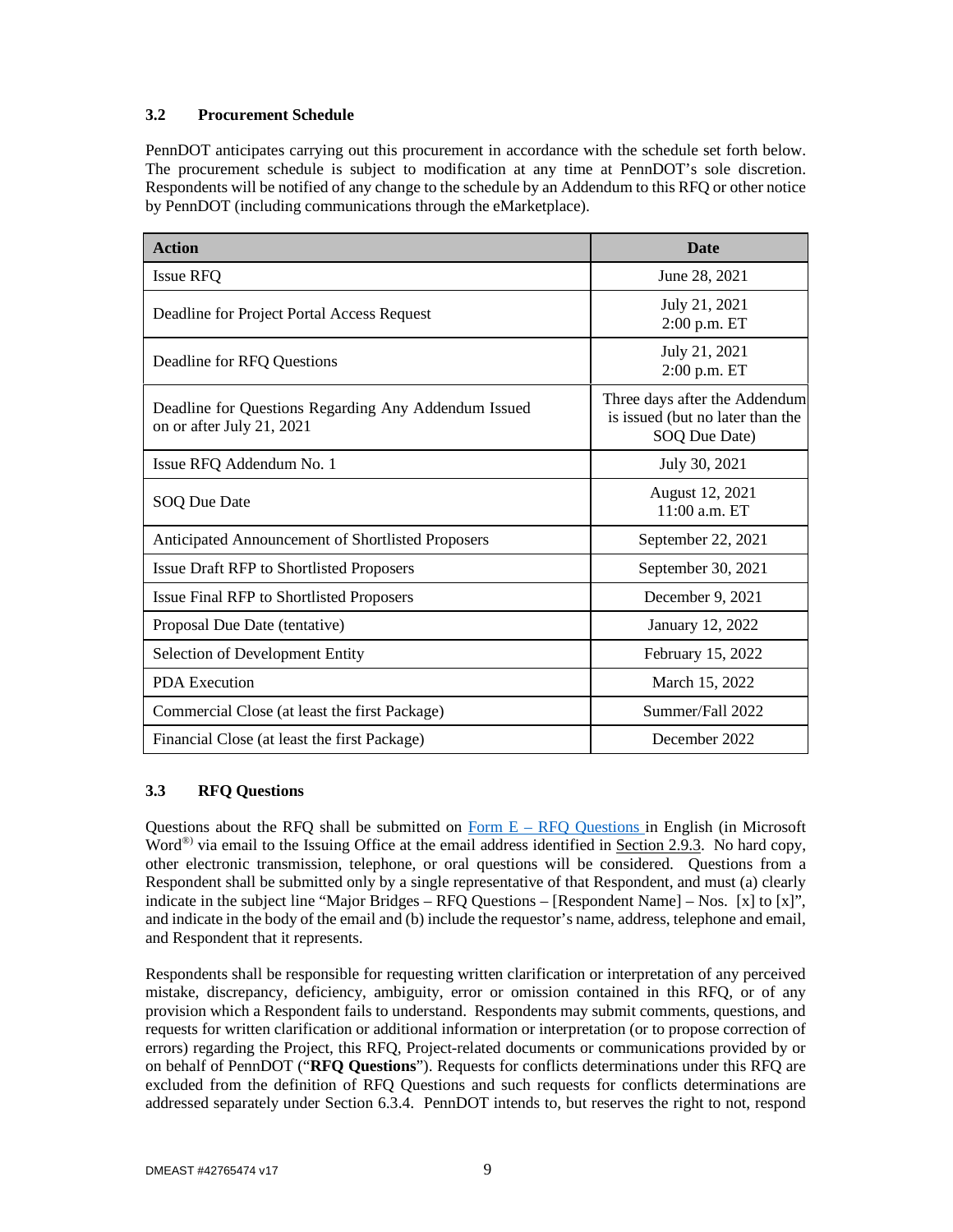to any RFQ Questions received as set forth below. PennDOT responses will not be considered part of this RFQ or the RFP documents nor will they be relevant in interpreting any of the foregoing. By submitting SOQs, Respondents acknowledge and agree that any responses made by PennDOT shall not be binding upon PennDOT unless reflected in an Addendum to this RFQ.

PennDOT reserves the right to not consider RFQ Questions that do not meet the following requirements: (i) sequentially numbered; (ii) specifically reference the relevant RFQ section, unless such request is of general application (in which case the request for clarification shall so note); and (iii) not identify the Respondent's (or any of its proposed team member's) identity in the body of the question.

RFQ Questions must indicate whether the question is a Category 1, 2 or 3 question:

- "Category 1" means a potential "go/no-go" issue that, if not resolved in an acceptable fashion, may preclude the Respondent from submitting an SOQ;
- "Category 2" means an issue that, if not resolved in an acceptable fashion, will significantly affect value for money or, taken together with the entirety of other issues, may preclude the Respondent from submitting an SOQ; and
- "Category 3" means an issue that is minor in nature, a clarification, a comment concerning a conflict between documents or within a document, etc.

PennDOT will not accept RFQ Questions marked as "confidential," "proprietary," or otherwise intended to protect the response to the submitting Respondent or preclude PennDOT from addressing the RFQ Question, should it so choose, by revising this RFQ by Addendum. PennDOT reserves the right to disseminate, by any medium, further guidance regarding submission and treatment of RFQ Questions.

PennDOT may modify or rephrase RFQ Questions as it deems appropriate, may consolidate similar RFQ Questions, and may include RFQ Questions that it develops independent of the Respondents. PennDOT may issue multiple sets of responses at different times during the procurement.

PennDOT anticipates that its responses to RFQ Questions will be provided through an Addendum to this RFQ; however, PennDOT may elect, in its sole discretion, to respond specifically in writing to RFQ Questions. Any written responses from PennDOT will be delivered to all Respondents via posting to the eMarketplace.

Respondents are encouraged to submit questions as soon as possible following issuance of this RFQ or any Addendum, bearing in mind the deadlines set forth in Section 3.2.

## **3.4 Proposal Stipend**

PennDOT may offer each unsuccessful Shortlisted Proposer that submits a responsible and responsive Proposal a stipend in exchange for ownership of the Proposal work product and the ideas identified therein ("**Proposal Stipend**"). Additional details about any Proposal Stipend will be set forth in the RFP.

## **3.5 Participation on More Than One Respondent Team**

To ensure that this procurement is fair and competitive, and except as otherwise stated just below, Major Team Members, Key Personnel and legal and financial advisors of Respondent teams are forbidden from participating, in any capacity, on another Respondent team during this procurement. The foregoing prohibition does not apply to any member of a Respondent team that is not a Major Team Member.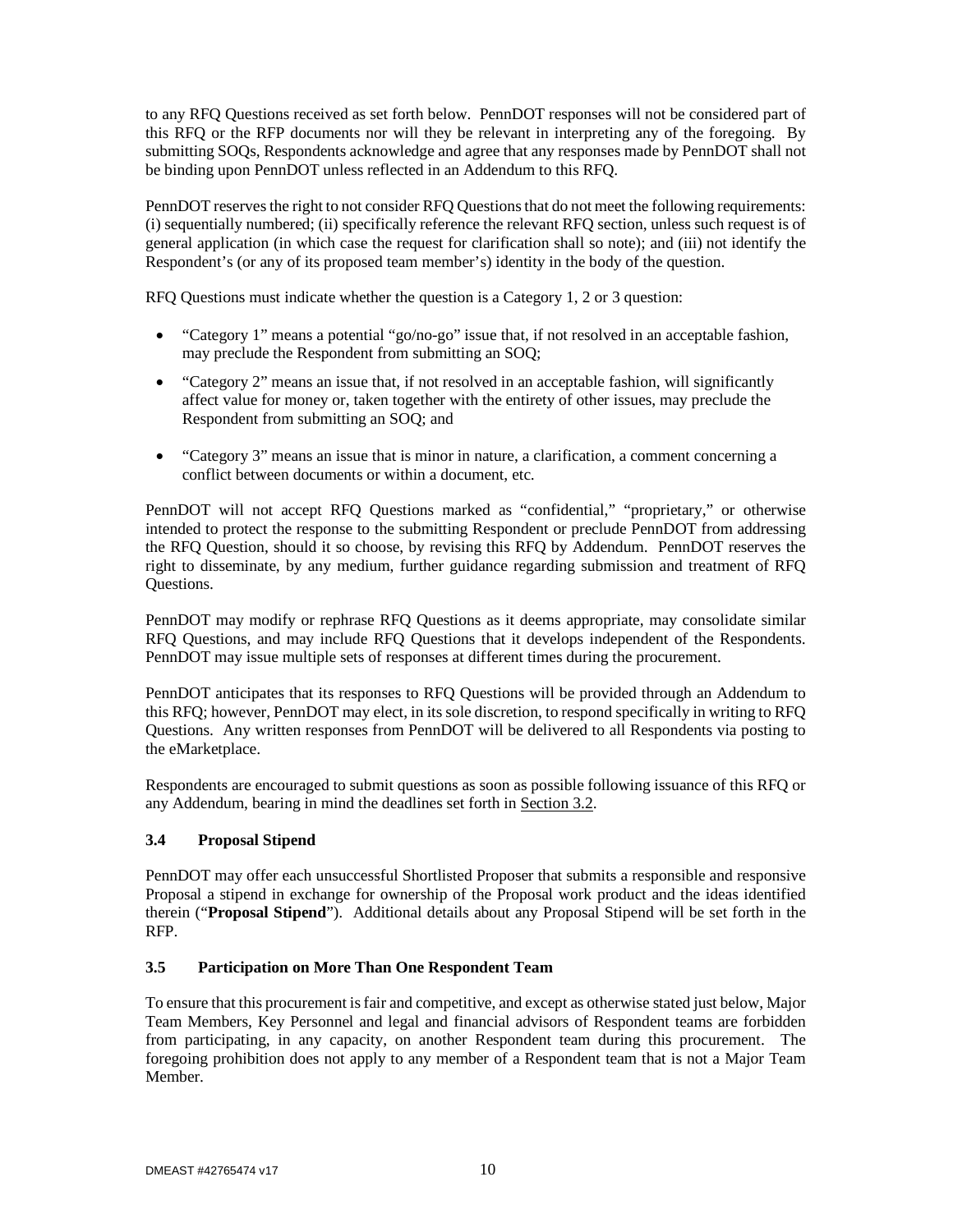If a Respondent is not shortlisted as part of the RFQ evaluation process, the members of the unsuccessful Respondent team (including Major Team Members) are thereafter free to participate on Shortlisted Proposer teams, subject to the requirements of Sections 6.1 and 6.3. In addition, an Independent Quality Firm that employs the Quality Assurance Manager ("**QAM**") proposed by a Respondent may be the same firm which is: (a) the Lead Engineering Firm or other Major Team Member for another Respondent team; and (b) the employer of a different individual as QAM for one or more other Respondent teams; provided that the Respondent demonstrates that there is no conflict of interest or that any conflict of interest has been mitigated in accordance with Section 6.3.

Any Respondent that fails to comply with the prohibition contained in Section 6.1 may be disqualified from further participation in this procurement.

## **3.6 Changes in Respondent Team**

If, following submission of an SOQ, a Shortlisted Proposer seeks to change the composition of its Major Team Members or Key Personnel (including additions to a Shortlisted Proposer team), the Shortlisted Proposer must provide PennDOT with sufficient details of the proposed change and obtain PennDOT's written approval to the proposed change. PennDOT may, in its sole discretion, accept, reject or seek additional information regarding a Shortlisted Proposer's request and expects to base its decision on whether:

- (a) the change results in actual or potential organizational conflicts of interest;
- (b) the Shortlisted Proposer as a whole still meets the minimum criteria contained in this RFQ;
- (c) the change renders the Shortlisted Proposer's team equally or more qualified to develop the Project; or
- (d) PennDOT would still have shortlisted the Respondent if such change had occurred before the Shortlisted Proposer submitted its SOQ.

If a Shortlisted Proposer seeks to add or change one or more new Major Team Members or Key Personnel, the proposed new member or individual must provide all of the information that is required in this RFQ regarding Major Team Members or Key Personnel of a Respondent team (including, for example, that any proposed new or additional Major Team Member or Key Personnel has necessary pre-qualification, licenses, or any other requirement, as of the dates required under this RFQ, and specifically not as of the date of the Shortlisted Proposer's request).

While PennDOT recognizes that Respondents may be impacted by personnel availability and scheduling conflicts, Respondents are urged to designate and proffer as Key Personnel only those individuals they reasonably believe will be available for, and they intend to assign to work in, the relevant Key Personnel role. By listing individuals as Key Personnel, the Respondent agrees to make the individuals listed in its SOQ available to complete work under the PDA and/or the Project Agreement at whatever level the Project requires, within the framework of obligations for such Key Personnel set forth in this RFQ and in the PDA and/or the Project Agreement. Procedures concerning changes to Key Personnel will be included in the RFP. Respondents are advised, however, that change requests will be subject to PennDOT's prior approval in its sole discretion. Key Personnel changes without PennDOT's prior approval may result in disqualification of the Respondent or the Shortlisted Proposer.

### **3.7 Pre-Qualification Requirements**

Subject to the following, the Project is being procured in accordance with the requirements of 67 Pa. Code Ch. 457. A Respondent will only be capable of being selected as a Shortlisted Proposer to the extent that each Lead Construction Contractor in its Proposer team set forth in its SOQ (a) is, at the time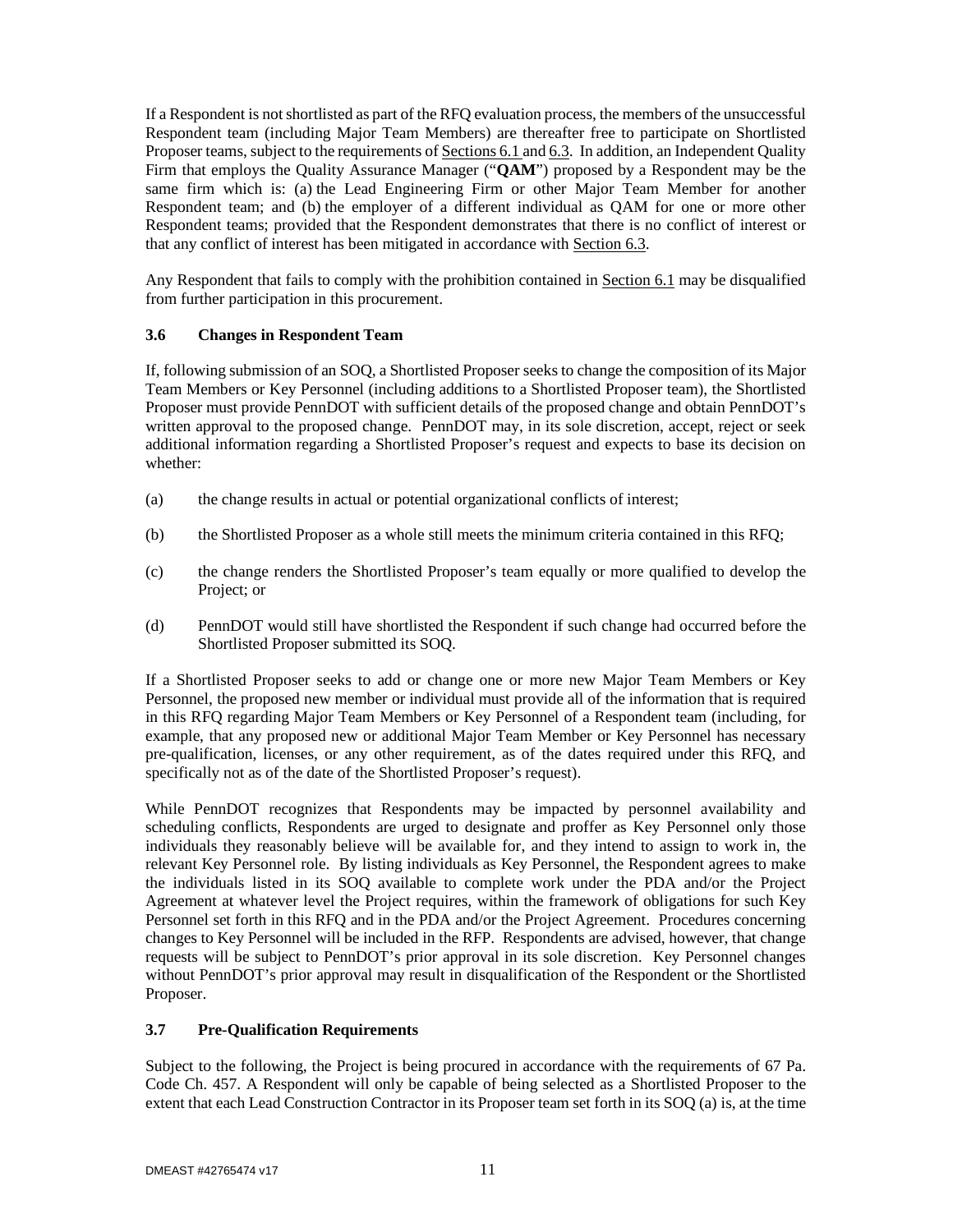Proposals are due, prequalified pursuant to 67 Pa. Code Ch. 457.5 (i) to perform structure "S" and "T" work types or (ii) as a "General Highway Contractor" and (b) has "unlimited financial capacity".

With respect to any Lead Construction Contractor that is a consortium, partnership or other form of joint venture, the limitation allowing no more than three participants as set forth in 67 Pa. Code § 457.15(a) shall not apply to this Project.

## **4. SOQ CONTENT AND SUBMITTAL REQUIREMENTS**

PennDOT expects SOQs submitted in response to this RFQ to provide sufficient information to allow PennDOT to evaluate each Respondent based on the criteria set forth herein. SOQs shall be submitted exclusively in the English language inclusive of English units of measure, and cost terms in United States of America dollar denominations. Respondents will not be allowed to alter SOQs after the SOQ Due Date unless approved, in writing, by PennDOT.

### **4.1 Format**

### **4.1.1 Volumes and Organization**

Each copy of the SOQ must consist of three volumes (each a separate file):

- Volume 1: Introduction and Administration:
- Volume 2: Technical: and
- Volume 3: Financial.

The SOQ shall be organized as set forth in  $Section 4$  and  $Appendix 2$ . The content requirements of each volume and further information on submittal organization is set out in Appendix 2.

### **4.1.2 General Requirements**

Each Respondent must submit:

- (a) one electronic file for each volume, in their entirety, unencrypted, not password-protected, in fully searchable PDF format, with no file to exceed 50 MB, with each volume labeled as set forth in Section 4.2; provided that Respondents may elect to submit financial statements in an encrypted (password protected) format, provided that no non-standard software is required to access the financial statements and the Respondent must inform the Issuing Office via e-mail with the password for the financial statements;
- (b) electronic files in the native format prescribed (e.g., Microsoft® Word or Microsoft® Excel) for Form A, Form B, Form C, Form D, Form F-1, Form F-2, Form G-1, Form G-2, Form G-3, Form G-4, Form G-5, Form G-6, Form G-7, Form H-1, Form H-2, Form H-3, Form H-4, and Form I, with each file labeled: "[Respondent] – PennDOT Pathways Major Bridge P3 Initiative – [Form];" and
- (c) if a Respondent includes confidential proprietary information or trade secrets in its SOQ, a redacted copy of its SOQ as one separate, unencrypted, electronic copy that is also not password-protected, in fully searchable PDF format, labeled "[Respondent] – PennDOT Pathways Major Bridge P3 Initiative – [Copy of Non-Confidential Portion of SOQ]" that excludes any confidential proprietary information or trade secrets with one folder for each volume and no file within the folder to exceed 50 MB. The excluded confidential proprietary information or trade secrets should be replaced with "[Information Redacted]".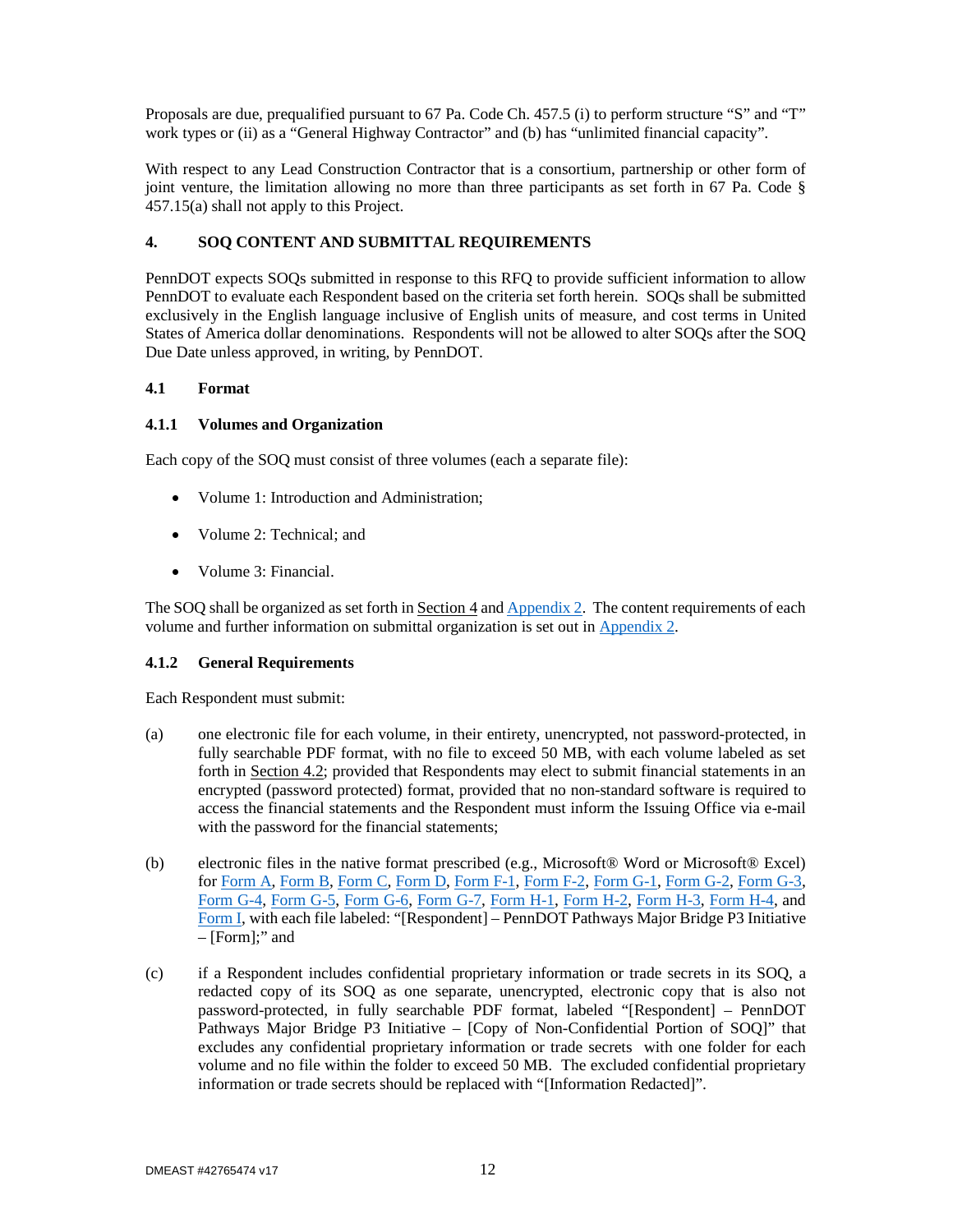By submitting such documents using the Microsoft® Word or Microsoft® Excel format, the Respondent certifies that the native format of the form has not been altered other than to include the Respondent's content (other than removing the instructions from the forms). If PennDOT discovers a change in the form, PennDOT reserves the right in its sole discretion to accept, reject, or seek additional clarification regarding such submission.

Respondents must prepare SOQ submittals on 8-1/2" x 11" sized-equivalent white background, except for organizational charts, which Respondents may present on  $11$ " x  $17$ " sized-equivalent white background. Each volume of the SOQ must be divided into sections that are sequentially numbered in accordance with the numbering specified in the tables for Volumes 1, 2 and 3 of Appendix 2, with each section separated by a corresponding numbered but otherwise blank tabbed divider (which will not count towards any page limits). Except for tables and organizational charts, which Respondents may prepare using a minimum of 10-point font size, Respondents must prepare the SOQ using a minimum of 11-point font size.

## **4.1.3 Page Limits**

All pages of the SOQ shall be sequentially numbered. Respondents are advised that some of the required documents have page limitations specified in Appendix 2. PennDOT may disregard documents not complying with page limitations. Printed lines may be single-spaced. Respondents shall not include standard corporate brochures, awards, licenses and marketing materials in its SOQ and PennDOT will not evaluate such materials.

### **4.2 Submittal Requirements**

A Respondent must submit its entire SOQ in separate, individually labeled volumes as follows:

[Respondent] – Statement of Qualifications for the PennDOT Pathways Major Bridge P3 Initiative – [Volume No.]

SOQs must be submitted through the Project Portal by 11:00 a.m. Eastern Time on the SOQ Due Date specified in Section 3.2. Any SOQs received after that date and time will be rejected and the Respondent will be notified of the rejection. PennDOT will accept SOQs up to the SOQ Due Date and time specified.

Immediately after the entirety of the SOQ has been uploaded to the Project Portal, the Authorized Representative must notify the Issuing Office at the email address identified in Section 2.9.3. Acknowledgment of receipt of the entire SOQ (i.e., all three required volumes) will be evidenced by the issuance of a receipt by a member of PennDOT's staff via email to the Authorized Representative's email address identified in Form A (Transmittal Letter) and uploaded into the Respondent-specific correspondence folder in the Project Portal. PennDOT will not accept SOQ submissions by facsimile, hard copy or as attachments in an email.

Respondents are solely responsible for assuring that PennDOT receives their SOQs by the specified SOQ Due Date and time. The SOQ Due Date and time for submission of SOQs shall remain the same unless otherwise notified by the Issuing Office. PennDOT will not open and will reject any SOQs received after the SOQ Due Date and time.

### **4.3 Placeholders**

If a Respondent does not include information or materials in its SOQ that are described in the relevant submittal requirements in Appendix 2 because the required information or materials are not applicable to that Respondent, the Respondent must include in the relevant section of its SOQ a statement to the following effect: "Section[s] [\_\_] of the Volume [1] [2] [3] Submittal Requirement[s] do[es] not apply because [Respondent to insert brief explanation]."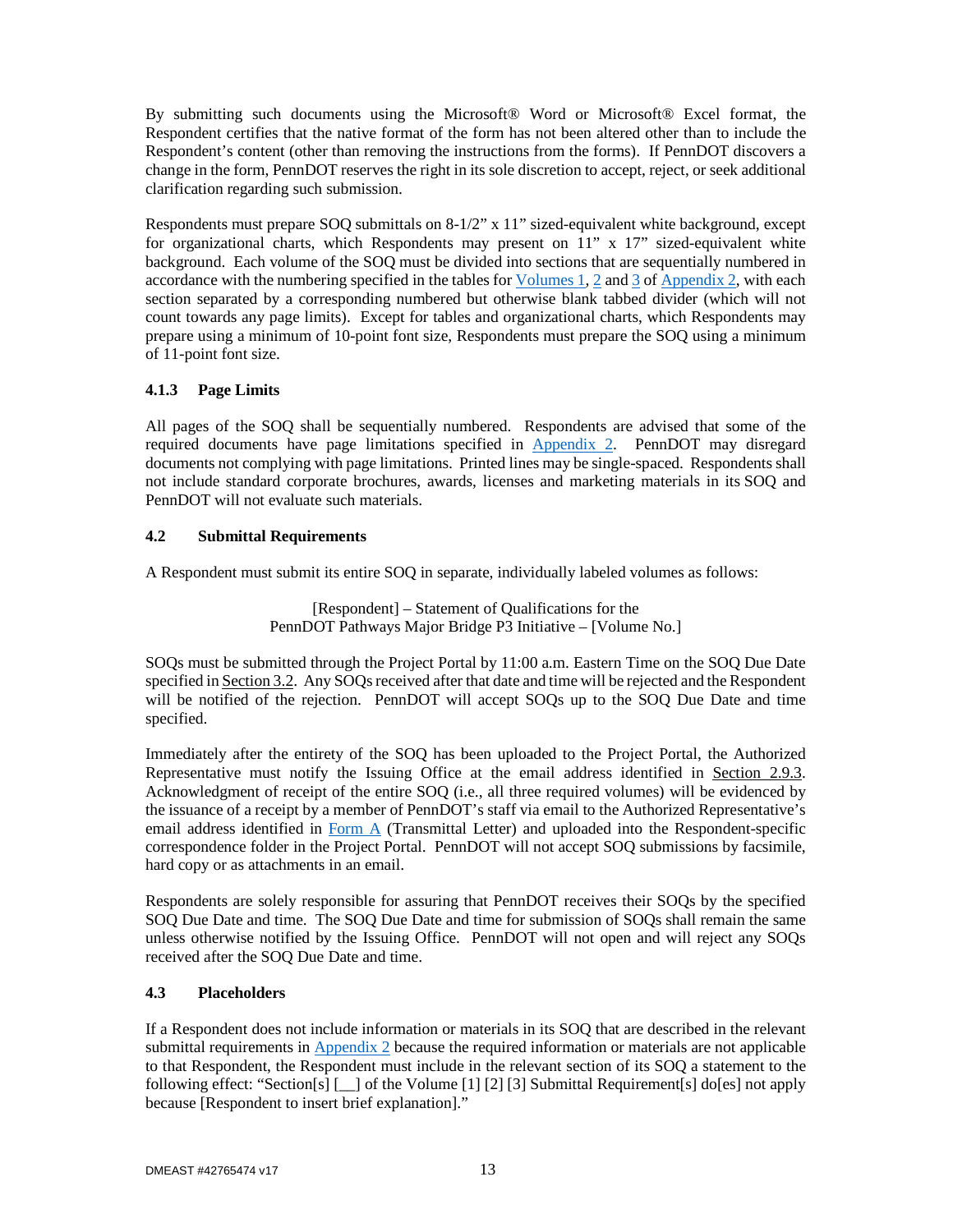## **4.4 References**

This RFQ requires Respondents to provide professional references as part of its SOQ. PennDOT intends, but does not commit, to contact each of the references as set forth in Section 5. Respondents may include PennDOT references to satisfy the requirements under this RFQ. Certain of the forms to this RFQ require submission of a minimum and maximum number of references.

## **5. EVALUATION PROCESS AND CRITERIA**

## **5.1 SOQ Evaluation Procedure**

## **5.1.1 General Overview**

The SOQ evaluation process will generally proceed as follows: (a) an initial review of each SOQ for (i) responsiveness to this RFQ, (ii) conformance to the RFQ instructions regarding organization and format, and (iii) nonconformities, irregularities and apparent clerical mistakes that are unrelated to the substantive content of the SOQ; (b) a determination of whether the SOQ passes all of the pass/fail criteria; (c) review and qualitative evaluation of the SOQs in conformance with the evaluation criteria set forth in this RFQ, resulting in a score for each SOQ; and (d) rank SOQs and select the Shortlisted Proposers that are considered most qualified to respond to an RFP for the Project. The score assigned to an SOQ for the technical qualifications evaluation criteria will not carry over to the evaluation of a Shortlisted Proposer's Proposal.

PennDOT anticipates forming one or more committees to review and evaluate the SOQs in accordance with the below criteria. Evaluations of SOQs are subject to the sole discretion of PennDOT and its staff, including any assistance from professional and other advisors as PennDOT may designate. PennDOT will make the final determinations of the Shortlisted Proposers, as it deems appropriate, in its sole discretion, and in the best interests of the Project and the Commonwealth.

As part of the evaluation and shortlisting process, PennDOT may consider information obtained via reference checks, other potential references not listed, past performance (including performance on PennDOT projects and as disclosed on Form C), verifiable personal experience of evaluation personnel and PennDOT's advisors and other publicly-available information.

By submitting its SOQ, each Respondent acknowledges and agrees that the evaluation and scoring of SOQs, and the ranking of Respondents for shortlisting purposes, are to be conducted in accordance with the P3 Law, the Implementation Manual and this RFQ, which, in each case, involves the qualitative judgement and discretion of PennDOT. By submitting its SOQ, Respondents acknowledge that such exercises of qualitative judgment and discretion include specifically PennDOT's discretion to determine that failures to disclose fully requested information; incomplete, inaccurate, vague, misleading, or nonresponsive submissions; and conditional or qualified submissions (e.g., "as of today," and "we do not maintain information in the manner solicited," etc.) may deem the SOQ as non-responsive or otherwise garner a lower score in the evaluation of the SOQ.

## **5.1.2 Clarifications and Waivers**

PennDOT may, at any time during its evaluation of an SOQ, in its sole discretion, submit written questions or requests for clarification to the Respondent regarding its SOQ or related matters (including requesting a Respondent to verify or certify certain aspects of its SOQ), or visit facilities and clients associated with the Respondent or a Major Team Member that are mentioned in the SOQ. If PennDOT submits a written question or request for clarification, the Respondent must respond within the time period specified in the clarification request.

All questions or requests for clarifications from PennDOT to a Respondent will be communicated separately to each Respondent's Authorized Representative. Each Respondent shall post all of its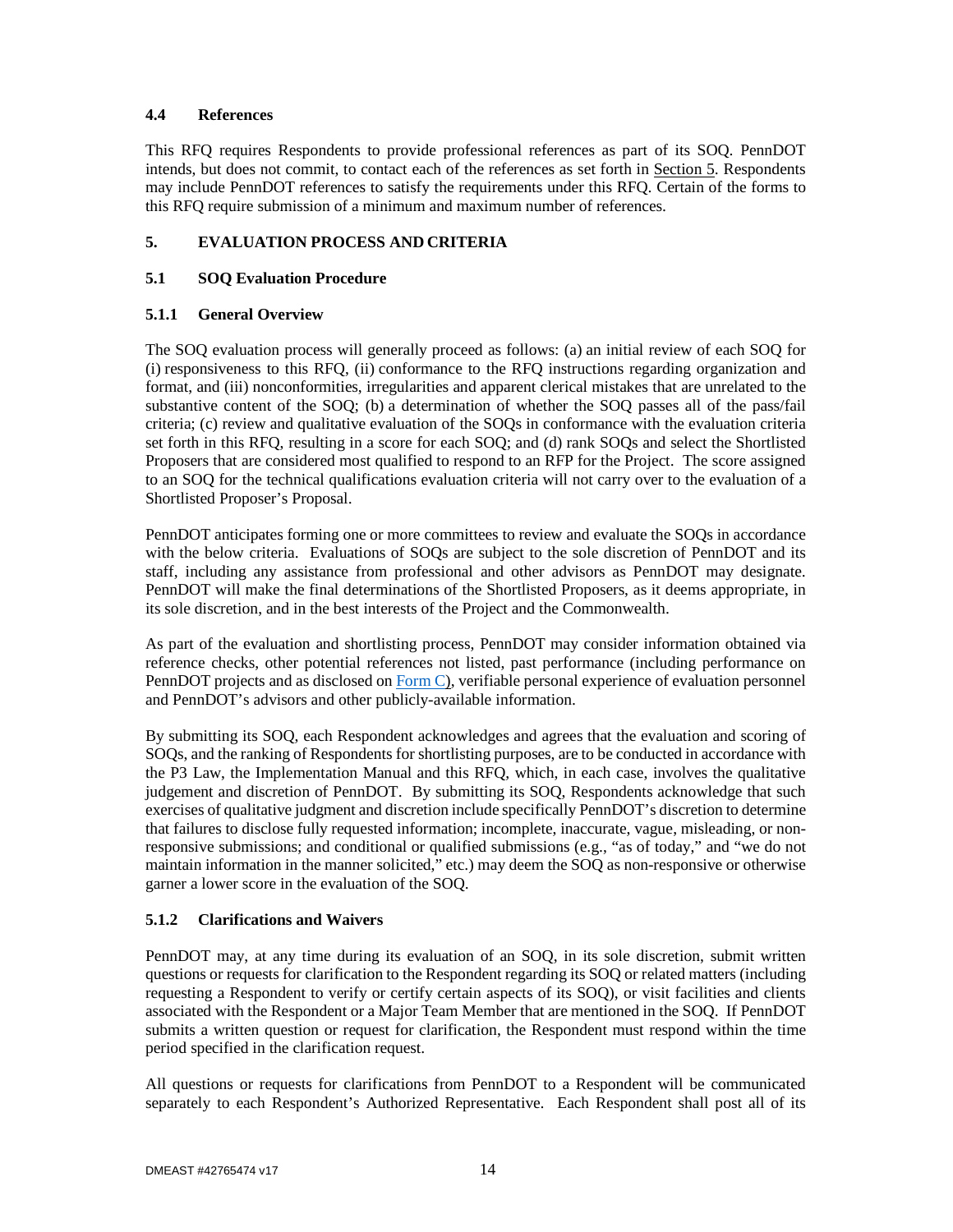responses to such questions to the Project Portal in the specified folder on or before expiration of the time period specified in PennDOT's request.

Respondents are encouraged to monitor the eMarketplace and Respondent-specific folders within the Project Portal daily after the SOQ Due Date until the announcement of the Shortlisted Proposers. PennDOT will not accept any responses to PennDOT-initiated written questions or requests for clarification submitted after expiration of the time period specified in PennDOT's request. Any responses received after such time and date will be rejected and not considered. Respondents are solely responsible for ensuring that PennDOT receives their responses by the specified time and date. As with SOQ uploading, PennDOT will not be responsible for delays in delivery. Respondents may not respond to PennDOT questions or requests for clarification by email correspondence to the Issuing Office at the address identified in Section 2.9.3, and any such responses will be rejected and not considered.

### **5.1.3 Right to Exclude**

PennDOT may, at any time and in its sole discretion, cease evaluating an SOQ and exclude the applicable Respondent from further consideration in the procurement if PennDOT determines, in its sole discretion, that:

- (a) the SOQ is not responsive, whether or not PennDOT submitted any request for clarification under Section 5.1.2, and notwithstanding that the initial evaluation did not identify the subject nonresponsive portion of the SOQ;
- (b) the SOQ failed to satisfy one or more of the "pass/fail" criteria set forth in Section 5.3, notwithstanding that the initial evaluation did not identify the relevant failure; or
- (c) the SOQ contains a material misrepresentation.

## **5.2 Responsiveness Requirements**

Each SOQ will first be reviewed for responsiveness. A Respondent must submit a responsive SOQ to be evaluated against the pass/fail criteria. Responsiveness consists in the SOQ containing all of the Volume 1 Information, Volume 2 Information and Volume 3 Information (including all completed Forms). In order for an SOQ to be evaluated under Sections 5.3 and 5.4, it must:

- (a) Be received by the Issuing Office no later than 11:00 a.m. Eastern Time on the SOQ Due Date; and
- (b) Contain an executed Form A (Transmittal Letter) stamped as "original" in accordance with the requirements of Volume 1, which includes the express, written commitments required therein.

The requirements set forth in clauses (a) and (b) above are the only RFQ requirements that PennDOT will consider to be **non-waivable**. In the context of any other technical, immaterial nonconformity, minor informalities or apparent clerical mistakes in an SOQ, PennDOT reserves the right, in its sole discretion, to:

- (i) waive the nonconformity, minor informality or mistake;
- (ii) allow the Respondent to cure the nonconformity, minor informality or mistake;
- (iii) consider the nonconformity, minor informality or mistake in the scoring of the SOQ; or
- (iv) exclude the relevant SOQ from further evaluation.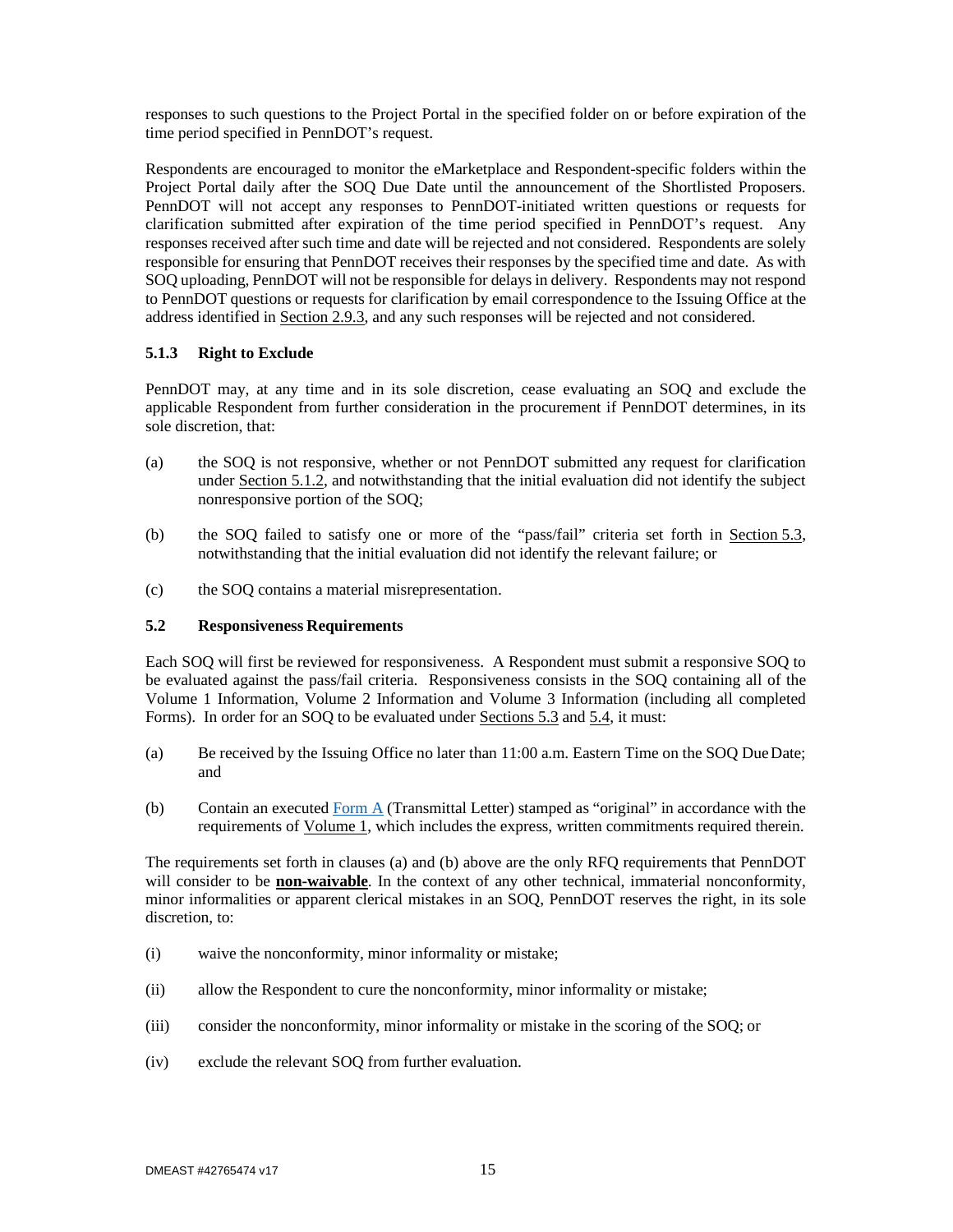## **5.3 Pass/Fail Requirements**

Without limiting the requirements pertaining to the content, organization, assembly, and format outlined above, PennDOT will evaluate each SOQ that complies with the responsiveness requirements set forth in Section 5.2 based upon the following pass/fail criteria:

- (a) Neither the Respondent nor any Major Team Member or Key Personnel is currently disqualified, removed, debarred, or suspended from performing or bidding on work for the United States federal government, the Commonwealth or any other state or territory of the United States, or any governmental entity, instrumentality or authority;
- (b) The information disclosed in Form C (Certification) and/or in response to Section 5.2 does not, in PennDOT's sole determination, materially adversely affect the Respondent's responsibility, including its integrity and ability to carry out the Project responsibilities potentially allocated to it;
- (c) The Respondent demonstrates, in PennDOT's sole determination, that the prospective team is capable of obtaining performance bond(s) and/or letters of credit that comply with the requirements under Volume 3 – Financial;
- (d) Respondent has provided a Key Personnel Commitment, unqualified and consistent with the anticipated Key Personnel availability requirements set forth herein, for each Key Personnel; and
- (e) The Equity Member(s) demonstrate, in PennDOT's sole determination, that each Equity Member has the financial capacity and a feasible approach to arrange equity commitments to finance the Pre-Development Work and DBFM delivery of the Project, as evidenced by the financial statements, Equity Funding Letter(s), Financial Officer Certificate and other information required under Volume 3 – Financial.

A Respondent must obtain a "pass" on all pass/fail administrative items in order for its SOQ to be evaluated qualitatively under Section 5.4.

### **5.4 SOQ Evaluation Criteria and Weighting**

Each responsive SOQ passing all of the "pass/fail" requirements set forth in Section 5.3 above will be qualitatively evaluated and scored according to the criteria set forth below. The maximum available score for an SOQ will be 1,000 points, with points allocated as described below. Categories and subcategories set forth in this Section 5.4 appear in order of priority.

| <b>Evaluation Criteria</b>                     | <b>Maximum Score</b> |
|------------------------------------------------|----------------------|
| Technical Experience and Capability            | 600                  |
| <b>Investment and Financing Experience</b>     | 300                  |
| Project Development Understanding and Approach | 100                  |
| <b>Total</b>                                   | 1,000                |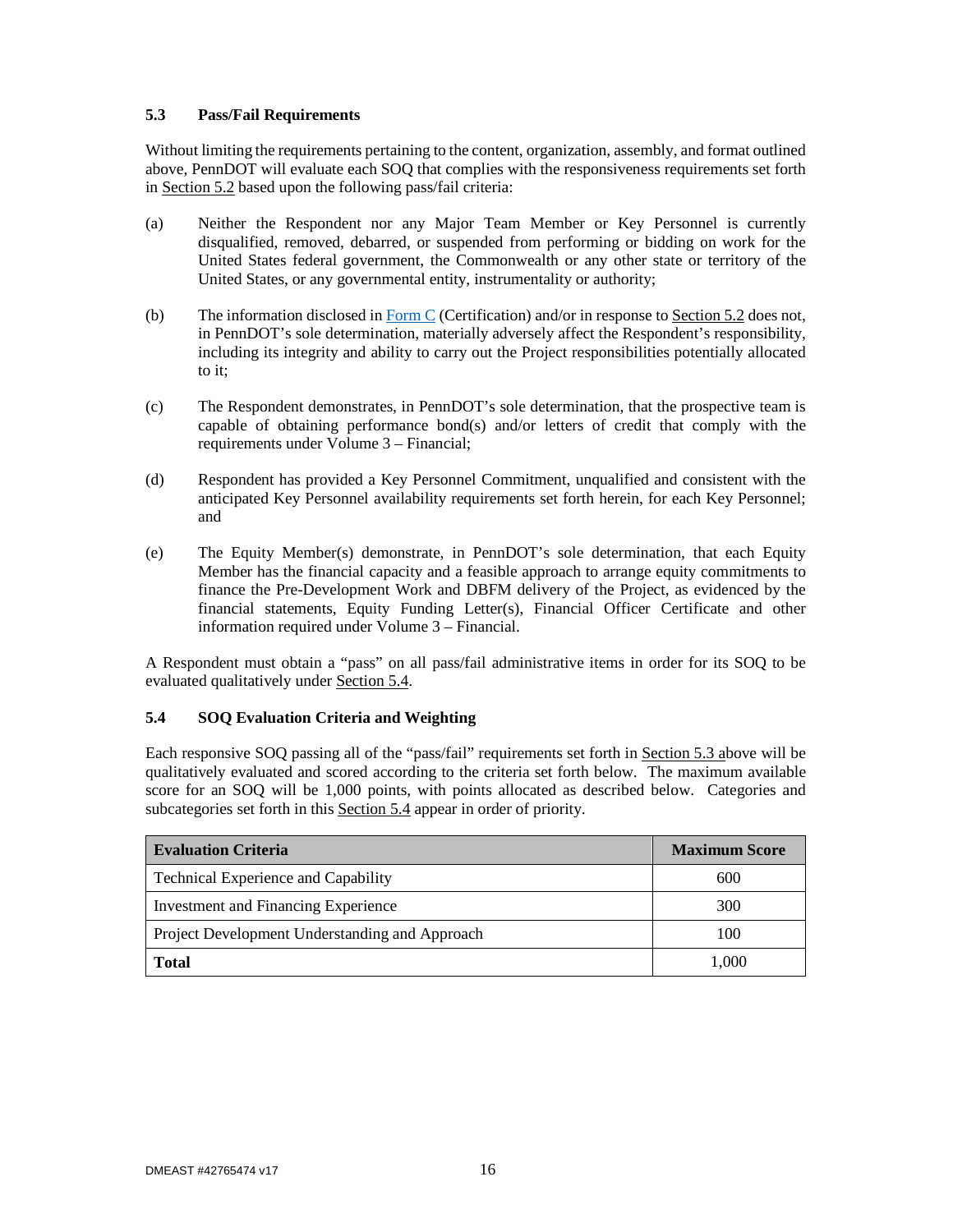## **5.4.1 Technical Experience and Capability (600 Points Maximum)**

#### (a) Development Experience and Capability (300 Points Maximum)

The Respondent's experience and capability with project development, in accordance with the following criteria:

- (i) the extent to which the Respondent, its management team, Major Team Members and Key Personnel demonstrate experience with, and degree of success related to, development of projects of a similar size, scope and complexity as the Project;
- (ii) the extent and depth of experience of the individuals comprising the management team and Key Personnel for the Project, including specifically experience working together; and
- (iii) the extent to which the Respondent and Major Team Members demonstrate experience in meeting DBE goals.

Information provided by the Respondent will merit higher credit for the extent to which the Respondent and its team members demonstrate experience with managing, and capability to manage, large complex projects with multiple stakeholders in precedent pre-development P3 contracts and other analogous predevelopment work of similar size, scope and complexity as the Project. Respondents are encouraged to provide a variety of different projects among Form G-1, Form G-2, Form G-3, Form G-4, Form G-5 and Form H-1 and such variety will be factored into the evaluation of such Respondent's SOQ.

PennDOT intends to contact references provided on Form G-6 (Technical References) to obtain feedback about the projects listed on Form G-1 (Project Development Qualifications). This feedback will be taken into account in evaluating the Respondent's development experience and capability.

#### (b) Construction Experience and Capability (150 Points Maximum)

The Respondent's specific experience and capabilities with respect to construction of projects of similar size, scope and complexity as the Project will be evaluated in accordance with the following criteria:

- (i) the extent to which the Respondent, its management team, Major Team Members and Key Personnel demonstrate experience with, and degree of success related to, constructing projects of a similar size, scope and complexity;
- (ii) the extent to which the Respondent, its management team, Major Team Members and Key Personnel demonstrate experience with, and degree of success related to, managing safety, reducing safety-related incidents, and conducting construction work in a safe manner;
- (iii) the extent to which the Respondent, its management team, Major Team Members and Key Personnel demonstrate experience with, and degree of success related to, quality assurance aspects of the construction of projects of a similar size, scope and complexity;
- (iv) the extent to which the Respondent, its management team, Major Team Members and Key Personnel demonstrate a full understanding of the Project's scope and complexity with respect to construction; and
- (v) the Respondent's understanding of, and experience with, procurement and management of subcontractors and subconsultants.

Information provided by the Respondent will merit higher credit for the extent to which the Respondent and its team members demonstrate specific experience with (A) bridge projects of similar size, scope and complexity as the Project, (B) Alternative Project Delivery of projects of similar size, scope and complexity as the Project and (C) "progressive" delivery of projects of similar size, scope and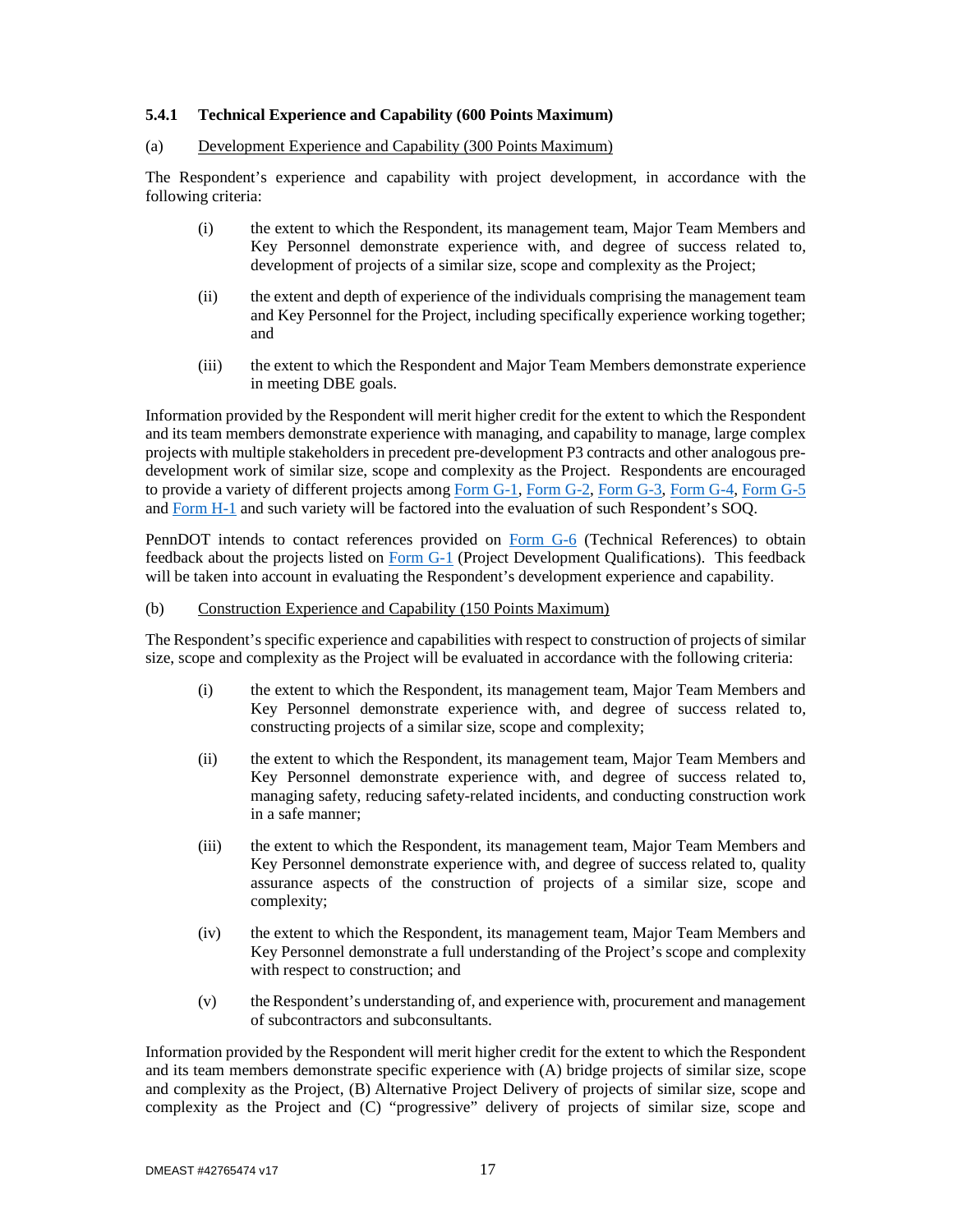complexity. Respondents are encouraged to provide a variety of different projects among Form G-1, Form G-2, Form G-3, Form G-4, Form G-5 and Form H-1 and such variety will be factored into the evaluation of such Respondent's SOQ.

PennDOT intends to contact references provided on Form G-6 (Technical References) to obtain feedback about the projects listed on Form G-2 (Technical Qualifications – Construction) and on Form  $G-5$  (Technical Qualifications – Quality). This feedback will be taken into account in evaluating the Respondent's construction experience and capability and quality assurance capability, respectively.

PennDOT also intends to review Form G-7 (Safety Questionnaire) in evaluating the Respondent's safety and related experience.

#### (c) Design Experience and Capability (90 Points Maximum)

The Respondent's specific experience and capabilities with respect to project design for Alternative Project Delivery of projects of similar size, scope and complexity as the Project will be evaluated in accordance with the following criteria:

- (i) the extent to which the Respondent, its management team, Major Team Members and Key Personnel demonstrate experience with, and degree of success related to, design for projects of similar size, scope and complexity as the Project;
- (ii) the extent to which the Respondent, its management team, Major Team Members and Key Personnel demonstrate a full understanding of the Project's scope and complexity with respect to design, including the likelihood of success of the proposed management structure and team in delivering timely, compliant and responsive designs for the Project;
- (iii) the extent to which the Respondent, its management team, Major Team Members and Key Personnel demonstrate experience with, and degree of success related to, quality assurance aspects of the design of projects of a similar size, scope and complexity; and
- (iv) the extent and depth of experience of the management team and Key Personnel for the Project as pertaining to design responsibilities.

Information provided by the Respondent will merit higher credit for the extent to which the Respondent and its team members demonstrate specific experience with (A) bridge projects of similar size, scope and complexity as the Project and (B) Alternative Project Delivery of projects of similar size, scope and complexity as the Project.

PennDOT intends to contact references provided on Form G-6 (Technical References) to obtain feedback about the projects listed on Form G-3 (Technical Qualifications – Design) and on Form G-5 (Technical Qualifications – Quality). Respondents are encouraged to provide a variety of different projects among Form G-1, Form G-2, Form G-3, Form G-4, Form G-5 and Form H-1 and such variety will be factored into the evaluation of such Respondent's SOQ.

## (d) Maintenance & Lifecycle Experience and Capability (60 Points Maximum)

The Respondent's specific experience and capabilities with respect to maintenance for Alternative Project Delivery of projects of similar size, scope and complexity as the Project will be evaluated in accordance with the following criteria:

- (i) the extent to which the Respondent, its management team, Major Team Members and Key Personnel demonstrate experience with routine maintenance and major maintenance of highway and bridge projects of a similar size, scope and complexity;
- (ii) the extent and depth of experience in the integration of design, construction, routine maintenance and major maintenance to ensure a project will achieve the expected levels of maintainability, life cycle performance and handback condition; and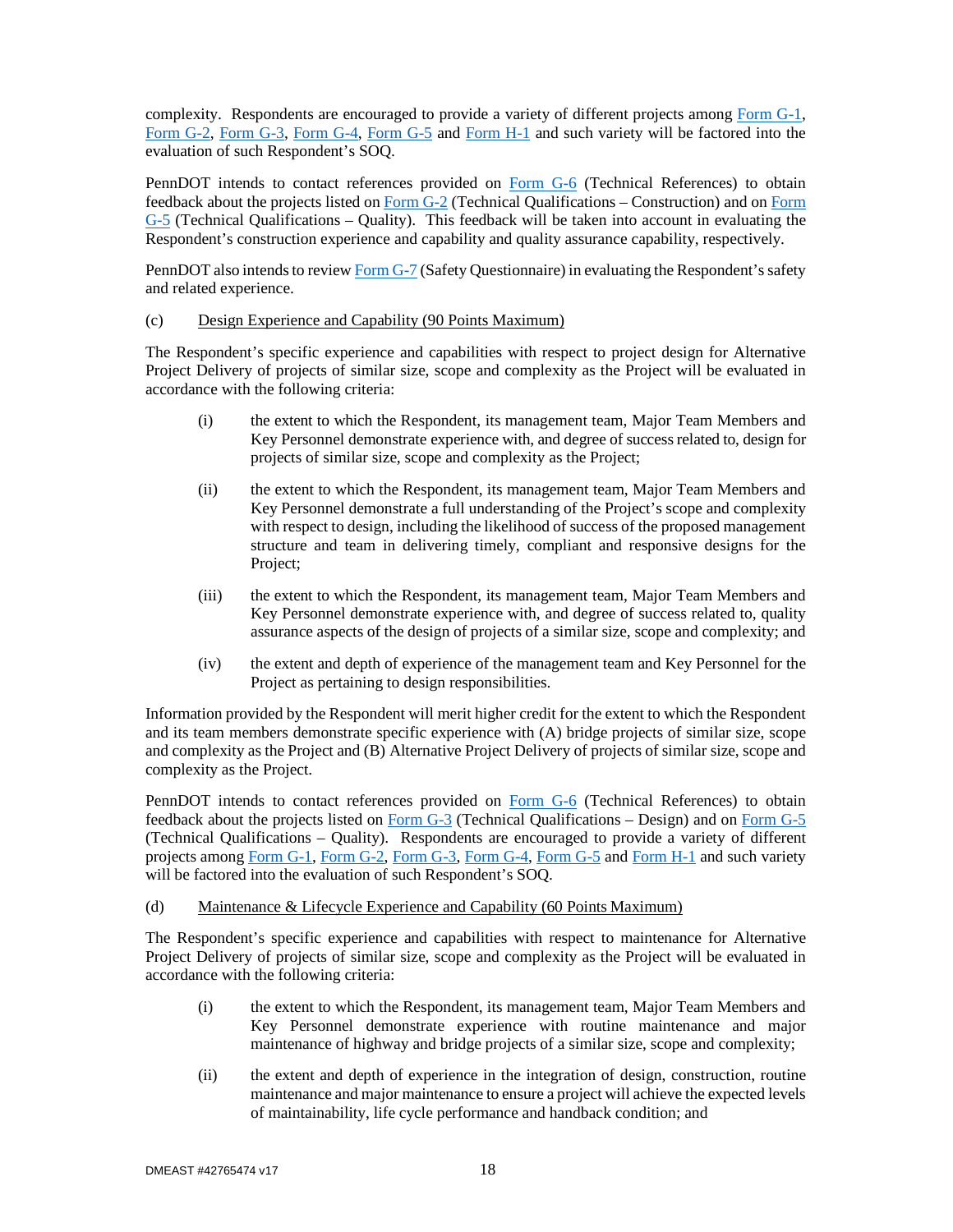(iii) the extent to which the Respondent, its management team, Major Team Members and Key Personnel demonstrate a full understanding of the Project's scope and complexity with respect to maintenance.

Respondents are encouraged to provide a variety of different projects among Form G-1, Form G-2, Form G-3, Form G-4, Form G-5 and Form H-1 and such variety will be factored into the evaluation of such Respondent's SOQ.

PennDOT intends to contact references provided on Form G-6 (Technical References) to obtain feedback about the projects listed on Form G-4 (Technical Qualifications – Maintenance).

#### **5.4.2 Investment and Financing Experience (300 Points Maximum)**

The Respondent's financing experience will be evaluated in accordance with the following criteria:

- (a) Respondent's and Respondent's Financing Manager's and/or financial advisor's experience in successfully structuring, securing financing commitments, and achieving financial close on schedule or earlier on a diverse range of financing structures for projects of a similar size, scope and complexity;
- (b) Respondent's experience as an equity member of a developer in successfully securing equity commitments and managing projects of a similar size, scope and complexity through completion of construction and post-construction; and
- (c) Respondent's history of being shortlisted but ultimately not submitting a proposal due in whole or in part to financing-related reasons.

Information provided by the Respondent will merit higher credit for the extent to which the Respondent and its team members demonstrate specific experience with: (i) financing and managing Alternative Project Delivery projects; (ii) financing and managing projects of a similar or greater size than \$1 billion utilizing private financing; (iii) as an equity investor, securing commitments for and achieving financial close using various forms of project financing solutions; (e.g., TIFIA loans, PABs, taxable debt, equity, etc.); (iv) projects that have achieved financial close in the last ten years; (v) projects that have reached completion of construction; and (vi) projects for which the Respondent or its team members were the lead entity. Respondents are encouraged to provide a variety of different projects among Form G-1, Form G-2, Form G-3, Form G-4, Form G-5 and Form H-1 and such variety will be factored into the evaluation of such Respondent's SOQ.

PennDOT intends to contact references provided on Form H-3 (Equity Member References) to obtain feedback which will be taken into account when evaluating the Respondent's development and financing experience.

### **5.4.3 Project Development Understanding and Approach (100 Points Maximum)**

The Respondent's Project Development Understanding and Approach will be evaluated in accordance with the following criteria:

- (a) the Respondent's understanding of the issues specific to the Project and any challenges that the Project may face in addressing them, including risks relating to developing the Project;
- (b) the Respondent's approach to the Pre-Development Work;
- (c) the Respondent's approach to securing funding commitments for the Pre-Development Work, including relevant experience funding pre-development work on other projects;
- (d) the Respondent's approach to quality assurance of the overall design and construction of the Project;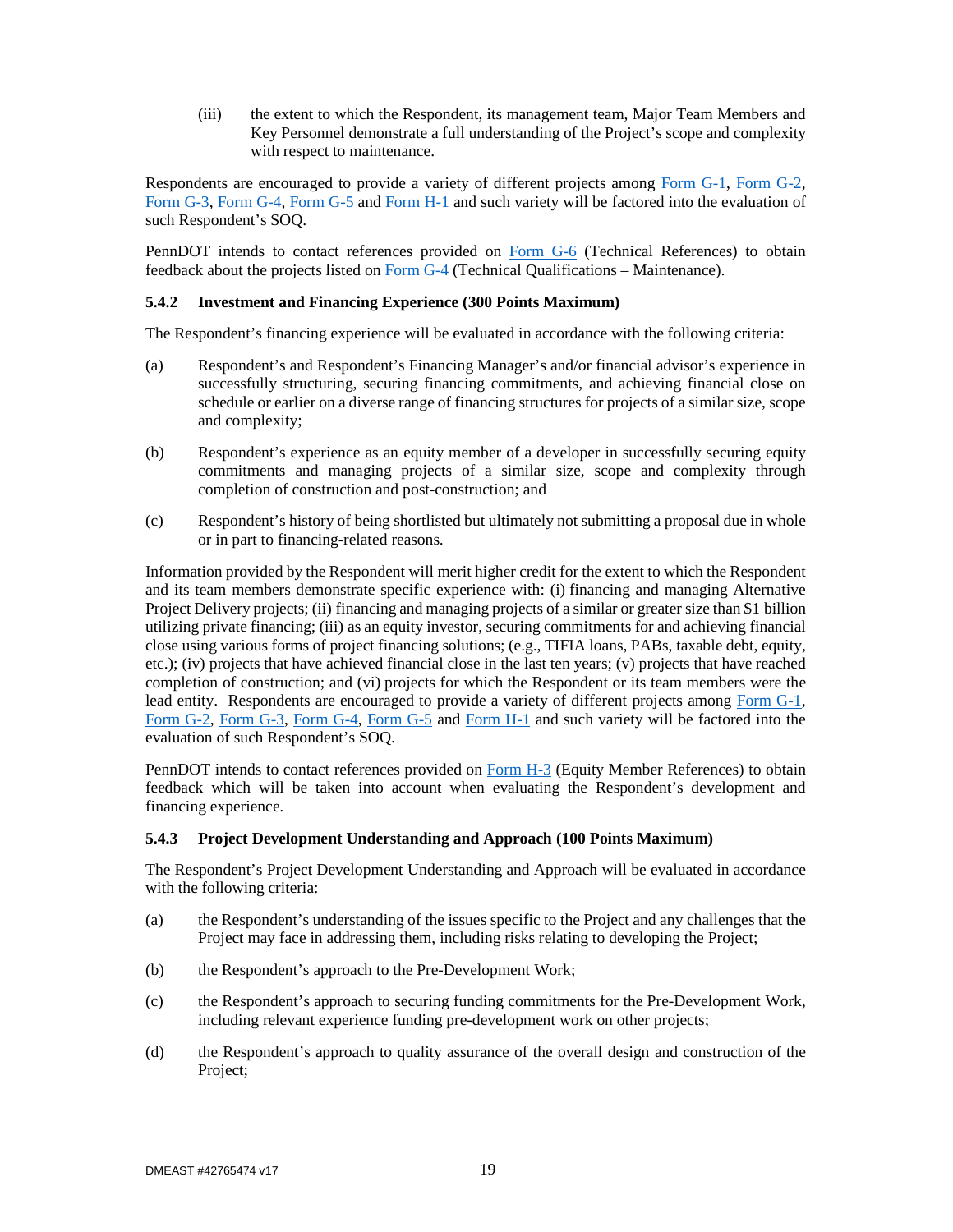- (e) the extent to which the Respondent's Project Development Understanding and Approach demonstrates a sound approach and comprehensive understanding of: (i) key Project functions; (ii) effective management of design, procurement and installation of tolling sites, and toll and ITS infrastructure; (iii) integration of design, construction, routine maintenance and major maintenance to ensure that the Project will achieve the expected levels of maintainability, life cycle performance and handback condition; and (iv) project management plans and quality management plans; and
- (f) the extent to which the Respondent's Project Development Understanding and Approach demonstrates a sound approach to the procurement and management of subcontractors, including steps to meet DBE goals.

## **5.5 Affiliate Experience**

Except as otherwise expressly permitted or required, information pertaining to Affiliates of any person or entity identified in this RFQ, whether intended to be a member of the Respondent's team or not (or the intended Development Entity), shall be excluded. Improper reference to or inclusion of Affiliate experience shall be a material misrepresentation and basis for disqualification from further participation in the procurement for the Project.

## **6. COMMUNICATIONS, PUBLIC INFORMATION AND ORGANIZATIONAL CONFLICTS OF INTEREST**

### **6.1 Improper Communications and Contacts**

The following rules of contact shall apply during the procurement for the Project, effective as of the date of issuance of this RFQ through the execution of the PDA. These rules are designed to promote a fair, competitive and unbiased procurement. Additional rules or modifications to these rules may be issued by PennDOT in connection with the draft RFP process and in the RFP. Contact includes faceto-face, telephone, electronic-mail (e-mail), texting, social media or formal written communication, either directly or indirectly by an agent, representative, promoter or advocate.

The specific rules of contact are as follows:

- (a) After submittal of SOQs, no Respondent or any of its team members may communicate with another Respondent or its team members with regard to the RFQ, SOQ, RFP or either team's Proposal;
- (b) PennDOT shall be the sole contact for purposes of this procurement, including the RFQ and the RFP processes. Respondents and Shortlisted Proposers shall correspond with PennDOT regarding the RFQ and RFP only through their respective designated representatives (PennDOT's designated representative initially shall be the Issuing Office identified in Section 2.9.3);
- (c) Commencing with the issuance of this RFQ and continuing until the earliest of (i) award and execution of the PDA, (ii) rejection of all Proposals by PennDOT or (iii) cancellation of the procurement, no Respondent, Shortlisted Proposer or representative thereof shall have any *ex parte* communications regarding the RFQ, RFP, the PDA, the Project Agreement, its SOQ submission, its Proposal submission, or the procurement described herein with:
	- (A) Any member of PennDOT or other Commonwealth personnel; and
	- (B) Any Commonwealth staff, advisors, contractors or consultants involved with the procurement (including those referenced in Section 6.3),

except for communications expressly permitted by the RFQ or RFP or except as approved in writing in advance by the Issuing Office, in the Issuing Office's sole discretion.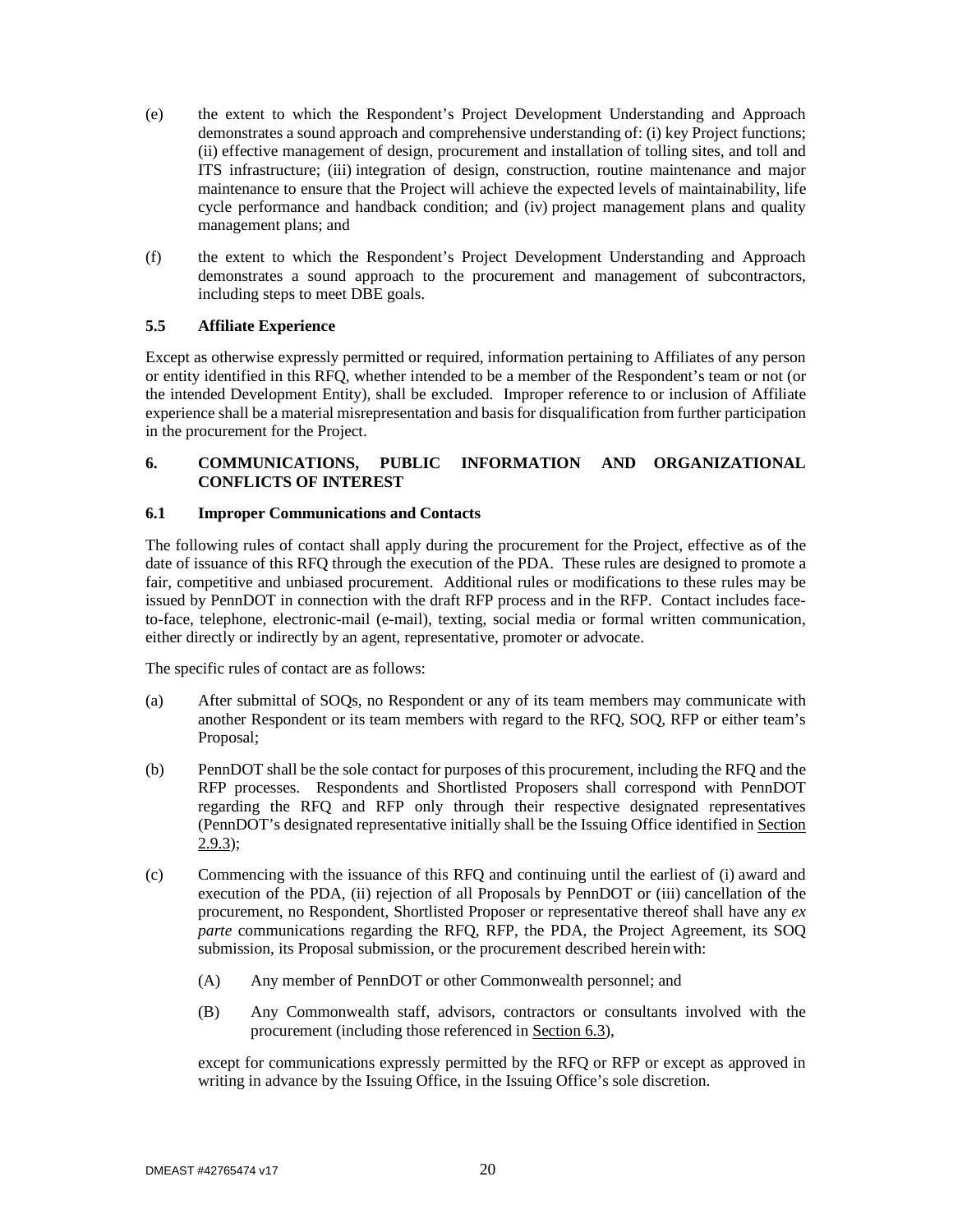The foregoing restriction shall not, however, preclude or restrict communications with regard to matters unrelated to the RFQ, RFP, the PDA, the Project Agreement or the procurement, or limit participation in public meetings or any workshop related to this RFQ or the RFP;

- (d) Respondents shall not contact the following identified stakeholders regarding the Project, including employees, representatives, members, consultants and advisors of the entities listed below. PennDOT will provide any necessary coordination during the RFQ stage with such entities in order that, among other things, the procurement is implemented in a fair, competitive and transparent manner and with uniform information:
	- (i) any political subdivision of the Commonwealth or local government body or locality within the Commonwealth that, in each case, may have an interest in the Project;
	- (ii) United States Department of Transportation ("**USDOT**") Secretary's Office;
	- (iii) USDOT Innovative Program Office;
	- (iv) FHWA;
	- (v) Environmental, regulatory and permitting agencies; and
	- (vi) Utility providers.
- (e) Any Respondent engaging in communications that PennDOT determines in its sole discretion to be either prohibited by this RFQ or improper, may be disqualified from this procurement;
- (f) Any official information and all official correspondence regarding the Project will be disseminated from the Issuing Office; and
- (g) PennDOT will not be responsible for, and Respondents may not rely on, any oral or written exchange or any other information or exchange that occurs outside the official process specified herein.

## **6.2 SOQ Contents**

### **6.2.1 Confidential Information**

PennDOT is not requesting, and does not require, confidential proprietary information or trade secrets to be included as part of an SOQ submission. Accordingly, except as provided herein, Respondents should not label SOQ submissions as confidential or proprietary or trade secret protected. Any Respondent who determines that it must divulge such information as part of its SOQ must submit the signed written statement described in Section 6.2.3 and must additionally provide one electronic copy of a redacted version of its SOQ submission, which removes only the confidential proprietary information and trade secrets, for required public disclosure purposes. Refer to Section 4.1.2(c) for additional details regarding the required format of the redacted SOQ.

### **6.2.2 Commonwealth Use**

All material submitted with any SOQ submission shall be considered the property of the Commonwealth and may be returned only at the Issuing Office's option. The Commonwealth and PennDOT have the right to use any or all ideas not protected by intellectual property rights that are presented in any SOQ submission, regardless of whether or not the relevant Respondent is shortlisted or the relevant ideas become part of the Project Agreement. Notwithstanding any Respondent copyright designations contained in an SOQ submission, the Commonwealth and PennDOT shall have the right to make copies and distribute each SOQ internally and to comply with public record or other disclosure requirements under the provisions of any Commonwealth or United States statute or regulation, or rule or order of any court of competent jurisdiction.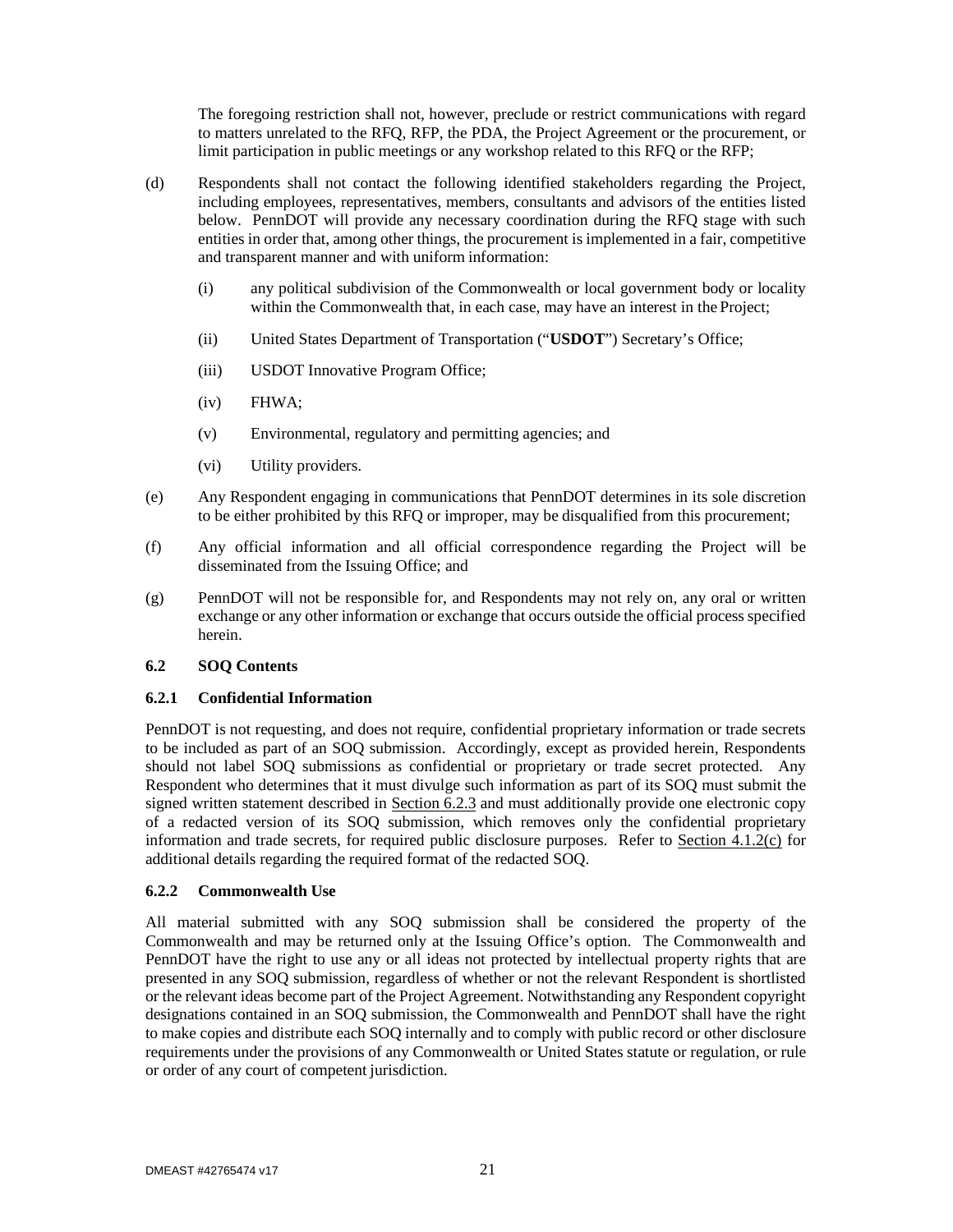## **6.2.3 Public Disclosure**

After the award of a Project Agreement pursuant to this procurement, all SOQ submissions may be subject to disclosure in response to a request for public records made under the Pennsylvania Right-to-Know-Law, 65 P.S. § 67.101 et seq. If an SOQ submission contains confidential proprietary information or trade secrets, a signed written statement to this effect must be provided with the SOQ submission in accordance with 65 P.S.  $\S$  67.707(b) for the information to be considered exempt under 65 P.S. § 67.708(b)(11) from public records requests. All requested financial information included in the SOQ is legally exempt from public records disclosure under 65 P.S. § 67.708(b)(26) and Section 9111 of the P3 Law.

Information submitted by Respondents may be made available to FHWA representatives. PennDOT intends to follow procedures established by FHWA with respect to such information under the Freedom of Information Act.

## **6.3 Organizational Conflicts of Interest**

## **6.3.1 General**

Respondents are required to abide by federal and state law, including, but not limited to federal organizational conflict of interest laws and rules (found in 23 CFR Part 636, 2 CFR § 200.112, 23 CFR § 1.33 and 23 CFR Part 172), the laws and rules relating to the National Environmental Policy Act, the State Adverse Interest Act (71 P.S. §§ 776.1 – 776.8), and the P3 Law (74 Pa.C.S. § 9120 (discussing the State Adverse Interest Act as it pertains to P3 projects)). Respondents are advised that PennDOT's guidelines in this RFQ are intended to augment applicable federal and state law, including federal organizational conflict of interest laws. Such applicable law will also apply to Respondent teams and teaming and may preclude certain firms and their entities from participating on a Respondent team. Respondents are advised to thoroughly review this Section 6.3 and other provisions of this RFQ prior to SOQ submission to ensure compliance with the conflicts of interest policy set forth in this Section 6.3.

## **6.3.2 PennDOT-Determined Conflicts of Interest**

The Respondent is prohibited from teaming with, receiving any advice from, or discussing any aspect of the Project or the procurement of the Project with any person or entity with an organizational conflict of interest, including, but not limited to:

- (a) WSP USA Inc.;
- (b) KPMG, LLP;
- (c) Ballard Spahr LLP;
- (d) Love and Long, LLP;
- (e) Ahmad Zaffarese LLC;
- (f) CDM Smith;
- (g) HDR;
- (h) Gannett Fleming; and
- (i) Affiliates (such term to include parent companies, subsidiary companies, entities under common ownership, joint venture members and partners, and other financially liable parties for an entity) of any of the above.

Such persons and entities are also prohibited from participating as a Major Team Member or as a contractor, subcontractor, consultant, or subconsultant to any Major Team Member.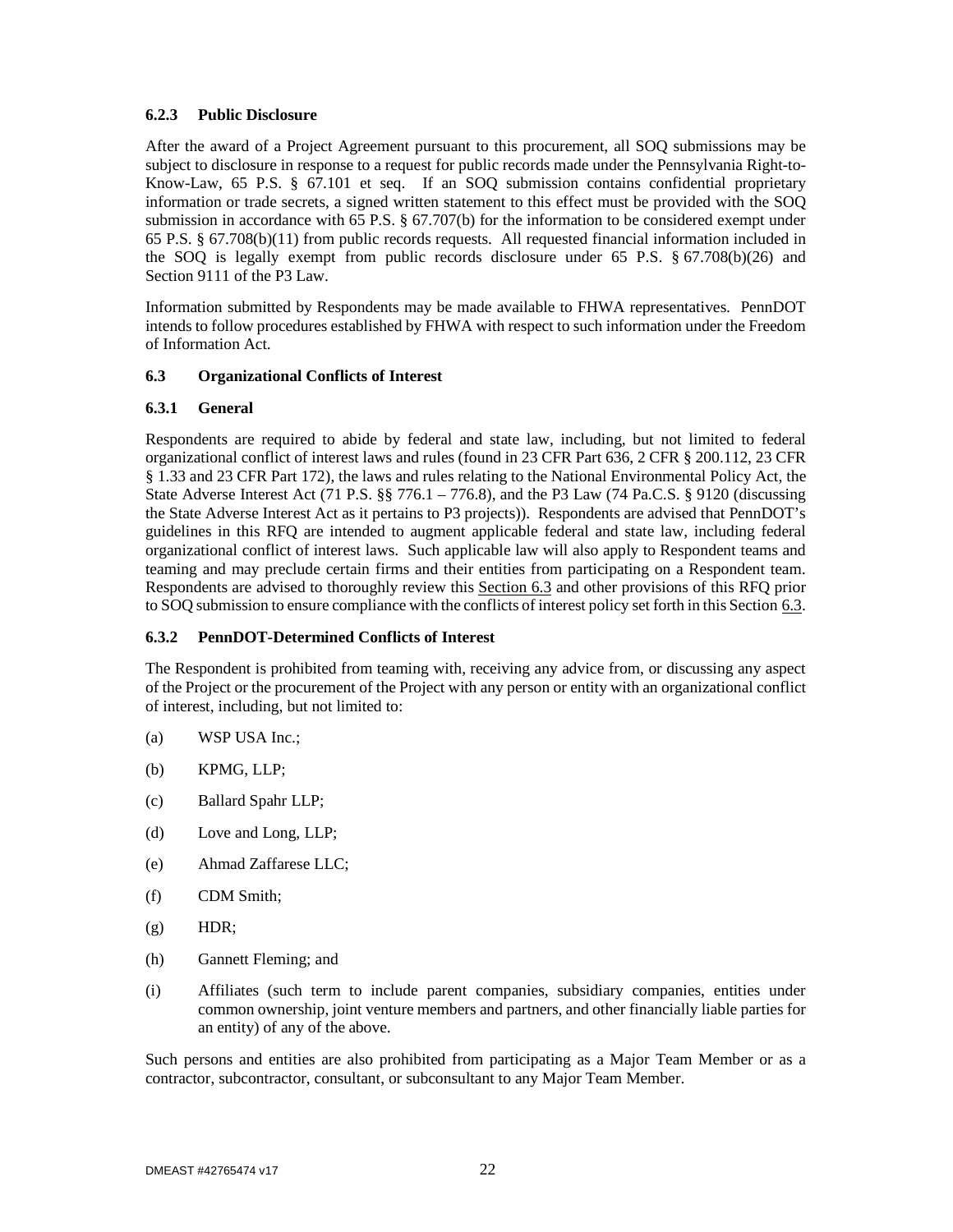## **6.3.3 Potential Conflicts of Interest**

As a general matter, any person or firm previously under contract with the Commonwealth in connection with the Project (including, without limitation, the preparation of preliminary plans, planning reports, or other project development products for the Project) may be able to participate on a Respondent team if such person or firm first submits a written request, accompanied by an opinion of legal counsel explaining that a conflict of interest does not exist, seeking a determination of no conflict from PennDOT.

PennDOT will review requests for conflicts of interest determinations received from Respondents and the specific details to determine whether a conflict of interest exists or where the appearance of a conflict of interest exists with respect to PennDOT's current and past contractor relationships. As a general matter, PennDOT will look to see whether any unfair advantage has been or will be gained by looking at the following example scenarios:

- (a) where a contractor has influenced the specifications or statement of work for the PDA or DBFM;
- (b) where the contractor's prior work product afforded an opportunity for the contractor to make or influence findings with respect to the PDA or DBFM;
- (c) where the contractor would be in a position to evaluate its own work product as part of the PDA or DBFM; and
- (d) whether the contractor received confidential information as part of work/services performed for PennDOT (or otherwise) which provide the contractor with an unfair competitive advantage to obtain the PDA/DBFM or another contract with PennDOT.

The above scenarios are provided as examples only. PennDOT may review other circumstances relating to individual conflicts determination requests.

### **6.3.4 Requests for Conflicts Determination**

No such person or firm may participate on a Respondent team following submission of any such request until that person or firm receives written confirmation from PennDOT that they may participate, or may conditionally participate on a Respondent team. PennDOT reserves the right to place conditions upon any such determination of no conflict to assure compliance with applicable state and federal law and the policy set forth in this Section 6.3, and to serve the best interests of the procurement and the Project. PennDOT will use good faith efforts to provide its response to a Respondent team's request promptly following receipt. Respondents should submit their request to PennDOT at the following email address: RA-PDP3MAJORBRIDGES@pa.gov.

Upon written request, PennDOT may grant exceptions to this policy only where PennDOT determines that the person's or firm's involvement does not violate federal or state law, is in the best interest of the public and does not constitute an unfair advantage. Respondent teams seeking such exception shall submit such written request as soon as possible because PennDOT shall not extend the SOQ Due Date or be responsible for any inability or failure to respond to any such request prior to the SOQ Due Date.

As part of any conflicts determination requests, Respondents shall provide information concerning any potential or apparent organizational conflicts of interest and disclose all relevant facts concerning any past, present, or currently planned interests that may present an organizational conflict of interest. The Respondent shall state how its interests or those of any of its team members, consultants, contractors, or subcontractors, including the interests of any chief executives, directors, or Key Personnel thereof, may result in, or could be viewed as, an organizational conflict of interest. At a minimum, the relevant information must include detailed information about the scope of services provided to PennDOT, identification of the contract or basis for having provided such services, the names of the persons involved in providing such services (as relates to the Respondent), and the dates within which such services were performed (if not ongoing). The Respondent shall also expressly state how such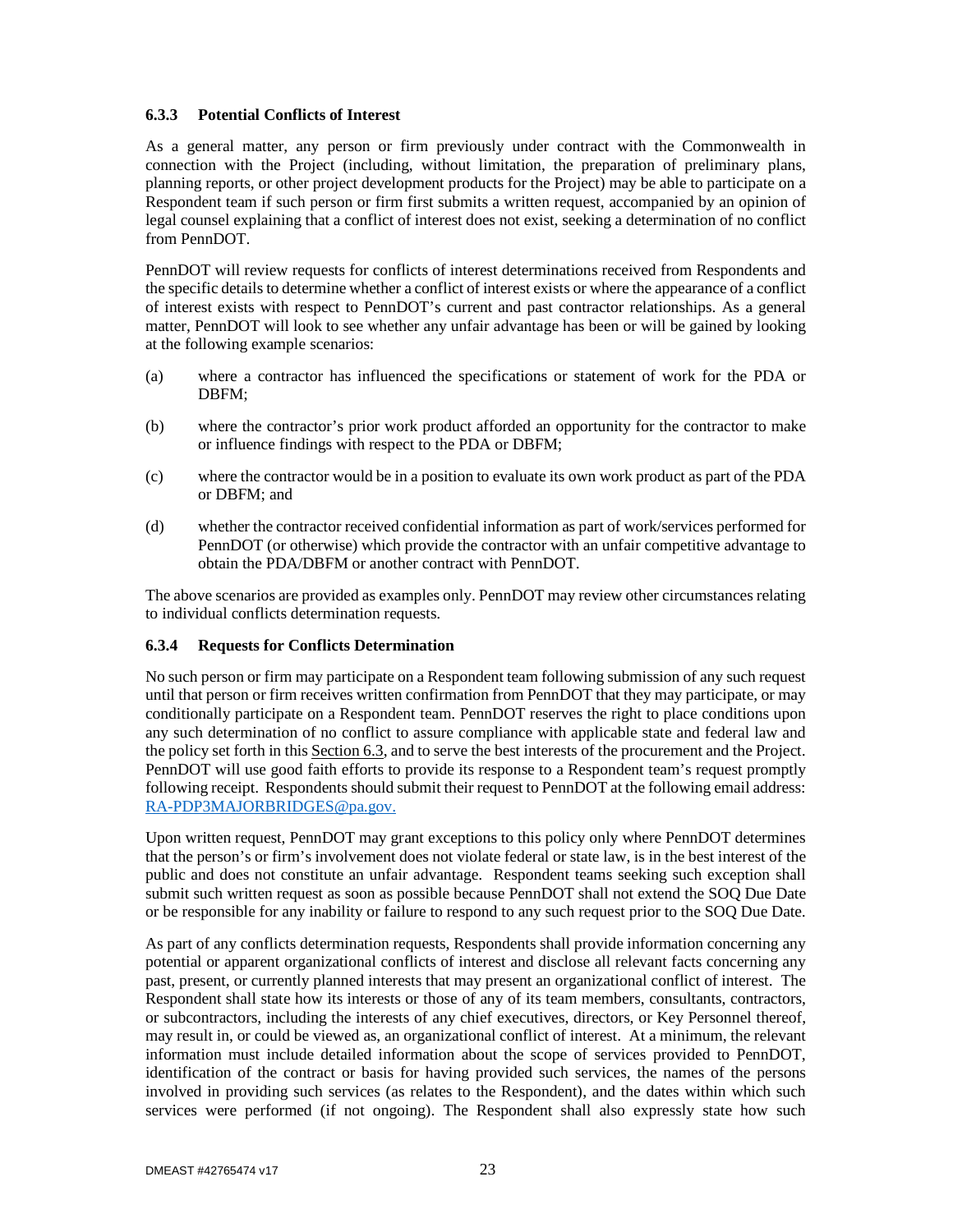prospective team member's interests or those of any of its team members, consultants, contractors or subcontractors, including the interests of any chief executives, directors or key personnel thereof, may result in, or could be viewed as, a conflict of interest.

By submitting its SOQ, each Respondent agrees that, if an organizational conflict of interest is thereafter discovered, the Respondent must make an immediate and full written disclosure to PennDOT that includes a description of the action that the Respondent has taken or proposes to take to avoid or mitigate such conflicts. If an organizational conflict of interest that the Respondent knew or should have known about but failed to disclose is determined to exist during the procurement, PennDOT may, at its discretion, disqualify the Respondent. If an organizational conflict of interest that the Respondent knew or should have known about but failed to disclose is discovered by PennDOT and the Respondent subsequently enters into the PDA and the Project Agreement, PennDOT may, at its sole discretion, terminate the PDA and the Project Agreement. In either case, PennDOT reserves all legal rights and remedies.

## **6.4 News Releases**

Respondents shall not issue news releases, internet postings, advertisements or any other public communications pertaining to the Project without prior written approval of the Issuing Office, and then only in coordination with the Issuing Office.

## **7. PROTEST PROCEDURES**

Any protest arising from the content of this RFQ or any decision made by PennDOT as a result of this RFQ must be filed in writing with the Secretary of PennDOT and follow the procedures set forth in Section 1711.1 of the Commonwealth Procurement Code, 62 Pa. C.S. § 1711.1.

## **8. PENNDOT TERMS AND CONDITIONS**

## **8.1 Statement of Agreement**

By participating in this procurement, the Respondent agrees that it has and will carefully examine(d) the RFQ and that it is the Respondent's responsibility to request clarification on any issues in any section of the RFQ about which the Respondent seeks a change or suggests needs to be clarified. By submitting an SOQ, the Respondent is in full agreement with the terms, conditions, specifications and requirements in this RFQ.

Upon submitting an SOQ, the Respondent hereby certifies: (a) that its SOQ is genuine and is not made in the interest or on behalf of any undisclosed person, Respondent(s), or corporation; (b) that the Respondent has not directly or indirectly included or solicited any other Respondent to put in a false or insincere SOQ; and (c) that Respondent has not solicited or induced any person, Respondent(s), or corporation to refrain from submitting an SOQ.

## **8.2 Non-Discrimination and Equal Employment Opportunity**

PennDOT, in accordance with Title VI of the Civil Rights Act of 1964, as amended (42 U.S.C. § 2000d et seq.) and 49 C.F.R. Part 21, Nondiscrimination in Federally-Assisted Programs of the Department of Transportation issued pursuant to such Act, hereby notifies all Respondents that it will affirmatively ensure that, for any contract entered into pursuant to this RFQ, small business enterprises will be afforded full opportunity to submit proposals and/or bids in response to this invitation and will not be discriminated against on the grounds of race, color, sex, or national origin in consideration for an award.

In connection with this procurement, Respondents shall not discriminate against any employee or applicant for employment because of race, color, religion, sex, national origin, age, marital status, or being physically challenged. Shortlisted Proposers shall take affirmative action to ensure that all applicants are treated equally during employment, without regard to their race, color, religion, sex, national origin, age, marital status, or being physically challenged. The areas requiring such affirmative action shall include, but not be limited to, the following: layoff or termination; rates of pay or other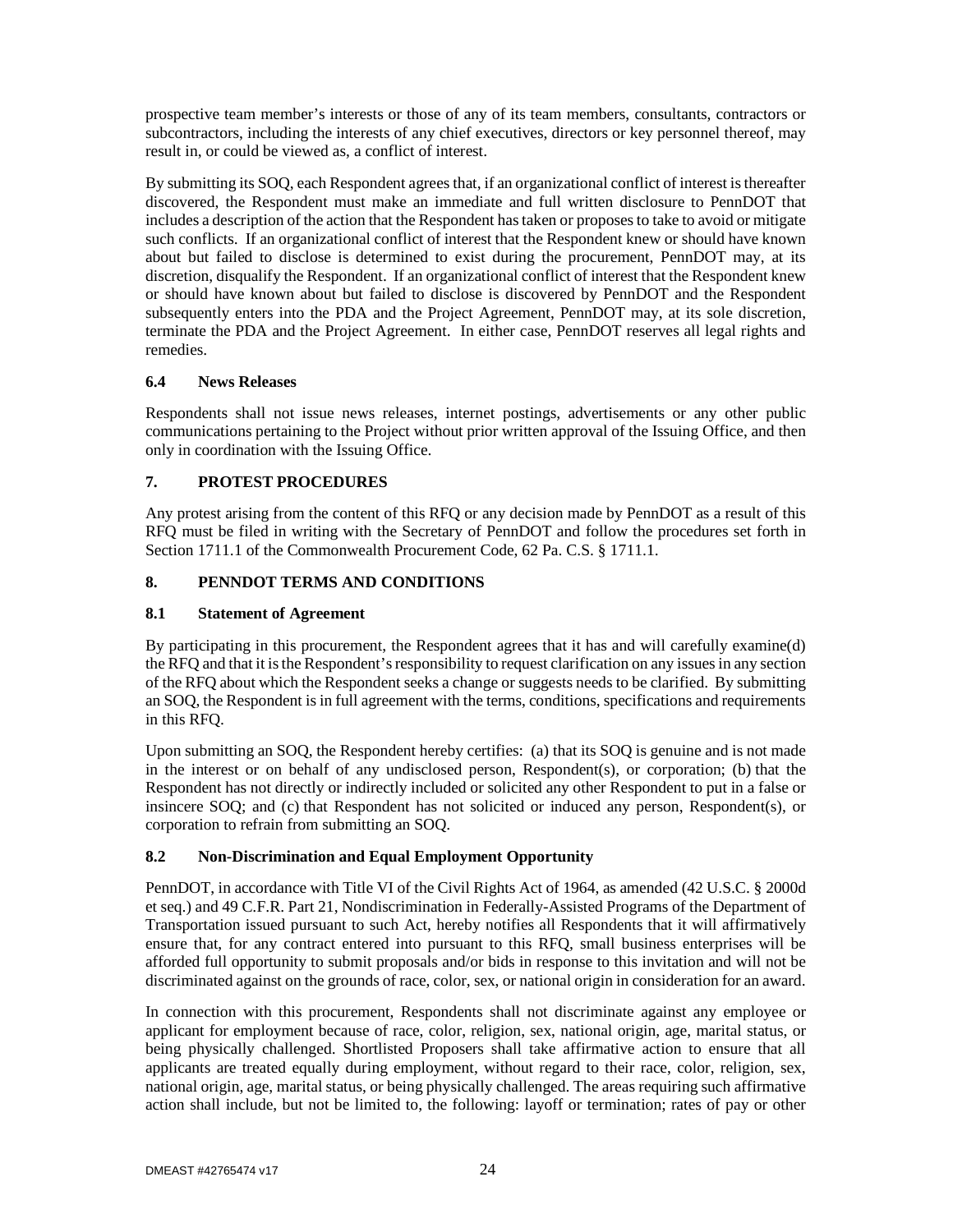forms of compensation; employment, job assignment, upgrading, demotion, transfer recruitment/recruitment advertising and selection for training, including apprenticeship, preapprenticeship and/or on-the-job training.

## **8.3 Submittal Costs**

All expenses for preparing and submitting SOQs and other responses are the sole cost of the Respondent submitting the response. Neither PennDOT nor the Commonwealth shall assume, or be deemed to have assumed, any obligations, responsibilities or liabilities, fiscal or otherwise, to reimburse all or part of the costs incurred or alleged to have been incurred by parties considering a response to or responding to this RFQ, or any subsequent RFP. All submittals upon receipt become the property of PennDOT and the Commonwealth.

## **8.4 Not an Offer; No Solicitation of Bids**

This RFQ is not an offer to contract or a solicitation of bids. **This RFQ and any SOQ submitted in response, regardless of the SOQ evaluation results, is not binding upon PennDOT and does not obligate PennDOT to issue an RFP or to contract for any services related to the Project.** Neither PennDOT nor any Respondent submitting a response will be bound unless and until a written contract is executed by Respondent and by PennDOT.

## **8.5 Addenda to this RFQ**

PennDOT reserves the right to revise this RFQ by issuing Addenda to this RFQ at any time before the SOQ Due Date and will post any Addenda on the eMarketplace. It is the Respondent's responsibility to periodically check the eMarketplace for any new information or Addenda to this RFQ. If PennDOT issues an Addendum shortly before the SOQ Due Date, PennDOT shall consider whether an extension of the SOQ Due Date is warranted.

Respondents are responsible for monitoring the eMarketplace for information concerning this procurement and will be required to acknowledge in their transmittal letter (Form A**)** that they had access to all relevant materials posted thereon. No oral or written response provided by PennDOT in connection with this RFQ will be binding on PennDOT, nor will it change, modify or waive the requirements of this RFQ, except to the extent such response is included in an Addendum issued pursuant to Section 8.5.

### **8.6 Substitutions, Alternates, Exceptions, and Extensions**

No substitutions, alternates, or exceptions will be accepted for this procurement. Any Respondent submitting substitutions, alternates, or exceptions will be considered non-responsive and will not be considered for award.

## **9. RESERVED RIGHTS**

PennDOT reserves to itself all rights (which shall be exercisable by PennDOT in its sole discretion) available to it under the P3 Law and applicable law and procedures, including without limitation, with or without cause and with or without notice, the right to:

- (a) Modify the procurement in its sole discretion to address applicable law and/or the best interests of PennDOT, the PennDOT Office of Public-Private Transportation Partnerships ("**P3 Office**") and the Commonwealth;
- (b) Develop the Project in any manner that it, in its sole discretion, deems necessary;
- (c) Issue an RFQ relating to a project described in an unsolicited proposal after the rejection or termination of the evaluation of the unsolicited proposal and any competing proposals;
- (d) Modify all dates set or projected in this RFQ or a subsequent RFP;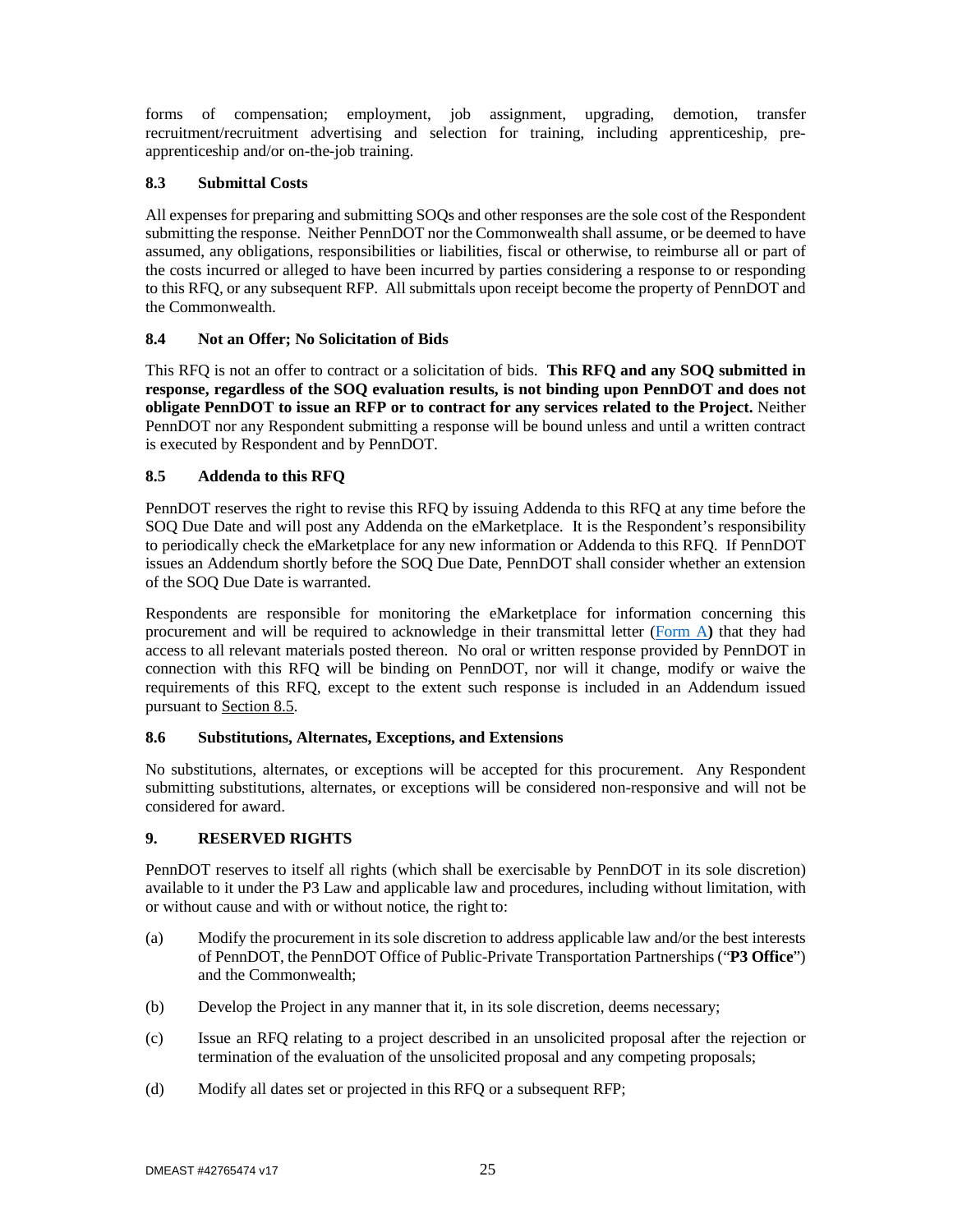- (e) Reject any and all submittals, responses and SOQs and proposals whether solicited or unsolicited, at any time;
- (f) Terminate evaluation of any and all submittals, responses, SOQs and proposals, at any time;
- (g) At the RFQ stage, prior to the initiation of an RFP, consult with any Respondent or responsible proposer to include unique, or innovative aspects of their submitted documents into the solicitation;
- (h) Negotiate with a proposer other than the apparent best value proposer if negotiations with the apparent best value proposer are unsuccessful or if financial close with the apparent best value proposer does not occur;
- (i) Require confirmation of information furnished by a Respondent or proposer and require additional information from a Respondent or proposer concerning its SOQ and/or proposal, including requiring additional evidence of qualifications to perform the work described in this RFQ and any subsequent RFP, which may be accomplished in PennDOT's sole discretion by holding meetings and exchanging correspondence with the Respondents or proposers to seek and improved understanding of the SOQs and proposals.
- (j) Add or delete responsibilities from the information and scope of work contained in this RFQ and any subsequent RFP;
- (k) Issue Addenda, supplements and modifications to this RFQ and/or any subsequent RFP;
- (l) Revise and modify the evaluation factors or otherwise revise or expand the evaluation methodology for the SOQ at any time before the SOQ Due Date and for proposals at any time before the proposal due date;
- (m) Cancel this RFQ or a subsequent RFP in whole or in part at any time prior to the execution of a PDA while honoring any agreed upon compensation or stipends to proposers and having no further obligation thereafter;
- (n) Issue a new RFQ after withdrawal of the original RFQ and/or RFP;
- (o) Determine whether to shortlist or prequalify any Respondent responding to this RFQ;
- (p) Appoint evaluation committees to review SOQs and proposals, make recommendations and seek the assistance of outside technical, financial and legal experts and consultants in the SOQ and proposal evaluation;
- (q) Establish protocols for remedying minor deficiencies within a specified period of time in an SOQ or proposal;
- (r) Disqualify any Respondent under this RFQ or any proposer under a subsequent RFP, or during the period between this RFQ and any subsequent RFP for violating any rules or requirements of the procurement set forth in this RFQ, a subsequent RFP or in any other communication from the P3 Office and/or PennDOT;
- (s) Determine whether to issue a notice to proceed after execution of the PDA or Project Agreement;
- (t) Determine whether to pursue TIFIA credit approval on behalf of the private entities;
- (u) Determine whether to seek allocation for PABs on behalf of the private entities;
- (v) Develop some or all of the Project itself;
- (w) Disclose information contained in an SOQ or proposal to the public as governed by the law and/or by this RFQ and any subsequent RFP;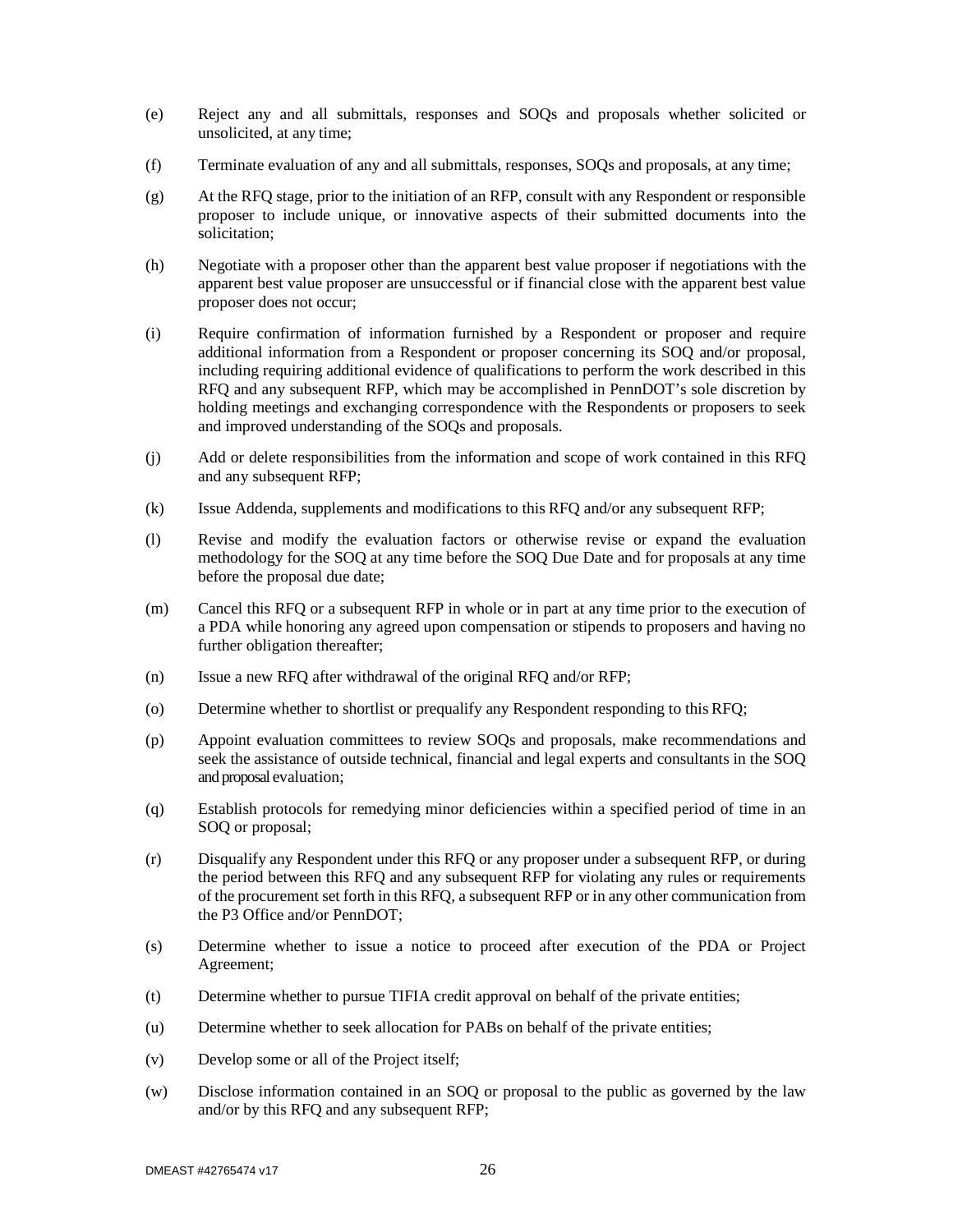- (x) Exercise any other right reserved or afforded to the P3 Office and/or PennDOT under this RFQ or a subsequent RFP, or applicable law or in equity; and
- (y) Disqualify any private entity for any conflict of interest, including a violation of the State Adverse Interest Act, or other conduct or behavior manifesting a lack of responsibility.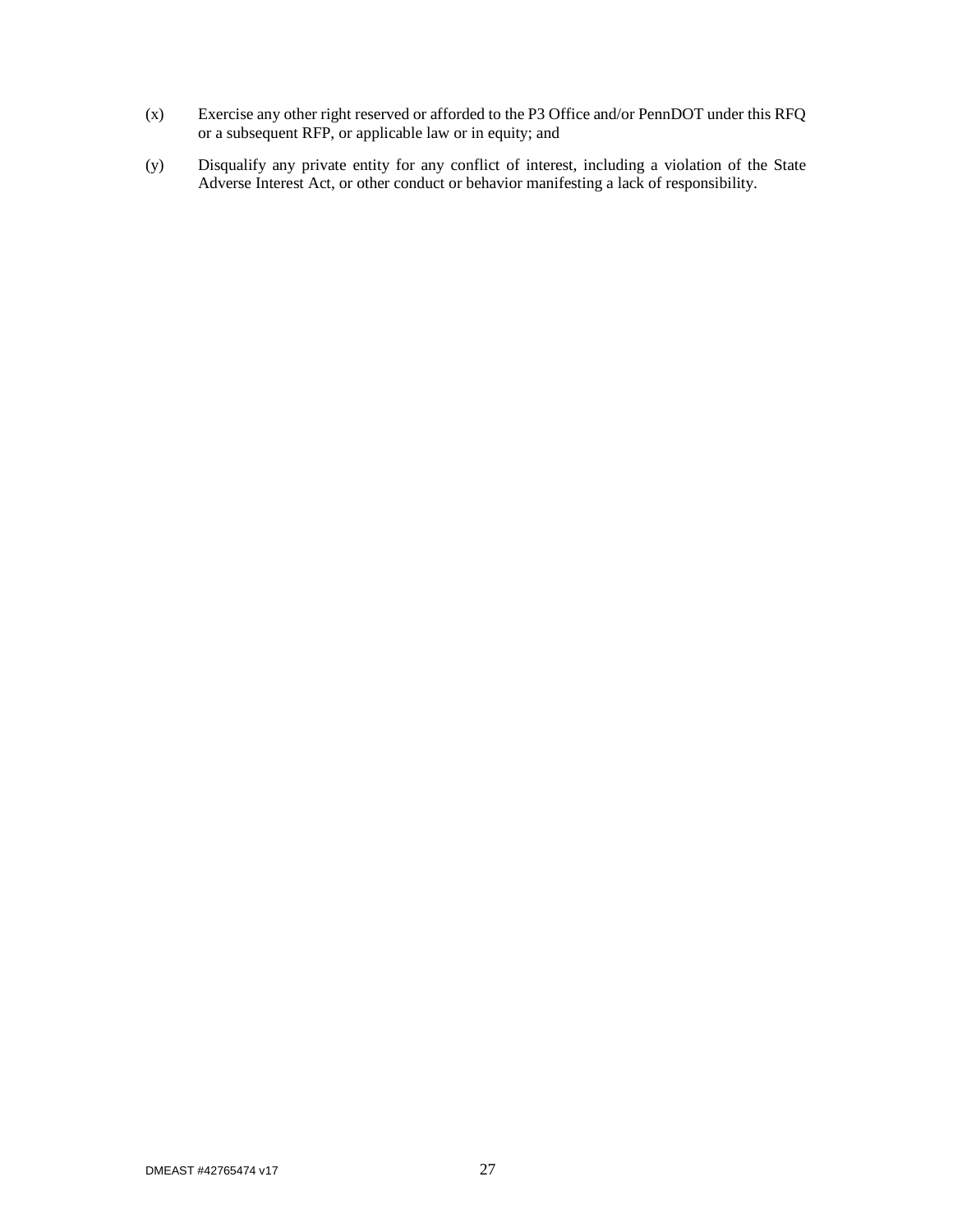#### **APPENDIX 1**

#### **DEFINITIONS**

Certain capitalized terms used in this RFQ are defined below. Other capitalized terms used in this RFQ are defined within this RFQ. To the extent there are capitalized terms used in this RFQ that are not defined, such terms shall have the standard industry or commercial meaning given to them.

**"Addendum"** means any addendum to this RFQ issued by PennDOT.

**"Affiliate"** means, with respect to any person, any entity which, directly or indirectly, through one or more intermediaries: (a) has a 10% or more voting or economic interest in such person or (b) controls, is controlled by or is under common control with such person.

"**Alternative Project Delivery**" means the delivery of a project under structures including CMGC, Progressive DB, DBF, DBFM, DBFOM, DBFM/O, DBOM (including "progressive" variants of P3) other than conventional project delivery generally, where the public owner fully designs a project and puts the project, as designed, out for bid, generally awarding a contract for construction of the designed project to the lowest bidder (i.e., design-bid-build).

"**Authorized Representative**" means the individual identified on a prospective Respondent's Form I submission, as superseded thereafter by the individual person identified on Respondent's Form A submission.

**"Commonwealth"** has the meaning set forth in Section 1.1.

**"DBF"** means design-build-finance (an Alternative Project Delivery method).

**"DBFM"** means design-build-finance-maintain (an Alternative Project Delivery method).

"**DBFM Technical Provisions**" has the meaning set forth in Section 2.6.5.

**"DBFM/O"** means design-build-finance-maintain (or –operate) (an Alternative Project Delivery method).

**"DBFOM"** means design-build-finance-operate-maintain (an Alternative Project Delivery method).

**"DBOM"** means design-build-operate-maintain (an Alternative Project Delivery method).

**"Equity Member"** means each member of the Respondent team that will contribute equity as part of the financing of the Project.

**"eMarketplace**" has the meaning set forth in Section 2.9.1.

**"FHWA"** means the Federal Highway Administration.

**"Financially Responsible Party"** means each parent company or Affiliate (if any) that is designated by the Respondent to provide an Equity Member or Lead Construction Contractor with the financial support and human resources needed to successfully complete the Project. A change in a Financially Responsible Party following submission of the SOQ may be considered a change in Shortlisted Proposer team membership and subject to the requirements of Section 3.6.

**"Independent Quality Firm"** means an entity that is (a) retained by a Development Entity or Lead Construction Contractor, but independent of such Development Entity's and Lead Construction Contractor's design, engineering, or construction organization and (b) not an Affiliate of a Development Entity or Lead Construction Contractor, any joint venture or consortium member of such Development Entity or Lead Construction Contractor, or of any other entity within such Development Entity's or Lead Construction Contractor's organization.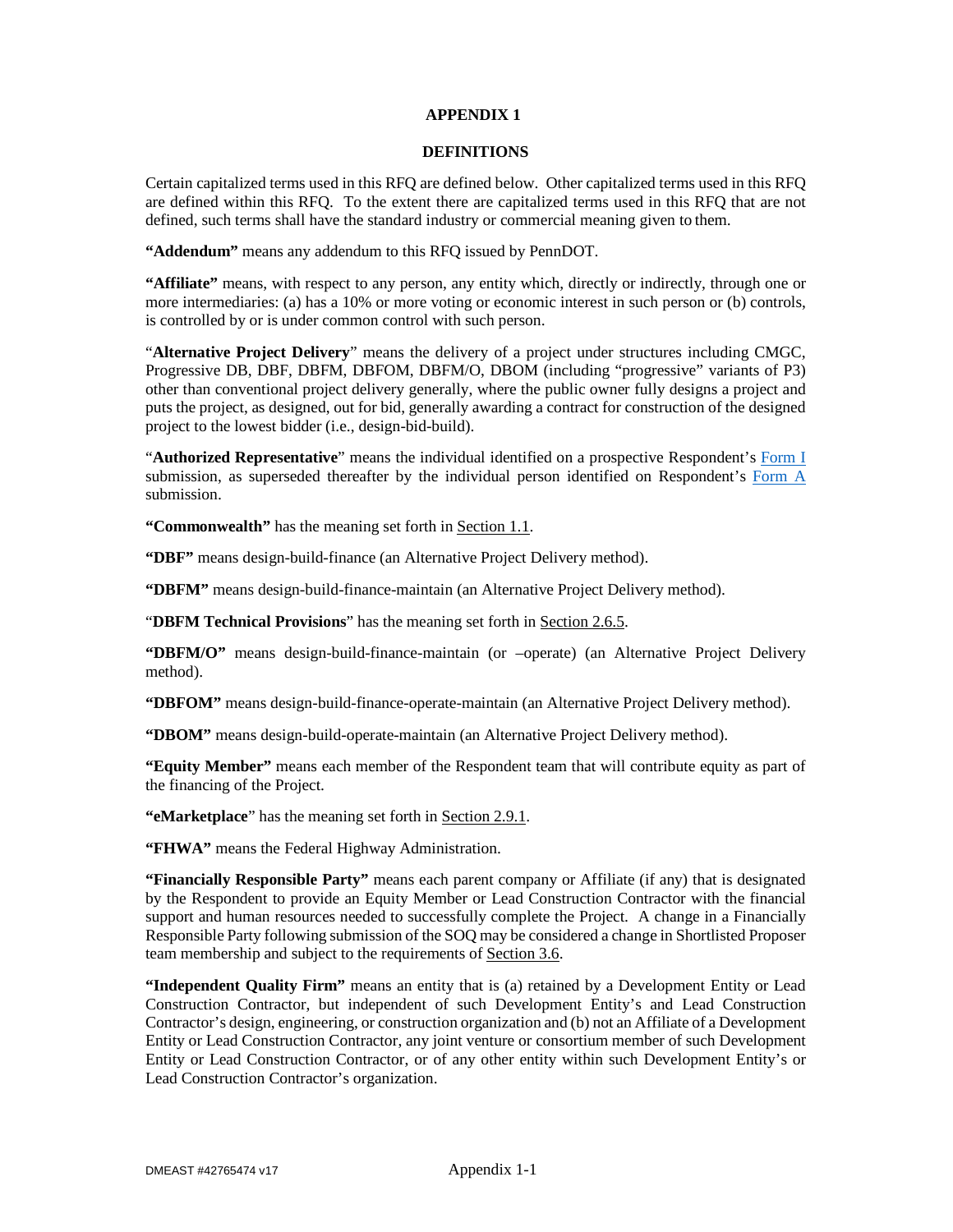**"Issuing Office"** means the Office of Public-Private Transportation Partnerships of the Pennsylvania Department of Transportation. For the purposes of this RFQ, the designated point of contact for the Issuing Office is the individual identified in Section 2.9.3.

**"Lead Construction Contractor"** means the entity primarily responsible for the construction elements of the Project that will act as a prime subcontractor to a Development Entity, provided that if the Lead Construction Contractor is a consortium, partnership or other form of joint venture, each member of the Lead Construction Contractor that is performing construction activities shall be a prequalified contractor no later than the date that Proposals are due. If a member of such consortium, partnership or other form of joint venture is performing non-construction activities such as design or engineering, there is no prequalification requirement.

**"Lead Engineering Firm"** means the entity, whether a single entity or a joint venture (incorporated or unincorporated), partnership or limited liability company, primarily responsible for the creation of the design and engineering of the Project.

**"Major Team Member"** means each of the following:

- (a) Equity Member;
- (b) if an Equity Member is an investment fund, the fund's general partner(s);
- (c) Lead Construction Contractor;
- (d) Lead Engineering Firm;
- (e) Nominated Subconsultant (if any);
- (f) Nominated Subcontractor (if any); and
- (g) At least one Independent Quality Firm, that employs the proposed QAM.

**"Nominated Subconsultant"** means any subconsultant to the Lead Engineering Firm identified by name in a Respondent's SOQ (and which is not otherwise captured by paragraphs (a) to (e) of the definition of Major Team Member).

**"Nominated Subcontractor"** means any subcontractor to the Lead Construction Contractor identified by name in a Respondent's SOQ (and which is not otherwise captured by paragraphs (a) to (e) of the definition of Major Team Member).

**"P3"** means public-private partnership (i.e., DBF, DBFO/M, DBFOM, DBOM, or other similar structure).

"**PDA**" has the meaning set forth in Section 1.1.

"**Pre-Development Work Requirements**" has the meaning set forth in Section 2.6.5.

"**Project Portal**" has the meaning set forth in **Section 2.9.1**.

"**RFP Documents**" has the meaning set forth in Section 3.1.2.

"**Tolling Civil Infrastructure**" means all tolling infrastructure necessary for preparing the site for acceptance by PennDOT, which includes the toll gantry structures, toll buildings and cabinets, toll building HVAC, toll building security access control system, site power connections and site duct bank work.

"**Twelve-Year Program**" means PennDOT's Twelve Year Program as described at https://gis.penndot.gov/paprojects/TIP.aspx.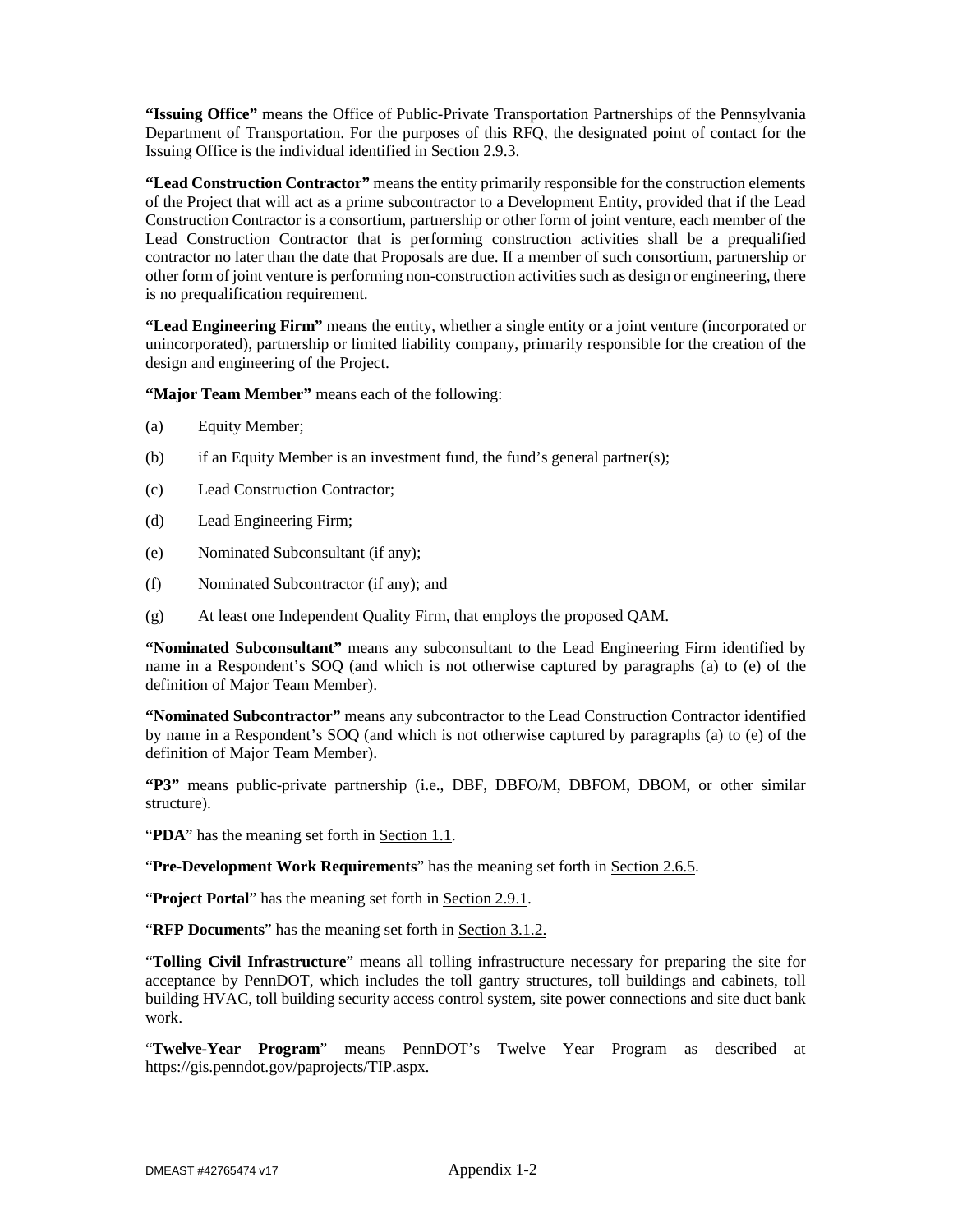### **APPENDIX 2**

#### **SOQ SUBMITTAL REQUIREMENTS**

Each Respondent must organize its SOQ in the order specified in this Appendix 2 and include the information described in this Appendix 2. Each Volume may be subdivided but must be d as indicated to reflect the sections listed in the outline just below in this Appendix 2. Each section in a Volume must be separated by a section divider page containing the following text: "Volume [[1]/[2]/[3]], [Part [insert if applicable]], Section [insert]*[section heading name]*." Each section shall be included sequentially in accordance with the sections for each Volume as required in this Appendix 2. Each form must be completed in full, and blanks that are inapplicable shall be nonetheless noted with "n/a".

### **Volume 1 – Administration**

- 1.1 Completed Form A (Transmittal Letter)
- 1.2 Legal Structure
- 1.3 Completed Form B (Information Regarding Major Team Members) for each Major Team Member
- 1.4 Completed Form C (Certification) for each Major Team Member
- 1.5 Completed Form D (Certification of Responsiveness; Pass/Fail Requirements)

### **Volume 2 – Technical**

#### **Part A – Legal Structure**

2.1 Legal Structure (copy of Volume 1, Section 1.2)

#### **Part B – Technical Information**

- 2.2 Organizational Chart
- 2.3 Key Personnel Qualifications (Form F-1)
- 2.4 Key Personnel Commitment
- 2.5 Completed Form F-2 (Key Personnel References)
- 2.6 Completed Form G-1 (Project Development Qualifications)
- 
- 2.7 Narrative Attachment to Form G-1<br>2.8 Completed Form G-2 (Technical Q 2.8 Completed Form G-2 (Technical Qualifications – Construction)
- 2.9 Narrative Attachment to Form G-2
- 2.10 Completed Form G-3 (Technical Qualifications Design)
- 2.11 Narrative Attachment to Form G-3
- 2.12 Completed Form G-4 (Technical Qualifications Maintenance)
- 2.13 Narrative Attachment to Form G-4
- 2.14 Completed Form G-5 (Technical Qualifications Quality)
- 2.15 Narrative Attachment to Form G-5
- 2.16 Completed Form G-6 (Technical References)
- 2.17 Completed Form G-7 (Safety Questionnaire)
- 2.18 Project Development Understanding and Approach
- 2.19 Additional Information

## **Volume 3 – Financial**

#### **Part A – Legal Structure**

3.1 Legal Structure (copy of Volume 1, Section 1.2)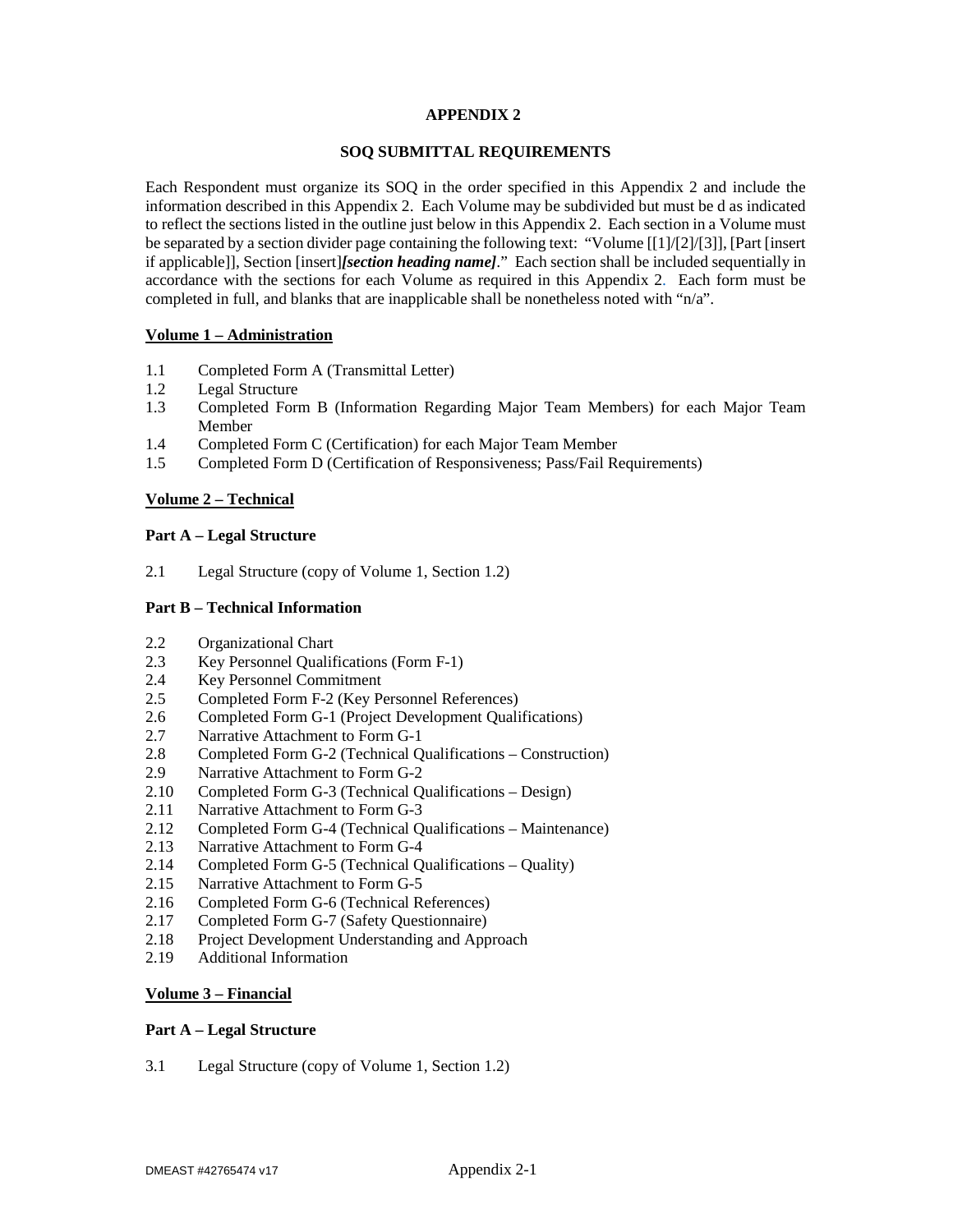## **Part B – Development and Financing Experience**

- 3.2 Completed Form H-1 (Equity Member Experience)
- 3.3 Narrative Attachment to Form H-1
- 3.4 Completed Form H-2 (Equity Member Investment Track Record)
- 3.5 Completed Form H-3 (Equity Member References)

## **Part C – Financial Capacity**

- 3.6 Surety Letter
- 3.7 Equity Funding Letter(s)
- 3.8 Completed Form H-4 (Financial Officer Certificate)

## **Part D – Financial Statements**

3.9 Financial Statements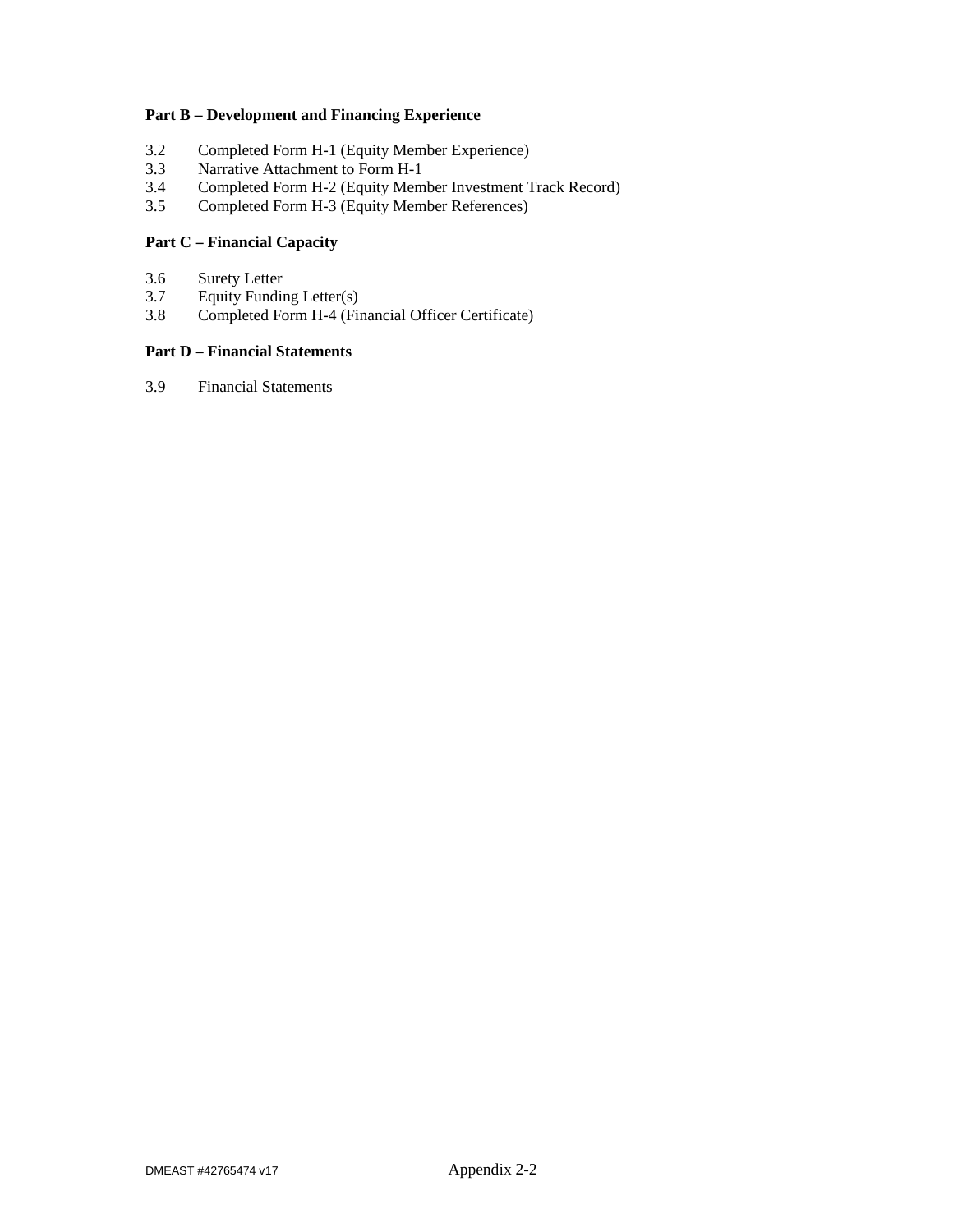#### **VOLUME 1 – ADMINISTRATION**

The Respondent shall provide each SOQ component listed in the below table in Volume 1 ("**Volume 1 Information**").

| No. | <b>SOQ Component</b>                                                                                     | Form   | <b>Page Limit</b> |
|-----|----------------------------------------------------------------------------------------------------------|--------|-------------------|
| 1.1 | Completed Form A (Transmittal Letter)                                                                    | Form A | N/A               |
| 1.2 | <b>Legal Structure</b>                                                                                   | N/A    | 2 pages           |
| 1.3 | Completed Form B (Information Regarding Major Team<br>Members) for each Major Team Member                | Form B | N/A               |
| 1.4 | Completed Form C (Certification) for each Major Team<br>Member (other than the Independent Quality Firm) | Form C | N/A               |
| 1.5 | Completed Form D (Certification of Responsiveness;<br>Pass/Fail Requirements)                            | Form D | N/A               |

### **1.1 Completed Form A (Transmittal Letter)**

Form A (Transmittal Letter) completed in accordance with the instructions on the Form.

### **1.2 Legal Structure**

Explain the proposed legal structure of the Respondent and the role of each key entity. Provide a legal structure annotated organizational chart identifying the Respondent's organization, including each Major Team Member, which organizational chart shall be included in the 2 page limit. Include in the chart the expected ownership share of each joint venture participant, if relevant. Respondents will be deemed to have acknowledged and agreed that participants of any joint venture Development Entity must be jointly and severally liable to PennDOT, and the RFP will require that Respondent joint venture organizational documents/agreement or otherwise expressly reflect the same.

The Respondent may elect to identify by name all, some or none of its anticipated construction subcontractors and design/engineering subconsultants within its submitted legal structure. Any subcontractor or subconsultant identified by Respondent by name within its submitted legal structure, or otherwise within its SOQ, shall be and be deemed to be a Nominated Subcontractor or Nominated Subconsultant (as applicable), and subject to all applicable requirements set forth hereunder. For each Nominated Subcontractor or Nominated Subconsultant, the Respondent must include the anticipated percentage of the work to be performed by such Nominated Subcontractor or Nominated Subconsultant. The RFP documents will reflect a requirement for the Development Entity to enter into agreements with Nominated Subcontractors and Nominated Subconsultants, subject to Section 3.6 and similar provisions in the RFP documents.

The legal structure section must not exceed two pages.

#### **1.3 Completed Form B (Information Regarding Major Team Members)**

Form B (Information Regarding Major Team Members) for each Major Team Member completed in accordance with the instructions on the Form.

### **1.4 Completed Form C (Certification)**

Form C (Certification) for each Major Team Member (other than the Independent Quality Firm) completed in accordance with the instructions on the Form.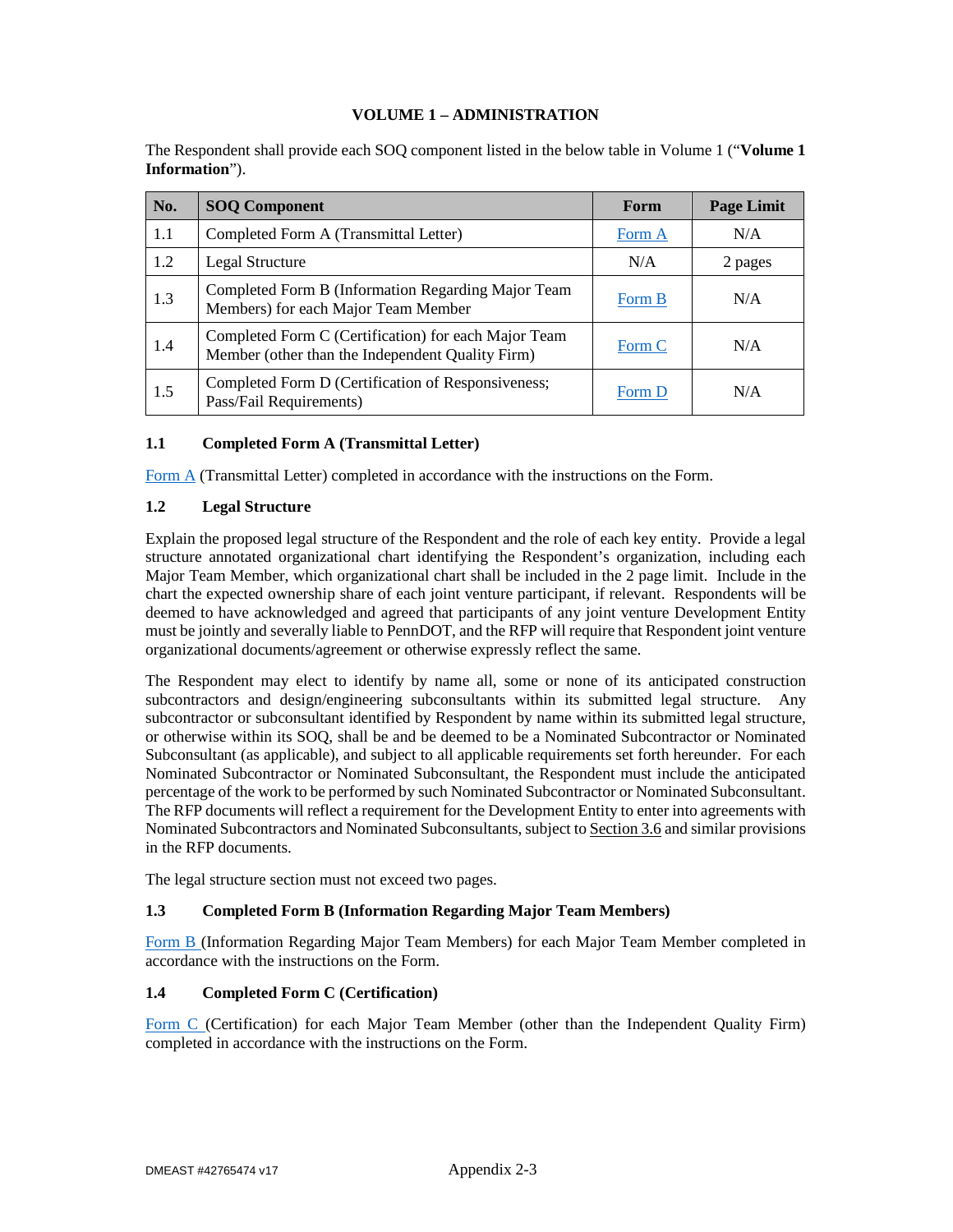# **1.5 Completed Form D (Certification of Responsiveness; Pass/Fail Requirements)**

Form D (Certification of Responsiveness; Pass/Fail Requirements) completed in accordance with the instructions on the Form.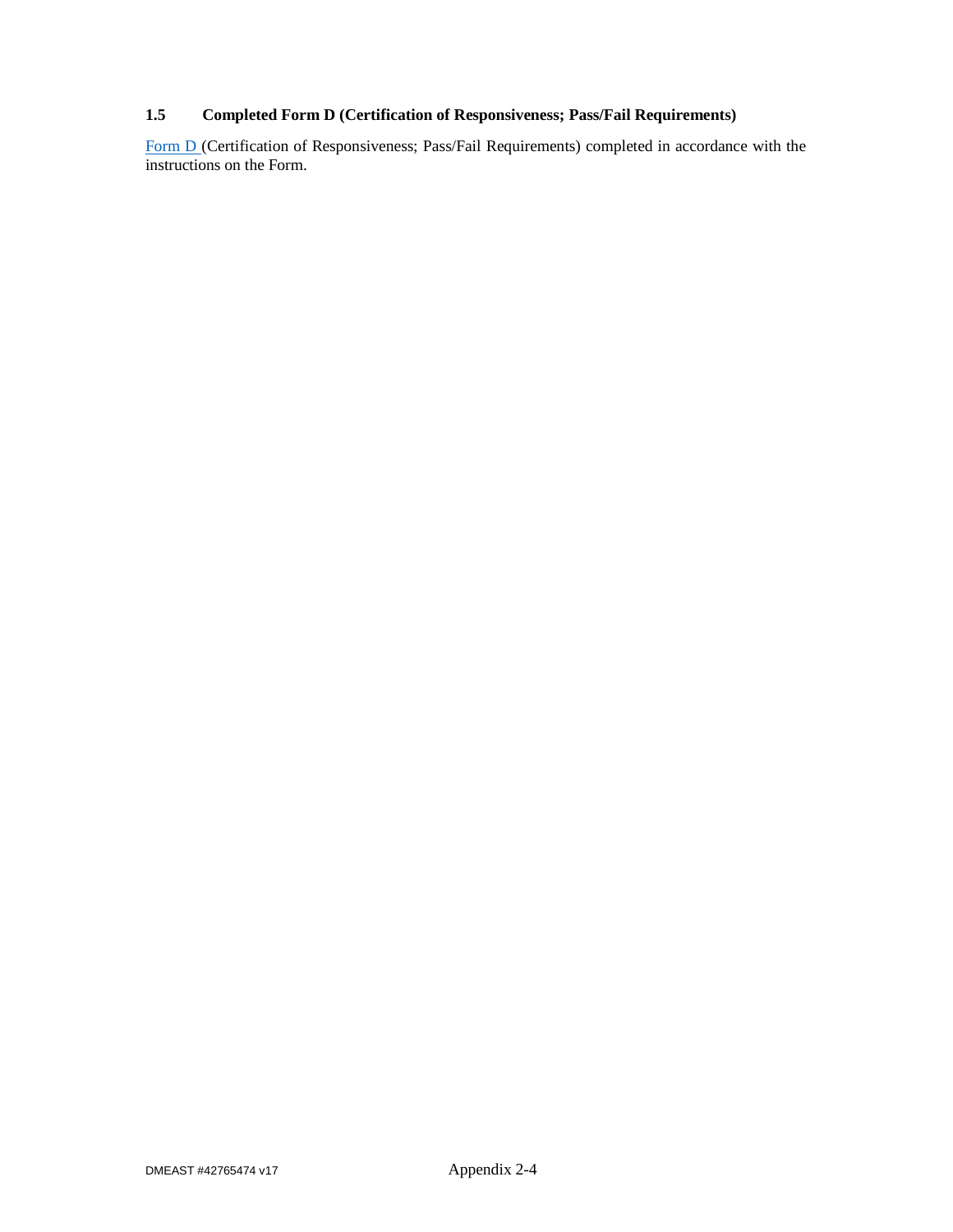# **VOLUME 2 – TECHNICAL**

The Respondent shall provide each SOQ component listed in the below table in Volume 2 ("**Volume 2 Information**").

| No.  | <b>SOQ Component</b>                                            | Form       | <b>Page Limit</b>                                                                         |  |  |
|------|-----------------------------------------------------------------|------------|-------------------------------------------------------------------------------------------|--|--|
|      | <b>Part A - Legal Structure</b>                                 |            |                                                                                           |  |  |
| 2.1  | Legal Structure (copy of Volume 1, Section 1.2)                 | N/A        | 2 pages                                                                                   |  |  |
|      | <b>Part B - Technical Information</b>                           |            |                                                                                           |  |  |
| 2.2  | <b>Organizational Chart</b>                                     | N/A        | 3 pages                                                                                   |  |  |
| 2.3  | Key Personnel Qualifications                                    | Form F-1   | 2 pages per<br>cover plus 2<br>pages per<br>resume                                        |  |  |
| 2.4  | N/A<br>Key Personnel Commitment                                 |            | 1 page per<br>employer or 2<br>pages where<br>more than one<br>Key Personnel<br>is listed |  |  |
| 2.5  | Completed Form F-2 (Key Personnel References)                   | Form F-2   | N/A                                                                                       |  |  |
| 2.6  | Completed Form G-1 (Project Development<br>Qualifications)      | Form G-1   | N/A                                                                                       |  |  |
| 2.7  | Narrative Attachment to Form G-1                                | N/A        | 1 page per<br>project                                                                     |  |  |
| 2.8  | Completed Form G-2 (Technical Qualifications -<br>Construction) | Form G-2   | N/A                                                                                       |  |  |
| 2.9  | Narrative Attachment to Form G-2                                | N/A        | 1 page per<br>project                                                                     |  |  |
| 2.10 | Completed Form G-3 (Technical Qualifications - Design)          | Form G-3   | N/A                                                                                       |  |  |
| 2.11 | Narrative Attachment to Form G-3                                | N/A        | 1 page per<br>project                                                                     |  |  |
| 2.12 | Completed Form G-4 (Technical Qualifications --<br>Maintenance) | Form G-4   | N/A                                                                                       |  |  |
| 2.13 | Narrative Attachment to Form G-4                                | N/A        | 1 page per<br>project                                                                     |  |  |
| 2.14 | Completed Form G-5 (Technical Qualifications -- Quality)        | Form G-5   | N/A                                                                                       |  |  |
| 2.15 | Narrative Attachment to Form G-5                                | N/A        | 1 page per<br>project                                                                     |  |  |
| 2.16 | Completed Form G-6 (Technical References)                       | Form $G-6$ | N/A                                                                                       |  |  |
| 2.17 | Completed Form G-7 (Safety Questionnaire)                       | Form G-7   | N/A                                                                                       |  |  |
| 2.18 | Project Development Understanding and Approach                  | N/A        | 5 pages                                                                                   |  |  |
| 2.19 | <b>Additional Information</b>                                   | N/A        | 6 pages                                                                                   |  |  |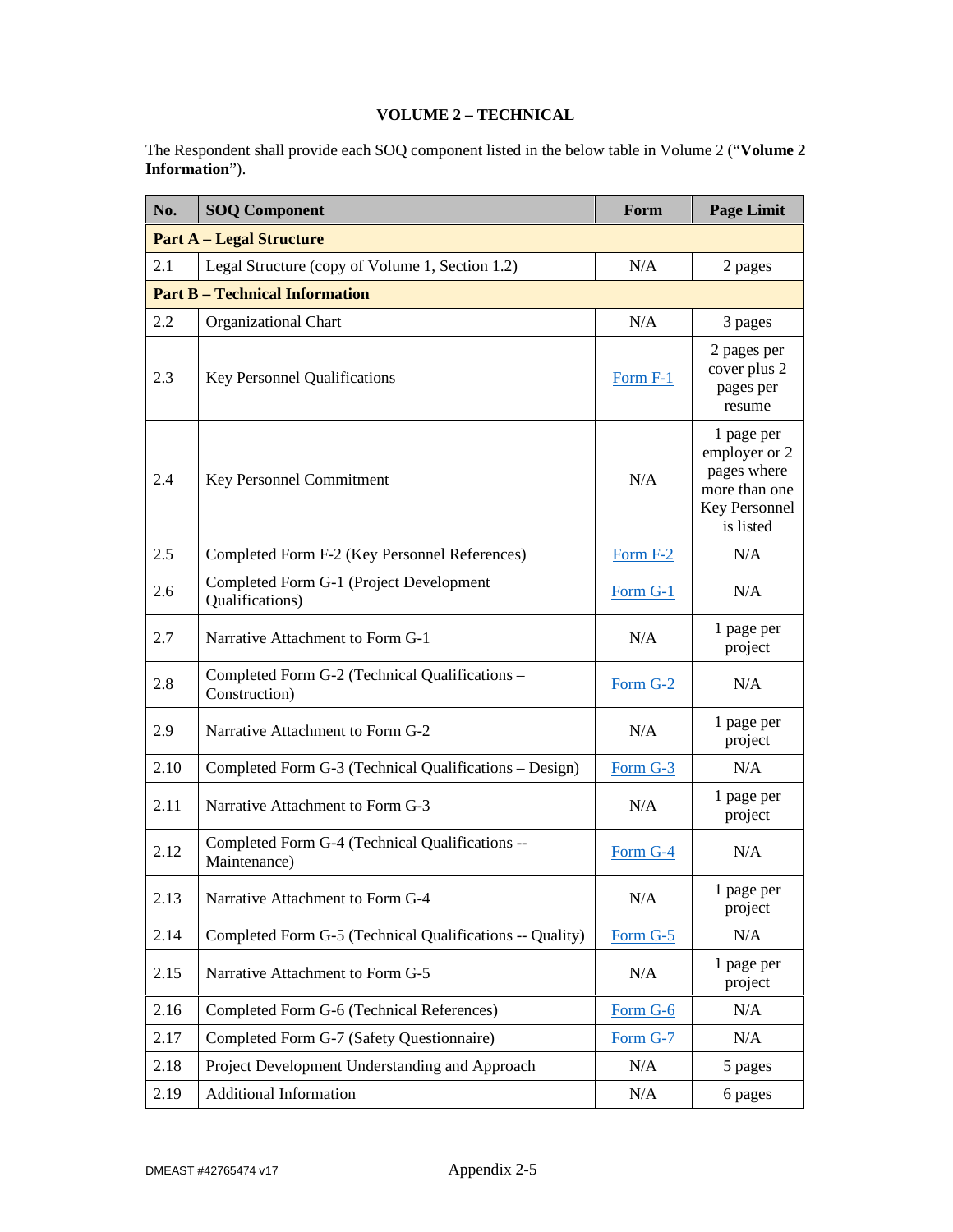# **Part A – Legal Structure**

## **2.1 Legal Structure (copy of Volume 1, Section 1.2)**

Include a copy of the legal structure section that is provided pursuant to Volume 1, Section 1.2 (Legal Structure). Such legal structure section will not be scored as part of Volume 2 (Technical).

## **Part B – Technical Information**

## **2.2 Organizational Chart**

An annotated organizational chart of not more than three pages in total for the Project that sets out the Respondent's structure and teaming arrangements, lists the Respondent's Key Personnel for the Project, the relationship between each of them in their respective roles and their reporting lines with respect to the Pre-Development Work and in managing, designing, constructing and maintaining the Project, in each case, consistent with the requirements pertaining to roles and relationships described in this RFQ. The organizational chart must include, at a minimum, each of the Key Personnel, their roles and relationships.

## **2.3 Key Personnel Qualifications**

A resume cover, conforming to Form F-1, of not more than two pages for the below listed key personnel ("**Key Personnel**"). Respondents must provide the information, and in the form sought, on Form F-1, at a minimum. Respondents must also provide a resume for each submitted Key Personnel, and resume should include details related to: (a) education; (b) registration/licensing/certifications; (c) relevant experience utilizing PennDOT specific standards, policies, processes, manuals or guidance, expressly addressing those pertaining to Alternative Project Delivery; and (d) any other relevant experience, including, if applicable, any experience on conventional project delivery or Alternative Project Delivery of highway transportation projects.

Partial years of experience will count for the duration presented and not be rounded-up to a full year. Responses to duration of experience on Form F-1 shall be in years and months.

Respondents must provide a different individual for each of the Key Personnel positions.

Further information pertaining to the roles of Key Personnel will be set forth in the RFP. Respondents are advised that positions requiring a licensed professional engineer will ultimately require that the individual filling that position be a Pennsylvania-licensed professional engineer prior to the Proposal Due Date, unless otherwise specified in the RFQ.

| <b>Position</b>                                             | Role                                                                                                                                                                        | <b>Minimum Qualification</b>                                                                                                                                                                                                                                                                                                             |
|-------------------------------------------------------------|-----------------------------------------------------------------------------------------------------------------------------------------------------------------------------|------------------------------------------------------------------------------------------------------------------------------------------------------------------------------------------------------------------------------------------------------------------------------------------------------------------------------------------|
| <b>Development</b><br>Entity's<br>Project<br><b>Manager</b> | Responsible to lead the<br>Development Entity's team.<br>Serves as the single point of<br>contact for all contract<br>administration and<br>correspondence with<br>PennDOT. | Employee of the Development Entity (or a<br>Major Team Member but not the Independent<br>Quality Firm);<br>no less than two years in an executive<br>position within an engineering firm,<br>construction contractor, P3 developer, P3<br>investment firm or P3 special purpose vehicle<br>or similar project-specific organization; and |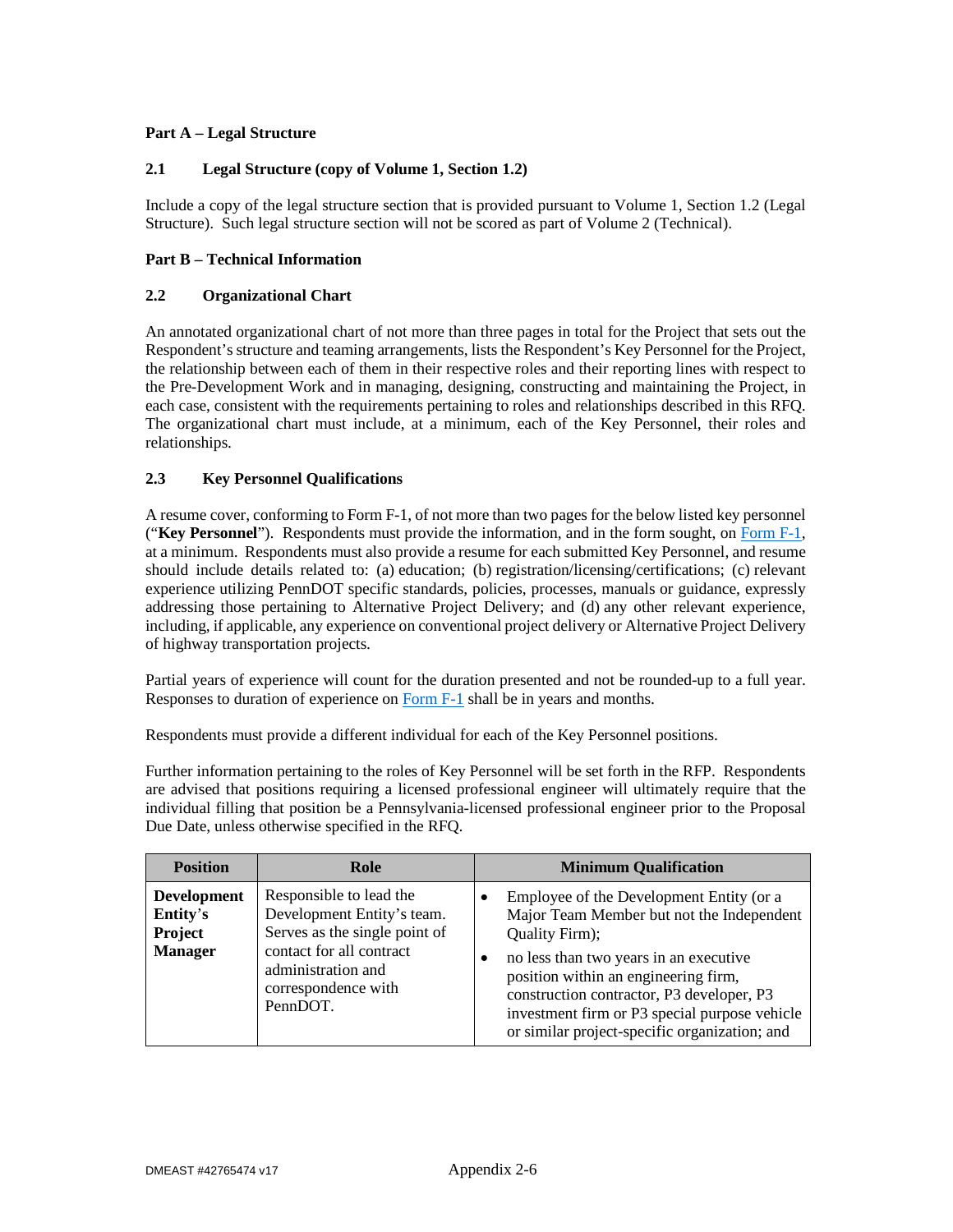| <b>Position</b>                                               | Role                                                                                                                                                                                                                                                                                              | <b>Minimum Qualification</b>                                                                                                                                                                                                                                                                                                                                                                                                                                                                                                                                                                                                                                                                                                                                   |  |
|---------------------------------------------------------------|---------------------------------------------------------------------------------------------------------------------------------------------------------------------------------------------------------------------------------------------------------------------------------------------------|----------------------------------------------------------------------------------------------------------------------------------------------------------------------------------------------------------------------------------------------------------------------------------------------------------------------------------------------------------------------------------------------------------------------------------------------------------------------------------------------------------------------------------------------------------------------------------------------------------------------------------------------------------------------------------------------------------------------------------------------------------------|--|
|                                                               |                                                                                                                                                                                                                                                                                                   | no less than five cumulative years of<br>$\bullet$<br>experience post-award that included detailed<br>design and construction in a commercial or<br>technical role in at least one highway<br>transportation infrastructure project procured<br>under an Alternative Project Delivery<br>method.                                                                                                                                                                                                                                                                                                                                                                                                                                                               |  |
| Design-Build<br>Project<br><b>Manager</b>                     | Responsible for management<br>of the design and construction<br>for the Project (with primary<br>responsibility for Project<br>permitting and schedule).                                                                                                                                          | No less than 10 years of highway<br>$\bullet$<br>transportation infrastructure project<br>management experience as project manager;<br>and<br>served as project manager on at least two<br>$\bullet$<br>highway transportation infrastructure projects<br>involving roadway and bridge aspects of<br>similar complexity, size, and scope.                                                                                                                                                                                                                                                                                                                                                                                                                      |  |
| <b>Construction</b><br><b>Manager</b>                         | Responsible for overseeing the<br>day-to-day construction<br>operations, including quality<br>control, for the Development<br>Entity with primary<br>responsibility for construction<br>supervision and adherence to<br>design and construction<br>specifications, standards and<br>requirements. | $\bullet$<br>No less than 10 years of highway<br>transportation infrastructure construction<br>experience as a superintendent, construction<br>manager, or the functional equivalent; and<br>served as a superintendent, construction<br>$\bullet$<br>manager, or the functional equivalent on at<br>least two highway transportation<br>infrastructure projects involving roadway and<br>bridge aspects of similar complexity, size,<br>and scope.                                                                                                                                                                                                                                                                                                            |  |
| <b>Quality</b><br><b>Assurance</b><br><b>Manager</b><br>(QAM) | Responsible for performance<br>of the quality assurance<br>aspects of overall Project<br>design and construction.<br>The QAM shall report to and<br>pursuant to the Project<br>Agreement, will owe a duty of<br>care to PennDOT.                                                                  | Employee of an Independent Quality Firm<br>$\bullet$<br>(Respondents are advised that this may not<br>be filled by the same person who will<br>ultimately serve as a design quality assurance<br>manager or construction quality assurance<br>manager);<br>no less than 10 years of highway<br>$\bullet$<br>transportation infrastructure design and<br>construction experience as a lead design<br>engineer (or functional equivalent) and/or<br>construction project manager (or functional<br>equivalent);<br>experience on at least two highway<br>٠<br>transportation infrastructure projects<br>involving roadway and bridge aspects of<br>similar complexity, size, and scope; and<br>licensed professional engineer prior to the<br>٠<br>SOQ Due Date. |  |
| <b>Financing</b><br><b>Manager</b>                            | Responsible for financing of<br>Project.                                                                                                                                                                                                                                                          | Experience in successfully structuring,<br>٠<br>receiving commitments, and achieving<br>financial close on a diverse range of<br>financing structures for projects of a similar<br>size, scope and complexity.                                                                                                                                                                                                                                                                                                                                                                                                                                                                                                                                                 |  |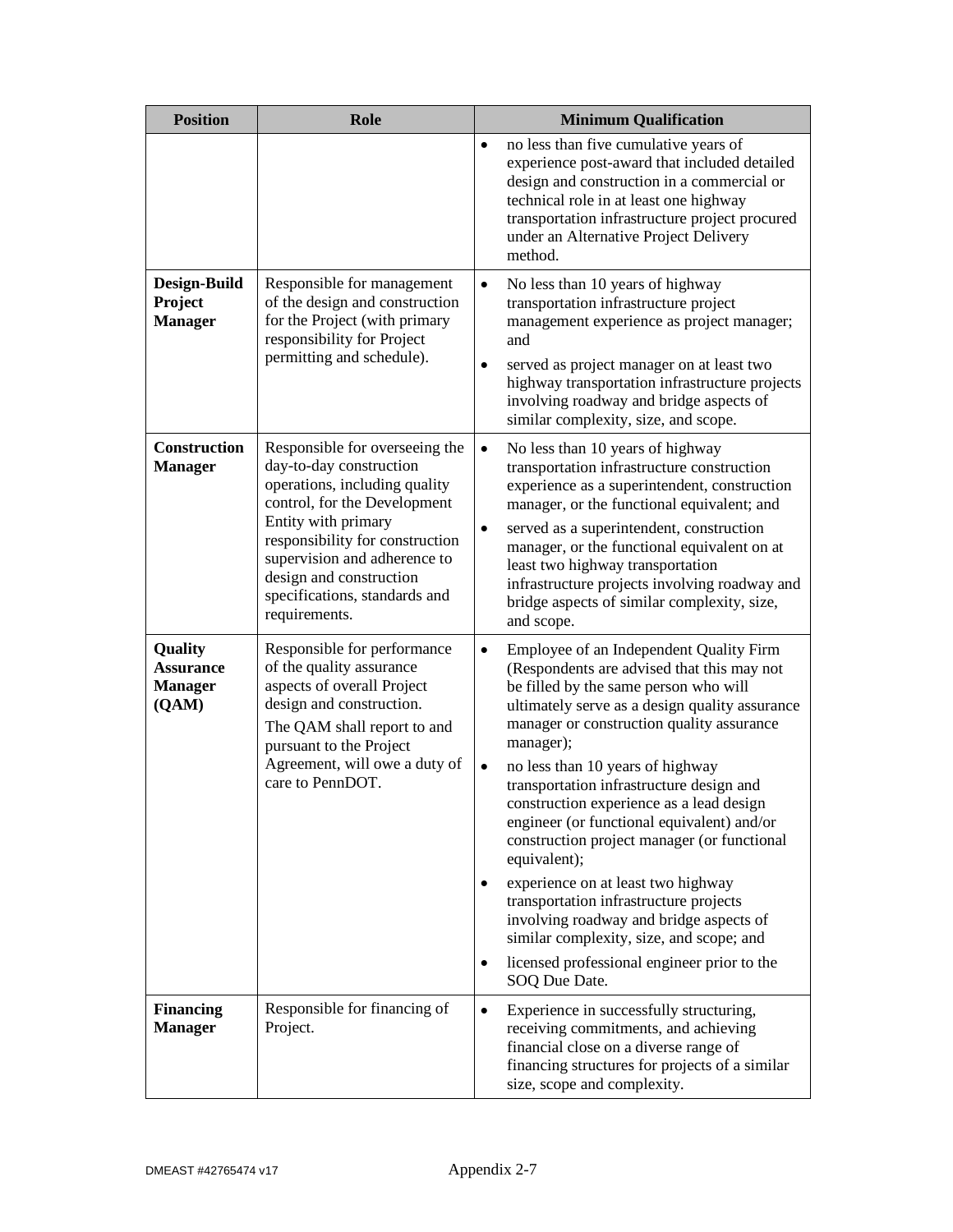For purposes of this Section, the term "Key Personnel" may include contractors, agents or other designees of a Respondent, and is not intended to be limited strictly to employees of the Respondents.

## **2.4 Key Personnel Commitment**

An express, written statement addressed to PennDOT and signed by an authorized officer of the entity employing the individual filling the Key Personnel role designated in the SOQ stating that the individual will be co-located on the Project site during the times identified for such individual's position and committing such individual to the Key Personnel role listed in the table below.

The "Key Personnel Commitment" submittal must not exceed one page for each employer firm where an employer firm is providing a commitment for one Key Personnel only. The "Key Personnel Commitment" must not exceed two pages for each employer firm where an employer firm is providing a commitment for more than one Key Personnel.

| <b>Position</b>                                                 | Commitment                                                                                                                                                                                                                                                                                                            |  |
|-----------------------------------------------------------------|-----------------------------------------------------------------------------------------------------------------------------------------------------------------------------------------------------------------------------------------------------------------------------------------------------------------------|--|
| <b>Development</b><br><b>Entity's Project</b><br><b>Manager</b> | Full-time upon execution of the PDA, to include under the Project Agreement(s)<br>and<br>Co-located through final acceptance of construction.                                                                                                                                                                         |  |
| Design-Build<br><b>Project</b><br><b>Manager</b>                | Full-time upon execution of the PDA, to include under the Project Agreement(s)<br>until commencement of construction work thereunder<br>and<br>Co-located through final acceptance of construction.                                                                                                                   |  |
| <b>Construction</b><br><b>Manager</b>                           | Committed to the extent necessary to perform his or her duties under the PDA<br>and upon NTP1 under the Project Agreement(s), and full-time upon PennDOT's<br>issuance of authorization for design work under the terms of the Project<br>Agreement(s)<br>and<br>Co-located through final acceptance of construction. |  |
| <b>Quality</b><br><b>Assurance</b><br><b>Manager</b><br>(QAM)   | Full-time upon execution of the PDA, to include under the Project Agreement(s)<br>and<br>Co-located through final acceptance of construction.                                                                                                                                                                         |  |
| <b>Financing</b><br><b>Manager</b>                              | Full-time upon execution of the PDA, until financial close of the last Project<br>Agreement                                                                                                                                                                                                                           |  |

# **2.5 Completed Form F-2 (Key Personnel References)**

Form F-2 (Key Personnel References) completed in accordance with the instructions on the Form. Refer to Section 4.4 (References) for further detail about references.

# **2.6 Completed Form G-1 (Project Development Qualification)**

Form G-1 (Project Development Qualifications) completed in accordance with the instructions on the Form.

## **2.7 Narrative Attachment to Form G-1**

A narrative description attachment to Form G-1 (Project Development Qualifications) that provides narrative descriptions for each project listed on Form G-1 (Project Development Qualifications). The narrative descriptions must not exceed one page per project. For each such project, the attachment must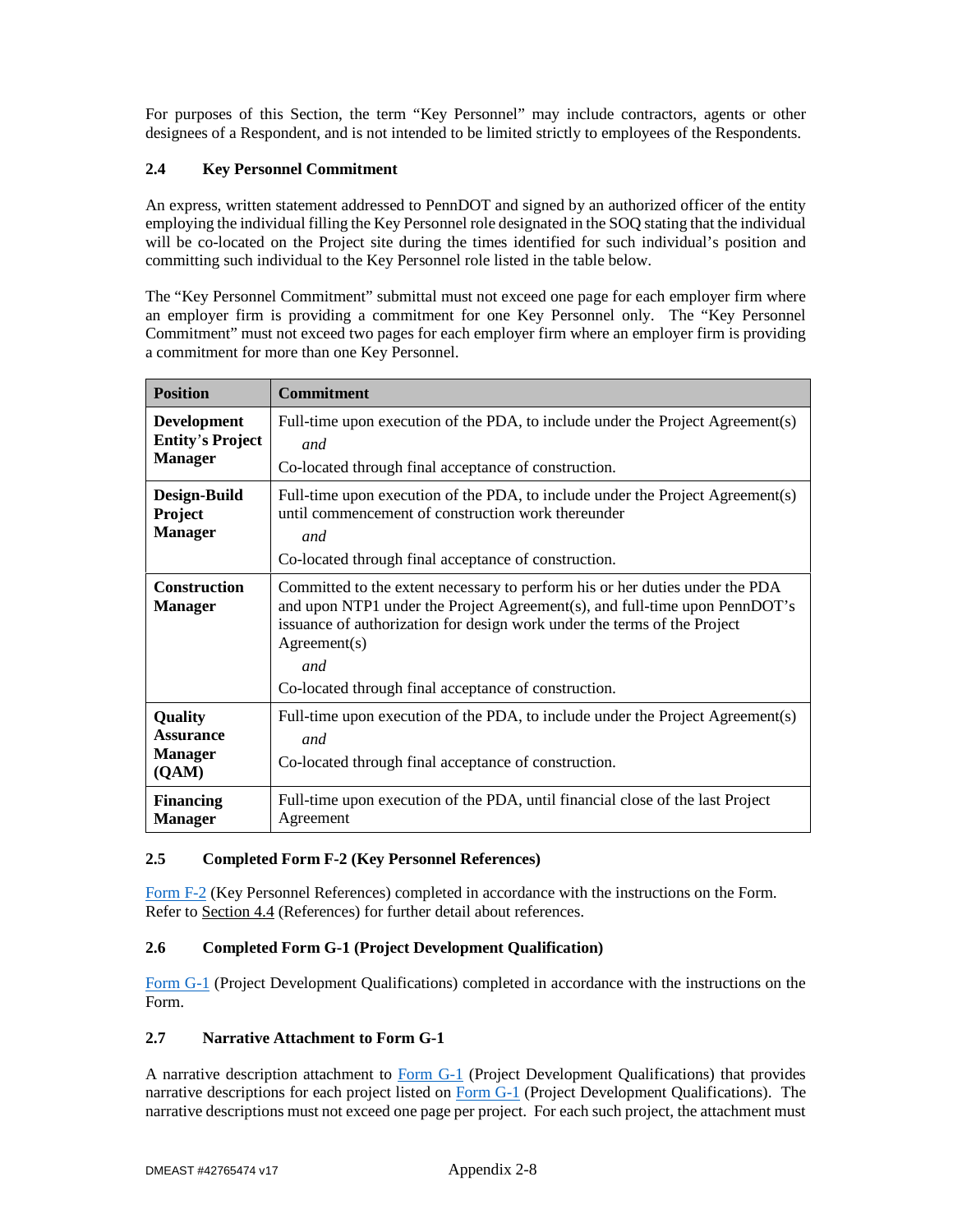include a detailed narrative relating to the characteristics on Form G-1 (Project Development Qualifications).

## **2.8 Completed Form G-2 (Technical Qualifications – Construction)**

Form G-2 (Technical Qualifications – Construction) completed in accordance with the instructions on the Form.

## **2.9 Narrative Attachment to Form G-2**

A narrative description attachment to Form G-2 (Technical Qualifications – Construction) that provides narrative descriptions for each project listed on  $\underline{Form G-2}$  (Technical Qualifications – Construction). The narrative descriptions must not exceed one page per project. For each such project, the attachment must include a detailed narrative relating to the characteristics on Form G-2 (Technical Qualifications – Construction).

## **2.10 Completed Form G-3 (Technical Qualifications – Design)**

Form G-3 (Technical Qualifications – Design) completed in accordance with the instructions on the Form.

## **2.11 Narrative Attachment to Form G-3**

A narrative description attachment to Form G-3 (Technical Qualifications – Design) that provides narrative descriptions for each project listed on Form G-3 (Technical Qualifications – Design). The narrative descriptions must not exceed one page per project. For each such project, the attachment must include a detailed narrative relating to the characteristics on Form G-3 (Technical Qualifications – Design).

## **2.12 Completed Form G-4 (Technical Qualifications – Maintenance)**

Form G-4 (Technical Qualifications – Maintenance) completed in accordance with the instructions on the Form.

## **2.13 Narrative Attachment to Form G-4**

A narrative description attachment to Form G-4 (Technical Qualifications – Maintenance) that provides narrative descriptions for each project listed on Form G-4 (Technical Qualifications – Maintenance). The narrative descriptions must not exceed one page per project. For each such project, the attachment must include a detailed narrative relating to the characteristics on Form G-4 (Technical Qualifications – Maintenance).

## **2.14 Completed Form G-5 (Technical Qualifications – Quality)**

Form G-5 (Technical Qualifications – Quality) completed in accordance with the instructions on the Form.

## **2.15 Narrative Attachment to Form G-5**

A narrative description attachment to Form G-5 (Technical Qualifications – Quality) that provides narrative descriptions for each project listed on Form  $G-5$  (Technical Qualifications – Quality). The narrative descriptions must not exceed one page per project. For each such project, the attachment must include a detailed narrative relating to the characteristics on Form  $G-5$  (Technical Qualifications – Quality).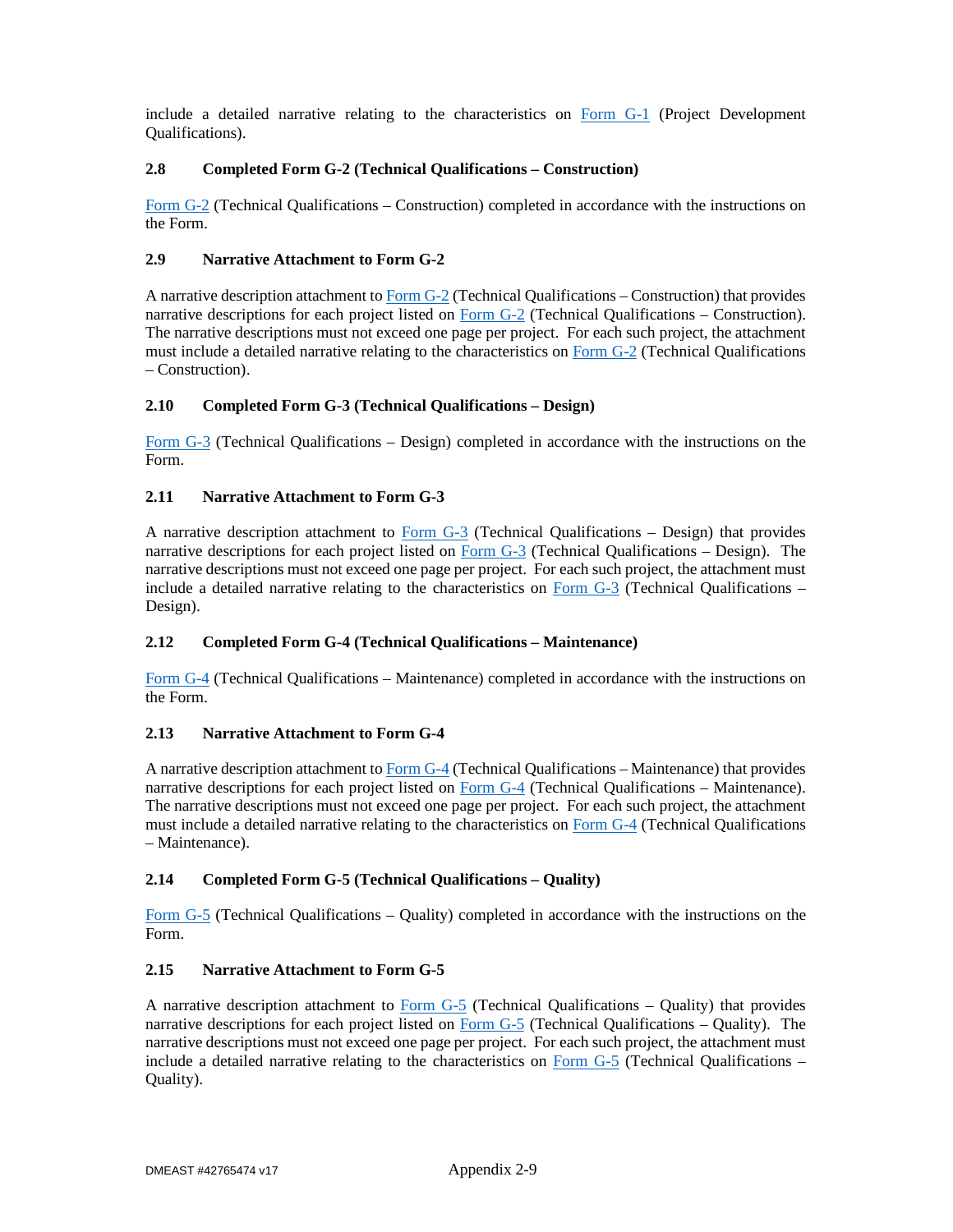## **2.16 Completed Form G-6 (Technical References)**

Form G-6 (Technical References) completed in accordance with the instructions on the Form. Refer to Section 4.4 (References) for further detail about references.

## **2.17 Completed Form G-7 (Safety Questionnaire)**

Form G-7 (Safety Questionnaire) completed in accordance with the instructions on the Form.

### **2.18 Project Development Understanding and Approach**

A written statement of no more than five pages describing the Respondent's Project Development Understanding and Approach as described more fully in Section 5.4.3 of the RFQ.

## **2.19 Additional Information**

A written statement of no more than six pages describing aspects of the Respondent's technical experience that is relevant in the context of this Project. Respondents should specifically:

- (a) include project-specific narrative accounting of overall safety incidents (not necessarily each incident), whether serious or material, and Respondent team's existing or planned safety protocols, devices, or other distinguishing features that have assured safe conduct of the work;
- (b) address third-party stakeholder experience, and Respondent team's existing or planned outreach or interaction protocols, devices, or other distinguishing features that have assured minimally disrupted conduct of the work on account of third-party encounters, handling of third-party issues, etc.; and
- (c) discuss the Respondent team's experience in meeting DBE goals, including Respondent team's existing or planned outreach or interaction protocols, devices, or other distinguishing features that have improved likelihood of, or assured, achievement of DBE goals.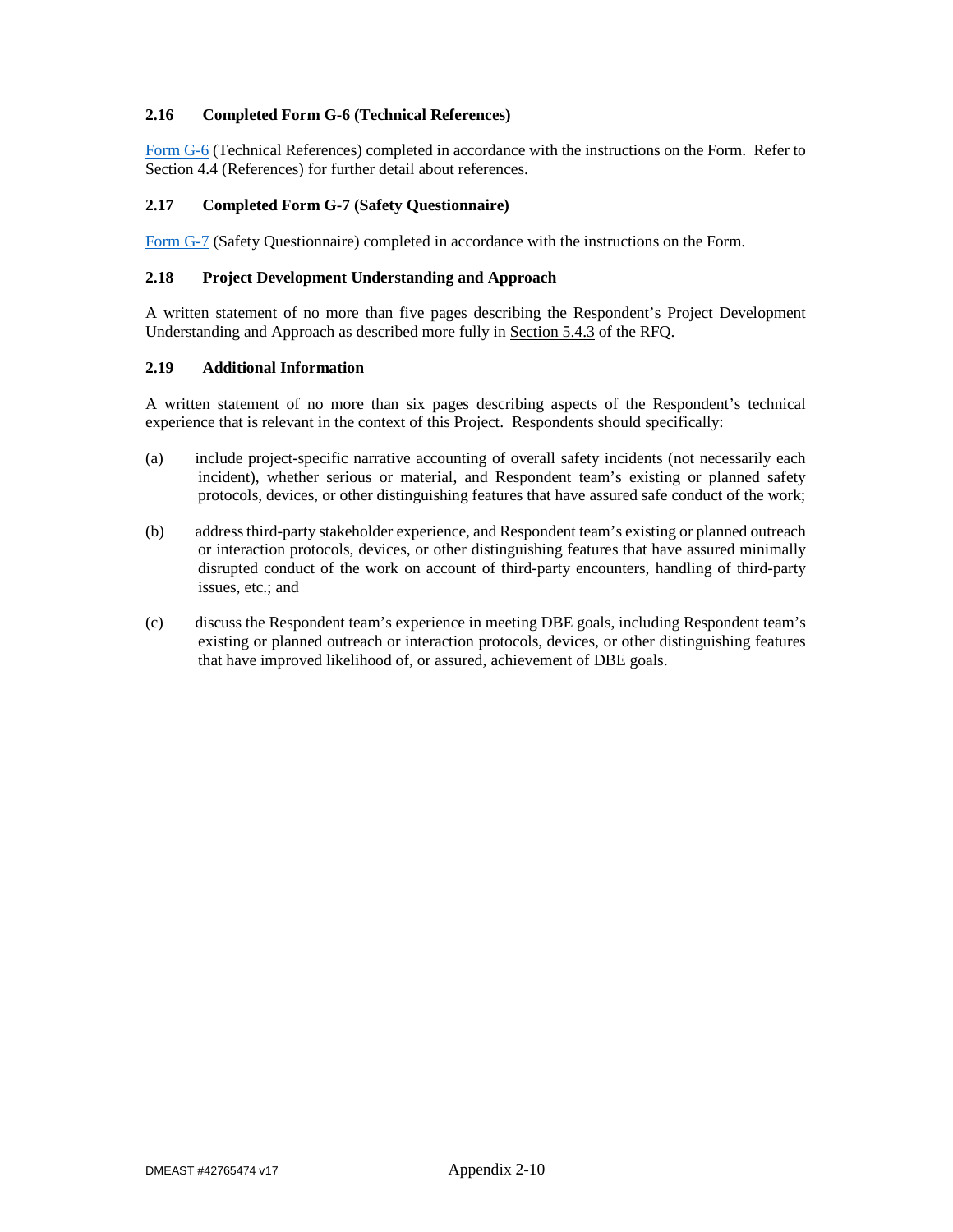## **VOLUME 3 – FINANCIAL**

2. The Respondent shall provide each SOQ component listed in the below table in Volume 3 ("**Volume 3 Information**").

| No.                                  | <b>SOQ Component</b>                                           | Form            | <b>Page Limit</b>     |  |  |
|--------------------------------------|----------------------------------------------------------------|-----------------|-----------------------|--|--|
|                                      | <b>Part A – Legal Structure</b>                                |                 |                       |  |  |
| 3.1                                  | Legal Structure (copy of Volume 1, Section 1.2)                | N/A             | 2 pages               |  |  |
|                                      | <b>Part B – Development and Financing Experience</b>           |                 |                       |  |  |
| 3.2                                  | Completed Form H-1 (Equity Member Experience)                  | Form H-1        | N/A                   |  |  |
| 3.3                                  | Narrative Attachment to Form H-1                               | N/A             | 1 page per<br>project |  |  |
| 3.4                                  | Completed Form H-2 (Equity Member Investment Track<br>Record)  | Form H-2        | N/A                   |  |  |
| 3.5                                  | Completed Form H-3 (Equity Member References)                  | N/A<br>Form H-3 |                       |  |  |
| <b>Part C</b> – Financial Capacity   |                                                                |                 |                       |  |  |
| 3.6                                  | <b>Surety Letter</b>                                           | N/A             | N/A                   |  |  |
| 3.7                                  | Equity Funding Letter(s)                                       | N/A             | N/A                   |  |  |
| 3.8                                  | Completed Form H-4 (Financial Officer Certificate)<br>Form H-4 |                 | N/A                   |  |  |
| <b>Part D</b> – Financial Statements |                                                                |                 |                       |  |  |
| 3.9                                  | <b>Financial Statements</b>                                    | N/A             | N/A                   |  |  |

## **Part A – Legal Structure**

## **3.1 Legal Structure (copy of Volume 1, Section 1.2)**

Include a copy of the legal structure section that is provided pursuant to Volume 1, Section 1.2 (Legal Structure). Such legal structure section will not be scored as part of Volume 3 (Financial).

## **Part B – Development and Financing Experience**

## **3.2 Completed Form H-1 (Equity Member Experience)**

Form H-1 (Equity Member Experience) completed in accordance with the instructions on the Form.

## **3.3 Narrative Attachment to Form H-1**

A narrative description attachment to Form H-1 (Equity Member Experience) that provides narrative descriptions for each project listed on Form H-1 (Equity Member Experience). The narrative descriptions must not exceed one page per project. For each such project, the attachment must include a detailed narrative relating to the characteristics on Form H-1 (Equity Member Experience). For each project, the narrative should include at a minimum: (a) a description of the financial plan and the Equity Member's role in developing and executing it; (b) a description of the elements of the project that are relevant or similar to the Project and relevant to the evaluation criteria in this RFQ; and (c) the Equity Member's role in supporting project development and commercial management of the project after financial close.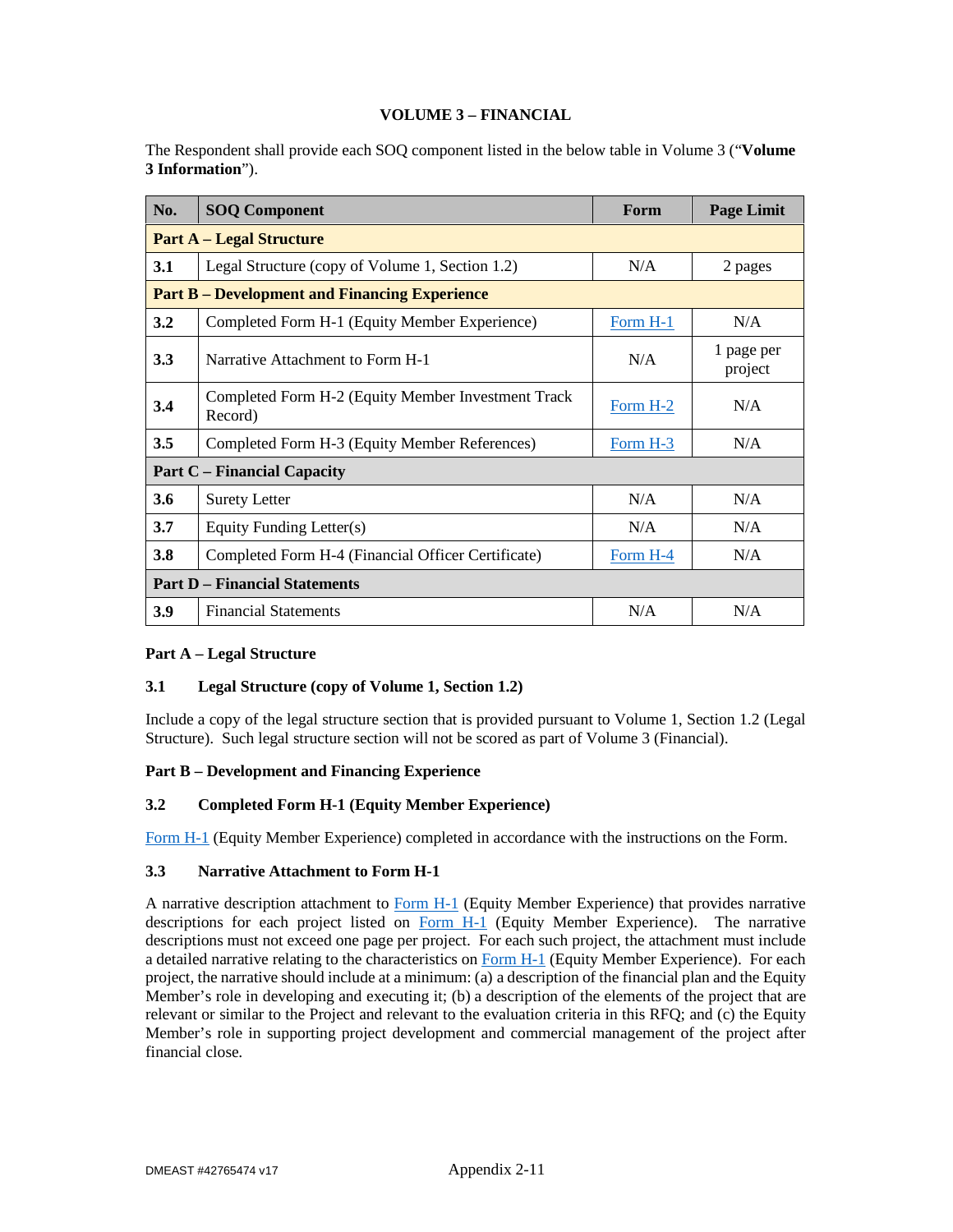## **3.4 Completed Form H-2 (Equity Member Investment Track Record)**

Form H-2 (Equity Member Investment Track Record) completed in accordance with the instructions on the Form.

### **3.5 Completed Form H-3 (Equity Member References)**

Form H-3 (Equity Member References) completed in accordance with the instructions on the Form. Refer to Section 4.4 (References) for further detail about references.

### **Part C – Financial Capacity**

### **3.6 Surety Letter**

(a) A letter from a surety duly authorized to do business in the Commonwealth that satisfies the requirements of this Section 3.6 (the "**Surety Letter**").

### (b) **Minimum Requirements**:

- $(i)$ The Surety Letter must:
	- (A) state without conditions or qualification that the Lead Construction Contractor is capable as of the date of the SOQ submission of obtaining a payment bond (or bonds) and a performance bond (or bonds), each in an aggregate stated amount of at least \$750 million for the Project; a letter stating that the relevant entity has "unlimited" bonding capacity is not acceptable; and
	- (B) be signed by a surety company providing such surety company must be rated at least "A" or better and "Class VIII" or better by A.M. Best and Company, and must be listed on Treasury Department Circular 570 (found at https://www.fiscal.treasury.gov/fsreports/ref/suretyBnd/c570.htm); evidence of the surety's rating must be attached to the Surety Letter.

If the Surety Letter submitted by the Respondent does not meet the Minimum Requirements outlined in this Volume 3 (Financial), Section 3.5 (Surety Letter), PennDOT may (in its sole discretion), disqualify the Respondent.

- The Surety Letter must expressly state verbatim, and without qualification, that the  $(ii)$ surety "has reviewed this RFQ and is familiar with the contractual structure and financial structure described in this RFQ and has evaluated the Lead Construction Contractor's backlog and work-in-progress in determining its bonding capacity".
- (c) The requirement to provide the Surety Letter or the bond amounts referenced above are solely for the purposes of evaluating the Lead Construction Contractor's financial qualifications.

## **3.7 Equity Funding Letter(s)**

(a) An equity funding letter shall be provided for each Equity Member that satisfies the requirements of this Section 3.7 (the "**Equity Funding Letter**"). The Equity Funding Letter(s) will be used as supporting evidence of each Equity Member's ability to fund Pre-Development Work and the equity investment in the Project.

## (b) **Minimum Requirements**:

 $(i)$ If the Equity Member is an investment fund, then the Equity Funding Letter must be signed by the fund's authorized signatory, and must include the following: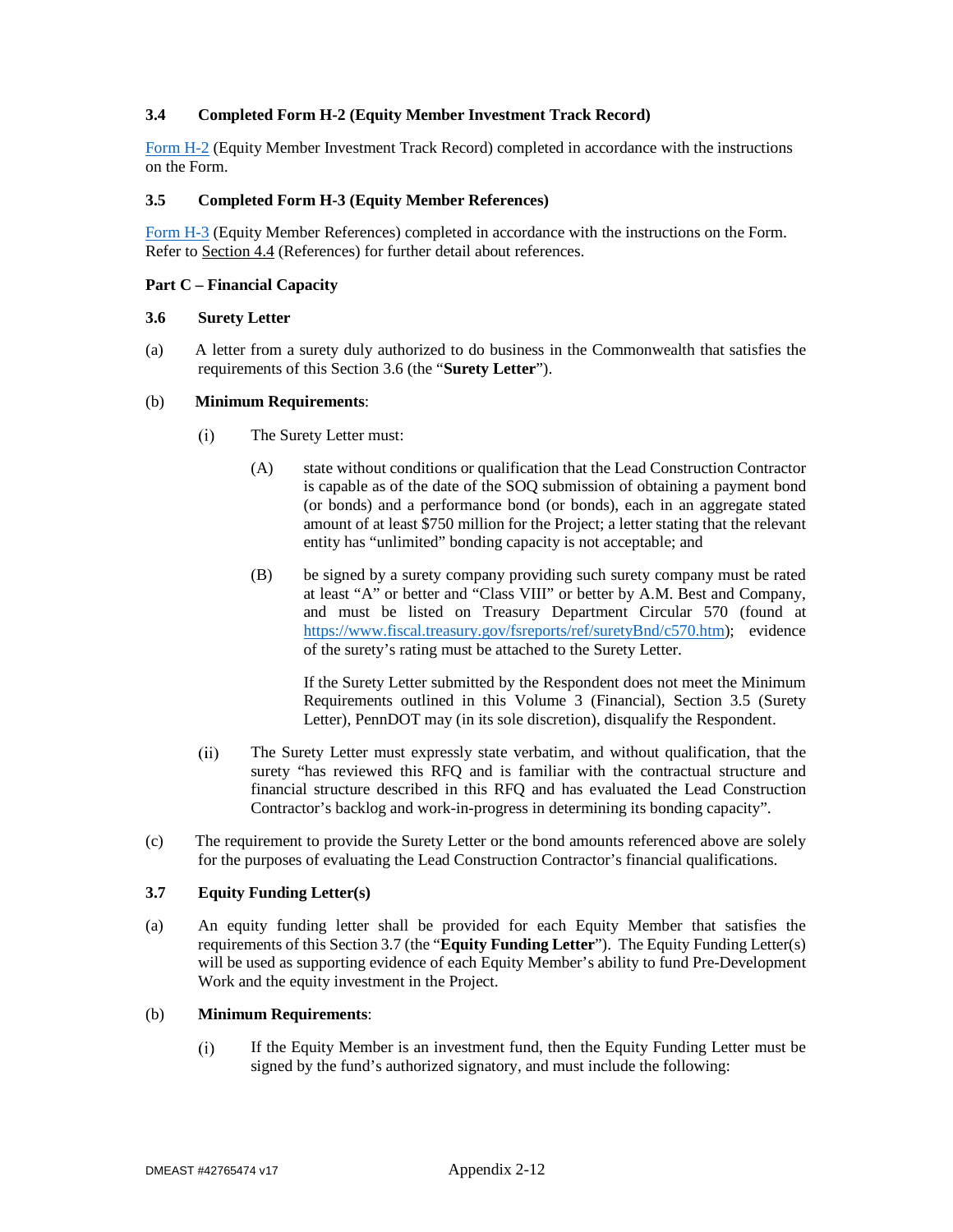- (A) Approval Process: Provide an overview of the completed to-date and remaining approval process (along with an indicative schedule) required to commit to and fund the required equity commitment for the Project.
- (B) Funding Vehicle: Provide the name and ownership structure of the investment fund that will ultimately carry this investment, including an organizational chart which shows the ultimate beneficial owner of the investment fund and each Affiliate of the investment fund.
- (C) Investment Capacity: Provide supplemental information to the financial statements of the investment fund cited in (B) above to positively demonstrate equity capital for the Project of at least \$450 million, or a proportionate amount consistent with the Equity Member's likely ownership percentage. Additionally, the letter shall indicate whether any foreseeable conditions, including but not limited to other investment opportunities pursued by the Equity Member or its Affiliates, may impact its ability to make the relevant equity investment.
- (D) Investment Criteria: Provide assurances that the Project meets all of the investment policy requirements of the investment fund and is consistent with its investment objectives.
- $(ii)$ If the Equity Member intends to fund its equity commitment through use of internal resources (e.g., a corporate entity supplying its own capital), the Equity Funding Letter must be signed by the chief investment officer, the chief financial officer, or the chief executive officer, and must include the following:
	- (A) Approval Process: Provide an overview of the approval process required to commit to and fund the required equity commitment. This section should include an identification and description of any required board, investment committee, or other formal approvals needed, as well as an indicative schedule for securing those approvals.
	- (B) Sourcing Commitment: Identify where and how the equity commitment will be sourced and a narrative description of how competing allocation and capacity issues are considered among several project opportunities that the Equity Member pursues simultaneously.
	- (C) Investment Capacity: Provide supplemental information to the financial statements to positively demonstrate existing or committed capital capacity for the Project of at least \$450 million, or a proportionate amount consistent with the Equity Member's likely ownership percentage. Additionally, the letter shall indicate whether any foreseeable conditions, including but not limited to other investment opportunities pursued by the Equity Member or its Affiliates, may impact its ability to make the relevant equity investment.
	- (D) Investment Criteria: Provide assurances that the Project meets all corporate strategy and investment policy requirements.

If the Equity Funding Letter submitted by the Respondent does not meet the Minimum Requirements outlined in this Volume 3, Section 3.7(b) (Equity Funding Letter), PennDOT may (in its sole discretion), disqualify the Respondent.

## **3.8 Completed Form H-4 (Financial Officer Certificate)**

Form H-4 (Financial Officer Certificate) completed in accordance with the instructions on the Form from each Equity Member, Lead Construction Contractor and each Financially Responsible Party (if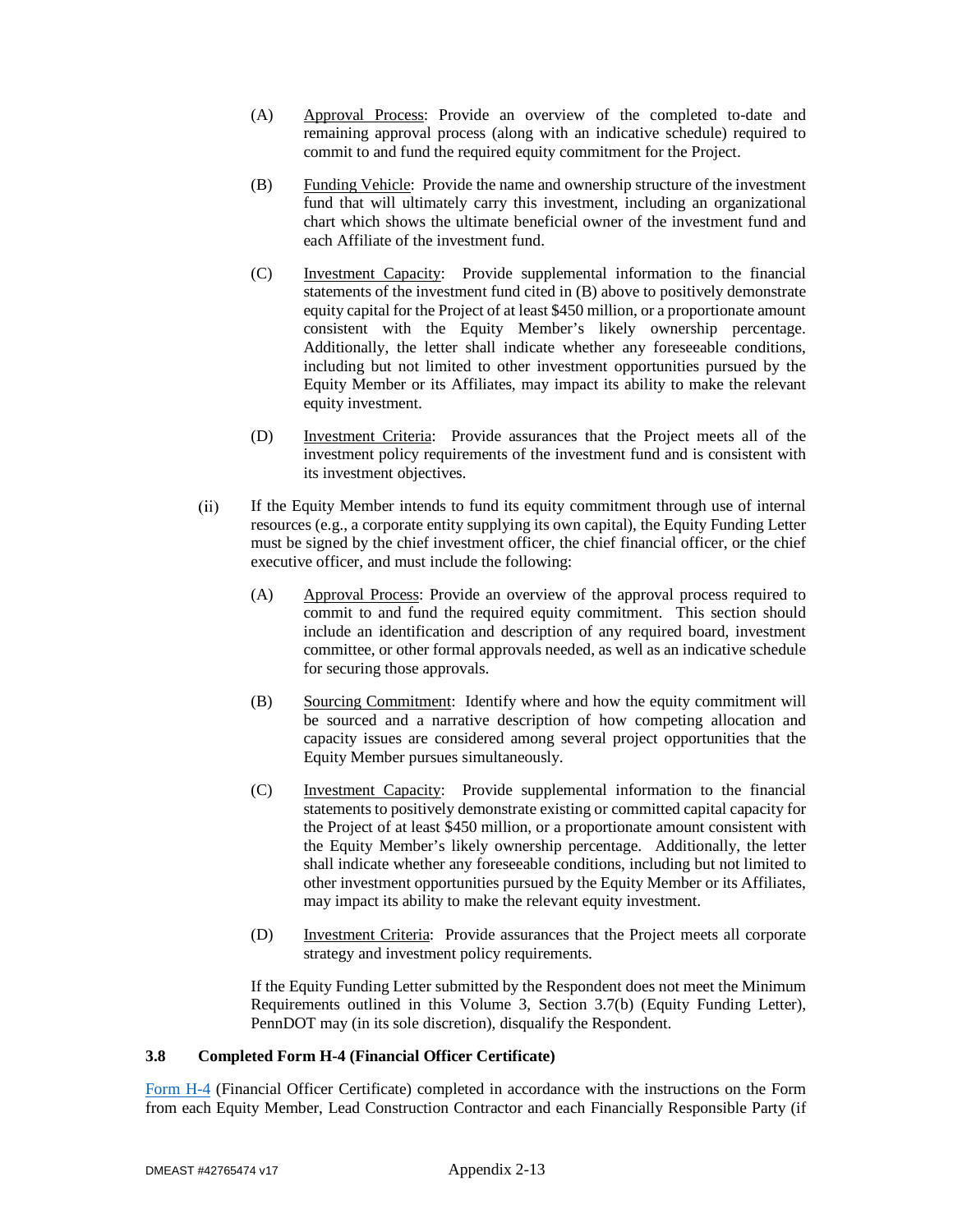any). If a Financially Responsible Party is the parent company of an Equity Member, only one Form H-4 (Financial Officer Certificate) is required for such entities. Additionally, if a Financially Responsible Party is the parent company of both an Equity Member and the Lead Construction Contractor, only one Form H-4 (Financial Officer Certificate) is required for such entities. Each Financial Officer Certificate must be signed by the chief financial (or equivalent) officer of the respective entity listed above, dated not earlier than 14 calendar days prior to the SOQ Due Date.

## **Part D – Financial Statements**

## **3.9 Financial Statements**

- (a) An unencrypted, electronic copy that is not password-protected, in fully searchable PDF format, of the financial statements for the Respondent (if applicable), each Equity Member, the Lead Construction Contractor, and each Financially Responsible Party (if any) for the three most recently completed fiscal years; provided that Respondents may elect to submit financial statements in an encrypted (password protected) format, provided that no non-standard software is required to access the financial statements and the Respondent must inform the Issuing Office via e-mail with the password for the financial statements. Members of a joint venture acting as Lead Construction Contractor shall submit separate financial statements.
- (b) **Minimum Requirements**: Each financial statement must meet the following:
	- $(i)$ GAAP/IFRS: Financial statements must be prepared in accordance with U.S. GAAP or IFRS. If financial statements are prepared in accordance with principles other than U.S. GAAP or IFRS, a letter must be provided from a certified public accountant discussing the areas of the financial statements that would be affected by a conversion to U.S. GAAP or IFRS. A restatement of the financial information in accordance with U.S. GAAP or IFRS is not required;
	- $(ii)$ U.S. Dollars: Financial statements must be provided in U.S. dollars if available. If financial statements are not available in U.S. dollars, the Respondent must include summaries of the income statements, balance sheets and statement of cash flow for the applicable time periods converted to U.S. dollars with an explanation as to how they were converted, including date, value and source of exchange rates;
	- Audited: Financial statements must be audited by an independent party qualified to  $(iii)$ render audit opinions (e.g., a certified public accountant). If audited financial statements are not available for an entity, the SOQ must include unaudited financial statements for such entity, certified as true, correct and accurate by the Financial Officer or a duly authorized representative of that entity; and
	- English: Financial statement information must be provided in English (United States).  $(iv)$ If audited financial statements are prepared in a language other than English, the Respondent must provide a certificate of translation with the translated financial statements.

If the financial statement submitted by the Respondent does not meet the Minimum Requirements outlined in this Volume 3 (Financial), Section 3.9(b) (Financial Statements), PennDOT may (in its sole discretion), disqualify the Respondent.

(c) If the Respondent is a newly formed entity and does not have independent financial statements, the Respondent shall expressly state that it is a newly formed entity and does not have independent financial statements meeting the requirements of this Volume 3 (Financial), Section 3.9 (Financial Statements) and shall provide financial statements otherwise consistent with those required hereby for each of its Equity Members.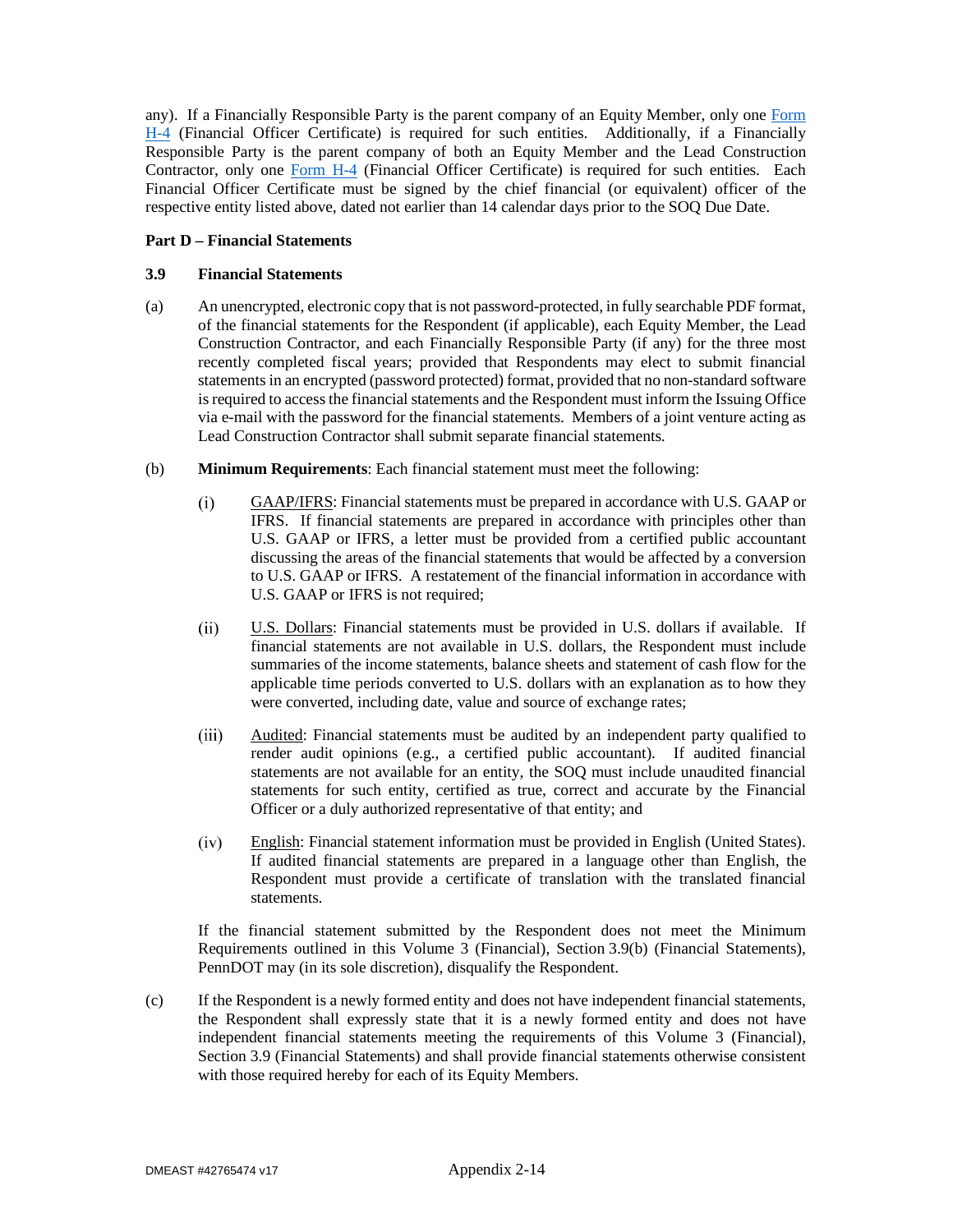- (d) If a Financially Responsible Party is a parent company of an entity for which a statement of support is provided in Form H-4 (Financial Officer Certificate), provide financial statements on a consolidated basis, only for each parent company entity (not for both the parent company and its subsidiary). Separate Financial Officer Certificates are not required in addition to that of the Financially Responsible Party if the financial statements will be provided on a consolidated basis.
- (e) If an entity is performing more than one role as part of the Respondent team, provide only one set of financial statements and clearly state the roles the entity is performing.
- (f) As referred to in this RFQ, "financial statements" include the following: (i) opinion letter (auditor's report); (ii) balance sheet; (iii) income statement; (iv) statement of cash flow; and (v) footnotes.
- (g) If an entity for whom financial statements are submitted files reports with the U.S. Securities and Exchange Commission, then the entity must provide electronic links to the most recently filed Forms 10-K and 10-Q for all such reporting entities and any Form 8-K filed in the 12 months preceding issuance of this RFQ.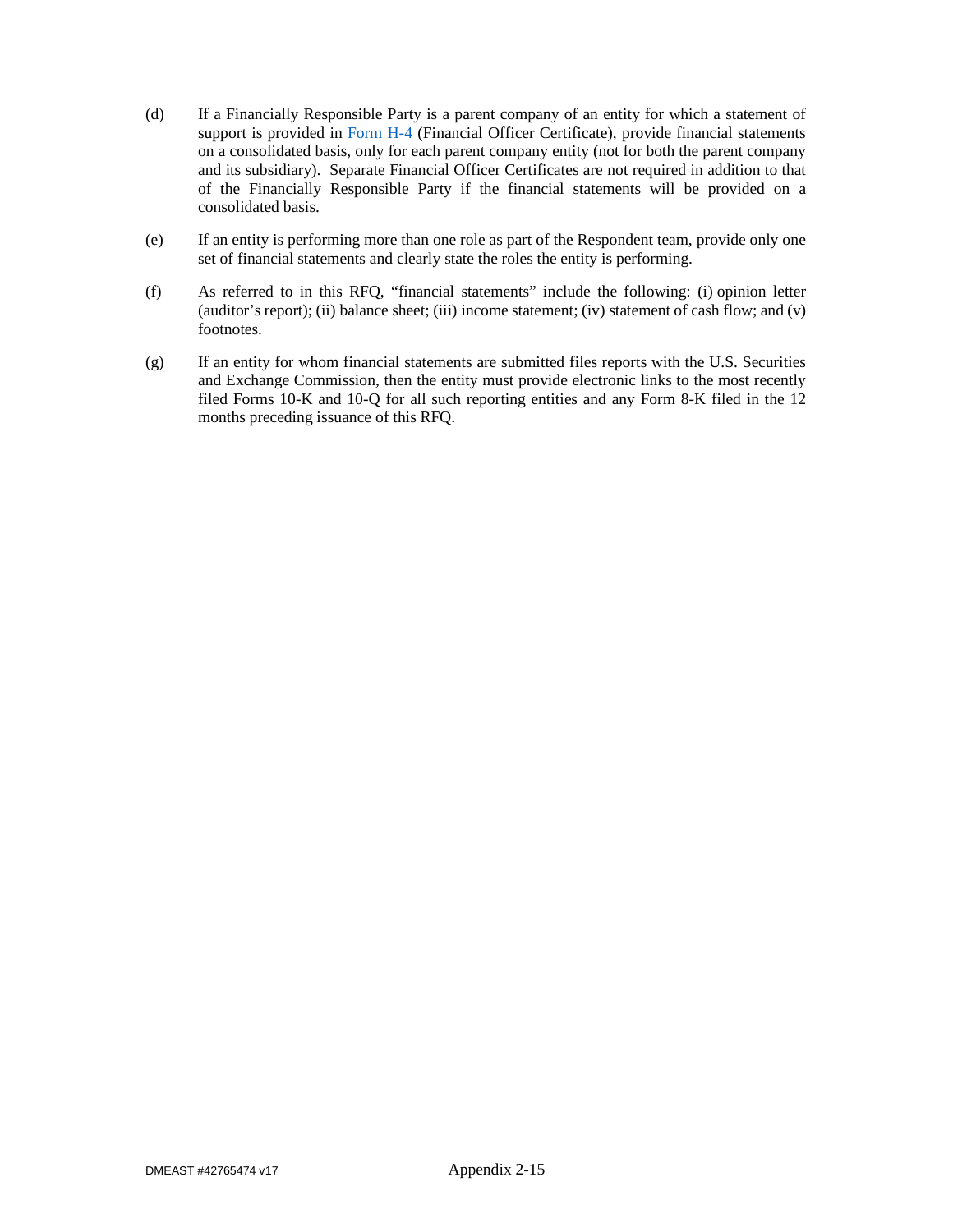# **APPENDIX 3**

# **BRIDGES**

| <b>Bridge</b>                                                                      | <b>Corresponding Website</b>                 |
|------------------------------------------------------------------------------------|----------------------------------------------|
| I-81 Susquehanna<br>1.                                                             | https://www.penndot.gov/i81Susquehanna       |
| I-80 Nescopeck Creek Bridges<br>2.                                                 | https://www.penndot.gov/i80nescopeck         |
| I-78 Lenhartsville Bridge Replacement<br>3.                                        | https://www.penndot.gov/i78lenhartsville     |
| I-80 over Lehigh River Bridge<br>4.                                                | https://www.penndot.gov/i80LehighRiverBridge |
| I-95 Girard Point Bridge Improvement<br>5.                                         | https://www.penndot.gov/i95GirardPoint       |
| I-83 South Bridge<br>6.                                                            | https://www.penndot.gov/i83SouthBridge       |
| I-80 Canoe Creek Bridges<br>7.                                                     | https://www.penndot.gov/i80CanoeCreek        |
| I-80 North Fork Bridges<br>8.                                                      | https://www.penndot.gov/i80NorthFork         |
| I-79 Widening, Bridges and Bridgeville<br>9.<br><b>Interchange Reconfiguration</b> | https://www.penndot.gov/i79Bridgeville       |

# **The figure below indicates a star at the location of each of the above numbered bridges.**

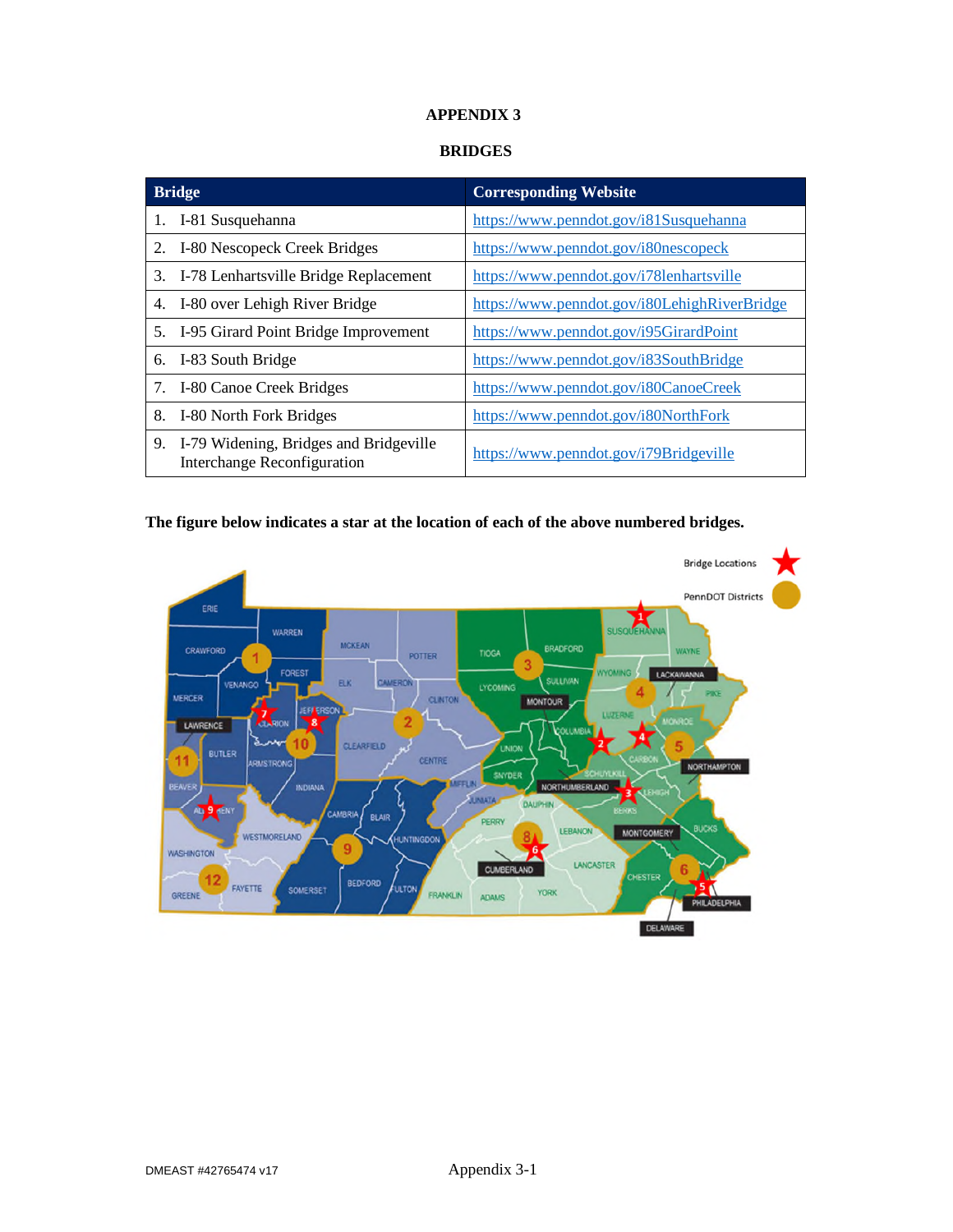## **APPENDIX 4**

# **SOQ FORMS**

- Form A Transmittal Letter
- Form B Information Regarding Major Team Members
- Form C Certification
- Form D Certification of Responsiveness; Pass/Fail Requirements
- Form E RFQ Questions
- Form F-1 Key Personnel Resume Cover
- Form F-2 Key Personnel References
- Form G-1 –Project Development Qualifications
- Form G-2 Technical Qualifications Construction
- Form G-3 Technical Qualifications Design
- Form G-4 Technical Qualifications Maintenance
- Form G-5 Technical Qualifications Quality
- Form G-6 Technical References
- Form G-7 Safety Questionnaire
- Form H-1 Equity Member Experience
- Form H-2 Equity Member Investment Track Record
- Form H-3 Equity Member References
- Form H-4 Financial Officer Certificate
- Form I Project Portal Access Request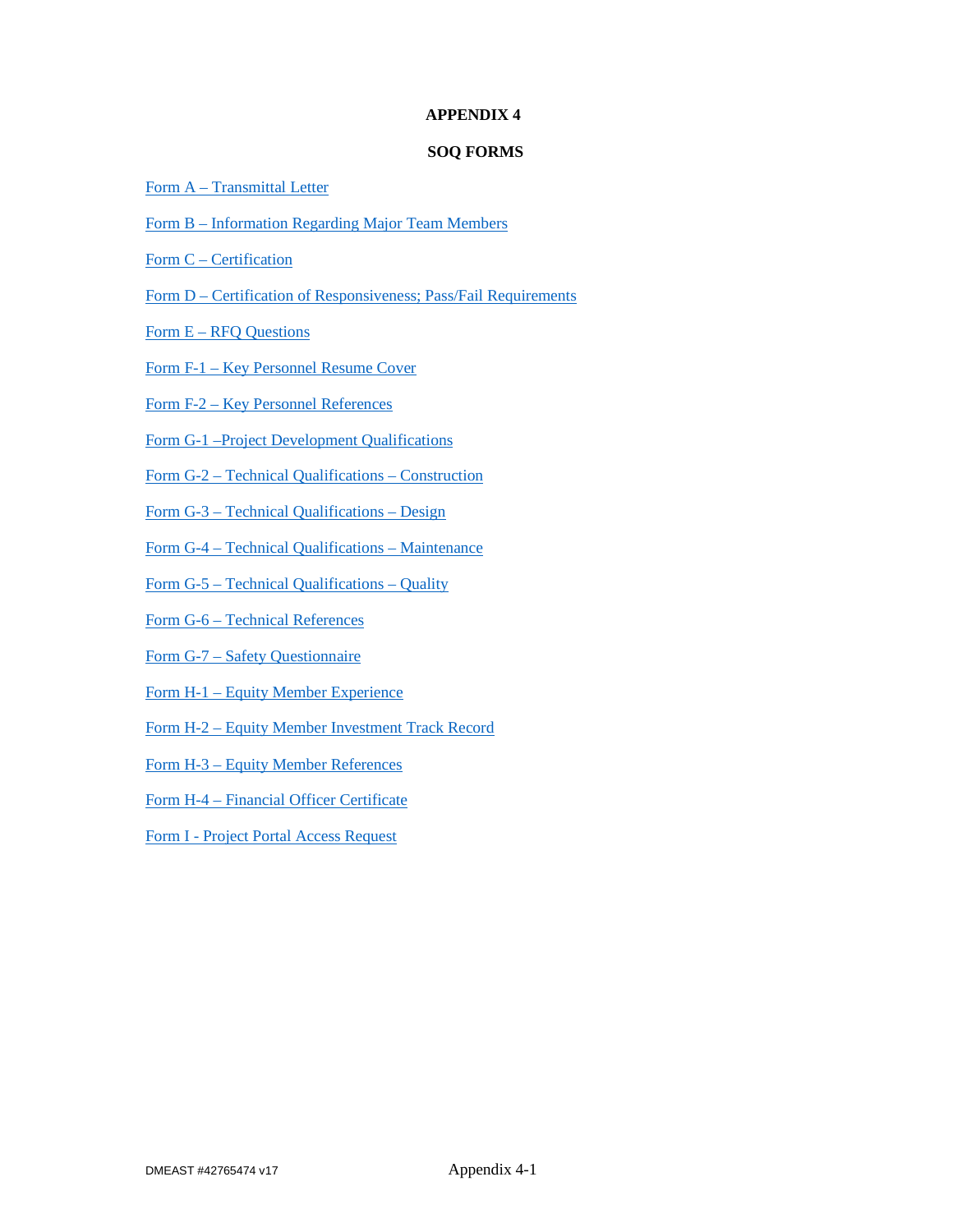## **FORM A**

# **TRANSMITTAL LETTER**

## **INSTRUCTIONS:**

- (a) The Respondent's Authorized Representative must sign the transmittal letter on behalf of the Respondent.
- (b) An authorized representative of each Major Team Member must sign the certification set out at the end of the Transmittal Letter.
- (c) All signature blocks on this Form may be modified to reflect properly the authority of the person signing. Multiple pages may be used for the signature blocks of each Major Team Member (as may be required).

### **TRANSMITTAL LETTER**

#### **Respondent Name:**

### **SOQ Submission Date:**

Pennsylvania Department of Transportation PO Box 3545 400 North Street, 8th Floor Harrisburg, PA 17120-3545 Attention: Office of Public-Private Transportation Partnerships

Ladies and Gentlemen:

### 1. **Introduction**

The undersigned ("Respondent") submits this statement of qualifications (this "SOQ") in response to the Request for Qualifications dated June 28, 2021 (as amended, the "RFQ") issued by the Pennsylvania Department of Transportation ("PennDOT") to design, build, finance, and maintain the Project. Capitalized terms not otherwise defined herein shall have the meanings set forth in the RFQ.

### 2. **Enclosures**

Enclosed, and together forming this SOQ, are the following:

## **VOLUME 1 – ADMINISTRATION**

| No. | <b>SOQ Component</b>                                                                      | Form   | <b>Page Limit</b> |
|-----|-------------------------------------------------------------------------------------------|--------|-------------------|
| 1.1 | Completed Form A (Transmittal Letter)                                                     | Form A | N/A               |
| 1.2 | Legal Structure                                                                           | N/A    | 2 pages           |
| 1.3 | Completed Form B (Information Regarding Major Team<br>Members) for each Major Team Member | Form B | N/A               |
| 1.4 | Completed Form C (Certification) for each Major Team<br>Member                            | Form C | N/A               |
| 1.5 | Completed Form D (Certification of Responsiveness;<br>Pass/Fail Requirements)             | Form D | N/A               |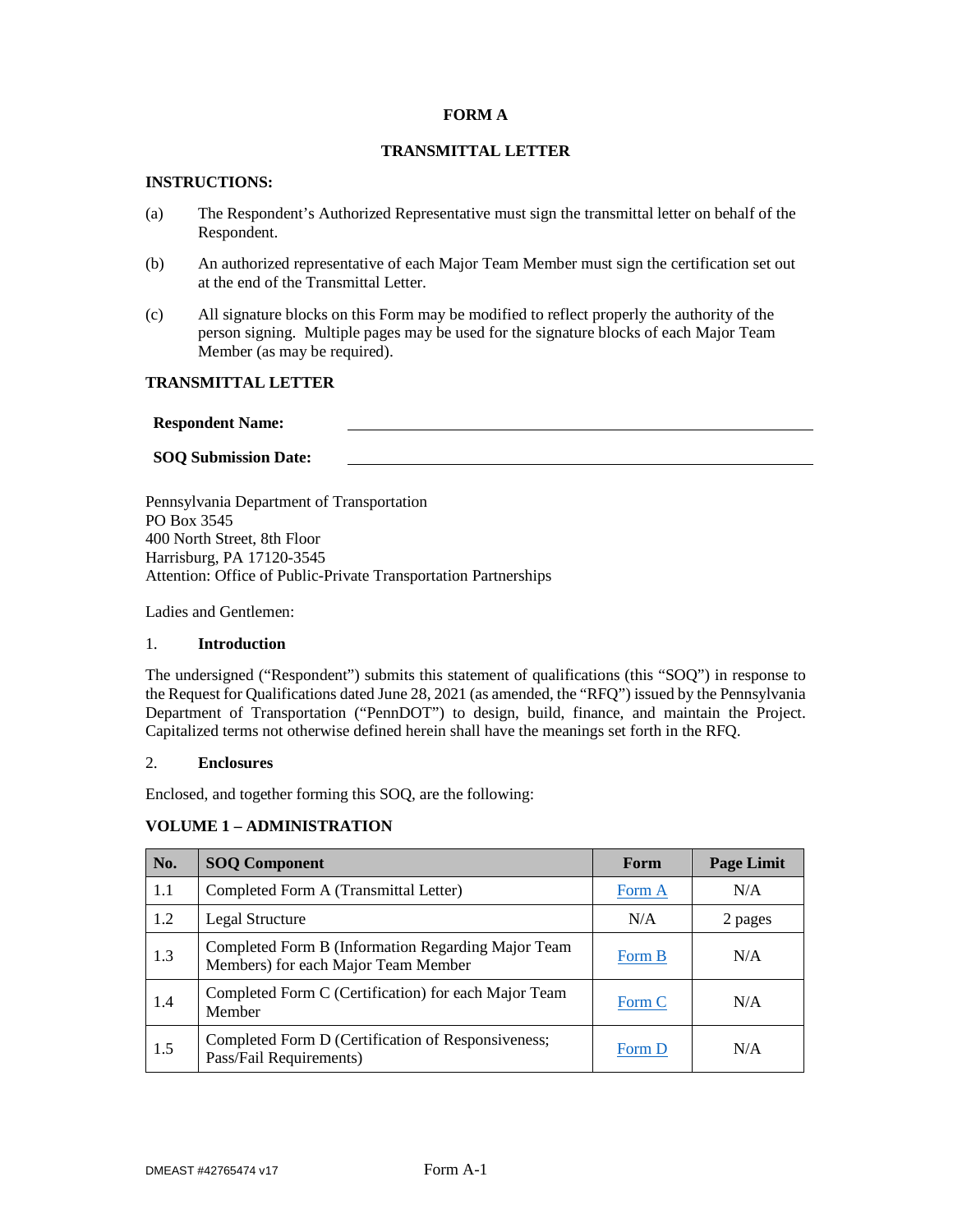# **VOLUME 2 – TECHNICAL**

| No.  | <b>SOQ Component</b>                                            | Form      | <b>Page Limit</b>                                                                         |  |  |
|------|-----------------------------------------------------------------|-----------|-------------------------------------------------------------------------------------------|--|--|
|      | <b>Part A - Legal Structure</b>                                 |           |                                                                                           |  |  |
| 2.1  | Legal Structure (copy of Volume 1, Section 1.4)                 | N/A       | 2 pages                                                                                   |  |  |
|      | <b>Part B - Technical Information</b>                           |           |                                                                                           |  |  |
| 2.2  | Organizational Chart                                            | N/A       | 3 pages                                                                                   |  |  |
| 2.3  | Key Personnel Qualifications                                    | Form F-1  | 2 pages per<br>cover plus 2<br>pages per<br>resume                                        |  |  |
| 2.4  | N/A<br>Key Personnel Commitment                                 |           | 1 page per<br>employer or 2<br>pages where<br>more than one<br>Key Personnel<br>is listed |  |  |
| 2.5  | Completed Form F-2 (Key Personnel References)                   | Form F-2  | N/A                                                                                       |  |  |
| 2.6  | Completed Form G-1 (Project Development<br>Qualifications)      | Form G-1  | N/A                                                                                       |  |  |
| 2.7  | Narrative Attachment to Form G-1                                | N/A       | 1 page per<br>project                                                                     |  |  |
| 2.8  | Completed Form G-2 (Technical Qualifications -<br>Construction) | Form G-2  | N/A                                                                                       |  |  |
| 2.9  | Narrative Attachment to Form G-2                                | N/A       | 1 page per<br>project                                                                     |  |  |
| 2.10 | Completed Form G-3 (Technical Qualifications - Design)          | Form G-3  | N/A                                                                                       |  |  |
| 2.11 | Narrative Attachment to Form G-3                                | N/A       | 1 page per<br>project                                                                     |  |  |
| 2.12 | Completed Form G-4 (Technical Qualifications -<br>Maintenance)  | Form G-4  | N/A                                                                                       |  |  |
| 2.13 | Narrative Attachment to Form G-4                                | $\rm N/A$ | 1 page per<br>project                                                                     |  |  |
| 2.14 | Completed Form G-5 (Technical Qualifications -<br>Quality)      | Form G-5  | N/A                                                                                       |  |  |
| 2.15 | Narrative Attachment to Form G-5                                | N/A       | 1 page per<br>project                                                                     |  |  |
| 2.16 | Completed Form G-6 (Technical References)                       | Form G-6  | N/A                                                                                       |  |  |
| 2.17 | Completed Form G-7 (Safety Questionnaire)                       | Form G-7  | N/A                                                                                       |  |  |
| 2.18 | Project Development Understanding and Approach                  | N/A       | 5 pages                                                                                   |  |  |
| 2.19 | <b>Additional Information</b>                                   | N/A       | 6 pages                                                                                   |  |  |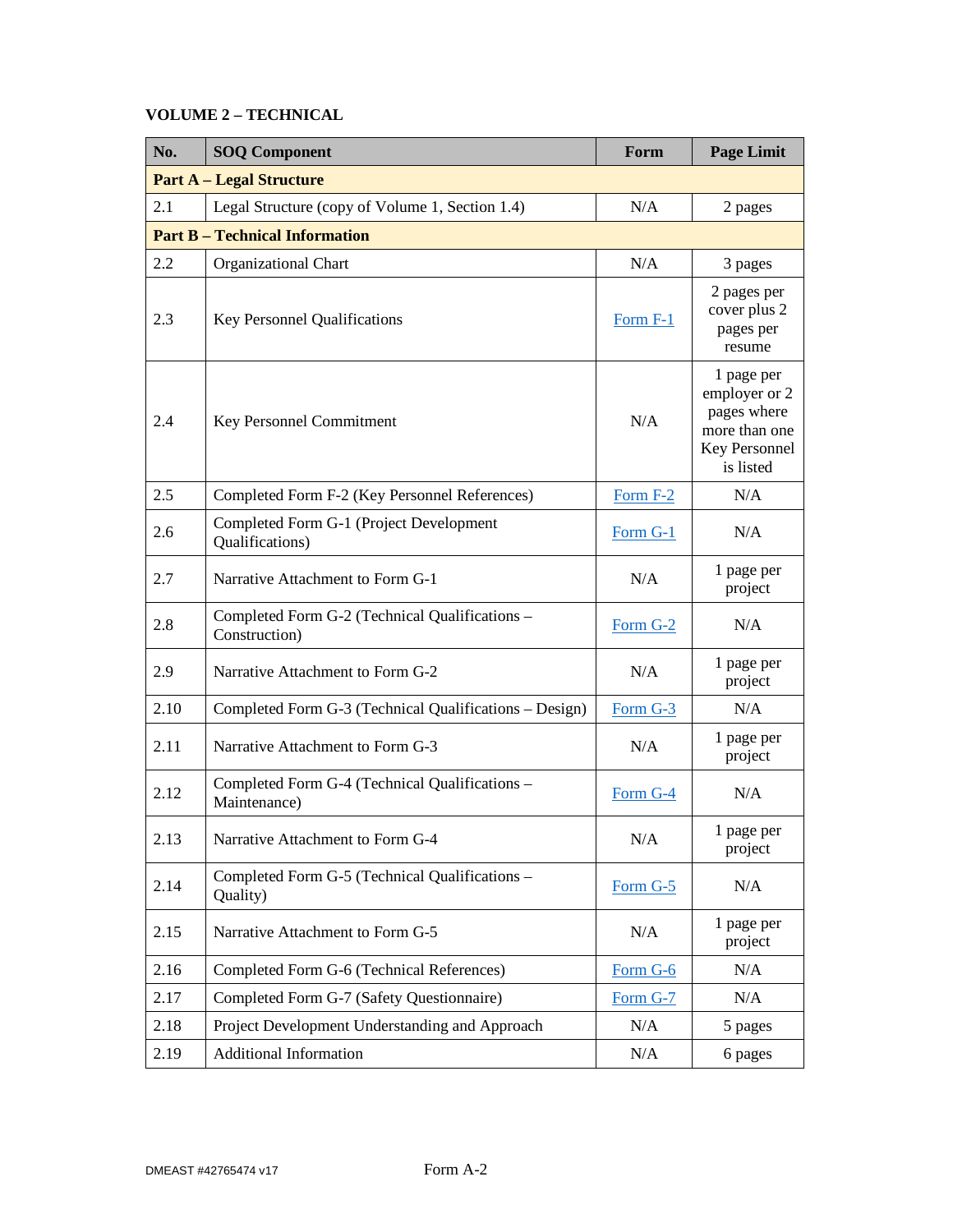## **VOLUME 3 – FINANCIAL**

| No.                                  | <b>SOQ Component</b>                                          | Form              | <b>Page Limit</b>     |  |
|--------------------------------------|---------------------------------------------------------------|-------------------|-----------------------|--|
|                                      | <b>Part A – Legal Structure</b>                               |                   |                       |  |
| 3.1                                  | Legal Structure (copy of Volume 1, Section 1.2)               | N/A               | 2 pages               |  |
|                                      | <b>Part B</b> – Development and Financing Experience          |                   |                       |  |
| 3.2                                  | Completed Form H-1 (Equity Member Experience)                 | Form H-1          | N/A                   |  |
| 3.3                                  | Narrative Attachment to Form H-1                              | N/A               | 1 page per<br>project |  |
| 3.4                                  | Completed Form H-2 (Equity Member Investment Track<br>Record) | Form H-2          | N/A                   |  |
| 3.5                                  | Completed Form H-2 (Equity Member References)                 | N/A<br>Form $H-3$ |                       |  |
| <b>Part C</b> – Financial Capacity   |                                                               |                   |                       |  |
| 3.6                                  | <b>Surety Letter</b>                                          | N/A               | N/A                   |  |
| 3.7                                  | Equity Funding Letter(s)                                      | N/A               | N/A                   |  |
| 3.8                                  | Completed Form H-4 (Financial Officer Certificate)            | Form H-4          | N/A                   |  |
| <b>Part D</b> – Financial Statements |                                                               |                   |                       |  |
| 3.9                                  | <b>Financial Statements</b>                                   | N/A               | N/A                   |  |

### 3. **Acknowledgements, Representations and Warranties**

Respondent acknowledges receipt, understanding and full consideration of all materials posted on the eMarketplace.

Respondent acknowledges receipt, understanding and full consideration of all of the amendments and RFQ Questions and answers provided on the eMarketplace:

## *[list any amendments to this RFQ and sets of questions and answers by dates and numbers]*

Respondent represents and warrants that it has read the RFQ, including any Addenda, and agrees to comply with the contents and terms of the RFQ.

Respondent understands that PennDOT is not bound to shortlist any Respondent and may reject each SOQ received.

Respondent further understands that, except as provided in the RFQ and RFP, all costs and expenses incurred by it in preparing this SOQ and participating in the Project procurement will be borne solely by the Respondent.

Respondent agrees that PennDOT will not be responsible for any errors, omissions, inaccuracies or incomplete statements in the RFQ or in this SOQ.

## 4. **Governing Law**

This SOQ shall be governed by and construed in all respects according to the laws of the Commonwealth of Pennsylvania.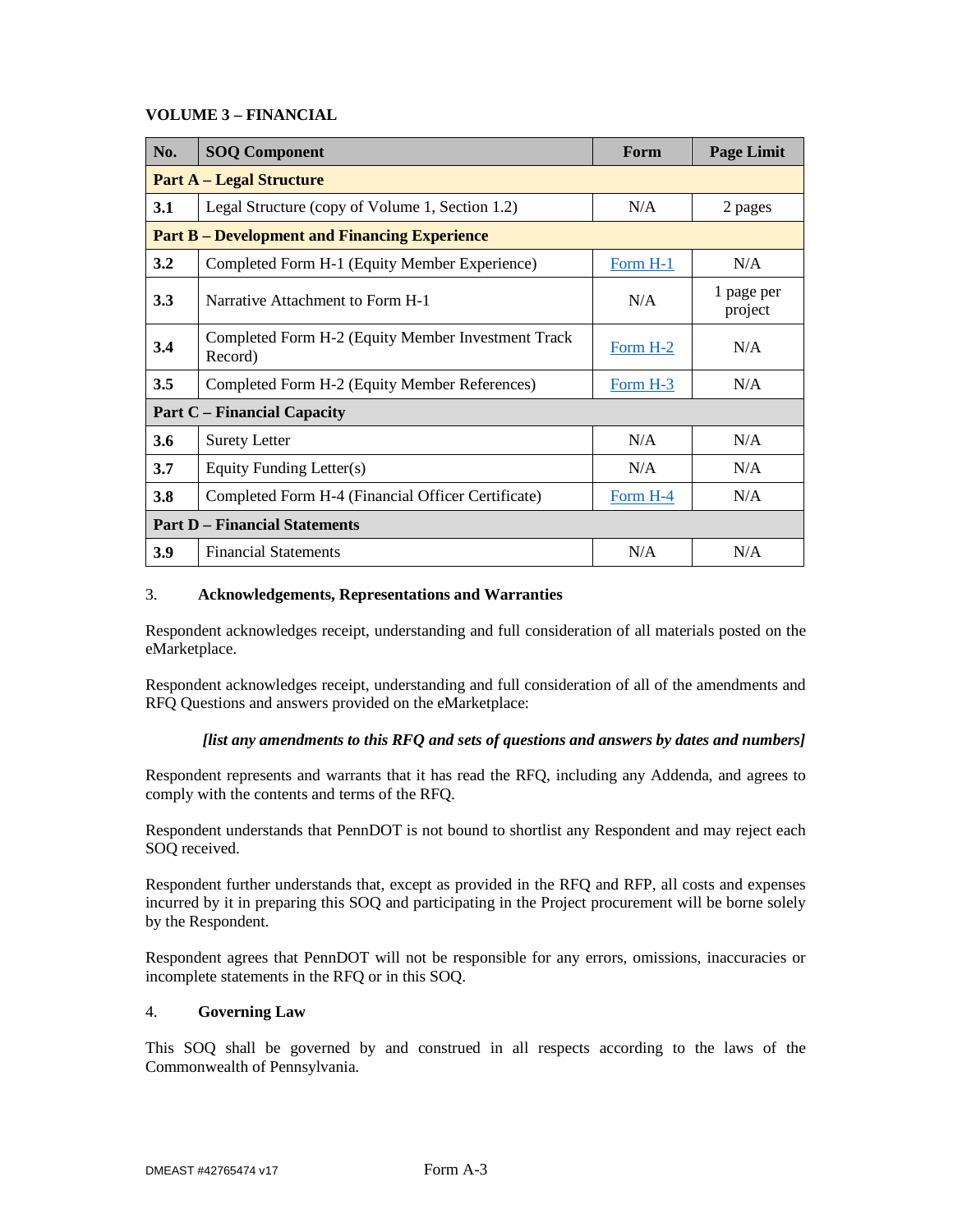## 5. **Authorized Representative**

Authorized Representative of Respondent:

Authorized Representative's contact information, including title, firm name, telephone number and email address:

The foregoing Authorized Representative is the same individual person identified in Respondent's previously-submitted Form I (Project Portal Access Request) [\_\_\_] Yes, [\_\_\_] No.

By executing this form, the Respondent confirms that the representative named above is authorized to act as agent on behalf of the Respondent and each of the Major Team Members (i.e., is the "Authorized Representative").

Respondent's business address:

| (No.)                      | (Street)                                                             |                                             | (Floor or Suite) |
|----------------------------|----------------------------------------------------------------------|---------------------------------------------|------------------|
| (City)                     | (State or Province)                                                  | ZIP or Postal Code)                         | (Country)        |
|                            | State or Country of Incorporation/Formation/Organization:            |                                             |                  |
|                            | [Insert appropriate signature block from the following]              |                                             |                  |
|                            | Sample signature block for corporation or limited liability company: |                                             |                  |
| [Insert Respondent's name] |                                                                      |                                             |                  |
| By:                        |                                                                      |                                             |                  |
| Print Name:                |                                                                      |                                             |                  |
| Title:                     |                                                                      |                                             |                  |
|                            | Sample signature block for partnership or joint venture:             |                                             |                  |
| [Insert Respondent's name] |                                                                      |                                             |                  |
| By:                        |                                                                      | [Insert general partner's or member's name] |                  |
| By:                        |                                                                      |                                             |                  |
| Print Name:                |                                                                      |                                             |                  |
| Title:                     |                                                                      |                                             |                  |

Sample signature block for attorney in fact:

*[Insert Respondent's name]*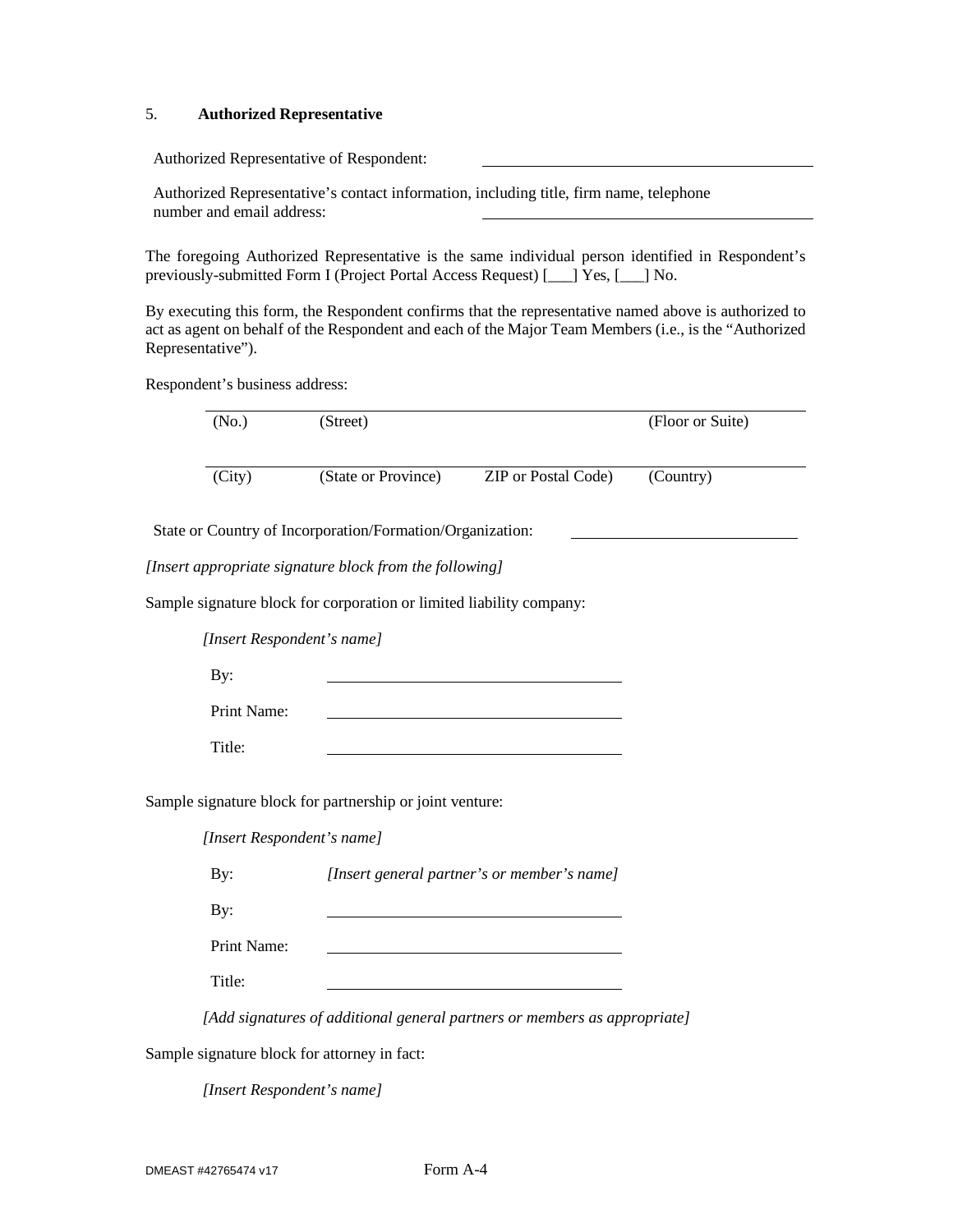By: Print Name:

Attorney in Fact

## 6. **Major Team Members**

Under penalty of perjury, each of the undersigned certifies on behalf of the entity for which the undersigned signs that:

- (a) the Respondent's Authorized Representative named above is authorized by the relevant entity to sign this Transmittal Letter on behalf of the Respondent; and
- (b) the representations, certifications, statements, disclosures, authorizations and commitments made, and information contained, in the SOQ (including, in Form B (Information Regarding Major Team Members) and Form C (Certification)) with respect to such entity have been authorized by such entity, and is or are correct, complete and not materially misleading; and
- (c) the individual is authorized to act on behalf of the entity for which the undersigned signs and acknowledges that PennDOT is relying on the undersigned's representation to this effect:

*[Role of team member]:<sup>1</sup>*

*[insert entity name]* 

By: \_\_\_\_\_\_\_\_\_\_\_\_\_\_\_\_\_\_\_\_\_\_\_\_\_\_\_\_\_\_\_\_\_\_\_\_\_<sup>2</sup>

Printed Name: *[insert name]*

Title: *[insert title]*

<sup>&</sup>lt;sup>1</sup> Signature block to be repeated for each Major Team Member.

<sup>&</sup>lt;sup>2</sup> For any Major Team Member that is a joint venture, include signature by each joint venture member.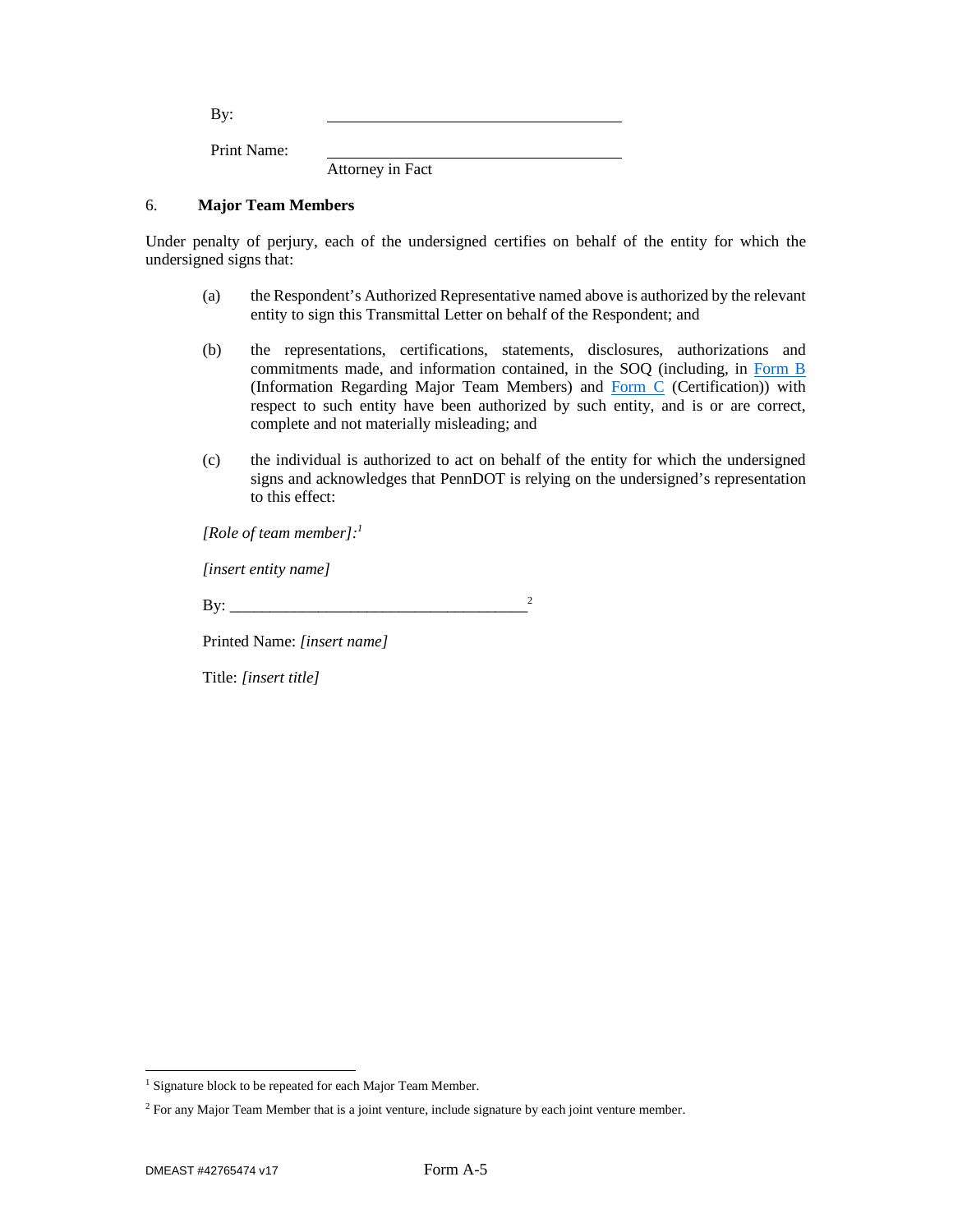#### **FORM B**

## **INFORMATION REGARDING MAJOR TEAM MEMBERS**

#### **INSTRUCTIONS:**

- (a) Submit one copy of Form B for each Major Team Member.
- (b) If the Major Team Member is an incorporated or unincorporated joint venture, submit:
	- (i) a Form B for the joint venture; and
	- (ii) a separate Form B for each member of the joint venture of the Major Team Member.
- (c) Submit this Form B in Microsoft® Word format and searchable PDF format. The Microsoft® Word format does not require a signature of the Authorized Representative. However, the name and title of the Authorized Representative included in such Microsoft® Word format must be the same as the name and title on the searchable PDF of the SOQ.

## **NAME OF RESPONDENT:**

### **TEAM MEMBER AND ROLE**

| Name of Major Team Member:                |                                                                                                                                                                                                                               |  |  |
|-------------------------------------------|-------------------------------------------------------------------------------------------------------------------------------------------------------------------------------------------------------------------------------|--|--|
| Role:                                     | the control of the control of the control of the control of the control of the control of the control of the control of the control of the control of the control of the control of the control of the control of the control |  |  |
| <b>Equity Member</b>                      | <b>Lead Construction Contractor</b>                                                                                                                                                                                           |  |  |
| Lead Engineering Firm                     | Financially Responsible Party for<br>ப<br>[Respondent to provide] (only if the Financially<br>Responsible Party is a Major Team Member)                                                                                       |  |  |
| Nominated Subconsultant                   | Nominated Subcontractor                                                                                                                                                                                                       |  |  |
| <b>Independent Quality Firm</b><br>$\Box$ |                                                                                                                                                                                                                               |  |  |
| <b>LEGAL INFORMATION</b>                  |                                                                                                                                                                                                                               |  |  |
| Type of Legal Entity:                     |                                                                                                                                                                                                                               |  |  |
| Corporation                               | Partnership<br>L                                                                                                                                                                                                              |  |  |
| Limited liability company                 | Joint venture                                                                                                                                                                                                                 |  |  |
| Other: [Respondent to provide]            |                                                                                                                                                                                                                               |  |  |

If there are multiple members of a Financially Responsible Party, indicate the name and percentage interest of each such member in the table below and complete a separate Form B for each such entity.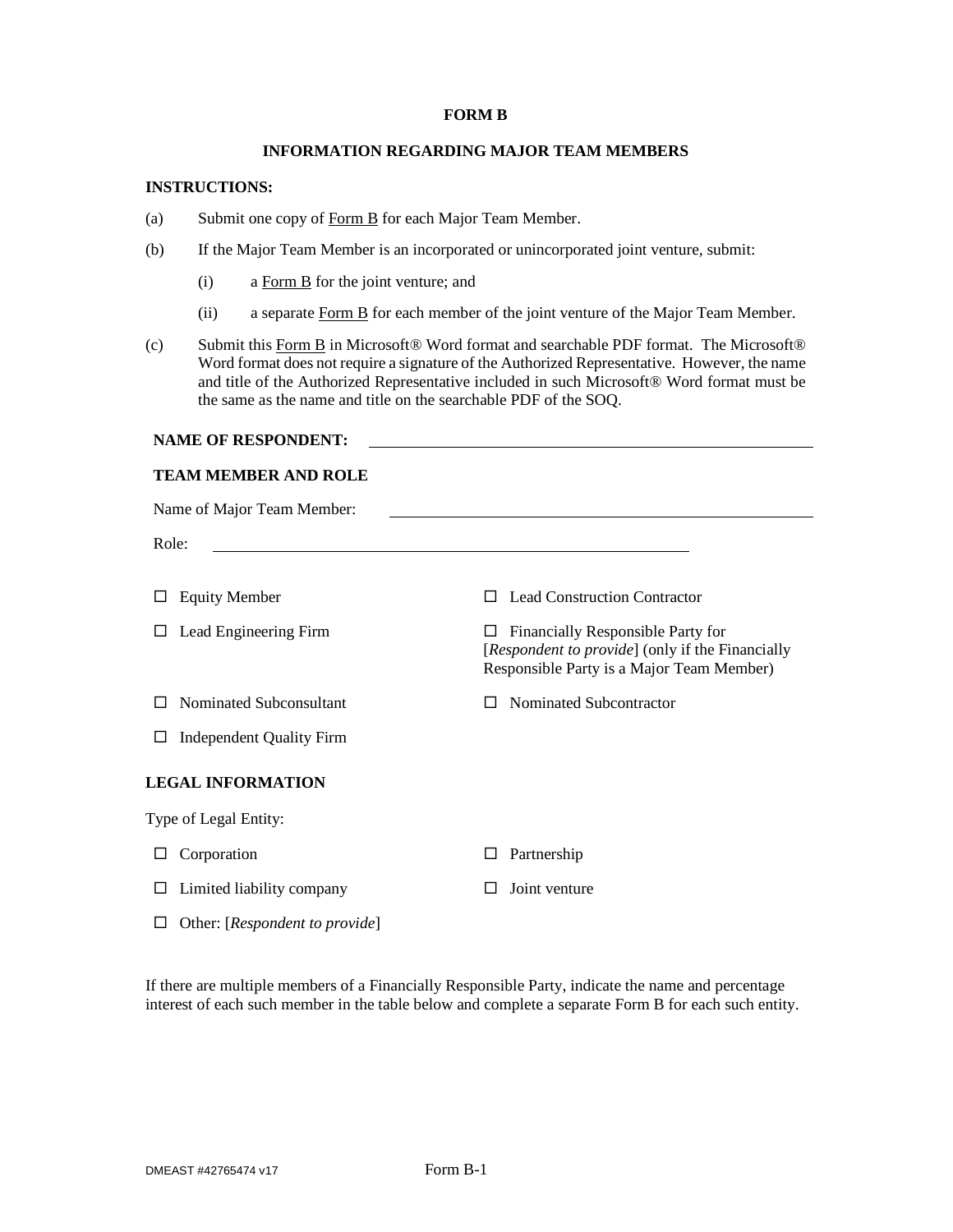| Name of member firm: | Percentage interest in relevant<br>member entity: |
|----------------------|---------------------------------------------------|
| Member 1:            |                                                   |
| Member 2:            |                                                   |

If the Major Team Member is an incorporated or unincorporated joint venture, indicate the name and percentage interest in the relevant entity of each member of the joint venture of such Major Team Member (as applicable) in the table below and complete a separate Form B for each such entity.

| Name of member firm: | Percentage interest in relevant<br>member entity: |  |
|----------------------|---------------------------------------------------|--|
| Member 1:            |                                                   |  |
| Member 2:            |                                                   |  |

# **CORPORATE INFORMATION**

| Year Established:                                                                                                                                                                                                                                         |
|-----------------------------------------------------------------------------------------------------------------------------------------------------------------------------------------------------------------------------------------------------------|
| Country and State/Province of Organization or Formation:                                                                                                                                                                                                  |
| <b>Business Address:</b><br>the control of the control of the control of the control of the control of the control of the control of the control of the control of the control of the control of the control of the control of the control of the control |
| Headquarters:<br><u> 1989 - Johann John Stein, markin film yn y brenin y brenin y brenin y brenin y brenin y brenin y brenin y br</u>                                                                                                                     |
| <b>Office Performing Work:</b><br><u> 1980 - Andrea Andrew Maria (h. 1980).</u>                                                                                                                                                                           |
| <b>Contact Name:</b>                                                                                                                                                                                                                                      |
| <b>Contact Telephone Number:</b>                                                                                                                                                                                                                          |
| Name of Authorized Representative:                                                                                                                                                                                                                        |

# **AUTHORIZED REPRESENTATIVE:**

Under penalty of perjury, I certify that the foregoing is true and correct, and that I am the Authorized Representative of the entity to which this Form B relates:

| By:    | Print Name: |
|--------|-------------|
| Title: | Date:       |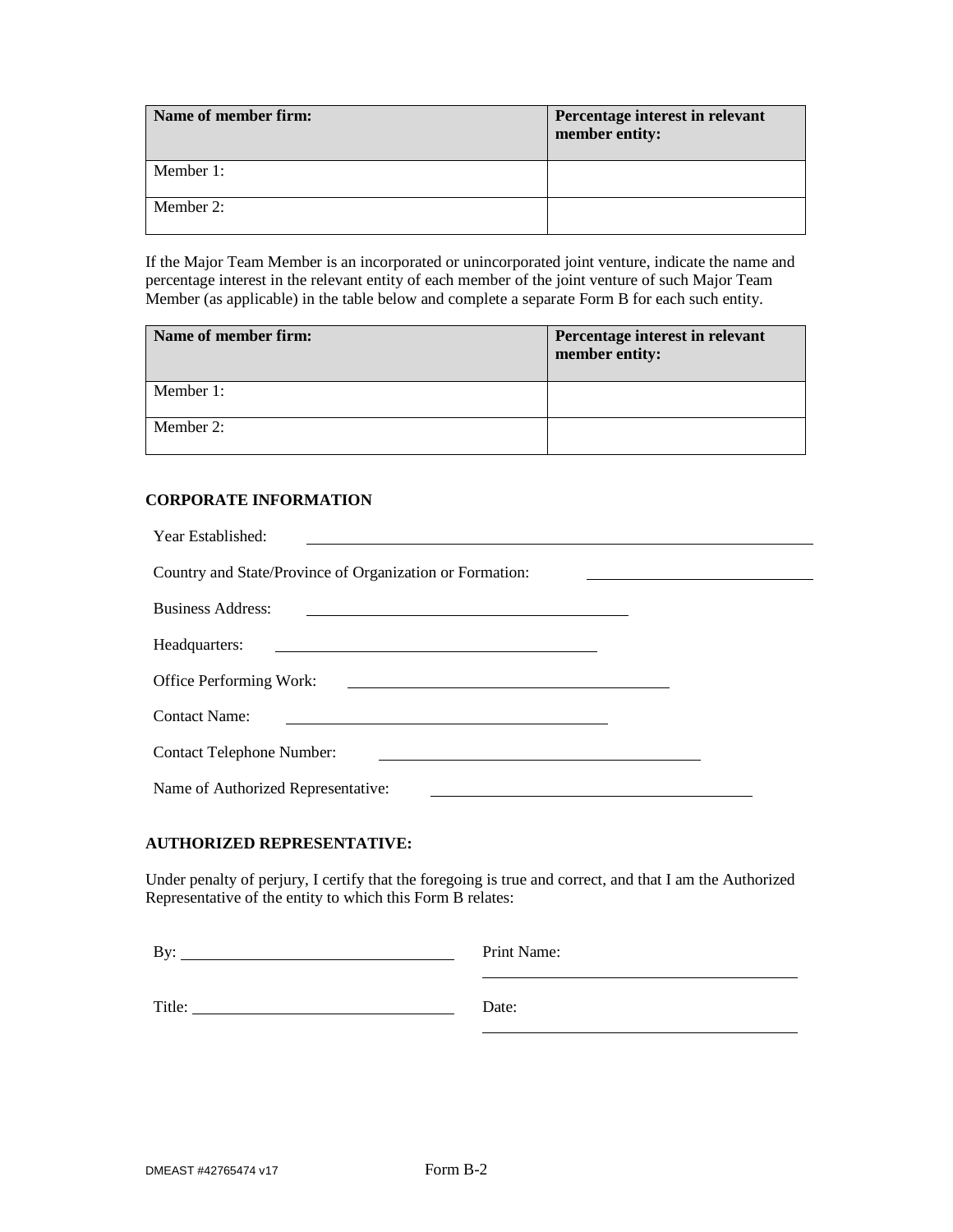### **FORM C**

## **CERTIFICATION**

### **INSTRUCTIONS:**

- (a) Submit one copy of Form C related to the Respondent team generally.
- (b) Submit one copy of Form C for each Major Team Member (other than the Independent Quality Firm). Members of a joint venture acting as Lead Construction Contractor shall submit separate copies of Form C.

**Name of Respondent:** 

**Name of Major Team Member:** 

1. Has the firm or any affiliate\* or any current officer, director or employee thereof, been indicted or convicted of any crime related to bidding (i.e., fraud, bribery, collusion, conspiracy, antitrust, etc.) or a crime involving moral turpitude or business honesty or integrity in any jurisdiction or other contract related crimes or violations or any other felony or serious misdemeanor within the past ten years?

| $\overline{\phantom{0}}$<br>Yes<br>ັ<br>- - - | $N_{\Omega}$ |
|-----------------------------------------------|--------------|
|-----------------------------------------------|--------------|

If yes, please explain:

2. Has the firm or any affiliate\* ever had any business license or professional license suspended or revoked within the past ten years?

| V.<br>es |  | <b>No</b> |
|----------|--|-----------|
|----------|--|-----------|

If yes, please explain:

3. Has the firm or any affiliate\* ever had any sanction or finding of fact imposed as a result of a judicial or administrative proceeding related to fraud, extortion, bribery, bid rigging, embezzlement, misrepresentation or anti-trust within the past ten years?

| Y<br>Y es |  | - -<br>N <sub>0</sub> |
|-----------|--|-----------------------|
|-----------|--|-----------------------|

If yes, please explain:

4. Has the firm or any affiliate\* ever been or is it currently the subject of a criminal investigation by any federal, state or local prosecuting or investigative agency and/or civil anti-trust investigation by any federal, state or local prosecuting or investigative agency within the past ten years?

|  | Yes |  |  |  | - -<br>No. |
|--|-----|--|--|--|------------|
|--|-----|--|--|--|------------|

If yes, please explain:

5. Has the firm or any affiliate\* ever sought protection under any provision of any bankruptcy act within the past ten years?

|  | Yes |  |  | No |
|--|-----|--|--|----|
|--|-----|--|--|----|

If yes, please explain: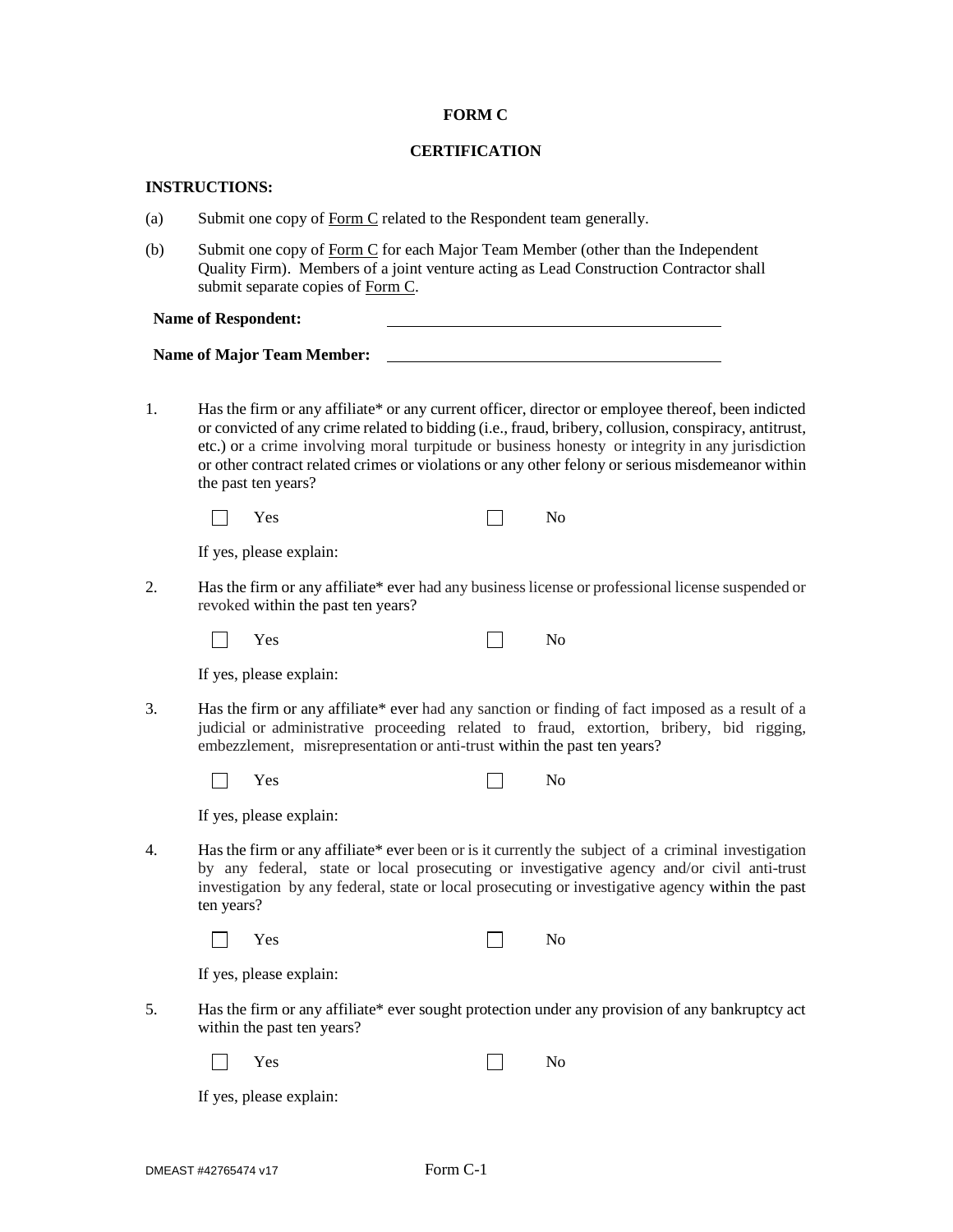6. Has the firm or any affiliate\* ever been disqualified, removed, debarred or suspended from performing work for the United States federal government, the Commonwealth or any other state or territory of the United States, or any governmental entity, instrumentality or authority within the past ten years?

 $\Box$ Yes No

If yes, please explain:

7. Has the firm or any affiliate\* ever been found liable in a civil suit or found guilty in a criminal action for making any false claim or other material misrepresentation to a public entity within the past ten years?

Yes No

If yes, as to each such inquiry, state the name of the public agency, the date of the inquiry, the grounds on which the public agency based the inquiry, and the result of the inquiry.

8. Has any construction project performed or managed by the firm or, to the knowledge of the undersigned, any affiliate\* involved repeated or multiple failures to comply with safety rules, regulations, or requirements within the past ten years?

Yes No

If yes, please identify the team members and the projects, provide an explanation of the circumstances, and provide owner contact information including telephone numbers.

9. Has the firm or any affiliate\* been found, adjudicated or determined by any federal or state court or agency (including, but not limited to, the Equal Employment Opportunity Commission, the Office of Federal Contract Compliance Programs and any applicable Pennsylvania governmental agency) to have violated any laws or Executive Orders relating to employment discrimination or affirmative action within the past ten years, including but not limited to Title VII of the Civil Rights Act of 1964, as amended (42 U.S.C. Sections 2000 *et seq*.); the Equal Pay Act (29 U.S.C. Section 206(d)); and any applicable or similar Pennsylvania law?

| $\Box$ Yes | No |
|------------|----|
|------------|----|

If yes, please explain:

10. Has the firm or any affiliate\* been found, adjudicated, or determined by any state court, state administrative agency, including, but not limited to, the Pennsylvania Department of Labor, federal court or federal agency, to have violated or failed to comply with any law or regulation of the United States or any state within the past ten years governing prevailing wages (including but not limited to payment for health and welfare, pension, vacation, travel time, subsistence, apprenticeship or other training, or other fringe benefits) or overtime compensation?

|  | Yes<br>$-$ |  | No |
|--|------------|--|----|
|--|------------|--|----|

If yes, please explain:

11. Has the firm or any affiliate\* been involved in any arbitration, litigation, dispute review board or other formal dispute resolution proceeding involving a transportation project occurring in the past ten years where the amount in dispute is in excess of the lesser of (a) 2% of the original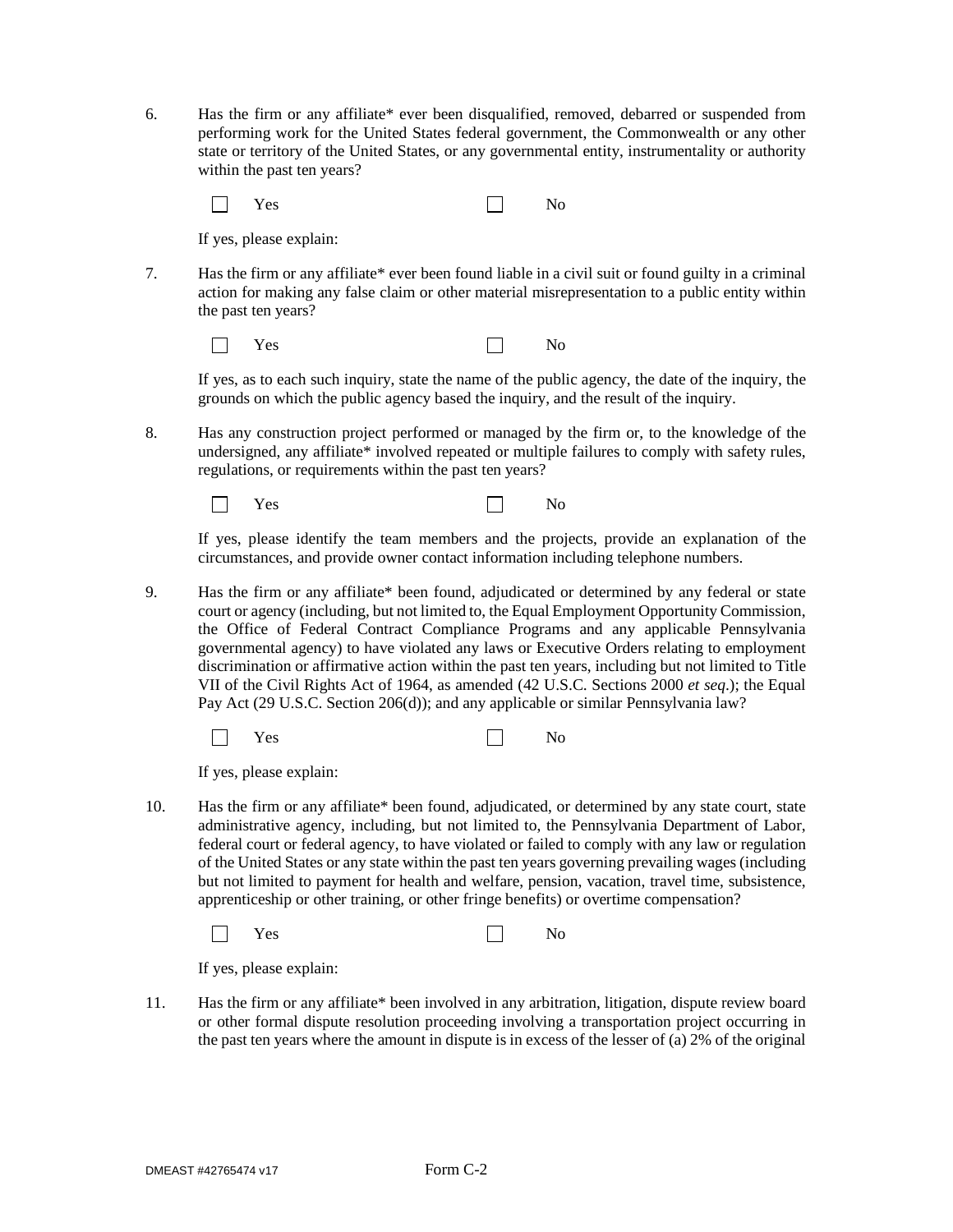contract value (for projects in excess of \$100 million) or (b) if contract value in excess of \$250 million, \$500,000?

Yes No  $\mathbf{L}$ 

If yes, please provide a brief description (including the resolution) of each qualifying arbitration, litigation, dispute review board or other dispute resolution proceeding. For each instance, identify an owner's representative with a current telephone and fax number and email address.

12. Does the firm or any affiliate\* have any tax liabilities to the Commonwealth or Pennsylvania any governmental entity, instrumentality or authority or other Commonwealth obligations or has the firm or any affiliate\* filed a timely administrative or judicial appeal if such liabilities or obligations exist, or is the firm or any affiliate\* subject to a duly approved deferred payment plan if such liabilities exist?

| $\Box$ | Yes |  | No |
|--------|-----|--|----|
|--------|-----|--|----|

If yes, please explain:

13. With respect to each of Questions 1-12 above, if not previously answered or included in a prior response on this form, is any proceeding, claim, matter, suit, indictment, etc. currently pending against the firm that could result in the firm being found liable, guilty or in violation of the matters referenced in Questions 1-12 above and/or subject to debarment, suspension, removal or disqualification by the United States federal government, the Commonwealth or any other state or territory of the United States, or any governmental entity, instrumentality or authority?

 $\Box$ Yes No

If yes, please explain and provide the information requested as to such similar items set forth in Questions 1-12 above.

<sup>\*</sup> The term "Affiliates" includes presently existing parent companies at any tier, subsidiary companies at any tier, entities under common ownership, joint ventures and partnerships involving such entities (but only as to activities of joint ventures and partnerships involving the Respondent, any Equity Member or any Major Team Member as a joint venture or partner and not to activities of other joint venturers or partners not involving the Respondent, any Equity Member or any Major Team Member), and other financially liable or responsible parties for the entity, that (a) within the past five years have engaged in business or investment in the U.S. or Canada or (b) have been involved, directly or indirectly, in the debt or equity financing, credit assistance, design, construction, management or maintenance of any project listed by a Respondent in response to this RFQ.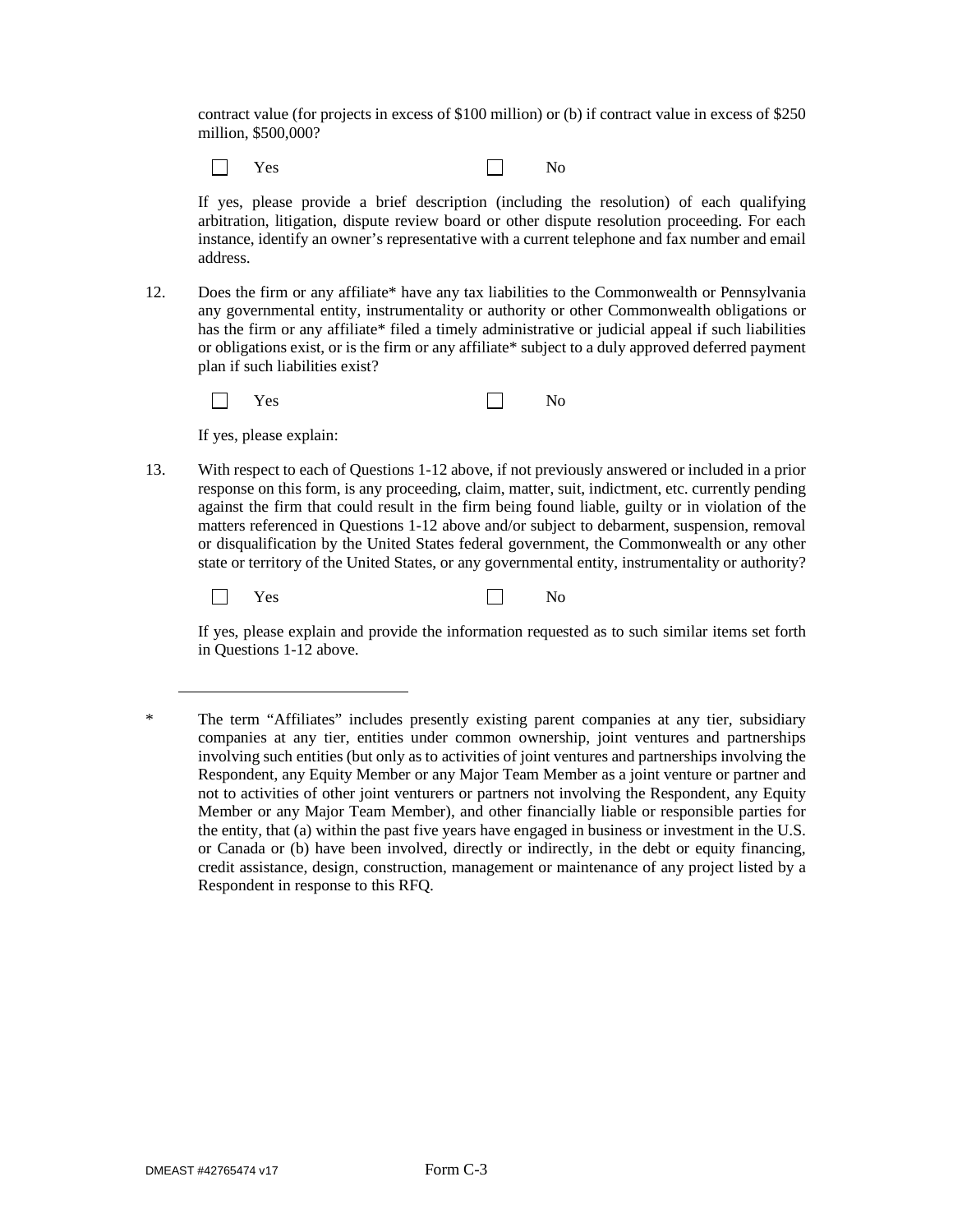Under penalty of perjury, I certify that the foregoing is true and correct, and that I am the firm's Authorized Representative:

By:

Print Name:

Title: Date: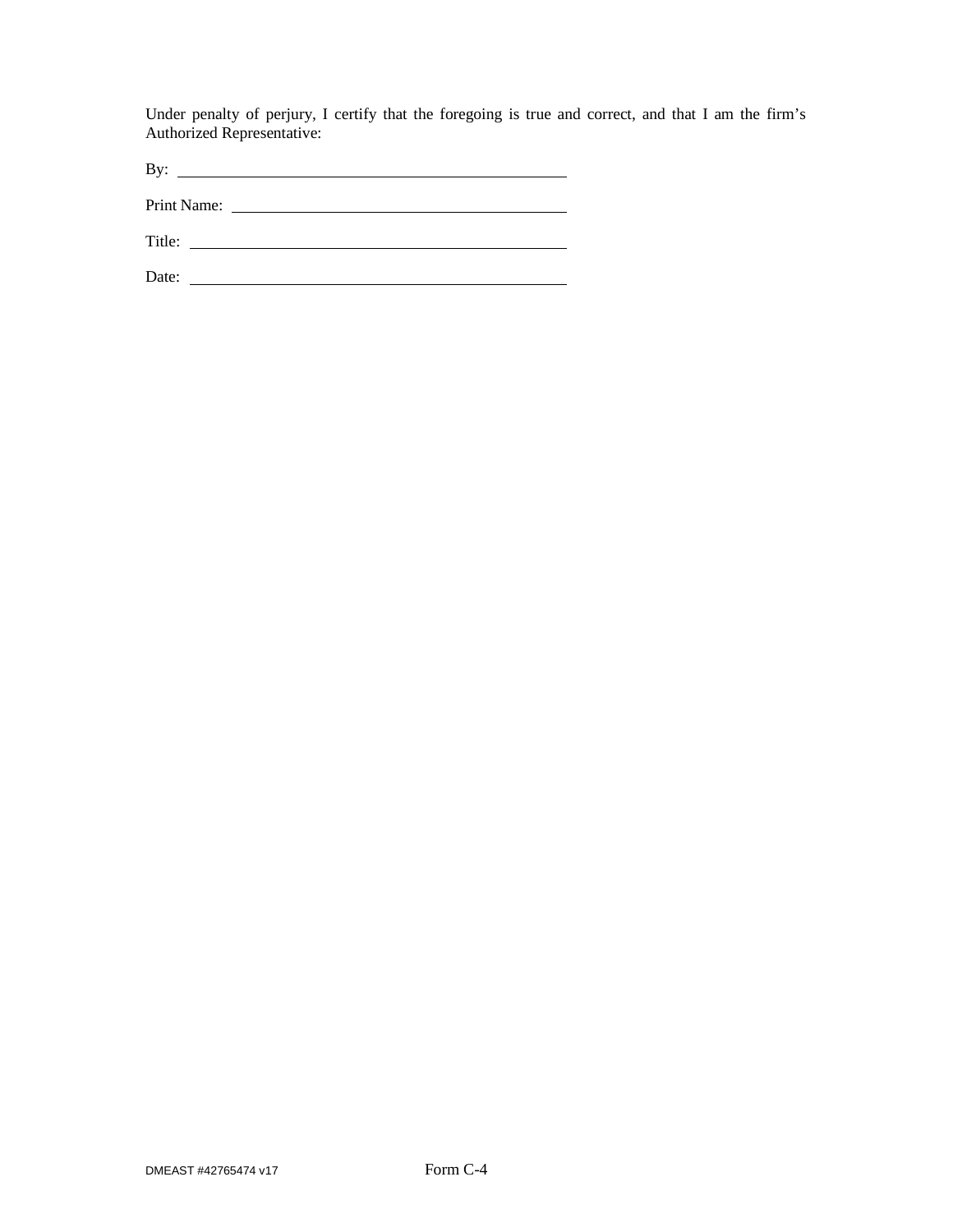## **FORM D**

## **CERTIFICATION OF RESPONSIVENESS; PASS/FAIL REQUIREMENTS**

## **INSTRUCTIONS:**

(a) Submit one copy of Form D for the Respondent.

The undersigned certifies on behalf of  $\blacksquare$ , that:

*(Name of entity making certification)* 

*[check each of the following boxes that applies]* 

 $\Box$ The SOQ contains all of the Volume 1 Information, Volume 2 Information and Volume 3 Information (including all completed Forms) or (except with respect to Key Personnel commitments provide under Volume 2, Section 2.4 *(Key Personnel Commitment)*) to a relevant placeholder in accordance with Section 4.3 (*Placeholders*).

Neither the Respondent, nor any other entity that has submitted Form C (*Certification*) as  $\Box$ required by this RFQ, has been disqualified, removed, is currently debarred or suspended, or is a party to an agreement for voluntary exclusion, from performing or bidding on work for the United States federal government, the Commonwealth or any other state or territory of the United States, or any governmental entity, instrumentality or authority where such disqualification, removal, debarment, suspension, or voluntary exclusion would preclude selection and award under the laws of the Commonwealth.

П The information disclosed in any Form C (*Certification*) does not materially adversely affect the Respondent's ability to carry out the Project responsibilities potentially allocated to it, as determined by PennDOT in its sole discretion.

The Respondent has provided evidence that it can comply with the Project's bonding  $\Box$ requirements by providing a letter in accordance with the requirements in Volume 3, Section 3.6 (*Surety Letter*).

Signature: \_\_\_\_\_\_\_\_\_\_\_\_\_\_\_\_\_\_\_\_\_\_\_\_\_\_\_\_\_\_\_\_\_\_\_\_\_

Title:  $\Box$ 

Date: \_\_\_\_\_\_\_\_\_\_\_\_\_\_\_\_\_\_\_\_\_\_\_\_\_\_\_\_\_\_\_\_\_\_\_\_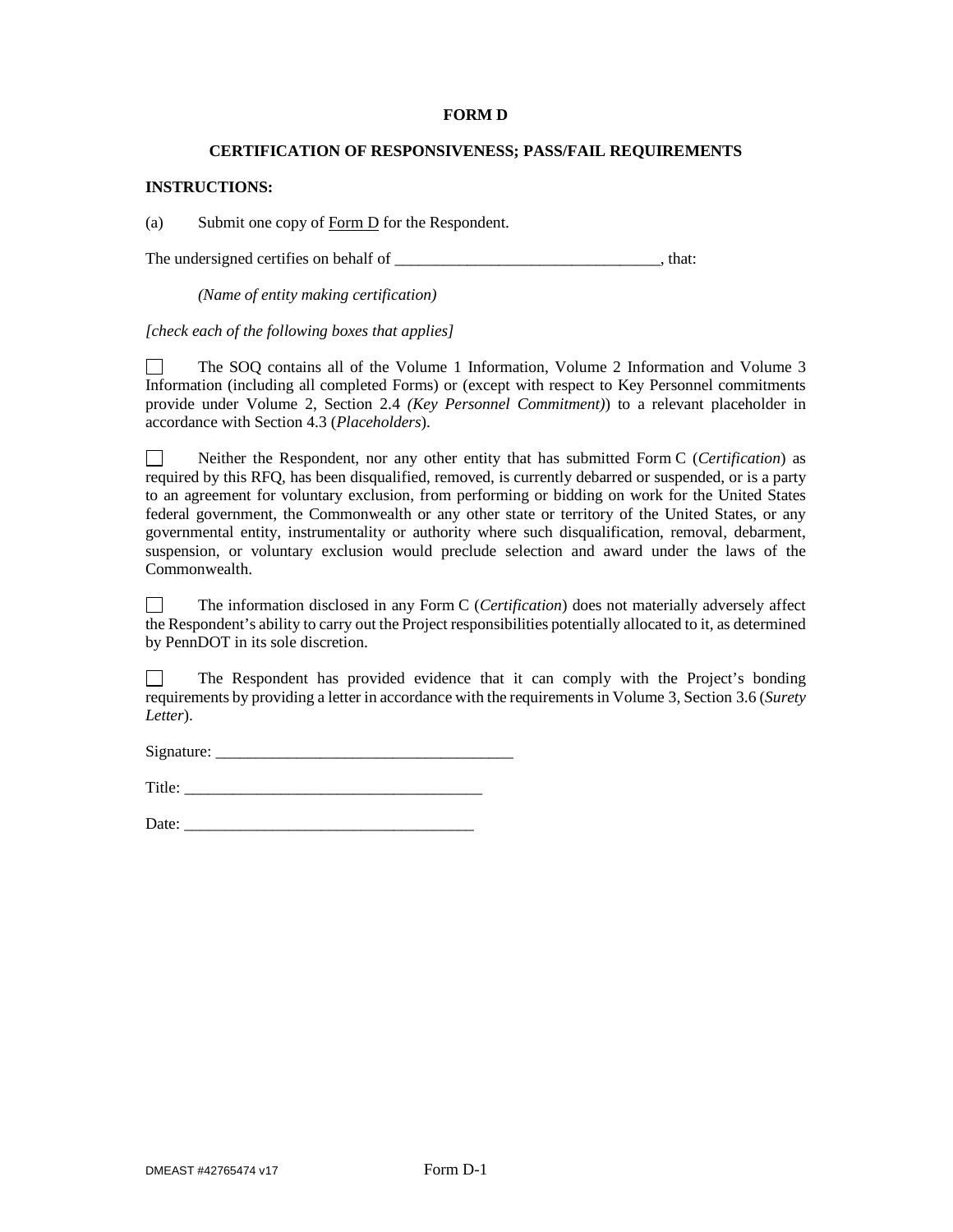# **FORM E**

# **RFQ QUESTIONS**

# **INSTRUCTIONS:**

- (a) Submit one copy of Form  $E$  for each set of RFQ Questions being submitted by the Respondent.
- (b) Submit this form in English (United States) and in Microsoft® Word file format.

# **NAME OF RESPONDENT:**

**Address: Telephone Number: E-mail Address:** 

<u> 1989 - Johann Barbara, martin amerikan basar dan berasal dalam basa dalam basar dalam basar dalam basar dala</u>

**Date:** <u> 1980 - Johann Barbara, martin a</u>

| No. | <b>RFQ</b> Section | Category | <b>Issue Topic</b> | <b>RFQ Question</b>                                                        |
|-----|--------------------|----------|--------------------|----------------------------------------------------------------------------|
|     | 3.3                | ∼        | RFQ Questions      | May respondents submit two-part questions pertaining to<br>the same topic? |
|     |                    |          |                    |                                                                            |
|     |                    |          |                    |                                                                            |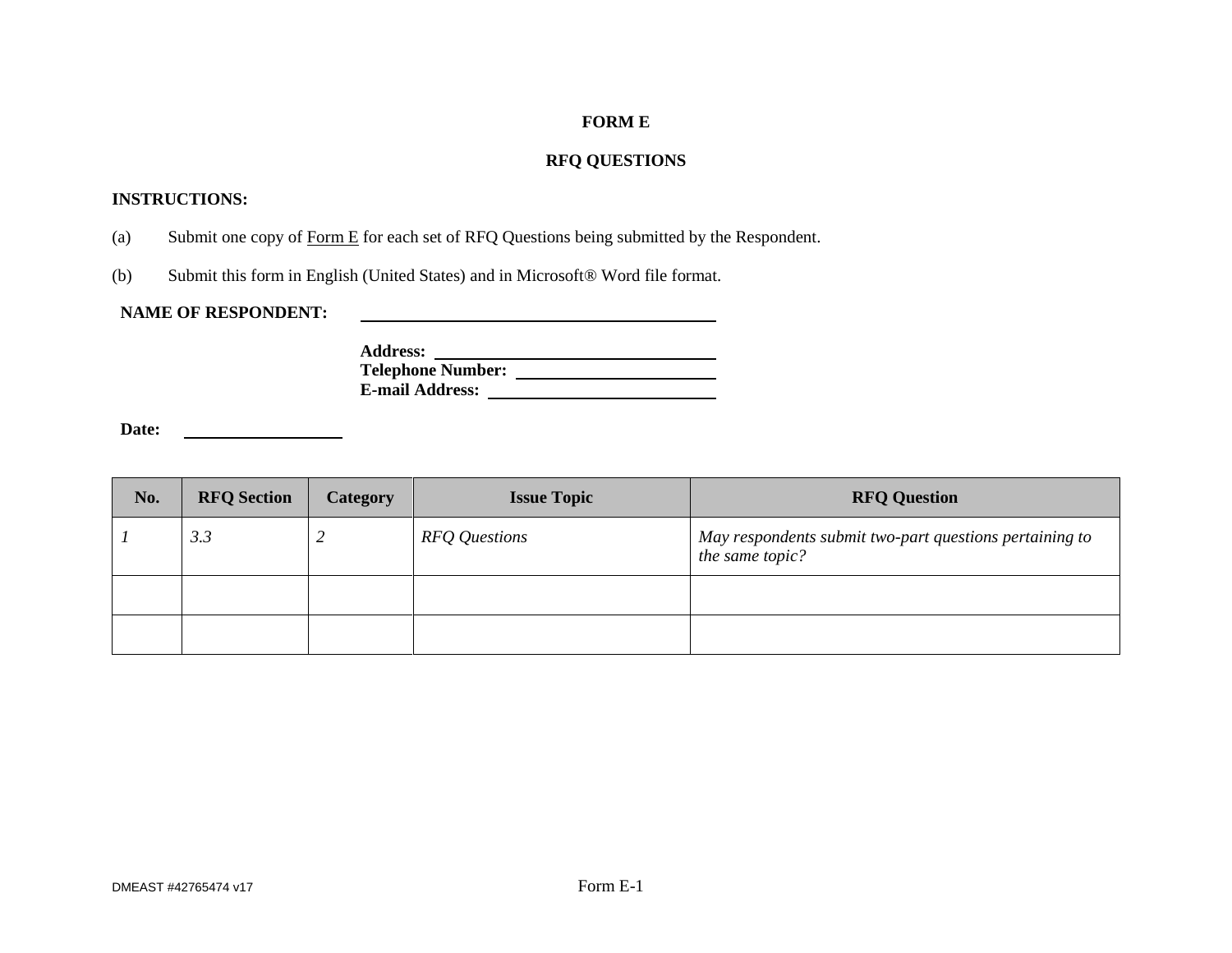# **FORM F-1**

# **KEY PERSONNEL RESUME COVER**

| <b>Key Personnel Position</b>   | [Insert title here]                                                                                                            |                                                                                                                                                                     |
|---------------------------------|--------------------------------------------------------------------------------------------------------------------------------|---------------------------------------------------------------------------------------------------------------------------------------------------------------------|
| Project                         | Project Name                                                                                                                   |                                                                                                                                                                     |
| <b>Experience</b>               | Project Description                                                                                                            |                                                                                                                                                                     |
| #1                              | <b>Position Title</b>                                                                                                          |                                                                                                                                                                     |
|                                 | Time in this position                                                                                                          | (month)<br>to<br>(month)<br>equals total of<br>(year)<br>months                                                                                                     |
|                                 | Detailed description of project responsibilities for this position title                                                       |                                                                                                                                                                     |
|                                 | Explanation regarding the relevance of this experience to the minimum qualifications for<br>the Key Personnel position         |                                                                                                                                                                     |
|                                 |                                                                                                                                |                                                                                                                                                                     |
| Project                         | Project Name                                                                                                                   |                                                                                                                                                                     |
| <b>Experience</b>               | Project Description                                                                                                            |                                                                                                                                                                     |
| #2                              | <b>Position Title</b>                                                                                                          |                                                                                                                                                                     |
|                                 | Time in this position                                                                                                          | From $(year)$<br>(month)<br>to<br>(month)<br>equals total of<br>(year)<br>months<br>years                                                                           |
|                                 | Detailed description of project responsibilities for this position title                                                       |                                                                                                                                                                     |
|                                 | Explanation regarding the relevance of this experience to the minimum qualifications for<br>the Key Personnel position         |                                                                                                                                                                     |
|                                 |                                                                                                                                |                                                                                                                                                                     |
|                                 | [Copy and paste as needed to demonstrate additional project experience]                                                        |                                                                                                                                                                     |
|                                 |                                                                                                                                |                                                                                                                                                                     |
| Summary of<br><b>Experience</b> | Total number of years and months of experience in a position relevant to experience<br>required for the Key Personnel Position | [Insert cumulative total years and months of<br>experience as demonstrated by the above<br>experience that are applicable to the Key Personnel<br><i>position.]</i> |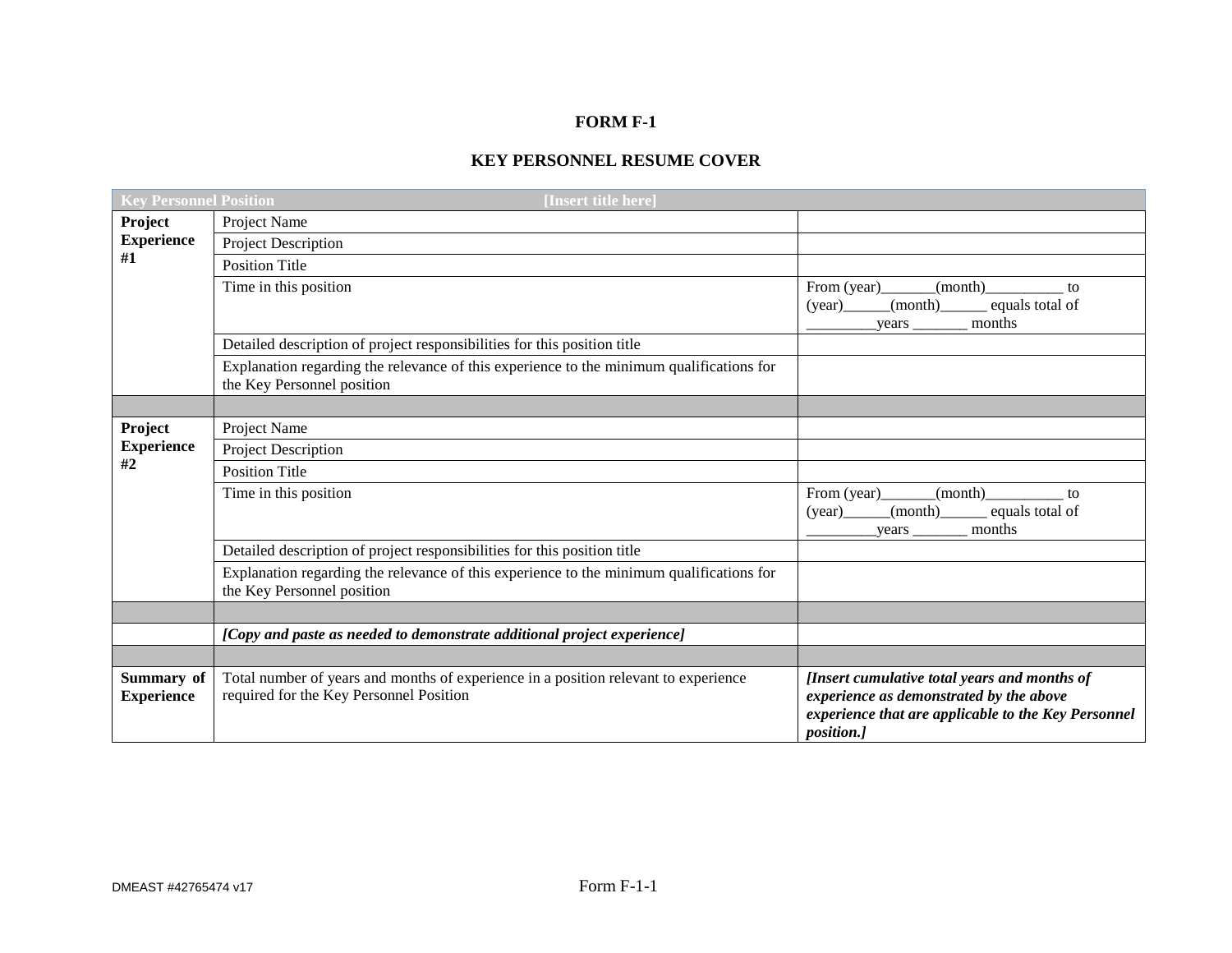## **FORM F-2**

## **KEY PERSONNEL REFERENCES**

## **INSTRUCTIONS:**

- (a) Submit one Form F-2 for each of the Key Personnel.
- (b) For each Key Personnel listed in Appendix 2, Volume 2, Section 2.3 submit the contact information of the public owner familiar with the Key Personnel's experience.
- (c) No reference may be used who has a conflict of interest.
- (d) Verify each reference's contact information in advance of SOQ submission.
- (e) Each of the three references: (i) shall be from at least two different public owners; and (ii) may include two references in relation to the same project.
- (f) Submit this form in Microsoft® Word format and searchable PDF format.

## **NAME OF RESPONDENT:**

| <b>Position</b>                                                                                                     | <b>Name of Individual</b>                        |  |  |  |  |  |  |
|---------------------------------------------------------------------------------------------------------------------|--------------------------------------------------|--|--|--|--|--|--|
| Development Entity's Project Manager                                                                                |                                                  |  |  |  |  |  |  |
| Design-Build Project Manager                                                                                        |                                                  |  |  |  |  |  |  |
| <b>Construction Manager</b>                                                                                         |                                                  |  |  |  |  |  |  |
| Quality Assurance Manager (QAM)                                                                                     |                                                  |  |  |  |  |  |  |
| <b>Financing Manager</b>                                                                                            |                                                  |  |  |  |  |  |  |
| <b>REFERENCES FOR KEY PERSONNEL(1)</b>                                                                              |                                                  |  |  |  |  |  |  |
| Name of individual proposed as [Title]                                                                              |                                                  |  |  |  |  |  |  |
|                                                                                                                     | <b>Key Personnel - Reference 1</b>               |  |  |  |  |  |  |
| Name of the project (including project ID number, if<br>known) on which the reference worked with the<br>individual | [e.g. Project xyz; $12345$ ; location]           |  |  |  |  |  |  |
| Name of reference                                                                                                   |                                                  |  |  |  |  |  |  |
| Reference's employer                                                                                                | [e.g. Office of Road Design; Pennsylvania<br>DOT |  |  |  |  |  |  |
| Reference's title/position                                                                                          | [e.g. Director; Office of Innovation]            |  |  |  |  |  |  |
| Reference's contact number <sup>(2)</sup>                                                                           |                                                  |  |  |  |  |  |  |
| Reference's address                                                                                                 |                                                  |  |  |  |  |  |  |
| Reference's email                                                                                                   |                                                  |  |  |  |  |  |  |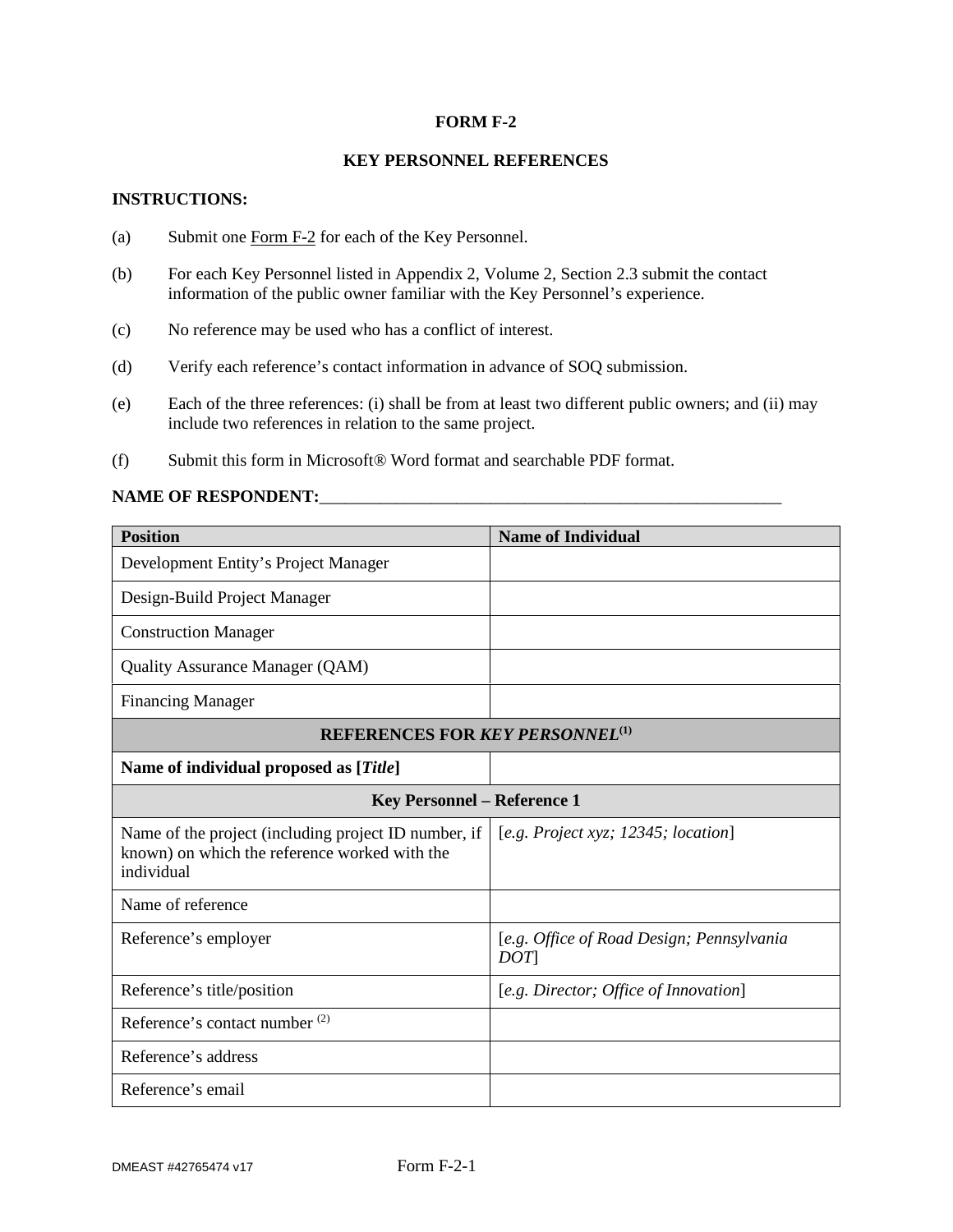| <b>Key Personnel - Reference 2</b>                                                                                  |                                                  |  |  |  |  |  |
|---------------------------------------------------------------------------------------------------------------------|--------------------------------------------------|--|--|--|--|--|
| Name of the project (including project ID number, if<br>known) on which the reference worked with the<br>individual | [e.g. Project xyz; 12345; location]              |  |  |  |  |  |
| Name of reference                                                                                                   |                                                  |  |  |  |  |  |
| Reference's employer                                                                                                | [e.g. Office of Road Design; Pennsylvania<br>DOT |  |  |  |  |  |
| Reference's title/position                                                                                          | [e.g. Director; Office of Innovation]            |  |  |  |  |  |
| Reference's contact number <sup>(2)</sup>                                                                           |                                                  |  |  |  |  |  |
| Reference's address                                                                                                 |                                                  |  |  |  |  |  |
| Reference's email                                                                                                   |                                                  |  |  |  |  |  |
| <b>Key Personnel - Reference 3</b>                                                                                  |                                                  |  |  |  |  |  |
| Name of the project (including project ID number, if<br>known) on which the reference worked with the<br>individual | [e.g. Project xyz; 12345; location]              |  |  |  |  |  |
| Name of reference                                                                                                   |                                                  |  |  |  |  |  |
| Reference's employer                                                                                                | [e.g. Office of Road Design; Pennsylvania<br>DOT |  |  |  |  |  |
| Reference's title/position                                                                                          | [e.g. Director; Office of Innovation]            |  |  |  |  |  |
| Reference's contact number <sup>(2)</sup>                                                                           |                                                  |  |  |  |  |  |
| Reference's address                                                                                                 |                                                  |  |  |  |  |  |
| Reference's email                                                                                                   |                                                  |  |  |  |  |  |

**NOTES:** (1) All responses to be provided without line breaks and separated by semicolons, commas or periods to the extent necessary.

(2) Provide a phone or cell number. For international phone numbers, include the full dialing code for calling from the United States including dates and times for contact.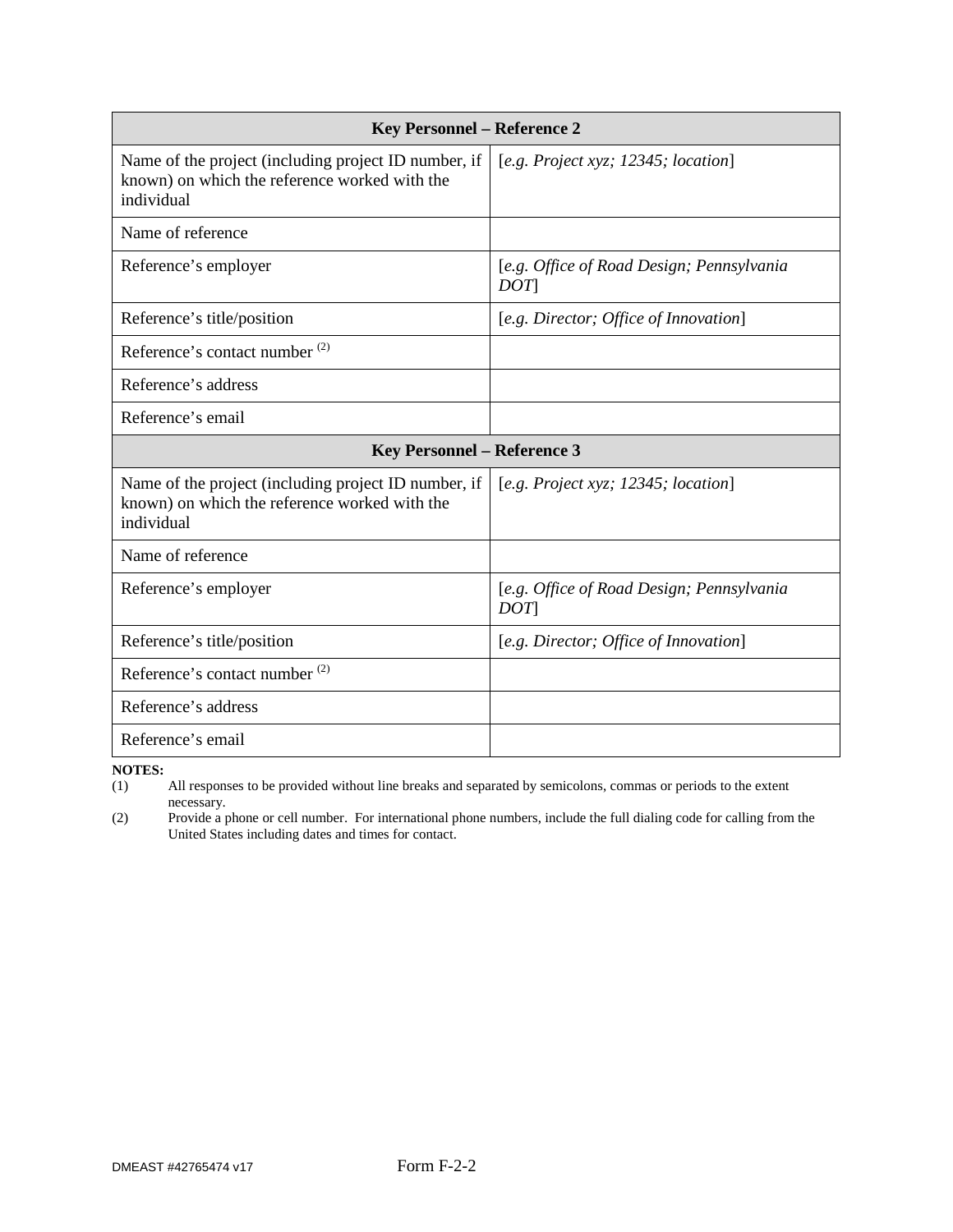# **FORM G-1**

# **PROJECT DEVELOPMENT QUALIFICATIONS**

# **INSTRUCTIONS:**

(a) List any projects of the Lead Construction Contractor, the Lead Engineering Firm and each Equity Member (but not any Nominated Subcontractors or Nominated Subconsultants) that meet all of the following threshold requirements. For Equity Members, experience of affiliates may be included if a direct or indirect common parent entity is a Financially Responsible Party for that Equity Member. Experience of the investment manager for Equity Members may also be included in this form. Please provide one Form G-1 for the entire Respondent team (listing the Lead Engineering Firm's projects first, followed by the Lead Construction Contractor's projects, then followed by the Equity Members' projects):

(i) public highway, road, bridge or interchange infrastructure project procured by a Department of Transportation or similar public transportation agency;

- (ii) project located in the U.S. or Canada;
- (iii) construction value over \$300 million;
- (iv) construction ongoing or completed within the last ten years or project terminated within the last ten years; and

(v) the Lead Engineering Firm is/was responsible for 30% of the design work (by value), the Lead Construction Contractor is/was responsible for at least 30% of the construction work (by value) or the Equity Member was responsible for at least 15% of the equity, as applicable. This includes where 30% of the design work has been performed for owners.

(b) Attach a maximum one-page narrative description for each project listed. The description should, at minimum, give an overview of the project, describe the type/sector of transportation infrastructure involved (road, airport, port, rail, bridge or tunnel) explain why the experience the Lead Construction Contractor, the Lead Engineering Firm or the Equity Member, as applicable, gained on the project is relevant to the Project.

(c) Submit this form in Microsoft® Word format and searchable PDF format.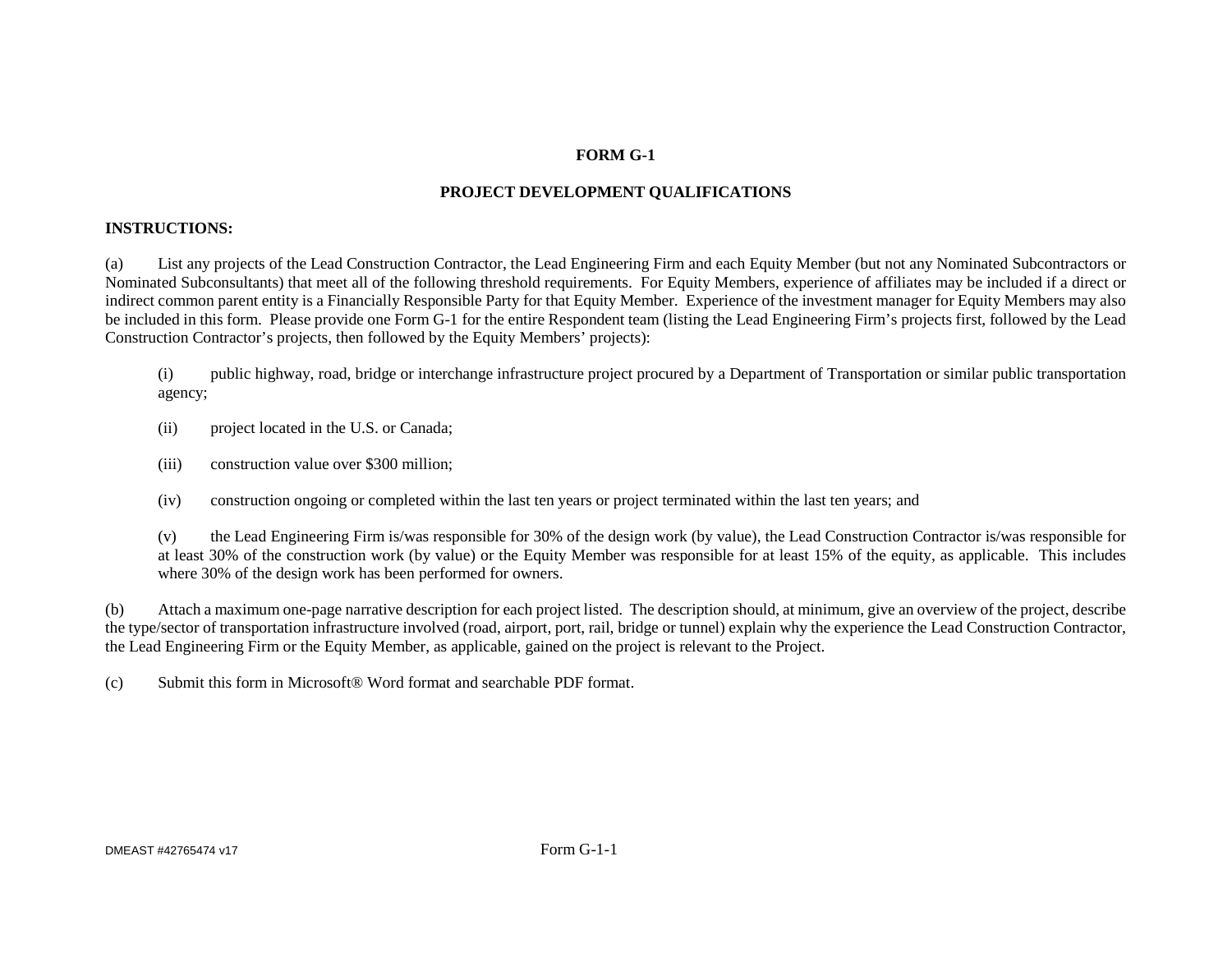| <b>ENTITY</b>                                                                  | <b>OWNER</b><br><b>INFORMATION</b>        | <b>PROJECT NAME</b><br><b>AND LOCATION</b>                      | <b>PROJECT</b><br><b>STRUCTURE</b>                                 | <b>PROJECT COST</b><br>$(1)$ $(2)$ | <b>START/END</b><br>DATES &<br>DURATION,<br>DELAYS $(3)$                               | % OF WORKS<br><b>COMPLETED</b><br>BY 12/31/2020 | <b>LEVEL OF</b><br><b>COMPANY'S</b><br>PARTICIPATION <sup>(4)</sup> |
|--------------------------------------------------------------------------------|-------------------------------------------|-----------------------------------------------------------------|--------------------------------------------------------------------|------------------------------------|----------------------------------------------------------------------------------------|-------------------------------------------------|---------------------------------------------------------------------|
| [Lead Engineering<br>Firm/Lead<br>Construction<br>Contractor/Equity<br>Member] | [Pennsylvania Dept.<br>of Transportation] | [Rapid Bridge<br>Replacement<br>Project,<br>Pennsylvania, U.S.] | $/CMGC$ ,<br>Progressive DB,<br>DBF, DBFOM,<br>DBFM/O, or<br>DBOM] | USD]<br>1\$                        | [January 2015 to<br>April 31, 2017 (2<br>yrs.3 months), 3<br>months of delay<br>total] | $150%$ ]                                        | [\$400,000 / 25% -<br><b>Bridges, Retaining</b><br>Walls]           |
| -1.                                                                            |                                           |                                                                 |                                                                    |                                    |                                                                                        |                                                 |                                                                     |
| 2.                                                                             |                                           |                                                                 |                                                                    |                                    |                                                                                        |                                                 |                                                                     |
| 3.                                                                             |                                           |                                                                 |                                                                    |                                    |                                                                                        |                                                 |                                                                     |
| 4.                                                                             |                                           |                                                                 |                                                                    |                                    |                                                                                        |                                                 |                                                                     |
| 5.                                                                             |                                           |                                                                 |                                                                    |                                    |                                                                                        |                                                 |                                                                     |

#### **NOTES:**

General: Specifically annotate pre-development activities, as and where relevant with the accompanying narrative.

- (1) Project Cost should be in thousands of United States Dollars (nominal/year of expenditure). Identify exchange rates of amount in other currencies using the exchange rate as of January 1, 2021, including the rate used and source thereof as a footnote on this Form.
- (2) Project Cost means the total construction cost budgeted or, if the project is complete, the total construction cost of the completed project.
- (3) This is the original contracted end date (or for design activities only, the original, contracted end date for design activities), the actual end/completion date (or for design activities only, the original, contracted end date for design activities), and the number of delay days, if any, that were excused under the terms of the relevant project agreement (or, for design activities only, design contract under the project agreement).
- (4) Show relevant company's participation in terms of money and percentage of work or equity participation, as applicable. Include a brief summary of the role the company played in the listed project scope of work.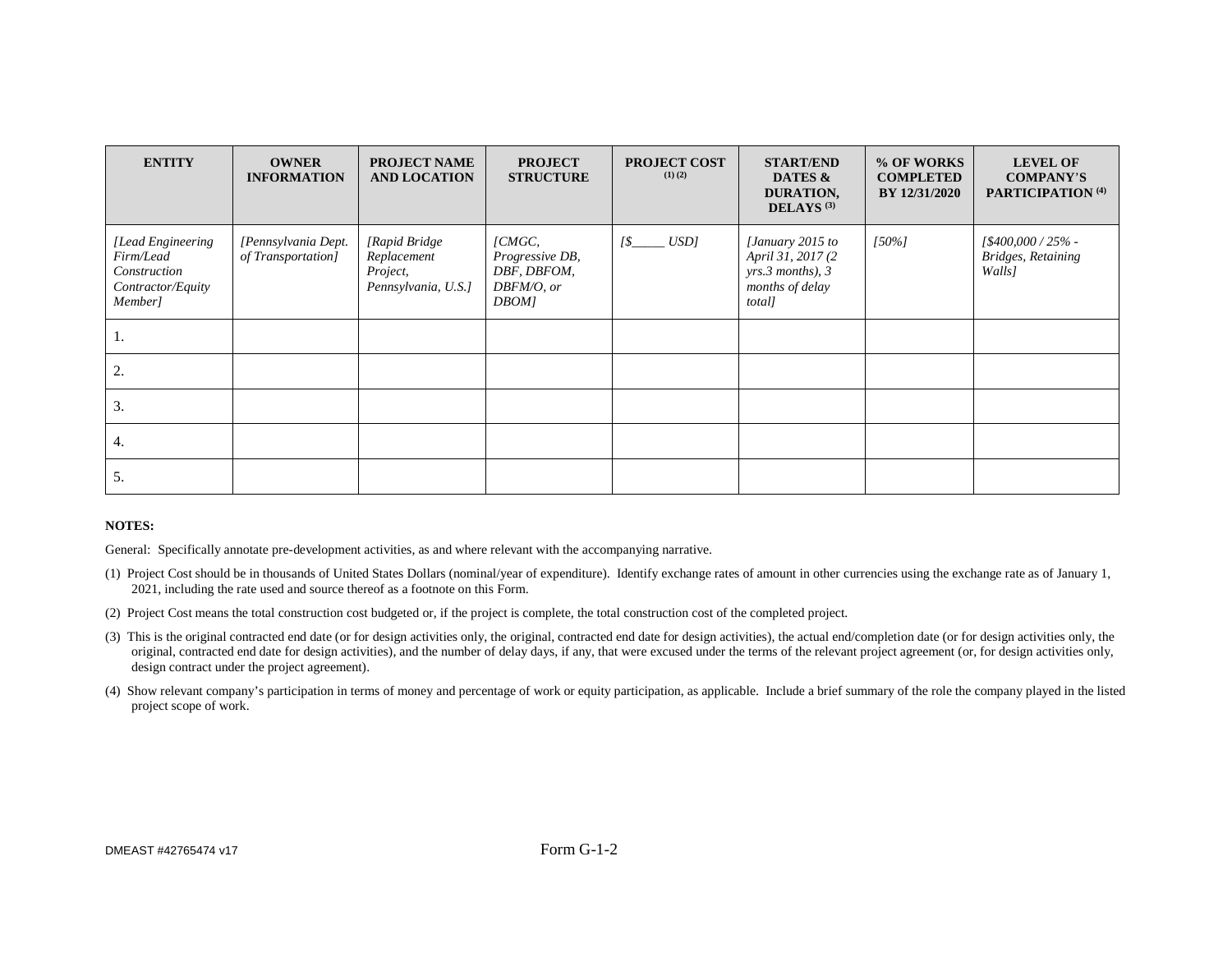# **FORM G-2**

## **TECHNICAL QUALIFICATIONS - CONSTRUCTION**

## **EXPERIENCE OF THE LEAD CONSTRUCTION CONTRACTOR OR NOMINATED SUBCONTRACTOR IN THE CONSTRUCTION OF THE PROJECT**

## **INSTRUCTIONS:**

(a) List the experience of the Lead Construction Contractor or its Nominated Subcontractor. Please provide one Form G-2 encompassing the Lead Construction Contractor and each of its Nominated Subcontractors.

(b) List no more than five projects for each of the Lead Construction Contractor and each of its Nominated Subcontractors on Form G-2 (of which at least three must be in the U.S. or Canada) in which the Lead Construction Contractor or its Nominated Subcontractor's work involved transportation infrastructure in a congested suburban environment involving complex maintenance of traffic requirements having a construction value in excess of \$150 million each that have been completed in the last 10 years or are currently in actual construction. PennDOT will not take into consideration any projects listed above this cap of five projects or projects with a construction value of less than \$150 million or the construction was completed more than 10 years ago. The Lead Construction Contractor or its Nominated Subcontractor must have a minimum 30% of the ultimate responsibility for the construction. If the Lead Construction Contractor is a joint venture, the experience must be from joint ventures that will perform at least 30% of the ultimate responsibility for the construction work on the Project. If the Lead Construction Contractor is a joint venture between two or more firms, the Respondent must provide no more than the maximum five projects for the Lead Construction Contractor as a whole, with a minimum of one project reference for each of the firms represented in the joint venture.

(c) Attach a maximum one-page narrative description for each project listed. The description should, at minimum, give an overview of the project, describe the type/sector of transportation infrastructure involved (road, airport, port, rail, bridge or tunnel) explain why the experience the Lead Construction Contractor or its Nominated Subcontractor gained on the project is relevant to the Project, highlighting similarities in project design and/or construction.

(d) Submit this form in Microsoft® Word format and searchable PDF format.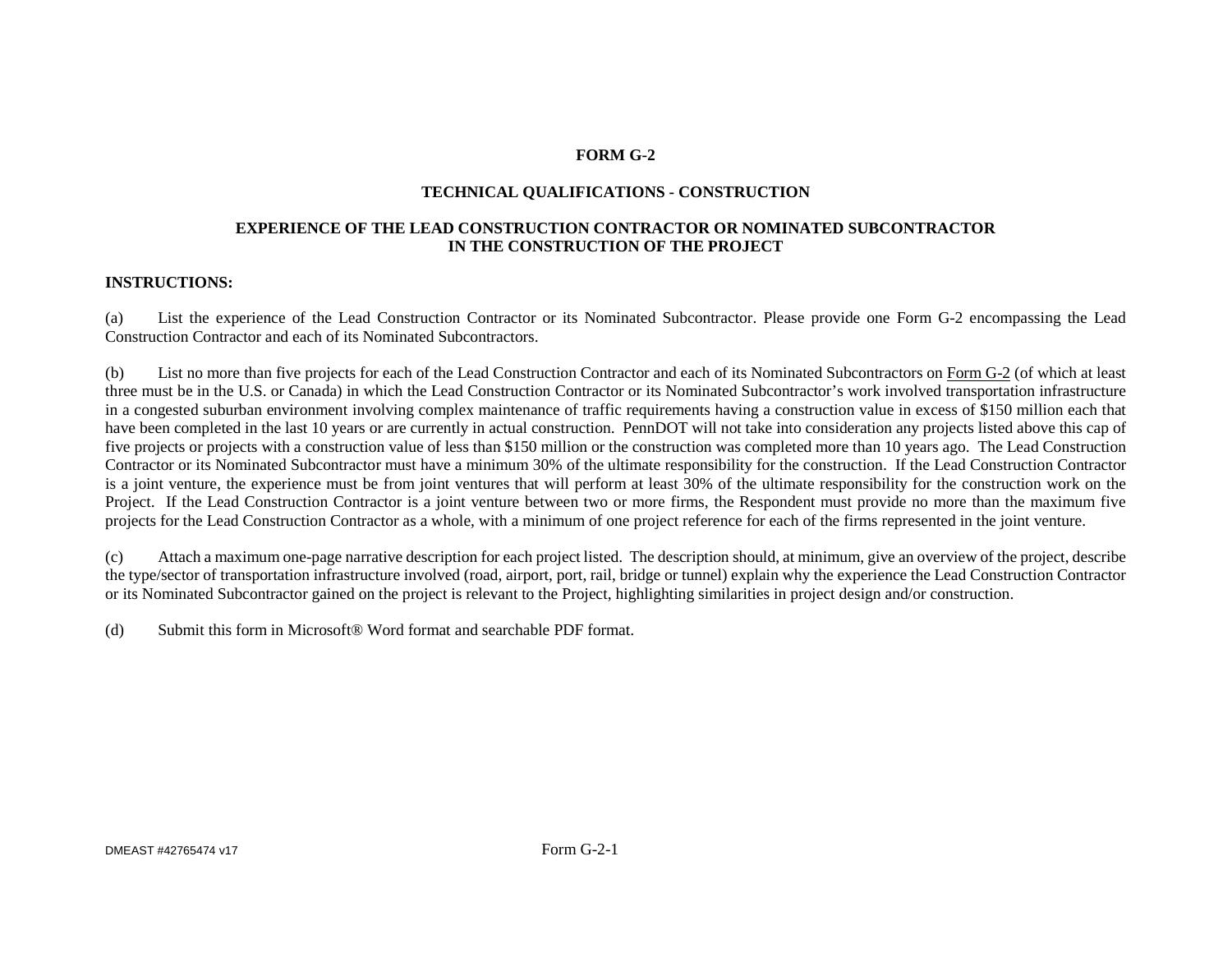| <b>COMPANY NAME</b>                    | <b>OWNER</b><br><b>INFORMATION</b>        | <b>PROJECT NAME</b><br><b>AND LOCATION</b>                      | <b>PROJECT</b><br><b>STRUCTURE</b> | <b>PROJECT COST</b><br>$(1)$ $(2)$ | <b>START/END</b><br>DATES &<br>DURATION,<br>DELAYS <sup>(3)</sup>                              | % OF WORKS<br><b>COMPLETED BY</b><br>12/31/2020 | <b>LEVEL OF COMPANY'S</b><br>PARTICIPATION <sup>(4)(5)</sup> |
|----------------------------------------|-------------------------------------------|-----------------------------------------------------------------|------------------------------------|------------------------------------|------------------------------------------------------------------------------------------------|-------------------------------------------------|--------------------------------------------------------------|
| Sample entry<br>[Roadworks USA, Inc.]. | [Pennsylvania Dept.<br>of Transportation] | [Rapid Bridge<br>Replacement<br>Project,<br>Pennsylvania, U.S.] | [DBB, or other<br>structure]       | $[$_$                              | [January 2015<br>to April 31,<br>2017 (2 yrs.3)<br>$months$ , $3$<br>months of<br>delay total] | $[50\%]$                                        | [\$400,000 / 25% - Bridges,<br>Retaining Walls]              |
| Ι.                                     |                                           |                                                                 |                                    |                                    |                                                                                                |                                                 |                                                              |
| 2.                                     |                                           |                                                                 |                                    |                                    |                                                                                                |                                                 |                                                              |
| 3.                                     |                                           |                                                                 |                                    |                                    |                                                                                                |                                                 |                                                              |
| 4.                                     |                                           |                                                                 |                                    |                                    |                                                                                                |                                                 |                                                              |
| 5.                                     |                                           |                                                                 |                                    |                                    |                                                                                                |                                                 |                                                              |

#### **NOTES:**

General: Specifically annotate "progressive" approaches, as and where relevant with the accompanying narrative.

- (1) Project Cost should be in thousands of United States Dollars (nominal/year of expenditure). Identify exchange rates of amount in other currencies using the exchange rate as of January 1, 2021, including the rate used and source thereof as a footnote on this Form.
- (2) Project Cost means the total construction cost budgeted or, if the project is complete, the total construction cost of the completed project.
- (3) See note (5); include within the narrative the original, contracted end date, the actual end/completion date, and explanation as to what number of the delay days, if any, were excused under the terms of the relevant project agreement (with accompanying contextual information).
- (4) Show the company's participation in terms of money and percentage of work. Include a brief summary of the role the company played in the listed project scope of work.
- (5) Attach a maximum one-page narrative for each project listed.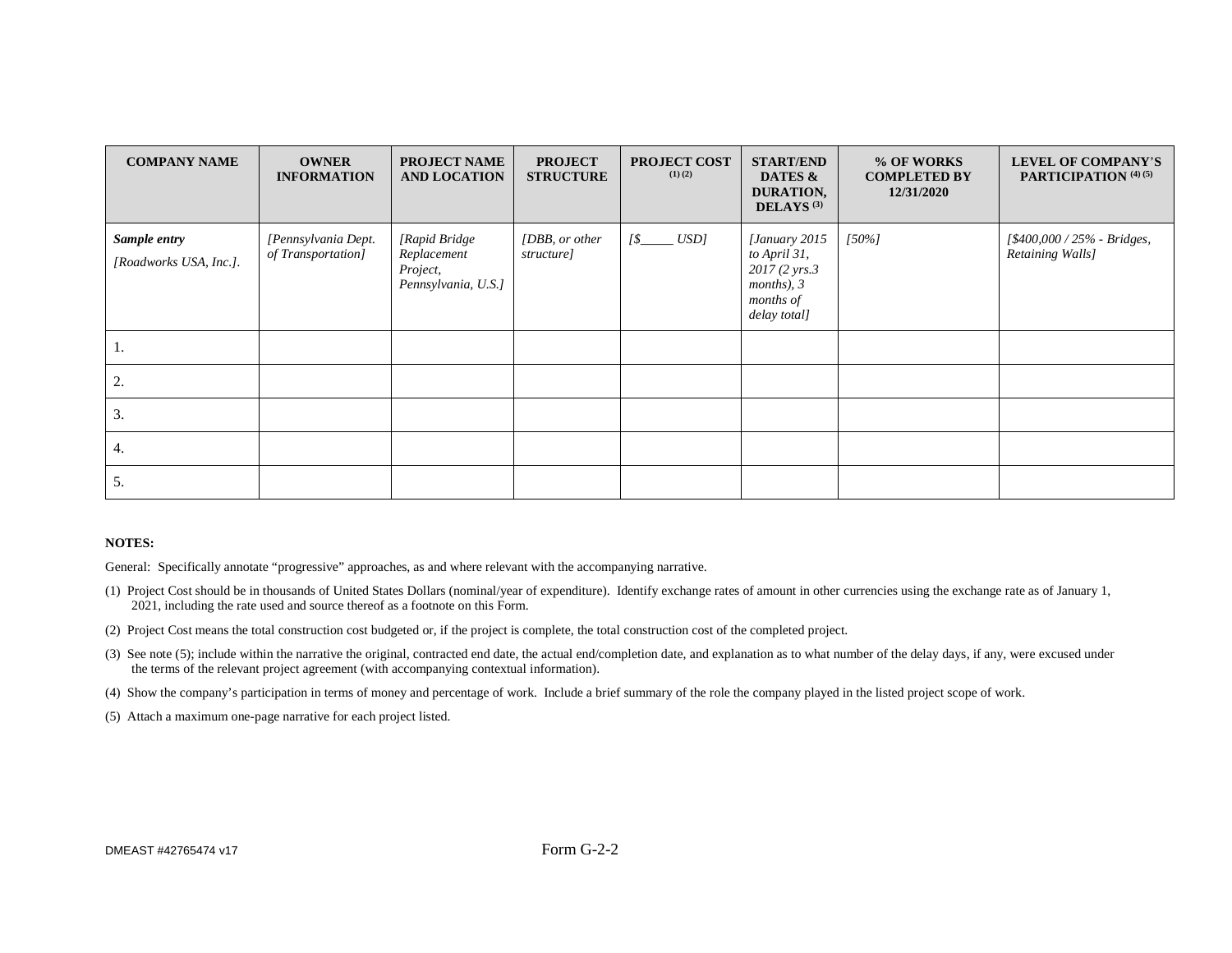# **FORM G-3**

# **TECHNICAL QUALIFICATIONS – DESIGN**

# **EXPERIENCE OF THE LEAD ENGINEER FIRM OR NOMINATED SUBCONSULTANT IN THE DESIGN AND ENGINEERING OF THE PROJECT**

## **INSTRUCTIONS:**

(a) List the experience of the Lead Engineering Firm or its Nominated Subcontractor. Please provide one Form G-3 encompassing the Lead Engineering Firm and each of its Nominated Subcontractors.

(b) List no more than five projects for each of the Lead Engineering Firm and each of its Nominated Subcontractors on Form G-3 (of which at least three must be in the U.S. or Canada) in which the design and engineering work of the Lead Engineering Firm and each of its Nominated Subcontractors, involved transportation infrastructure with a construction value in excess of \$100 million each that achieved final design in five years or less. For the purposes of this paragraph (b), final design is achieved when the last plans are released for construction and are approved or accepted by the owner. PennDOT will not take into consideration any projects listed above this cap of five projects or any project that is less than \$100 million or the design took greater than five years to complete. The Lead Engineering Firm or its Nominated Subcontractor must have held a minimum 30% of the ultimate responsibility for the listed design and engineering work. The Lead Engineering Firm or its Nominated Subcontractor may include experience performing design and engineering work for owners that meets such criteria. If the Lead Engineering Firm is a joint venture, the experience must be from joint venturers that will perform at least 30% of the potential design and engineering work for the Project.

(c) Attach a maximum one-page narrative description for each project listed. The description should, at a minimum, give an overview of the project, describe the type/sector of transportation infrastructure involved (road, airport, port, rail, bridge or tunnel), explain why the experience the Lead Engineering Firm or its Nominated Subcontractor gained on the project is relevant to the Project, highlighting similarities in project design and/or construction.

(d) Submit this form in Microsoft® Word format and searchable PDF format.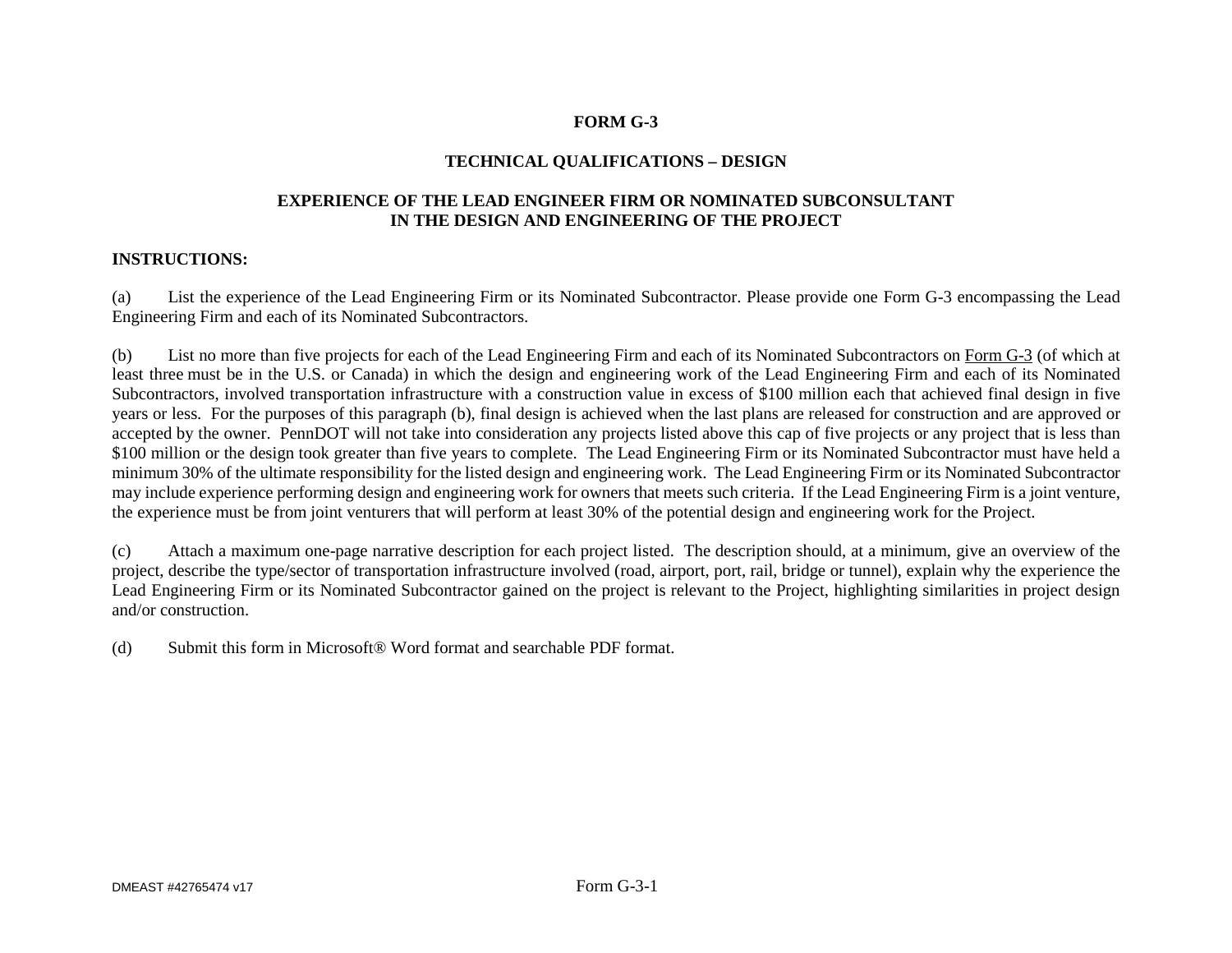| <b>COMPANY</b><br><b>NAME</b>                | <b>OWNER</b><br><b>INFORMATION</b>           | <b>PROJECT</b><br><b>NAME AND</b><br><b>LOCATION</b>              | <b>PROJECT</b><br><b>STRUCTURE</b> | <b>PROJECT</b><br>$COST$ <sup>(1)(2)</sup> | <b>START/END</b><br>DATES &<br>DURATION,<br>DELAYS <sup>(3)</sup>                      | % OF WORKS<br><b>COMPLETED BY</b><br>12/31/2020 | <b>LEVEL OF</b><br><b>COMPANY'S</b><br>PARTICIPATION <sup>(4)(5)</sup>   |
|----------------------------------------------|----------------------------------------------|-------------------------------------------------------------------|------------------------------------|--------------------------------------------|----------------------------------------------------------------------------------------|-------------------------------------------------|--------------------------------------------------------------------------|
| Sample entry<br>[Example<br>Designers, Inc.] | [Pennsylvania<br>Dept. of<br>Transportation] | [Rapid Bridge<br>Replacement<br>Project,<br>Pennsylvania,<br>U.S. | [DBB, or other]<br>structure]      | $[$$ <sub>_____</sub> $USD]$               | [March $2014/$<br>June 2017 (2)<br>yrs. 3<br>months); $3$<br>months of<br>delay total] | $[100\%$ by June<br>2017]                       | [\$14,000 / 70% - Lead<br>Designer for Structures,<br>Roadway, Drainage] |
|                                              |                                              |                                                                   |                                    |                                            |                                                                                        |                                                 |                                                                          |
| 2.                                           |                                              |                                                                   |                                    |                                            |                                                                                        |                                                 |                                                                          |
| 3.                                           |                                              |                                                                   |                                    |                                            |                                                                                        |                                                 |                                                                          |
| 4.                                           |                                              |                                                                   |                                    |                                            |                                                                                        |                                                 |                                                                          |
| 5.                                           |                                              |                                                                   |                                    |                                            |                                                                                        |                                                 |                                                                          |

#### **NOTES:**

General: Specifically annotate alterative project delivery activities, as and where relevant with the accompanying narrative.

- (1) Project Cost should be in thousands of United States Dollars (nominal/year of expenditure). Identify exchange rates of amount in other currencies using the exchange rate as of January 1, 2021, including the rate used and source thereof as a footnote on this Form.
- (2) Project Cost means the total construction cost budgeted or, if the project is complete, the total construction cost of the completed project.
- (3) See note (5); include within the narrative the original, contracted end date for design activities, the actual end/completion date for design activities, and explanation as to what number of the delay days, if any, were excused under the terms of the relevant design contract under the project agreement (with accompanying contextual information).
- (4) Show the company's participation in terms of money and percentage of work. Include a brief summary of the role the company played in the listed project.
- (5) Attach a maximum one-page narrative for each project listed.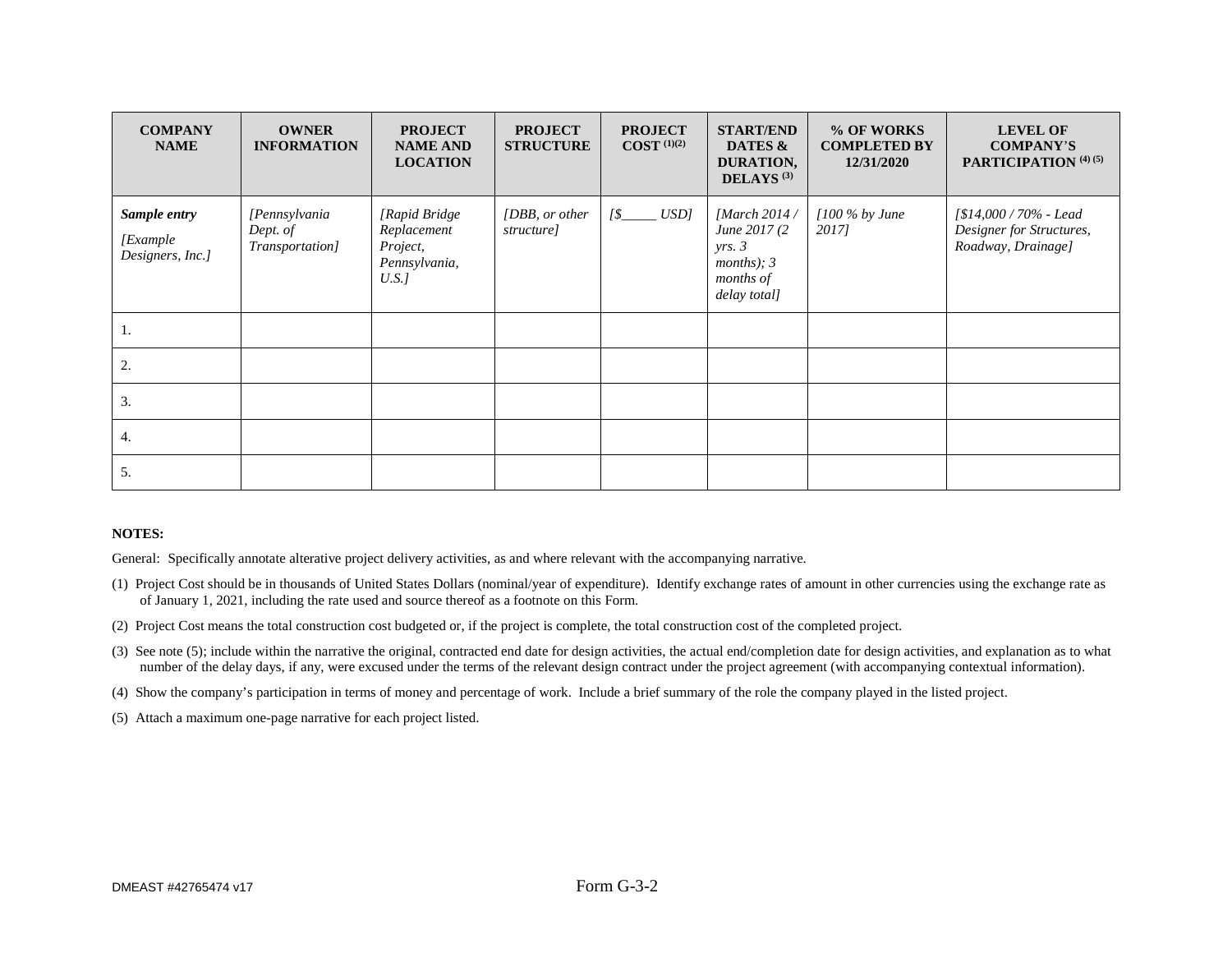# **FORM G-4**

## **TECHNICAL QUALIFICATIONS – MAINTENANCE**

#### **EXPERIENCE OF THE MAJOR TEAM MEMBERS IN THE MAINTENANCE OF THE PROJECT**

#### **INSTRUCTIONS:**

(a) List the experience of any Major Team Member (excluding Independent Quality Firms) of routine maintenance, major maintenance or lifecycle management. For Equity Members, experience of affiliates may be included if a direct or indirect common parent entity is a Financially Responsible Party for that Equity Member. Please provide one Form G-4 for the entire Respondent team.

(b) List no more than five projects for the entire Respondent team on Form G-4 (of which at least one must be in the U.S. or Canada) in which a Major Team Member's work (excluding any Independent Quality Firm's work) involved the routine maintenance, major maintenance or lifecycle management of transportation infrastructure of a similar size, scope and complexity to the Project. The identified Major Team Member must have a minimum 30% of the ultimate responsibility for the relevant maintenance.

(c) Attach a maximum one-page narrative description for each project listed. The description should, at minimum, give an overview of the project, describe the type/sector of transportation infrastructure involved (road, airport, port, rail, bridge or tunnel) explain why the experience the Major Team Member (excluding any Independent Quality Firm) gained on the project is relevant to the Project, highlighting similarities in the maintenance services delivered.

(d) Submit this form in Microsoft® Word format and searchable PDF format.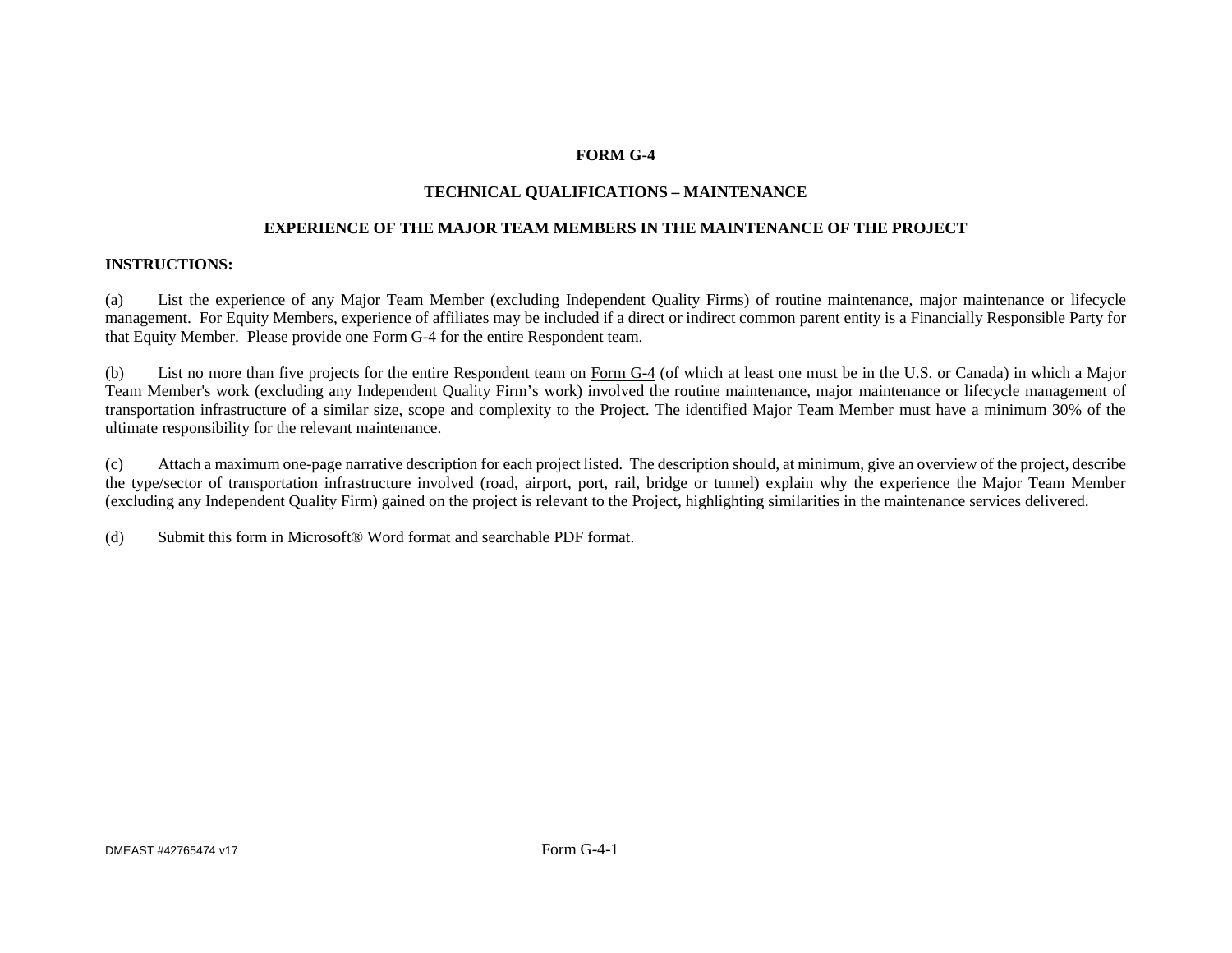| <b>COMPANY NAME</b>                                    | <b>OWNER</b><br><b>INFORMATION</b>        | <b>PROJECT NAME</b><br><b>AND LOCATION</b>                      | <b>PROJECT</b><br><b>STRUCTURE</b> | <b>PROJECT COST</b><br>$(1)$ $(2)$ | <b>START/END</b><br>DATES &<br>DURATION,<br><b>DELAYS</b>                           | % OF WORKS<br><b>COMPLETED BY</b><br>12/31/2020 | <b>LEVEL OF COMPANY'S</b><br>PARTICIPATION (3) (4)                                |
|--------------------------------------------------------|-------------------------------------------|-----------------------------------------------------------------|------------------------------------|------------------------------------|-------------------------------------------------------------------------------------|-------------------------------------------------|-----------------------------------------------------------------------------------|
| Sample entry<br>[Maintenance Specialists,<br>$Inc.$ ]. | [Pennsylvania Dept.<br>of Transportation] | [Rapid Bridge<br>Replacement<br>Project,<br>Pennsylvania, U.S.] | [DBB, or other]<br>structure]      | $[\frac{\$$ <sub>______</sub> USD] | $[June\ 2005\ to$<br>May 2025<br>(May 2020)<br>$(20 \text{ yrs } 0)$<br>$months)$ ] | [75 % by May 2020]                              | $\frac{1}{8100,000}$ / 25% - Pavement<br>Repair, Drainage Structures<br>Cleaning] |
|                                                        |                                           |                                                                 |                                    |                                    |                                                                                     |                                                 |                                                                                   |
| 2.                                                     |                                           |                                                                 |                                    |                                    |                                                                                     |                                                 |                                                                                   |
| 3.                                                     |                                           |                                                                 |                                    |                                    |                                                                                     |                                                 |                                                                                   |
| 4.                                                     |                                           |                                                                 |                                    |                                    |                                                                                     |                                                 |                                                                                   |
| 5.                                                     |                                           |                                                                 |                                    |                                    |                                                                                     |                                                 |                                                                                   |

#### **NOTES:**

- (1) Project Cost should be in thousands of United States Dollars (nominal/year of expenditure). Identify exchange rates of amount in other currencies using the exchange rate as of January 1, 2021, including the rate used and source thereof as a footnote on this Form.
- (2) Project Cost means the total maintenance cost budgeted or, if the maintenance is complete, the total maintenance cost of the completed maintenance services. In the case of a multi-year maintenance contract, Project Cost refers to the total budgeted value of maintenance services over all years including routine maintenance and major maintenance.
- (3) Show Major Team Member's (excluding Independent Quality Firm's) participation in terms of money and percentage of work. Include a brief summary of the role such Major Team Member played in the listed project scope of work.
- (4) Attach a maximum one-page narrative for each project listed.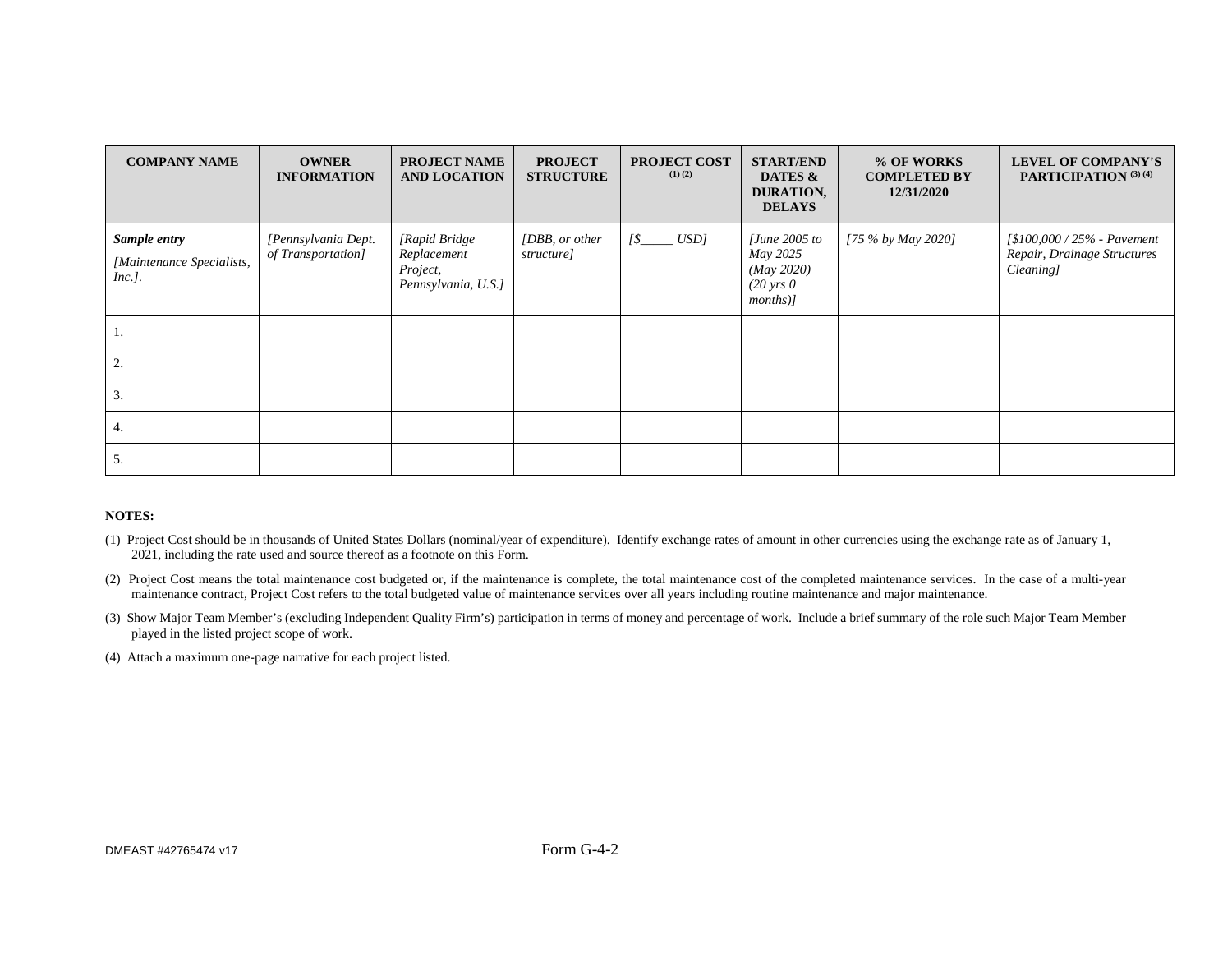# **FORM G-5**

# **TECHNICAL QUALIFICATIONS - QUALITY**

# **EXPERIENCE OF THE INDEPENDENT QUALITY FIRM**

## **INSTRUCTIONS:**

(a) List the experience of the Independent Quality Firm.

(b) List no more than five projects on Form G-5 (of which at least three must be in the U.S. or Canada) in which the Independent Quality Firm's work related to quality assurance involved transportation infrastructure having a construction value in excess of \$150 million each that have been completed in the last 10 years or are currently in actual construction. PennDOT will not take into consideration any projects listed above this cap of five projects or projects with a construction value of less than \$150 million or the construction was completed more than 10 years ago. The Independent Quality Firm must have a minimum 50% of the ultimate responsibility for the quality assurance work.

(c) Attach a maximum one-page narrative description for each project listed. The description should, at minimum, give an overview of the project, describe the type/sector of transportation infrastructure involved (road, airport, port, rail, bridge or tunnel) explain why the experience the Independent Quality Firm gained on the project is relevant to the Project, highlighting similarities in project design and/or construction.

(d) Submit this form in Microsoft® Word format and searchable PDF format.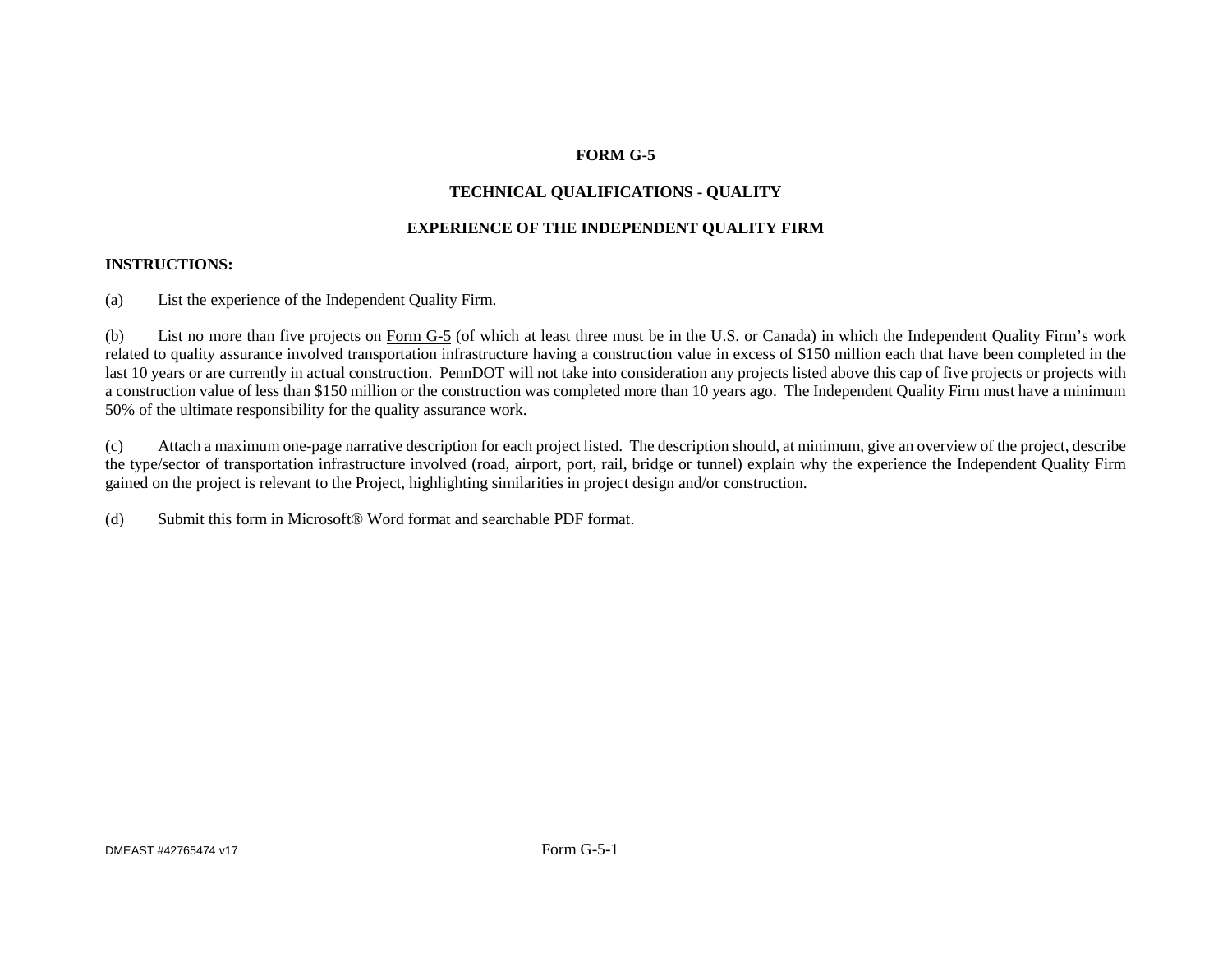| <b>COMPANY NAME</b>                    | <b>OWNER</b><br><b>INFORMATION</b>        | <b>PROJECT NAME</b><br><b>AND LOCATION</b>                      | <b>PROJECT</b><br><b>STRUCTURE</b> | <b>PROJECT COST</b><br>$(1)$ $(2)$ | <b>START/END</b><br>DATES &<br>DURATION,<br>DELAYS <sup>(3)</sup>                              | % OF WORKS<br><b>COMPLETED BY</b><br>12/31/2020 | <b>LEVEL OF COMPANY'S</b><br>PARTICIPATION <sup>(4)(5)</sup> |
|----------------------------------------|-------------------------------------------|-----------------------------------------------------------------|------------------------------------|------------------------------------|------------------------------------------------------------------------------------------------|-------------------------------------------------|--------------------------------------------------------------|
| Sample entry<br>[Roadworks USA, Inc.]. | [Pennsylvania Dept.<br>of Transportation] | [Rapid Bridge<br>Replacement<br>Project,<br>Pennsylvania, U.S.] | [DBB, or other<br>structure]       | $[$_$                              | [January 2015<br>to April 31,<br>2017 (2 yrs.3)<br>$months$ , $3$<br>months of<br>delay total] | $[50\%]$                                        | [\$400,000 / 25% - Bridges,<br>Retaining Walls]              |
| Ι.                                     |                                           |                                                                 |                                    |                                    |                                                                                                |                                                 |                                                              |
| 2.                                     |                                           |                                                                 |                                    |                                    |                                                                                                |                                                 |                                                              |
| 3.                                     |                                           |                                                                 |                                    |                                    |                                                                                                |                                                 |                                                              |
| 4.                                     |                                           |                                                                 |                                    |                                    |                                                                                                |                                                 |                                                              |
| 5.                                     |                                           |                                                                 |                                    |                                    |                                                                                                |                                                 |                                                              |

#### **NOTES:**

General: Specifically annotate "progressive" approaches, as and where relevant with the accompanying narrative.

- (1) Project Cost should be in thousands of United States Dollars (nominal/year of expenditure). Identify exchange rates of amount in other currencies using the exchange rate as of January 1, 2021, including the rate used and source thereof as a footnote on this Form.
- (2) Project Cost means the total construction cost budgeted or, if the project is complete, the total construction cost of the completed project.
- (3) See note (5); include within the narrative the original, contracted end date, the actual end/completion date, and explanation as to what number of the delay days, if any, were excused under the terms of the relevant project agreement (with accompanying contextual information).
- (4) Show Independent Quality Firm's participation in terms of money and percentage of work.
- (5) Attach a maximum one-page narrative for each project listed.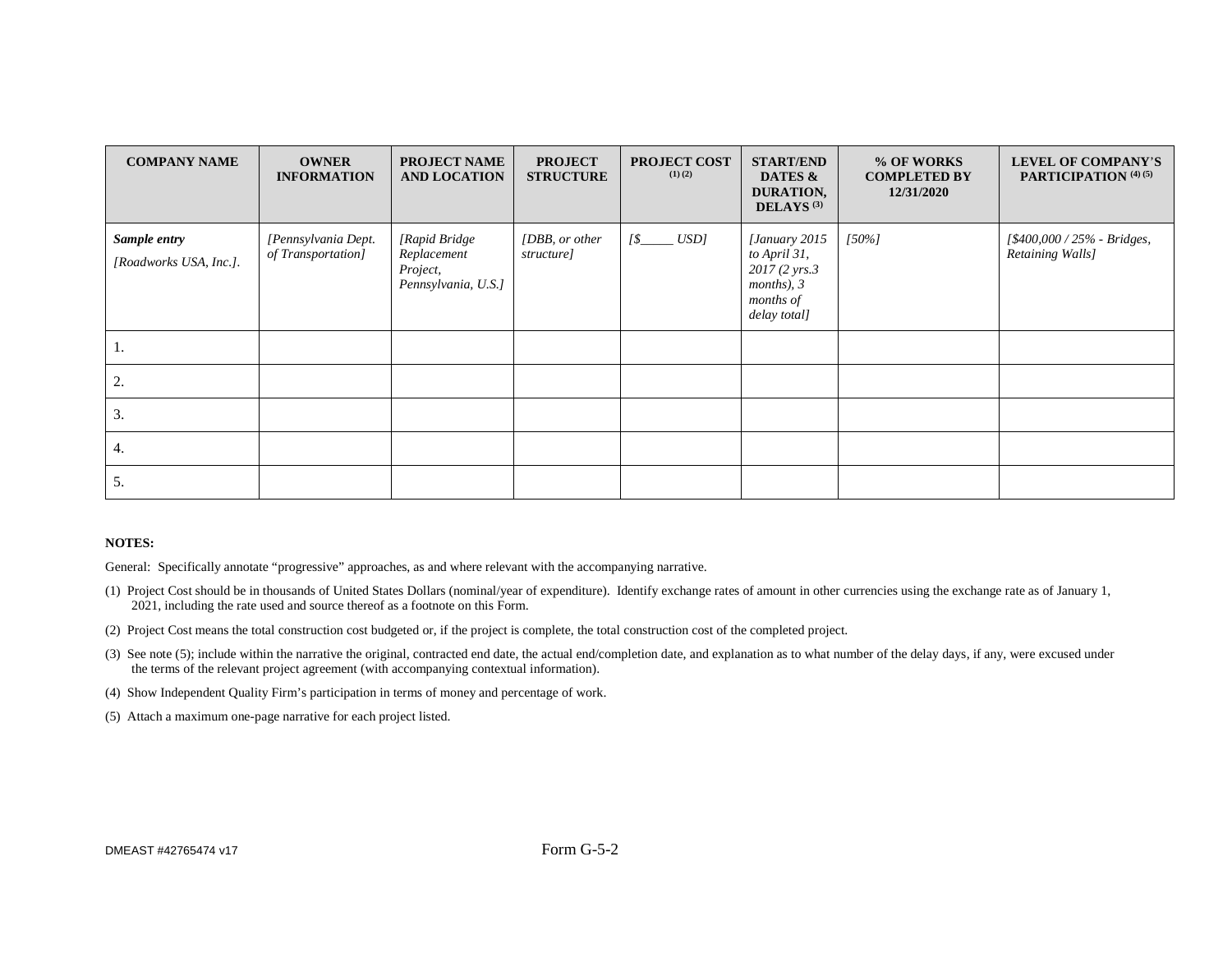#### **FORM G-6**

### **TECHNICAL PROJECT REFERENCES**

#### **INSTRUCTIONS:**

Ē

- (a) For each project listed on Form G-1 (Project Development Experience), Form G-2 (Technical Qualifications – Construction), Form G-3 (Technical Qualifications – Design), Form G-4 (Technical Qualifications – Maintenance) and Form G-5 (Technical Qualifications – Quality) submit the contact information of the public owner familiar with the relevant entity's experience.
- (b) All references must comply with the restrictions set forth in Section 4.4 of the RFQ.
- (c) Verify each reference's contact information in advance of SOQ submission.
- (d) Submit this form in Microsoft® Word format and searchable PDF format.

| <b>REFERENCES FOR PROJECTS LISTED ON FORM G-1<sup>(1)</sup></b>                                             |                                                |  |  |
|-------------------------------------------------------------------------------------------------------------|------------------------------------------------|--|--|
| G-1 – Reference 1                                                                                           |                                                |  |  |
| Name of the project (including project ID<br>number, if known) on which reference worked<br>with the entity | [e.g. Project xyz; 12345; location]            |  |  |
| Name of reference                                                                                           |                                                |  |  |
| Reference's employer                                                                                        | [e.g. Office of Road Design; Pennsylvania DOT] |  |  |
| Reference's title/position                                                                                  | [e.g. Director; Office of Innovation]          |  |  |
| Reference's contact number <sup>(2)</sup>                                                                   |                                                |  |  |
| Reference's address                                                                                         |                                                |  |  |
| Reference's email                                                                                           |                                                |  |  |
| G-1 – Reference 2                                                                                           |                                                |  |  |
| Name of the project (including project ID<br>number, if known) on which reference worked<br>with the entity | [e.g. Project xyz; 12345; location]            |  |  |
| Name of reference                                                                                           |                                                |  |  |
| Reference's employer                                                                                        | [e.g. Office of Road Design; Pennsylvania DOT] |  |  |
| Reference's title/position                                                                                  | [e.g. Director; Office of Innovation]          |  |  |
| Reference's contact number <sup>(2)</sup>                                                                   |                                                |  |  |
| Reference's address                                                                                         |                                                |  |  |
| Reference's email                                                                                           |                                                |  |  |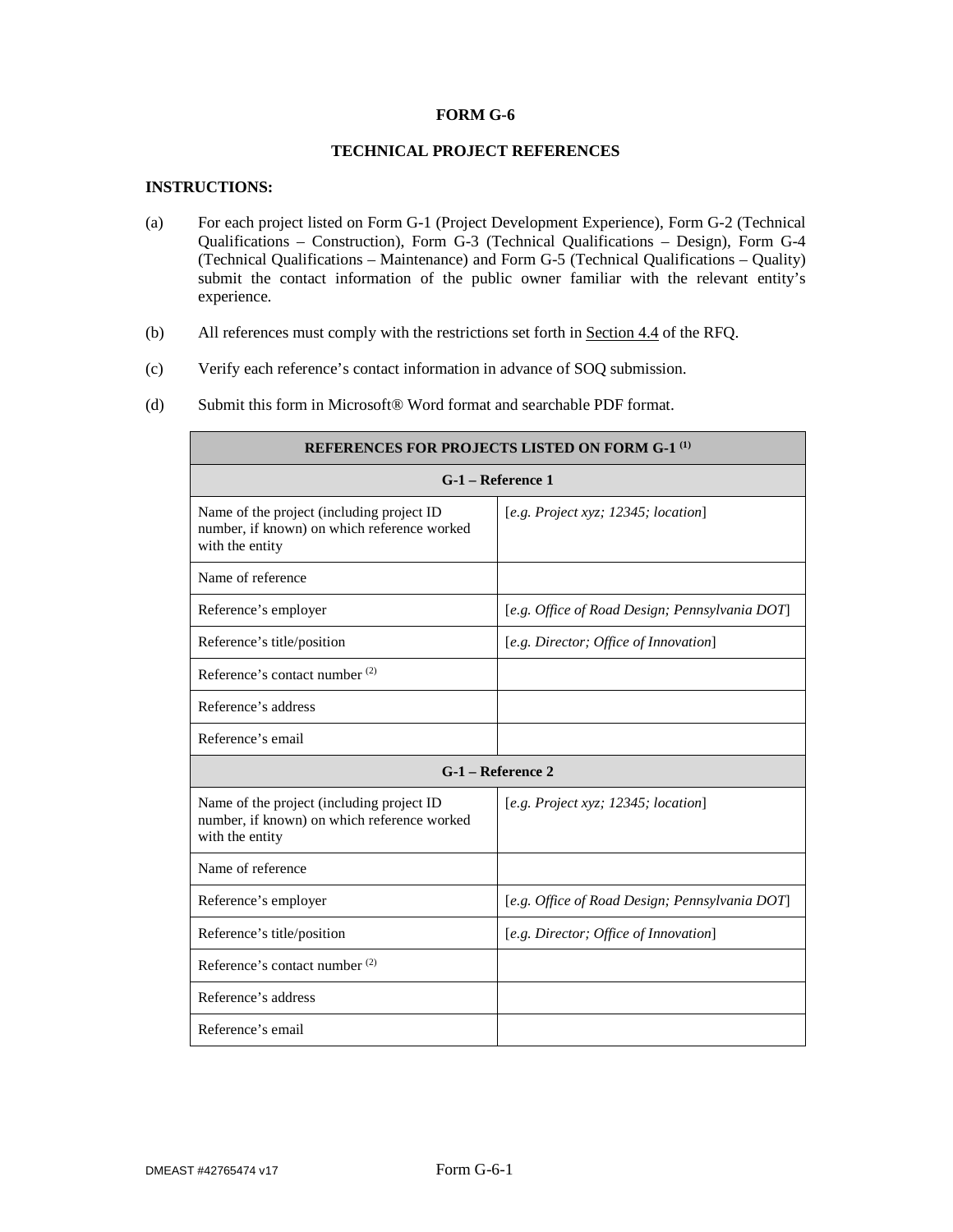| G-1 – Reference 3                                                                                           |                                                |  |  |  |
|-------------------------------------------------------------------------------------------------------------|------------------------------------------------|--|--|--|
| Name of the project (including project ID<br>number, if known) on which reference worked<br>with the entity | [e.g. Project xyz; 12345; location]            |  |  |  |
| Name of reference                                                                                           |                                                |  |  |  |
| Reference's employer                                                                                        | [e.g. Office of Road Design; Pennsylvania DOT] |  |  |  |
| Reference's title/position                                                                                  | [e.g. Director; Office of Innovation]          |  |  |  |
| Reference's contact number <sup>(2)</sup>                                                                   |                                                |  |  |  |
| Reference's address                                                                                         |                                                |  |  |  |
| Reference's email                                                                                           |                                                |  |  |  |
|                                                                                                             | G-1 - Reference 4                              |  |  |  |
| Name of the project (including project ID<br>number, if known) on which reference worked<br>with the entity | [e.g. Project xyz; 12345; location]            |  |  |  |
| Name of reference                                                                                           |                                                |  |  |  |
| Reference's employer                                                                                        | [e.g. Office of Road Design; Pennsylvania DOT] |  |  |  |
| Reference's title/position                                                                                  | [e.g. Director; Office of Innovation]          |  |  |  |
| Reference's contact number <sup>(2)</sup>                                                                   |                                                |  |  |  |
| Reference's address                                                                                         |                                                |  |  |  |
| Reference's email                                                                                           |                                                |  |  |  |
| G-1 - Reference 5                                                                                           |                                                |  |  |  |
| Name of the project (including project ID<br>number, if known) on which reference worked<br>with the entity | [e.g. Project xyz; 12345; location]            |  |  |  |
| Name of reference                                                                                           |                                                |  |  |  |
| Reference's employer                                                                                        | [e.g. Office of Road Design; Pennsylvania DOT] |  |  |  |
| Reference's title/position                                                                                  | [e.g. Director; Office of Innovation]          |  |  |  |
| Reference's contact number <sup>(2)</sup>                                                                   |                                                |  |  |  |
| Reference's address                                                                                         |                                                |  |  |  |
| Reference's email                                                                                           |                                                |  |  |  |

# **NOTES:**

- All responses to be provided without line breaks and separated by semicolons, commas or periods to the extent necessary.
- (2) Provide a phone or cell number. For international phone numbers, include the full dialing code for calling from the United States including dates and times for contact.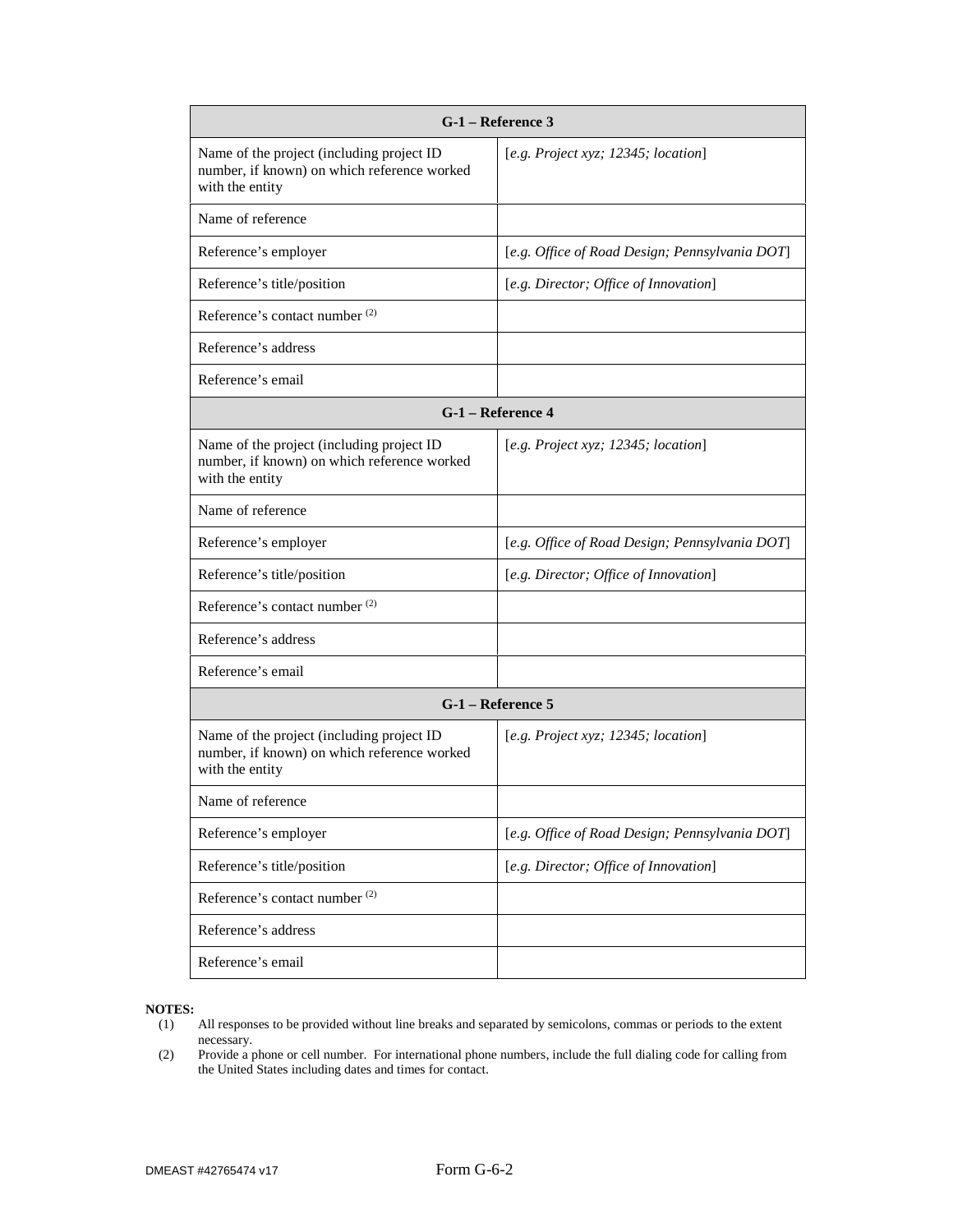| <b>REFERENCES FOR PROJECTS LISTED ON FORM G-2<sup>(1)</sup></b>                                             |                                                |  |  |  |
|-------------------------------------------------------------------------------------------------------------|------------------------------------------------|--|--|--|
| G-2 – Reference 1                                                                                           |                                                |  |  |  |
| Name of the project (including project ID<br>number, if known) on which reference worked<br>with the entity | [e.g. Project xyz; 12345; location]            |  |  |  |
| Name of reference                                                                                           |                                                |  |  |  |
| Reference's employer                                                                                        | [e.g. Office of Road Design; Pennsylvania DOT] |  |  |  |
| Reference's title/position                                                                                  | [e.g. Director; Office of Innovation]          |  |  |  |
| Reference's contact number <sup>(2)</sup>                                                                   |                                                |  |  |  |
| Reference's address                                                                                         |                                                |  |  |  |
| Reference's email                                                                                           |                                                |  |  |  |
|                                                                                                             | G-2 – Reference 2                              |  |  |  |
| Name of the project (including project ID<br>number, if known) on which reference worked<br>with the entity | [e.g. Project xyz; 12345; location]            |  |  |  |
| Name of reference                                                                                           |                                                |  |  |  |
| Reference's employer                                                                                        | [e.g. Office of Road Design; Pennsylvania DOT] |  |  |  |
| Reference's title/position                                                                                  | [e.g. Director; Office of Innovation]          |  |  |  |
| Reference's contact number <sup>(2)</sup>                                                                   |                                                |  |  |  |
| Reference's address                                                                                         |                                                |  |  |  |
| Reference's email                                                                                           |                                                |  |  |  |
| G-2 – Reference 3                                                                                           |                                                |  |  |  |
| Name of the project (including project ID<br>number, if known) on which reference worked<br>with the entity | [e.g. Project xyz; 12345; location]            |  |  |  |
| Name of reference                                                                                           |                                                |  |  |  |
| Reference's employer                                                                                        | [e.g. Office of Road Design; Pennsylvania DOT] |  |  |  |
| Reference's title/position                                                                                  | [e.g. Director; Office of Innovation]          |  |  |  |
| Reference's contact number <sup>(2)</sup>                                                                   |                                                |  |  |  |
| Reference's address                                                                                         |                                                |  |  |  |
| Reference's email                                                                                           |                                                |  |  |  |
| G-2 – Reference 4                                                                                           |                                                |  |  |  |
| Name of the project (including project ID<br>number, if known) on which reference worked<br>with the entity | [e.g. Project xyz; 12345; location]            |  |  |  |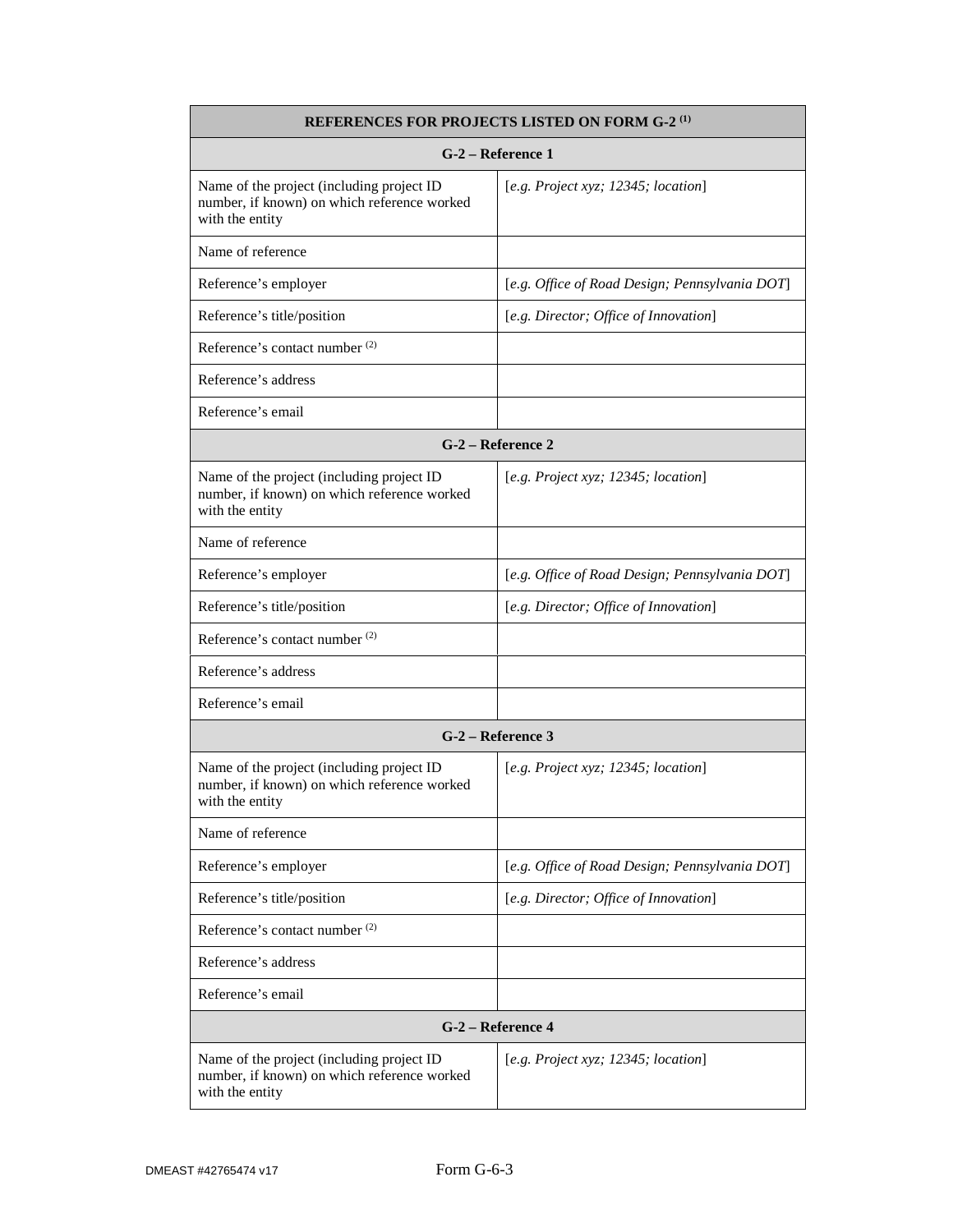| Name of reference                                                                                           |                                                |
|-------------------------------------------------------------------------------------------------------------|------------------------------------------------|
| Reference's employer                                                                                        | [e.g. Office of Road Design; Pennsylvania DOT] |
| Reference's title/position                                                                                  | [e.g. Director; Office of Innovation]          |
| Reference's contact number <sup>(2)</sup>                                                                   |                                                |
| Reference's address                                                                                         |                                                |
| Reference's email                                                                                           |                                                |
|                                                                                                             | $G-2$ – Reference 5                            |
| Name of the project (including project ID<br>number, if known) on which reference worked<br>with the entity | [e.g. Project xyz; 12345; location]            |
| Name of reference                                                                                           |                                                |
| Reference's employer                                                                                        | [e.g. Office of Road Design; Pennsylvania DOT] |
| Reference's title/position                                                                                  | [e.g. Director; Office of Innovation]          |
| Reference's contact number $(2)$                                                                            |                                                |
| Reference's address                                                                                         |                                                |
| Reference's email                                                                                           |                                                |

- All responses to be provided without line breaks and separated by semicolons, commas or periods to the extent necessary.
- (2) Provide a phone or cell number. For international phone numbers, include the full dialing code for calling from the United States including dates and times for contact.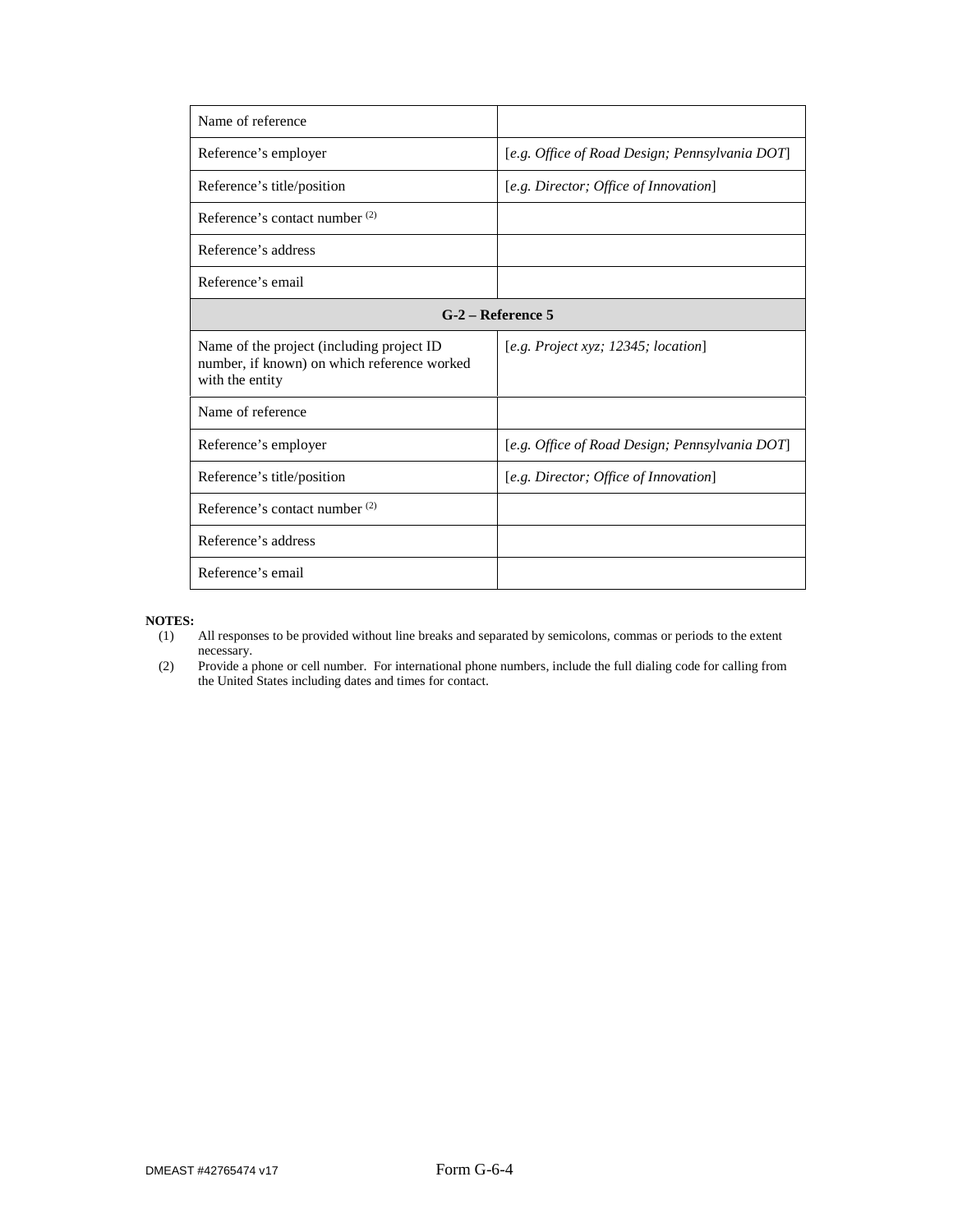| REFERENCES FOR PROJECTS LISTED ON FORM G-3 <sup>(1)</sup>                                                   |                                                |  |  |  |  |
|-------------------------------------------------------------------------------------------------------------|------------------------------------------------|--|--|--|--|
| G-3 - Reference 1                                                                                           |                                                |  |  |  |  |
| Name of the project (including project ID<br>number, if known) on which reference worked<br>with the entity | [e.g. Project xyz; 12345; location]            |  |  |  |  |
| Name of reference                                                                                           |                                                |  |  |  |  |
| Reference's employer                                                                                        | [e.g. Office of Road Design; Pennsylvania DOT] |  |  |  |  |
| Reference's title/position                                                                                  | [e.g. Director; Office of Innovation]          |  |  |  |  |
| Reference's contact number <sup>(2)</sup>                                                                   |                                                |  |  |  |  |
| Reference's address                                                                                         |                                                |  |  |  |  |
| Reference's email                                                                                           |                                                |  |  |  |  |
|                                                                                                             | G-3 - Reference 2                              |  |  |  |  |
| Name of the project (including project ID<br>number, if known) on which reference worked<br>with the entity | [e.g. Project xyz; $12345$ ; location]         |  |  |  |  |
| Name of reference                                                                                           |                                                |  |  |  |  |
| Reference's employer                                                                                        | [e.g. Office of Road Design; Pennsylvania DOT] |  |  |  |  |
| Reference's title/position                                                                                  | [e.g. Director; Office of Innovation]          |  |  |  |  |
| Reference's contact number <sup>(2)</sup>                                                                   |                                                |  |  |  |  |
| Reference's address                                                                                         |                                                |  |  |  |  |
| Reference's email                                                                                           |                                                |  |  |  |  |
|                                                                                                             | G-3 – Reference 3                              |  |  |  |  |
| Name of the project (including project ID<br>number, if known) on which reference worked<br>with the entity | [e.g. Project xyz; 12345; location]            |  |  |  |  |
| Name of reference                                                                                           |                                                |  |  |  |  |
| Reference's employer                                                                                        | [e.g. Office of Road Design; Pennsylvania DOT] |  |  |  |  |
| Reference's title/position                                                                                  | [e.g. Director; Office of Innovation]          |  |  |  |  |
| Reference's contact number <sup>(2)</sup>                                                                   |                                                |  |  |  |  |
| Reference's address                                                                                         |                                                |  |  |  |  |
| Reference's email                                                                                           |                                                |  |  |  |  |
|                                                                                                             | G-3 - Reference 4                              |  |  |  |  |
| Name of the project (including project ID<br>number, if known) on which reference worked<br>with the entity | [e.g. Project xyz; 12345; location]            |  |  |  |  |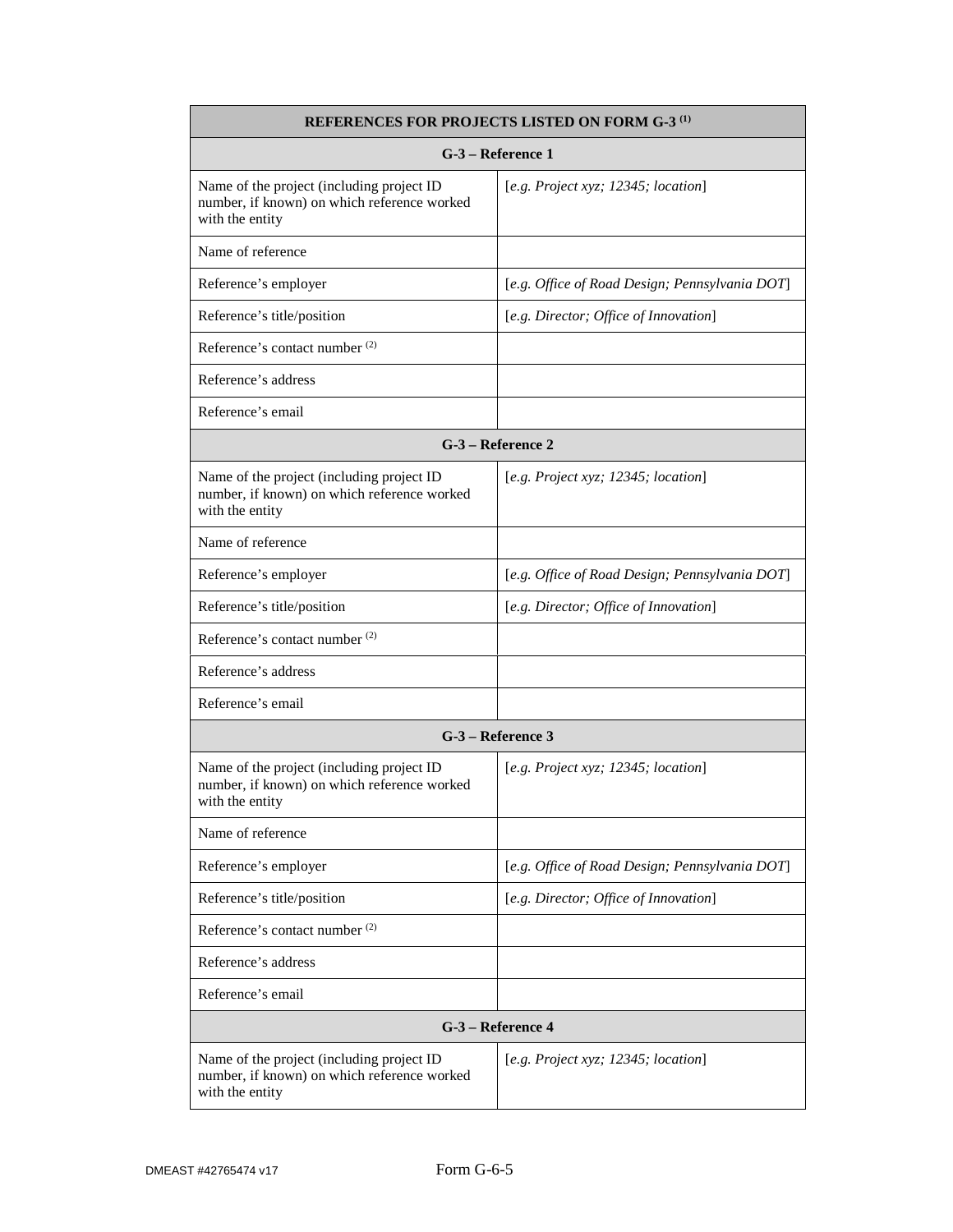| Name of reference                                                                                           |                                                |
|-------------------------------------------------------------------------------------------------------------|------------------------------------------------|
| Reference's employer                                                                                        | [e.g. Office of Road Design; Pennsylvania DOT] |
| Reference's title/position                                                                                  | [e.g. Director; Office of Innovation]          |
| Reference's contact number <sup>(2)</sup>                                                                   |                                                |
| Reference's address                                                                                         |                                                |
| Reference's email                                                                                           |                                                |
|                                                                                                             | $G-3$ – Reference 5                            |
| Name of the project (including project ID<br>number, if known) on which reference worked<br>with the entity | [e.g. Project xyz; 12345; location]            |
| Name of reference                                                                                           |                                                |
| Reference's employer                                                                                        | [e.g. Office of Road Design; Pennsylvania DOT] |
| Reference's title/position                                                                                  | [e.g. Director; Office of Innovation]          |
| Reference's contact number $(2)$                                                                            |                                                |
| Reference's address                                                                                         |                                                |
| Reference's email                                                                                           |                                                |

- All responses to be provided without line breaks and separated by semicolons, commas or periods to the extent necessary.
- (2) Provide a phone or cell number. For international phone numbers, include the full dialing code for calling from the United States including dates and times for contact.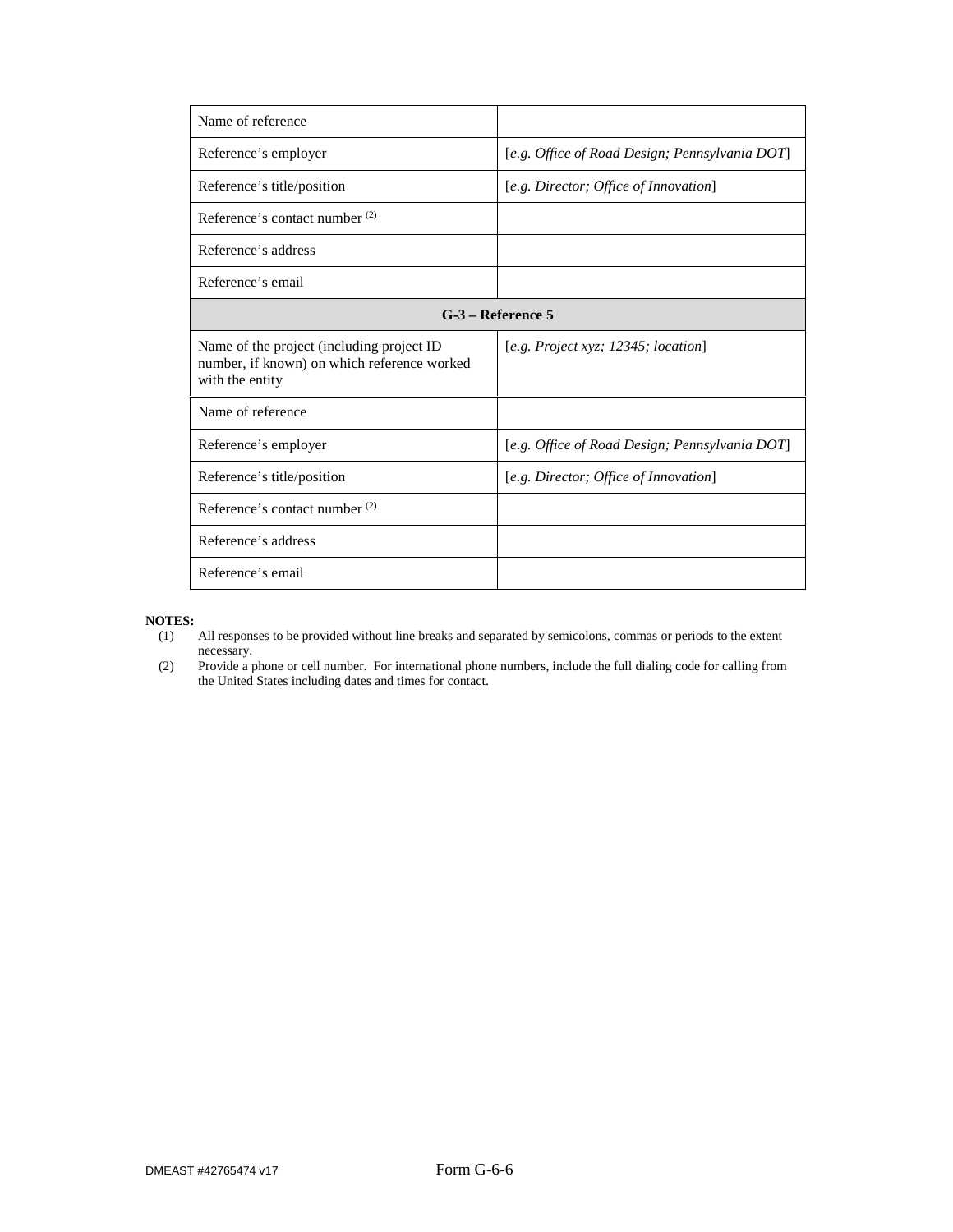| <b>REFERENCES FOR PROJECTS LISTED ON FORM G-4<sup>(1)</sup></b>                                             |                                                |  |  |  |
|-------------------------------------------------------------------------------------------------------------|------------------------------------------------|--|--|--|
| G-4 – Reference 1                                                                                           |                                                |  |  |  |
| Name of the project (including project ID<br>number, if known) on which reference worked<br>with the entity | [e.g. Project xyz; 12345; location]            |  |  |  |
| Name of reference                                                                                           |                                                |  |  |  |
| Reference's employer                                                                                        | [e.g. Office of Road Design; Pennsylvania DOT] |  |  |  |
| Reference's title/position                                                                                  | [e.g. Director; Office of Innovation]          |  |  |  |
| Reference's contact number <sup>(2)</sup>                                                                   |                                                |  |  |  |
| Reference's address                                                                                         |                                                |  |  |  |
| Reference's email                                                                                           |                                                |  |  |  |
|                                                                                                             | G-4 – Reference 2                              |  |  |  |
| Name of the project (including project ID<br>number, if known) on which reference worked<br>with the entity | [e.g. Project xyz; 12345; location]            |  |  |  |
| Name of reference                                                                                           |                                                |  |  |  |
| Reference's employer                                                                                        | [e.g. Office of Road Design; Pennsylvania DOT] |  |  |  |
| Reference's title/position                                                                                  | [e.g. Director; Office of Innovation]          |  |  |  |
| Reference's contact number <sup>(2)</sup>                                                                   |                                                |  |  |  |
| Reference's address                                                                                         |                                                |  |  |  |
| Reference's email                                                                                           |                                                |  |  |  |
| G-4 – Reference 3                                                                                           |                                                |  |  |  |
| Name of the project (including project ID<br>number, if known) on which reference worked<br>with the entity | [e.g. Project xyz; 12345; location]            |  |  |  |
| Name of reference                                                                                           |                                                |  |  |  |
| Reference's employer                                                                                        | [e.g. Office of Road Design; Pennsylvania DOT] |  |  |  |
| Reference's title/position                                                                                  | [e.g. Director; Office of Innovation]          |  |  |  |
| Reference's contact number <sup>(2)</sup>                                                                   |                                                |  |  |  |
| Reference's address                                                                                         |                                                |  |  |  |
| Reference's email                                                                                           |                                                |  |  |  |
| G-4 - Reference 4                                                                                           |                                                |  |  |  |
| Name of the project (including project ID<br>number, if known) on which reference worked<br>with the entity | [e.g. Project xyz; 12345; location]            |  |  |  |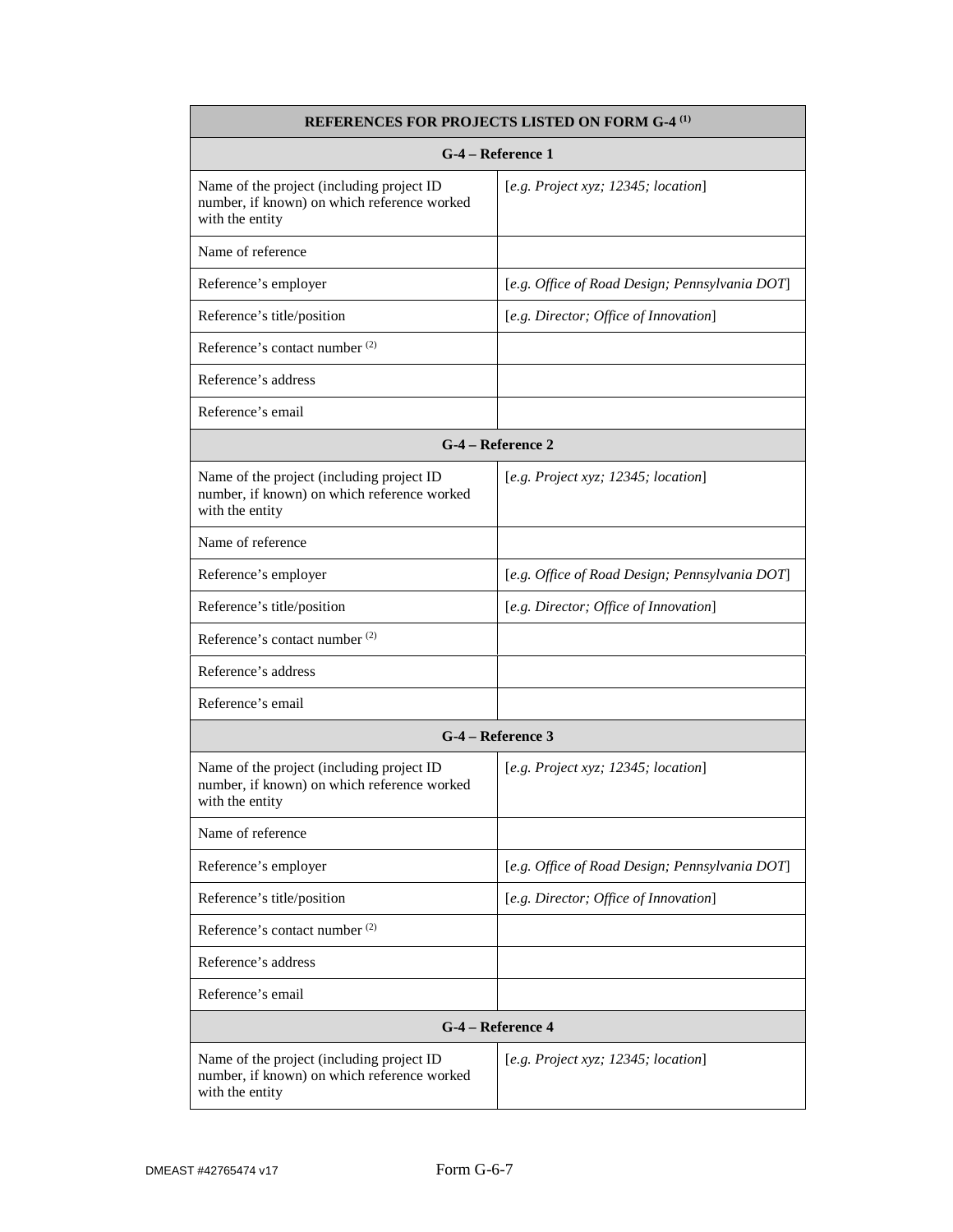| Name of reference                                                                                           |                                                |
|-------------------------------------------------------------------------------------------------------------|------------------------------------------------|
| Reference's employer                                                                                        | [e.g. Office of Road Design; Pennsylvania DOT] |
| Reference's title/position                                                                                  | [e.g. Director; Office of Innovation]          |
| Reference's contact number <sup>(2)</sup>                                                                   |                                                |
| Reference's address                                                                                         |                                                |
| Reference's email                                                                                           |                                                |
|                                                                                                             | $G-4$ – Reference 5                            |
| Name of the project (including project ID<br>number, if known) on which reference worked<br>with the entity | [e.g. Project xyz; 12345; location]            |
| Name of reference                                                                                           |                                                |
| Reference's employer                                                                                        | [e.g. Office of Road Design; Pennsylvania DOT] |
| Reference's title/position                                                                                  | [e.g. Director; Office of Innovation]          |
| Reference's contact number $(2)$                                                                            |                                                |
| Reference's address                                                                                         |                                                |
| Reference's email                                                                                           |                                                |

- All responses to be provided without line breaks and separated by semicolons, commas or periods to the extent necessary.
- (2) Provide a phone or cell number. For international phone numbers, include the full dialing code for calling from the United States including dates and times for contact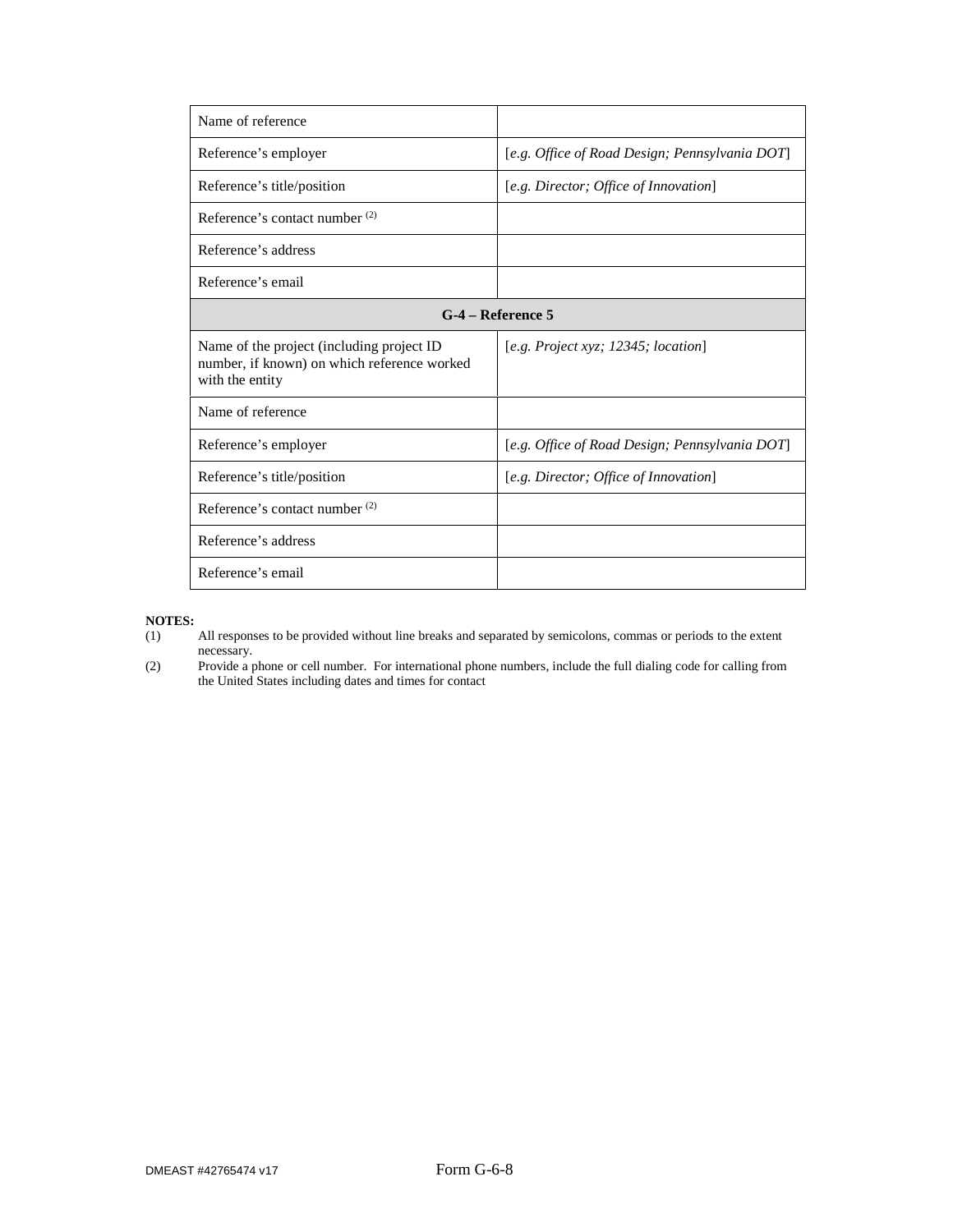| <b>REFERENCES FOR PROJECTS LISTED ON FORM G-5<sup>(1)</sup></b>                                             |                                                |  |  |  |  |
|-------------------------------------------------------------------------------------------------------------|------------------------------------------------|--|--|--|--|
| G-5 - Reference 1                                                                                           |                                                |  |  |  |  |
| Name of the project (including project ID<br>number, if known) on which reference worked<br>with the entity | [e.g. Project xyz; 12345; location]            |  |  |  |  |
| Name of reference                                                                                           |                                                |  |  |  |  |
| Reference's employer                                                                                        | [e.g. Office of Road Design; Pennsylvania DOT] |  |  |  |  |
| Reference's title/position                                                                                  | [e.g. Director; Office of Innovation]          |  |  |  |  |
| Reference's contact number <sup>(2)</sup>                                                                   |                                                |  |  |  |  |
| Reference's address                                                                                         |                                                |  |  |  |  |
| Reference's email                                                                                           |                                                |  |  |  |  |
|                                                                                                             | G-5 - Reference 2                              |  |  |  |  |
| Name of the project (including project ID<br>number, if known) on which reference worked<br>with the entity | [e.g. Project xyz; 12345; location]            |  |  |  |  |
| Name of reference                                                                                           |                                                |  |  |  |  |
| Reference's employer                                                                                        | [e.g. Office of Road Design; Pennsylvania DOT] |  |  |  |  |
| Reference's title/position                                                                                  | [e.g. Director; Office of Innovation]          |  |  |  |  |
| Reference's contact number <sup>(2)</sup>                                                                   |                                                |  |  |  |  |
| Reference's address                                                                                         |                                                |  |  |  |  |
| Reference's email                                                                                           |                                                |  |  |  |  |
|                                                                                                             | G-5 – Reference 3                              |  |  |  |  |
| Name of the project (including project ID<br>number, if known) on which reference worked<br>with the entity | [e.g. Project xyz; 12345; location]            |  |  |  |  |
| Name of reference                                                                                           |                                                |  |  |  |  |
| Reference's employer                                                                                        | [e.g. Office of Road Design; Pennsylvania DOT] |  |  |  |  |
| Reference's title/position                                                                                  | [e.g. Director; Office of Innovation]          |  |  |  |  |
| Reference's contact number <sup>(2)</sup>                                                                   |                                                |  |  |  |  |
| Reference's address                                                                                         |                                                |  |  |  |  |
| Reference's email                                                                                           |                                                |  |  |  |  |
|                                                                                                             | G-5 - Reference 4                              |  |  |  |  |
| Name of the project (including project ID<br>number, if known) on which reference worked<br>with the entity | [e.g. Project xyz; 12345; location]            |  |  |  |  |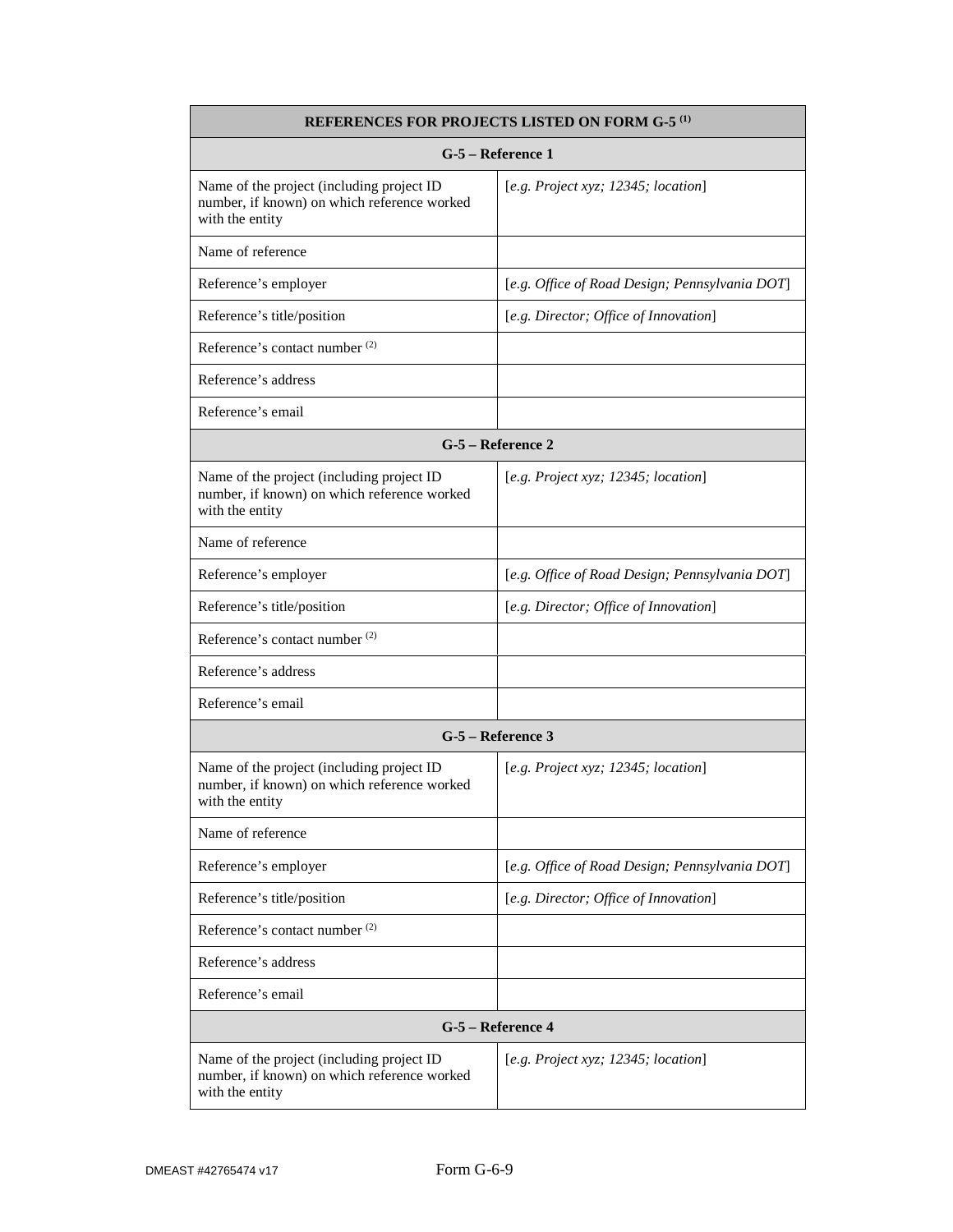| Name of reference                                                                                           |                                                |
|-------------------------------------------------------------------------------------------------------------|------------------------------------------------|
| Reference's employer                                                                                        | [e.g. Office of Road Design; Pennsylvania DOT] |
| Reference's title/position                                                                                  | [e.g. Director; Office of Innovation]          |
| Reference's contact number <sup>(2)</sup>                                                                   |                                                |
| Reference's address                                                                                         |                                                |
| Reference's email                                                                                           |                                                |
|                                                                                                             | $G-5$ – Reference 5                            |
| Name of the project (including project ID<br>number, if known) on which reference worked<br>with the entity | [e.g. Project xyz; 12345; location]            |
| Name of reference                                                                                           |                                                |
| Reference's employer                                                                                        | [e.g. Office of Road Design; Pennsylvania DOT] |
| Reference's title/position                                                                                  | [e.g. Director; Office of Innovation]          |
| Reference's contact number $(2)$                                                                            |                                                |
| Reference's address                                                                                         |                                                |
| Reference's email                                                                                           |                                                |

- All responses to be provided without line breaks and separated by semicolons, commas or periods to the extent necessary.
- (2) Provide a phone or cell number. For international phone numbers, include the full dialing code for calling from the United States including dates and times for contact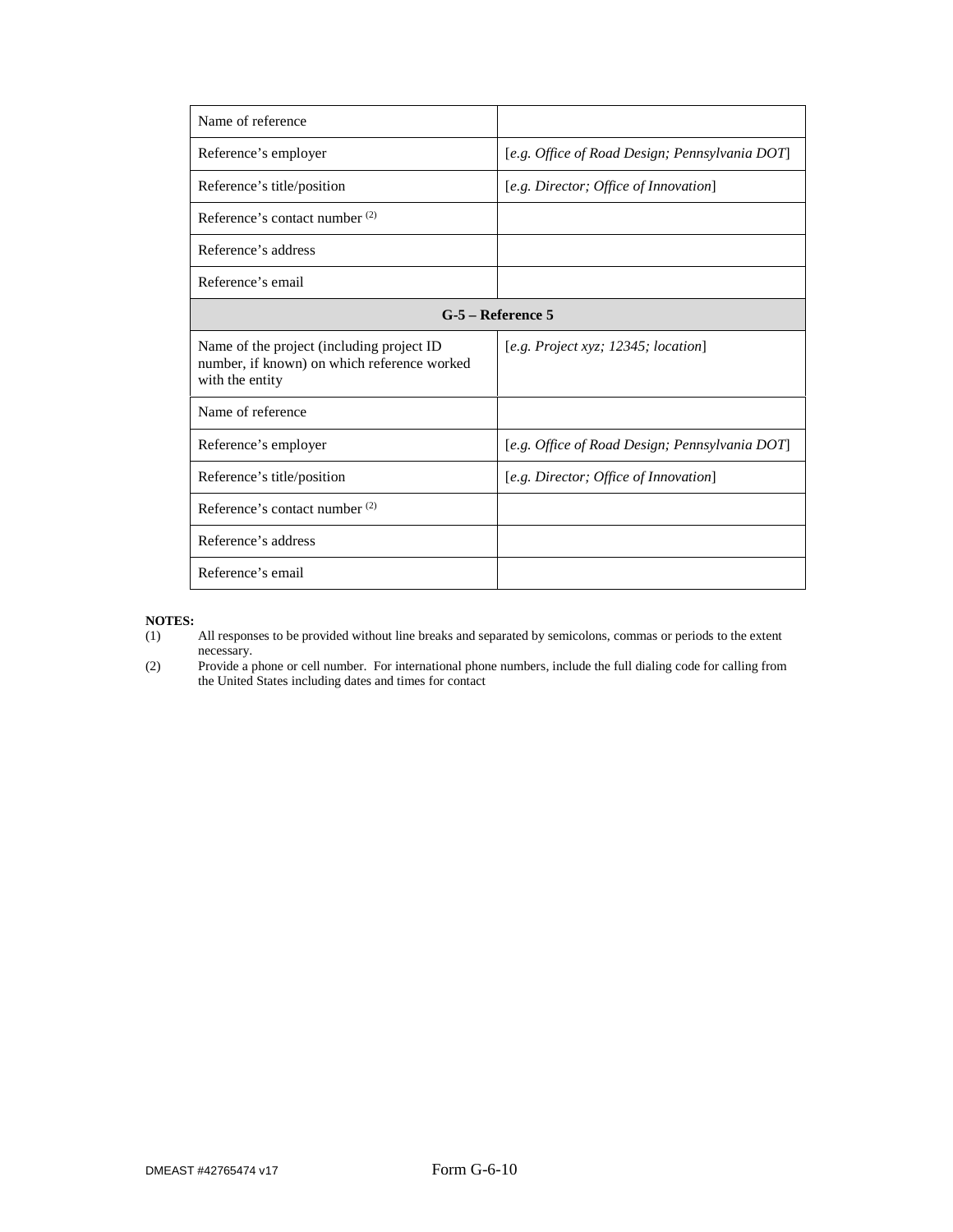#### **FORM G-7**

#### **SAFETY QUESTIONNAIRE**

*Note: Safety Questionnaire shall be provided by the Lead Construction Contractor.* 

\_\_\_\_\_\_\_\_\_\_\_\_\_\_\_\_\_\_\_\_\_\_\_\_\_\_\_\_\_\_\_\_\_\_\_\_\_\_\_\_\_\_\_\_\_\_\_\_\_\_\_\_\_\_\_\_\_\_\_\_\_\_\_\_\_\_\_\_\_\_\_\_

\_\_\_\_\_\_\_\_\_\_\_\_\_\_\_\_\_\_\_\_\_\_\_\_\_\_\_\_\_\_\_\_\_\_\_\_\_\_\_\_\_\_\_\_\_\_\_\_\_\_\_\_\_\_\_\_\_\_\_\_\_\_\_\_

Name of Respondent:

Firm Name:

1. Provide the following information for the past three years:

| <b>Item</b>                                      | 2018 | 2019 | 2020 |
|--------------------------------------------------|------|------|------|
| <b>Experience Modification Rate</b>              |      |      |      |
| <b>Lost Work Rate</b>                            |      |      |      |
| <b>Employee hours worked</b>                     |      |      |      |
| (Do not include non-work time, even though paid) |      |      |      |
| <b>Number of lost workday cases</b>              |      |      |      |
| <b>Number of restricted workday cases</b>        |      |      |      |
| Number of cases with medical attention only      |      |      |      |
| <b>Number of fatalities</b>                      |      |      |      |

2. Are internal accident reports and report summaries sent to management? To what levels and how often?

| <b>Position</b> | N <sub>0</sub> | Yes | <b>Monthly</b> | Quarterly | <b>Annually</b> |
|-----------------|----------------|-----|----------------|-----------|-----------------|
|                 |                |     |                |           |                 |
|                 |                |     |                |           |                 |
|                 |                |     |                |           |                 |

|  |                                                                           | How Often? Weekly ______ Biweekly _________ Monthly _________ Less often, as needed _______ |
|--|---------------------------------------------------------------------------|---------------------------------------------------------------------------------------------|
|  | 4. Do you conduct Project Safety Inspections? Yes _________ No __________ |                                                                                             |
|  |                                                                           |                                                                                             |
|  | How Often? Weekly _____ Biweekly __________ Monthly ________              |                                                                                             |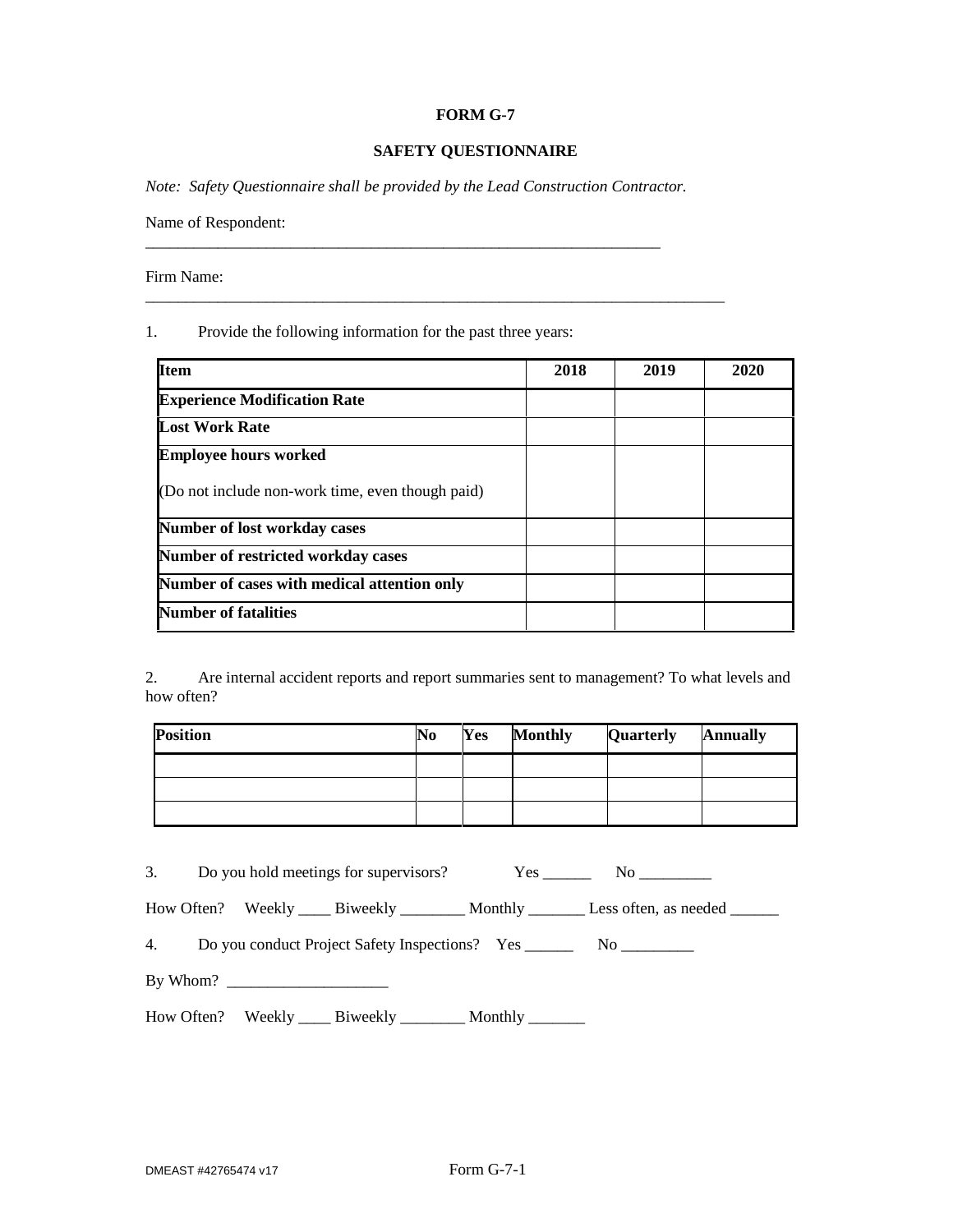#### **RESPONDENT'S SAFETY QUESTIONNAIRE (continued)**

1. Does the firm have a written Safety Program? Yes \_\_\_\_\_\_\_\_ No \_\_\_\_\_\_\_\_

2. Does the firm have an orientation program for new hires? Yes \_\_\_\_\_\_\_\_ No \_\_\_\_\_\_

If yes, what safety items are included?

3. Does the firm have a program for newly hired or promoted foremen? Yes \_\_\_\_\_\_ No \_\_\_\_\_\_

If yes, does it include instruction of the following?

| <b>Topic</b>                          | Yes | No |  |
|---------------------------------------|-----|----|--|
| <b>Safety Work Practices</b>          |     |    |  |
| <b>Safety Supervision</b>             |     |    |  |
| <b>Onsite Meetings</b>                |     |    |  |
| <b>Emergency Procedures</b>           |     |    |  |
| <b>Accident Investigation</b>         |     |    |  |
| <b>Fire Protection and Prevention</b> |     |    |  |
| <b>New Worker Orientation</b>         |     |    |  |

4. Does the firm hold safety meetings which extend to the laborer level? Yes \_\_\_\_\_ No \_\_\_\_\_\_

How often? Daily \_\_\_\_\_\_ Weekly\_\_\_\_\_\_\_ Bi-Weekly\_\_\_\_\_\_\_\_ Less often, as needed \_\_\_\_\_\_\_\_\_

5. (For Respondent only) Indicate the safety record on the last project to which the indicated Key Personnel were assigned:

| <b>Key Person</b>                      | <b>Total Hours</b><br><b>Worked by All Lost</b><br><b>Employees on Workday</b><br>Project | Number of<br><b>Cases</b><br>on Project | Number of<br><b>Restricted</b><br><b>Workday</b><br><b>Cases</b><br>on Project | Number of<br><b>Cases with</b><br><b>Medical</b><br><b>Attention</b><br>Only on<br>Project | Number of<br><b>Fatalities on</b><br>Project |
|----------------------------------------|-------------------------------------------------------------------------------------------|-----------------------------------------|--------------------------------------------------------------------------------|--------------------------------------------------------------------------------------------|----------------------------------------------|
| Design-Build Project<br><b>Manager</b> |                                                                                           |                                         |                                                                                |                                                                                            |                                              |
| <b>Construction Manager</b>            |                                                                                           |                                         |                                                                                |                                                                                            |                                              |

6. Has OSHA cited and assessed penalties against your firm for any "serious," "willful," or "repeat" violations of its safety or health regulations in the past five years? Yes \_\_\_\_\_ No \_\_\_\_\_

(If yes, attach a separate signed page describing the citations, including information about the dates of the citations, nature of the violation, the project on which the citation(s) was or were issued, and the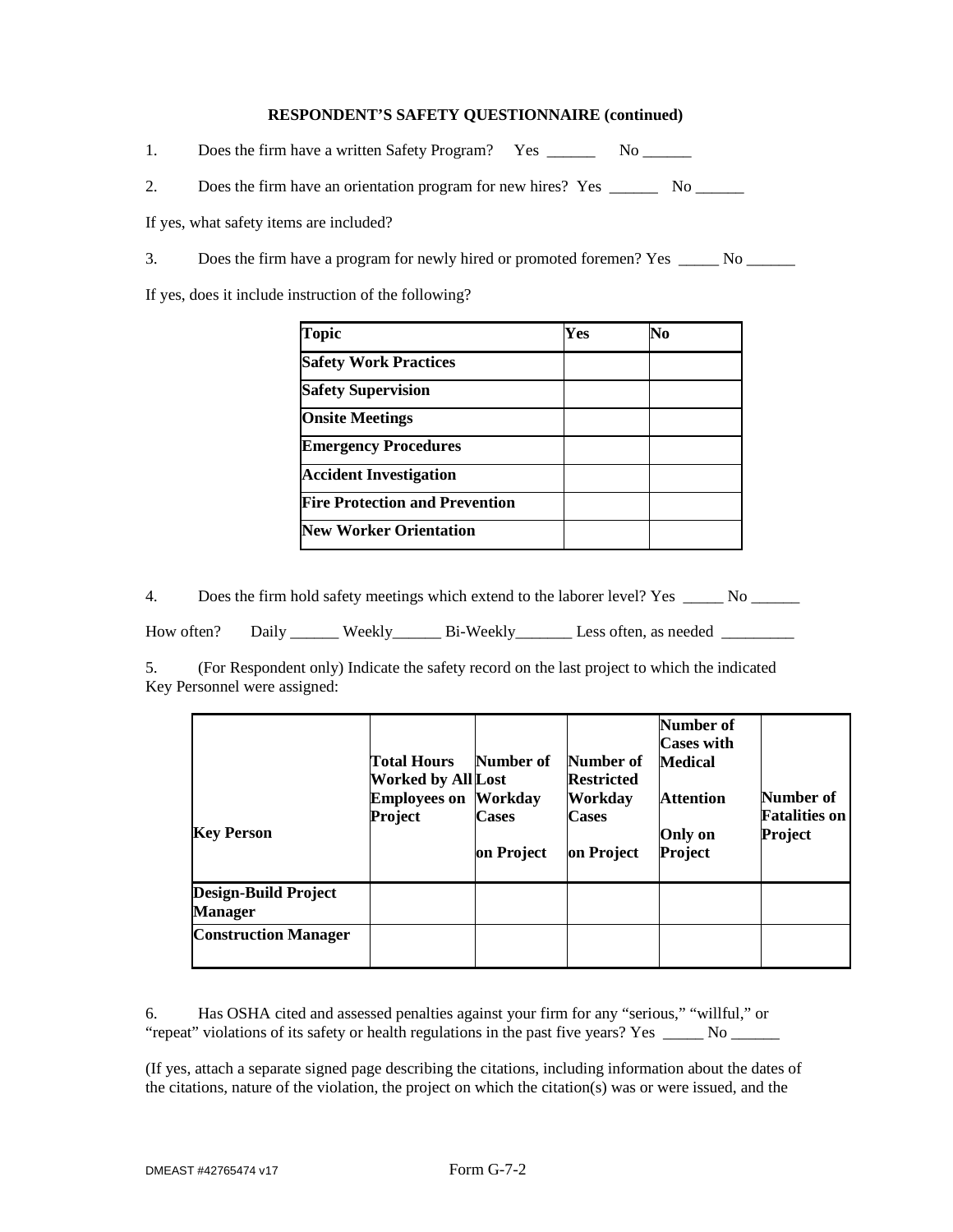amount of penalty paid, if any. If the citation was appealed to the Occupational Safety and Health Appeals Board and a decision has been issued, state the case number and the date of the decision.)

7. Has the Federal Occupational Safety and Health Administration cited and assessed penalties against your firm in the past five years? \_\_\_\_\_\_\_\_ Yes \_\_\_\_\_\_\_\_\_ No

(If yes, attach a separate signed page describing each citation.)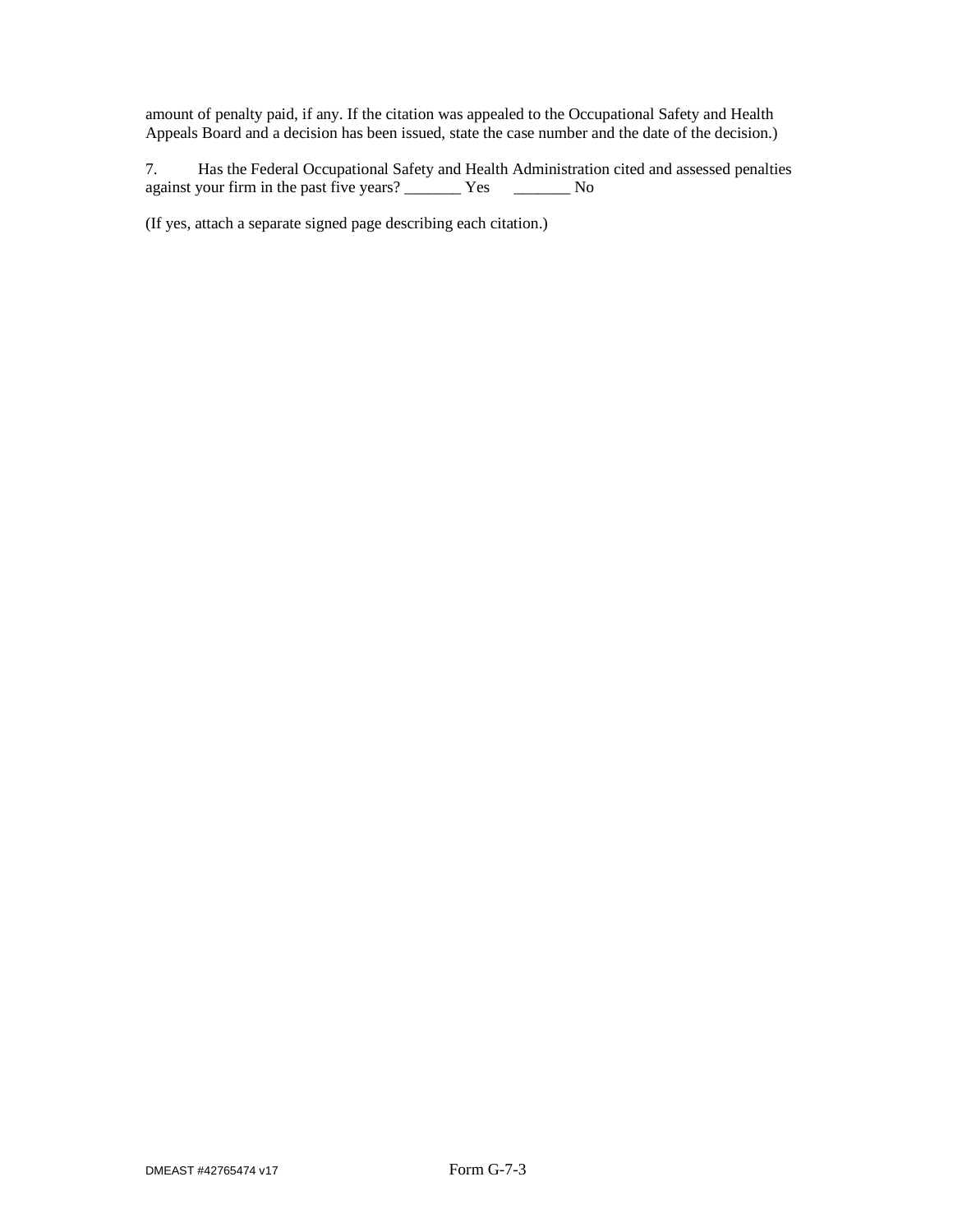### **FORM H-1**

# **EQUITY MEMBER EXPERIENCE**

### **INSTRUCTIONS:**

(a) List the financing experience and experience supporting project development and commercial management of the project after financial close of each Equity Member. For Equity Members, experience of affiliates may be included if a direct or indirect common parent entity is a Financially Responsible Party for that Equity Member. Experience of the investment manager for Equity Members may also be included in this form. Please provide a single Form H-1 encompassing all of the Equity Members.

(b) List no more than five projects for each Equity Member on Form H-1.

(c) All values should be stated in U.S. dollars using the conversion rate as at January 1, 2021. Please make note of the date, source of the rate and rate used. You may include such description as a footnote on this Form.

(d) Attach a maximum one-page narrative description for each project listed. The description should, at minimum, give an overview of the project, describe the type/sector of transportation infrastructure involved (road, airport, port, rail, bridge or tunnel) explain why the experience the Equity Member gained on the project is relevant to the Project.

(e) Submit this form in Microsoft® Word format and searchable PDF format.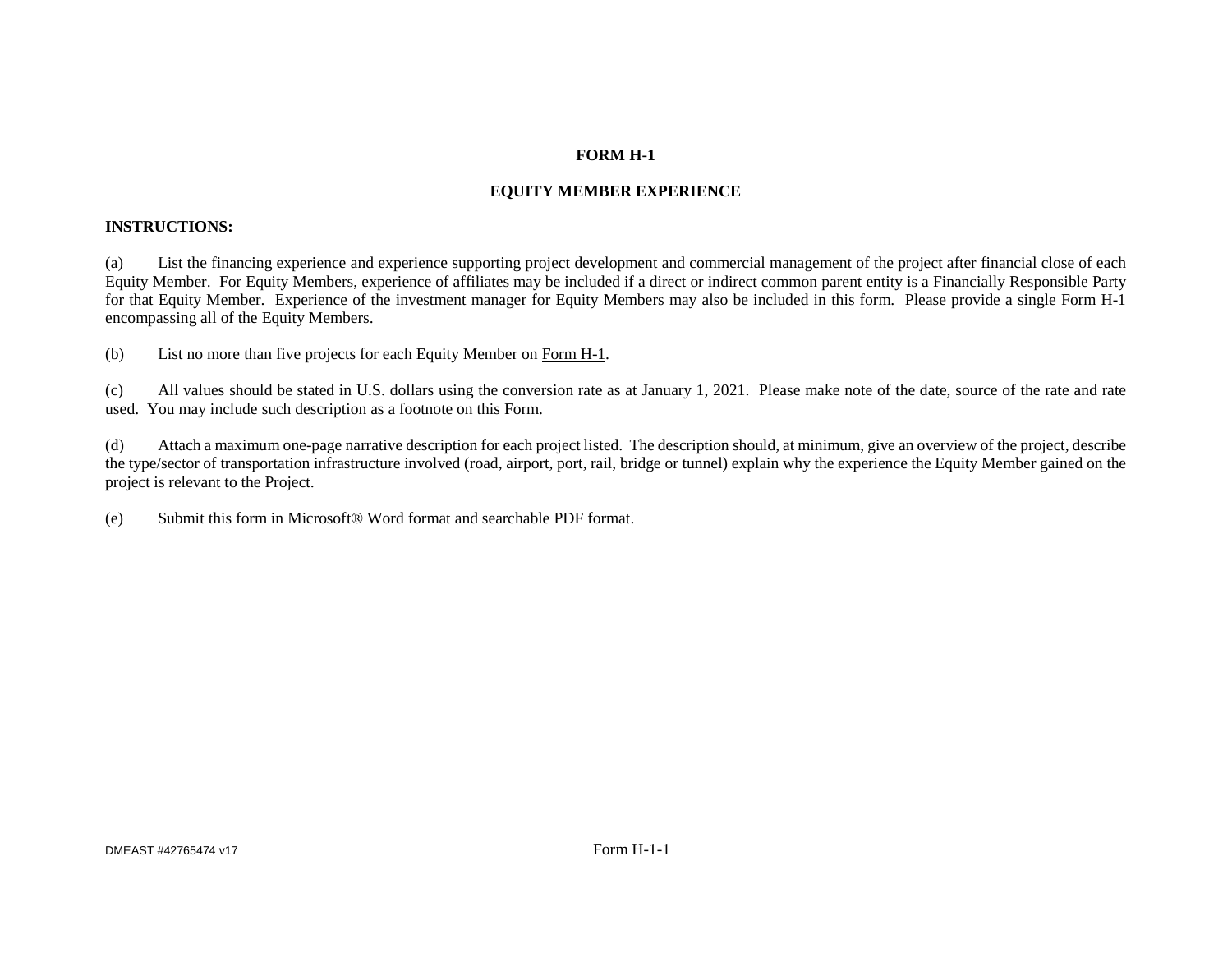| <b>EQUITY</b><br><b>MEMBER</b><br>$NAME^{(1)}$ | PROJECT NAME,<br><b>LOCATION &amp;</b><br><b>DESCRIPTION</b>                                                                                                        | <b>CONTRACT</b><br><b>STRUCTURE,</b><br><b>PAYMENT</b><br><b>MECHANISM &amp;</b><br><b>DESCRIPTION OF</b><br><b>REVENUE SOURCE(S)</b>                                                                  | <b>DATE OF</b><br><b>FINANCIAL</b><br>CLOSE,<br><b>PROJECT TERM</b> | <b>PROJECT</b><br><b>MILESTONES &amp;</b><br><b>CURRENT STATUS</b>                                                     | <b>PROJECT</b><br>$\text{SIZE}^{(2)}$ &<br><b>TOTAL</b><br><b>SOURCES &amp;</b><br><b>USES</b><br>VALUE <sup>(3)</sup> | <b>DEBT AMOUNT</b><br><b>BY SOURCE</b> | <b>TOTAL EQUITY</b><br>AMOUNT & $\%$<br>OF COMPANY'S<br><b>EQUITY SHARE</b> |
|------------------------------------------------|---------------------------------------------------------------------------------------------------------------------------------------------------------------------|--------------------------------------------------------------------------------------------------------------------------------------------------------------------------------------------------------|---------------------------------------------------------------------|------------------------------------------------------------------------------------------------------------------------|------------------------------------------------------------------------------------------------------------------------|----------------------------------------|-----------------------------------------------------------------------------|
| <b>Sample Entry</b><br>[Company A]             | [Toll Road P3 Project,<br>Harrisburg, PA, 20-mile<br>$2+2$ managed lanes<br>built in the median of a<br>major existing highway<br>in a high density urban<br>area.] | [DBFOM, Milestone]<br>payments and substantial<br>completion payment during<br>construction, availability<br>payments during<br>operations, Revenue from<br>tolls and state<br><i>appropriations</i> ] | <i>[January 1, 2015,</i><br>35-year term, from<br>financial close]  | $\text{[NTP}$ on January 1,<br>2016, Anticipated<br>substantial completion<br>June 2021, Currently<br>in construction] | [Project size:<br>\$400 million;<br>Total sources &<br>uses: \$500<br>million]                                         | [\$400 million private]<br>placement]  | $1$100 million, 20\%$<br>equity share]                                      |
|                                                |                                                                                                                                                                     |                                                                                                                                                                                                        |                                                                     |                                                                                                                        |                                                                                                                        |                                        |                                                                             |
|                                                |                                                                                                                                                                     |                                                                                                                                                                                                        |                                                                     |                                                                                                                        |                                                                                                                        |                                        |                                                                             |
|                                                |                                                                                                                                                                     |                                                                                                                                                                                                        |                                                                     |                                                                                                                        |                                                                                                                        |                                        |                                                                             |
|                                                |                                                                                                                                                                     |                                                                                                                                                                                                        |                                                                     |                                                                                                                        |                                                                                                                        |                                        |                                                                             |

#### **NOTES:**

- (1) If using experience of an entity other than an Equity Member, please describe the relationship of such entity to the respective Equity Member, and include an explanation of how the experience relates to the Equity Member on this Project. Include such description as a footnote on this Form.
- (2) Total dollar value of design and construction costs. Use nominal value.
- (3) Total dollar value of all sources and uses, including all private debt, equity, and public funding.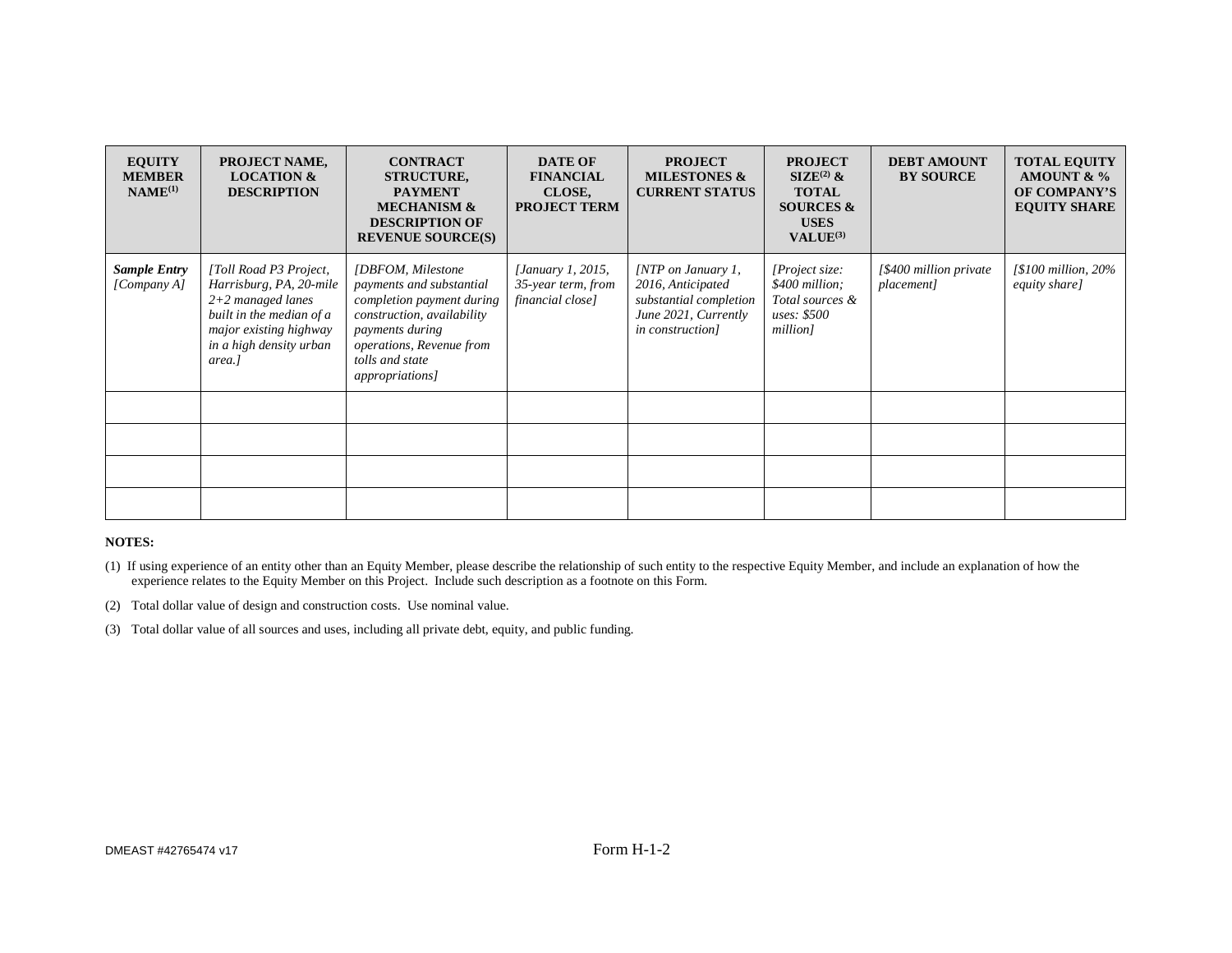## **FORM H-2**

# **EQUITY MEMBER INVESTMENT TRACK RECORD**

#### **INSTRUCTIONS:**

- (a) Respondent should complete a separate row of this Form H-2 for each Equity Member. Experience of the investment manager for Equity Members may also be included in this form. Add more rows to the table, as needed.
- (b) Only one Form H-2 including all Equity Members should be submitted.
- (c) Submit this form in Microsoft® Word format and searchable PDF format.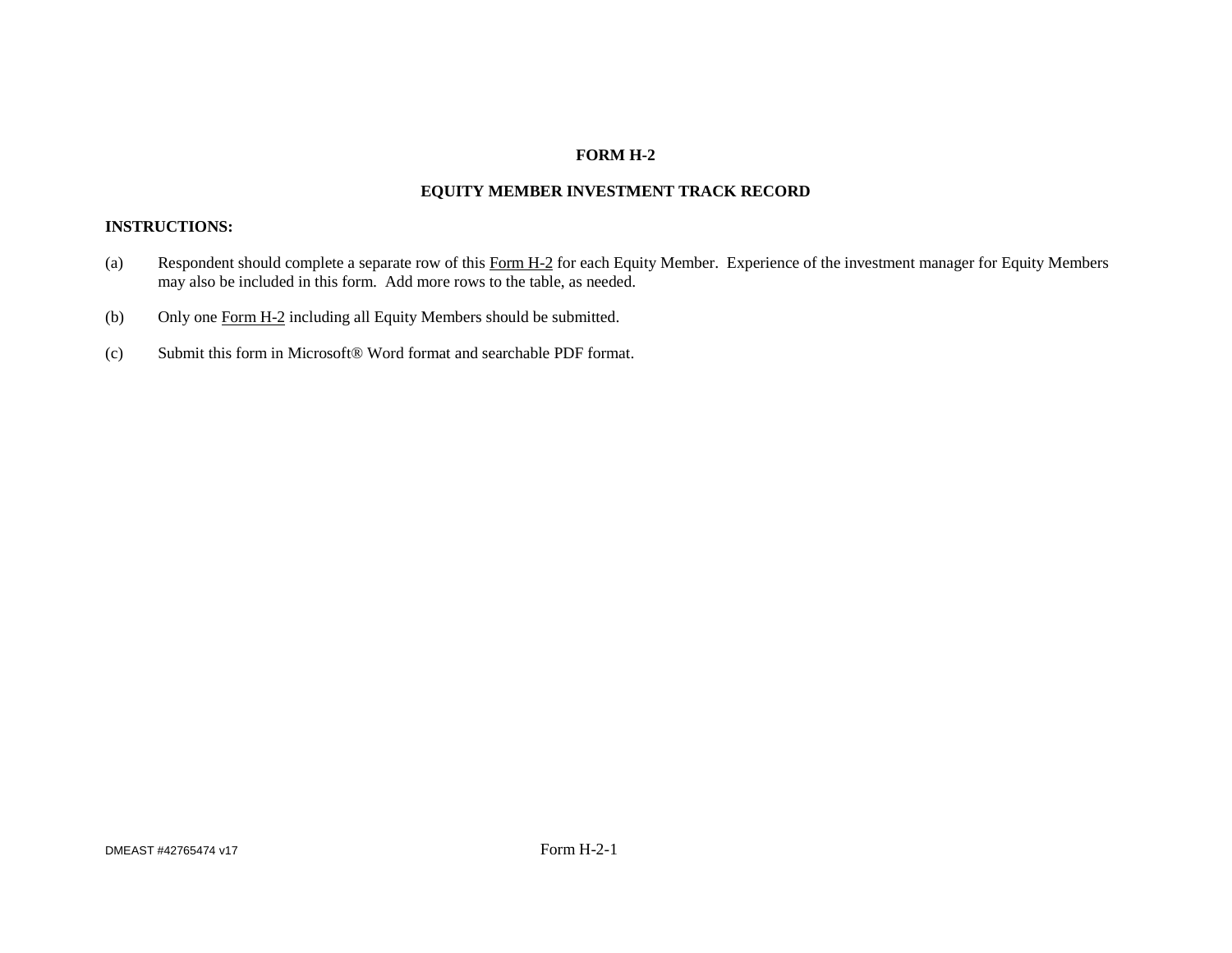| <b>EQUITY</b><br><b>MEMBER</b><br><b>NAME</b> | <b>PROJECTS FOR WHICH</b><br><b>EQUITY MEMBER WAS</b><br><b>SHORTLISTED IN THE U.S.</b><br><b>OR CANADA</b> <sup>(1)</sup> | <b>PROPOSAL</b><br><b>SUBMISSIONS</b> <sup>(2)</sup> | WITHDRAWALS FROM,<br>OR OTHER CHANGES<br><b>IN, PROCUREMENT (3)</b> | PROJECTS THAT<br><b>REACHED FINANCIAL</b><br><b>CLOSE IN THE U.S. OR</b><br>CANADA <sup>(4)</sup> | <b>NUMBER OF PROJECTS THAT</b><br><b>REACHED FINANCIAL CLOSE</b><br>GLOBALLY <sup>(5)</sup> |
|-----------------------------------------------|----------------------------------------------------------------------------------------------------------------------------|------------------------------------------------------|---------------------------------------------------------------------|---------------------------------------------------------------------------------------------------|---------------------------------------------------------------------------------------------|
| [Name of<br><b>Equity</b><br>Member 1]        |                                                                                                                            |                                                      |                                                                     |                                                                                                   |                                                                                             |
| [Name of<br><b>Equity</b><br>Member 21        |                                                                                                                            |                                                      |                                                                     |                                                                                                   |                                                                                             |
| [Add or delete<br>rows as<br>needed           |                                                                                                                            |                                                      |                                                                     |                                                                                                   |                                                                                             |

#### **NOTES:**

- **(1) PROJECTS FOR WHICH EQUITY MEMBER WAS SHORTLISTED IN THE U.S. OR CANADA**  List the names of projects and the names of their procuring agencies in which the Equity Member, in its capacity as potential equity investors in a project, was shortlisted or otherwise invited to submit a proposal. Each project listed should have: (a) had an initial release of the related request for proposals within the past ten years; (b) been procured by a public sector owner in the U.S. or Canada; and (c) required private financing.
- (2) **PROPOSAL SUBMISSIONS** With respect to the projects listed in response to item (1): (a) list the projects that have not yet required final financial proposals to be submitted; and (b) list the projects where the Equity Member (individually or as a member of a team) submitted compliant, final technical and financial proposals.
- **(3) WITHDRAWALS FROM, OR OTHER CHANGES IN, PROCUREMENT** List each project that was included in response to item (1) but not included in the response to item (2). For each such project, provide: (a) the public sector owner and a contact name and phone number; and (b) a brief explanation for why an Equity Member did not submit compliant final technical and/or financial proposals or for not remaining engaged in the procurement for that project as an equity investor in a team that submitted a compliant final proposal (as applicable). Explanations may be attached in a separate sheet, if necessary.
- **PROJECTS THAT REACHED FINANCIAL CLOSE IN THE U.S. OR CANADA** List the projects in which the Equity Member was an equity investor at the time of the respective financial close date. Each project listed should: (a) have reached financial close within the past ten years; (b) been procured by a public sector owner in the U.S. or Canada; (c) require private financing; and (d) have an actual or estimated construction cost of at least \$500 million (in nominal dollars, as of the date of financial close of the project for any projects not in the  $U.S.$ ).
- **(5) NUMBER OF PROJECTS THAT REACHED FINANCIAL CLOSE GLOBALLY** Provide the number of projects globally (inclusive of those in the U.S. or Canada): (a) that **achieved** financial close within the past ten years; (b) that were procured by a public sector owner; (c) required private financing; and (d) for which the Equity Member was an equity investor at the time of financial close.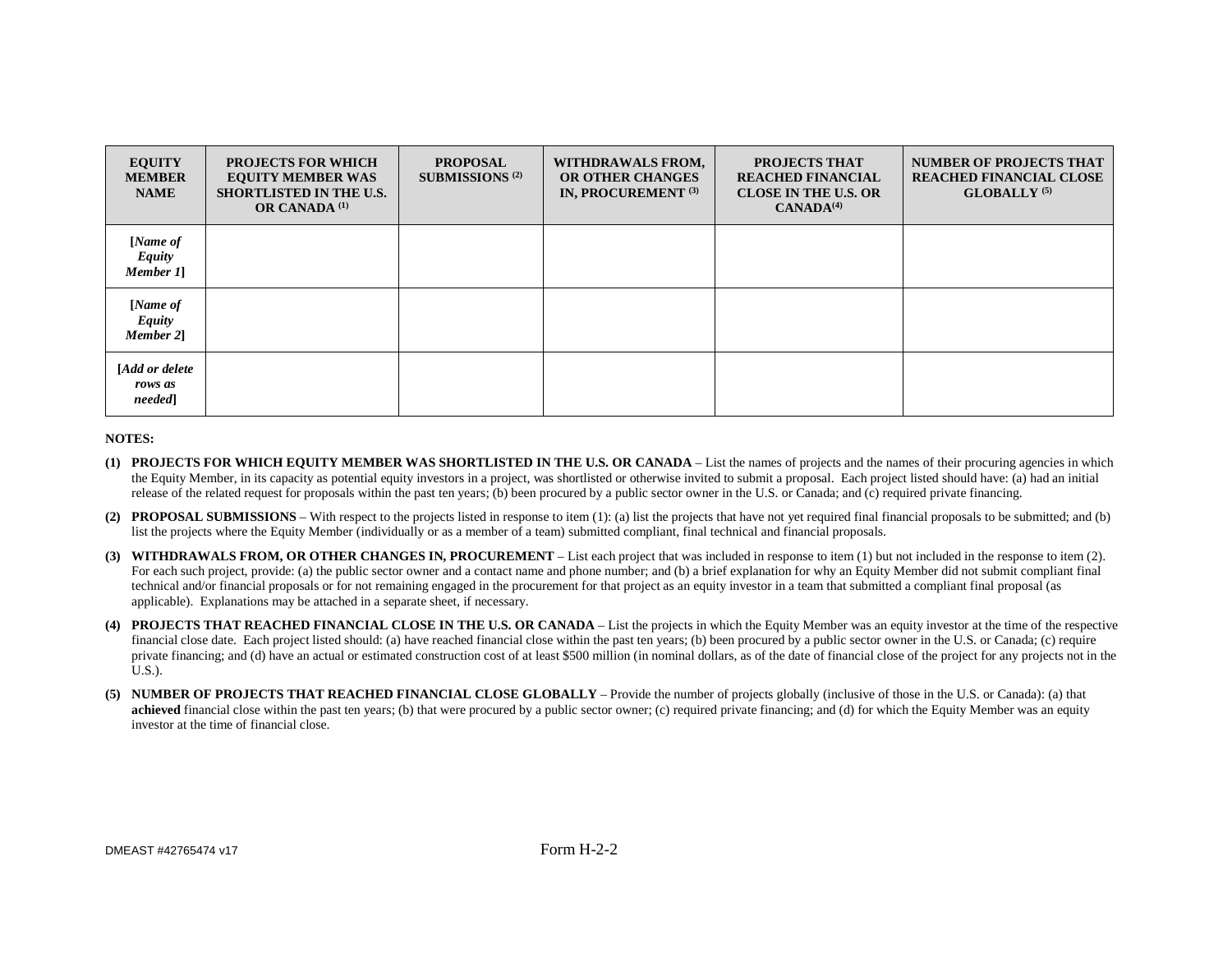#### **FORM H-3**

#### **EQUITY MEMBER EXPERIENCE REFERENCES**

#### **INSTRUCTIONS:**

п

- (a) For each experience listed on Form H-1 (*Equity Member Experience*) submit the contact information of the public owner familiar with the Equity Member's experience. The reference should be familiar with the Equity Member's development and financing experience, or performance as an equity member of a P3 developer following a financial close, or both.
- (b) No reference may be used who has a conflict of interest.
- (c) Verify each reference's contact information in advance of SOQ submission.
- (d) Submit this form in Microsoft® Word format and searchable PDF format.

| REFERENCES FOR EQUITY MEMBER EXPERIENCE LISTED ON FORM H-1 <sup>(1)</sup>                                              |                                                |  |  |  |
|------------------------------------------------------------------------------------------------------------------------|------------------------------------------------|--|--|--|
|                                                                                                                        | H-1 - Reference 1                              |  |  |  |
| Name of the project (including project ID<br>number, if known) on which the reference<br>worked with the Equity Member | [e.g. Project xyz; 12345; location]            |  |  |  |
| Name of reference                                                                                                      |                                                |  |  |  |
| Reference's employer                                                                                                   | [e.g. Office of Road Design; Pennsylvania DOT] |  |  |  |
| Reference's title/position                                                                                             | [e.g. Director; Office of Innovation]          |  |  |  |
| Reference's contact number <sup>(2)</sup>                                                                              |                                                |  |  |  |
| Reference's address                                                                                                    |                                                |  |  |  |
| Reference's email                                                                                                      |                                                |  |  |  |
| H-1 – Reference 2                                                                                                      |                                                |  |  |  |
| Name of the project (including project ID<br>number, if known) on which the reference<br>worked with the Equity Member | [e.g. Project xyz; 12345; location]            |  |  |  |
| Name of reference                                                                                                      |                                                |  |  |  |
| Reference's employer                                                                                                   | [e.g. Office of Road Design; Pennsylvania DOT] |  |  |  |
| Reference's title/position                                                                                             | [e.g. Director; Office of Innovation]          |  |  |  |
| Reference's contact number <sup>(2)</sup>                                                                              |                                                |  |  |  |
| Reference's address                                                                                                    |                                                |  |  |  |
| Reference's email                                                                                                      |                                                |  |  |  |
| H-1 – Reference 3                                                                                                      |                                                |  |  |  |
| Name of the project (including project ID<br>number, if known) on which the reference<br>worked with the Equity Member | [e.g. Project xyz; 12345; location]            |  |  |  |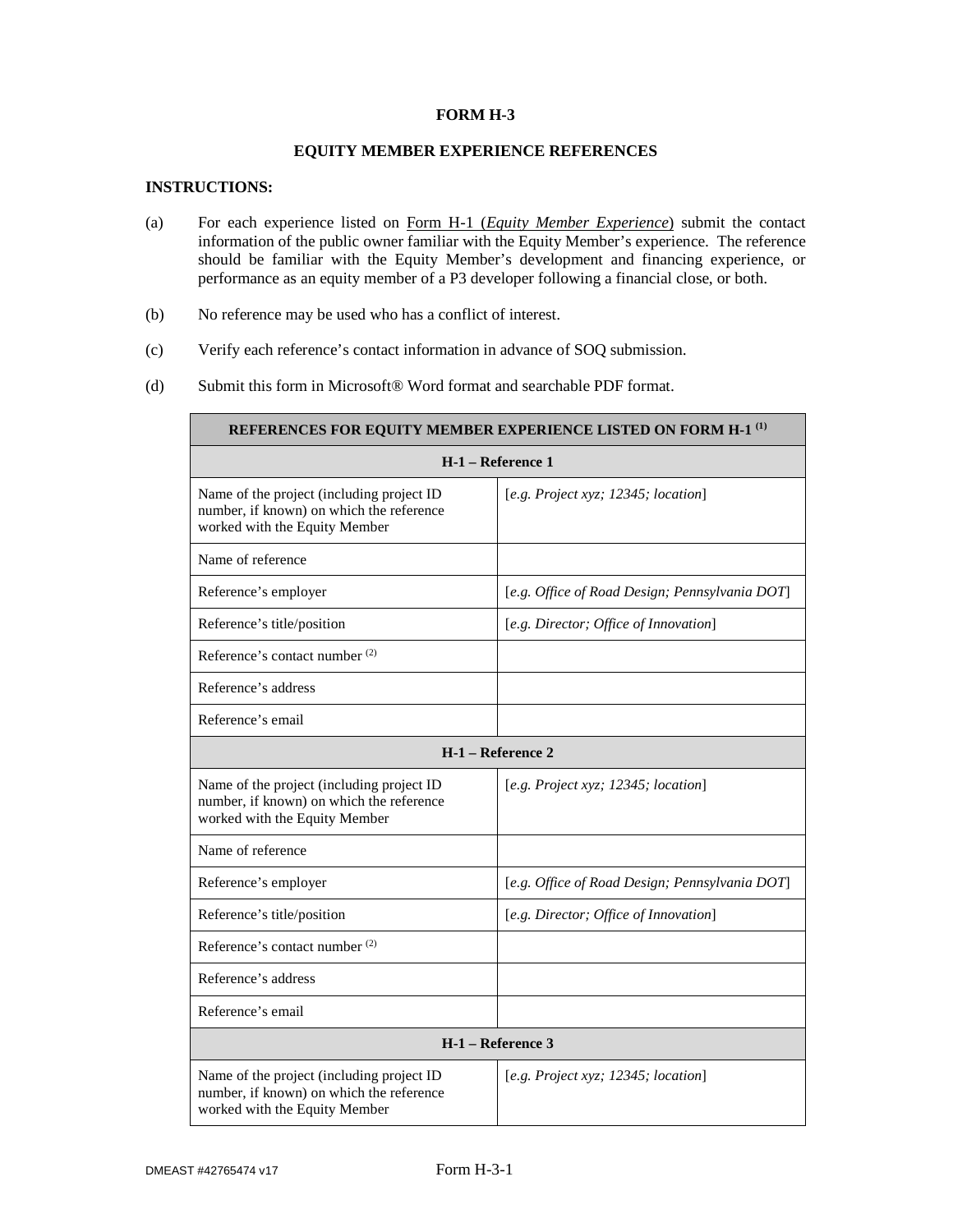| Name of reference                                                                                                      |                                                |
|------------------------------------------------------------------------------------------------------------------------|------------------------------------------------|
| Reference's employer                                                                                                   | [e.g. Office of Road Design; Pennsylvania DOT] |
| Reference's title/position                                                                                             | [e.g. Director; Office of Innovation]          |
| Reference's contact number <sup>(2)</sup>                                                                              |                                                |
| Reference's address                                                                                                    |                                                |
| Reference's email                                                                                                      |                                                |
|                                                                                                                        | H-1 - Reference 4                              |
| Name of the project (including project ID<br>number, if known) on which the reference<br>worked with the Equity Member | [e.g. Project xyz; 12345; location]            |
| Name of reference                                                                                                      |                                                |
| Reference's employer                                                                                                   | [e.g. Office of Road Design; Pennsylvania DOT] |
| Reference's title/position                                                                                             | [e.g. Director; Office of Innovation]          |
| Reference's contact number <sup>(2)</sup>                                                                              |                                                |
| Reference's address                                                                                                    |                                                |
| Reference's email                                                                                                      |                                                |
|                                                                                                                        | H-1 – Reference 5                              |
| Name of the project (including project ID<br>number, if known) on which the reference<br>worked with the Equity Member | [e.g. Project xyz; 12345; location]            |
| Name of reference                                                                                                      |                                                |
| Reference's employer                                                                                                   | [e.g. Office of Road Design; Pennsylvania DOT] |
| Reference's title/position                                                                                             | [e.g. Director; Office of Innovation]          |
| Reference's contact number <sup>(2)</sup>                                                                              |                                                |
| Reference's address                                                                                                    |                                                |
| Reference's email                                                                                                      |                                                |

- All responses to be provided without line breaks and separated by semicolons, commas or periods to the extent necessary.
- (2) Provide a phone or cell number. For international phone numbers, include the full dialing code for calling from the United States including dates and times for contact.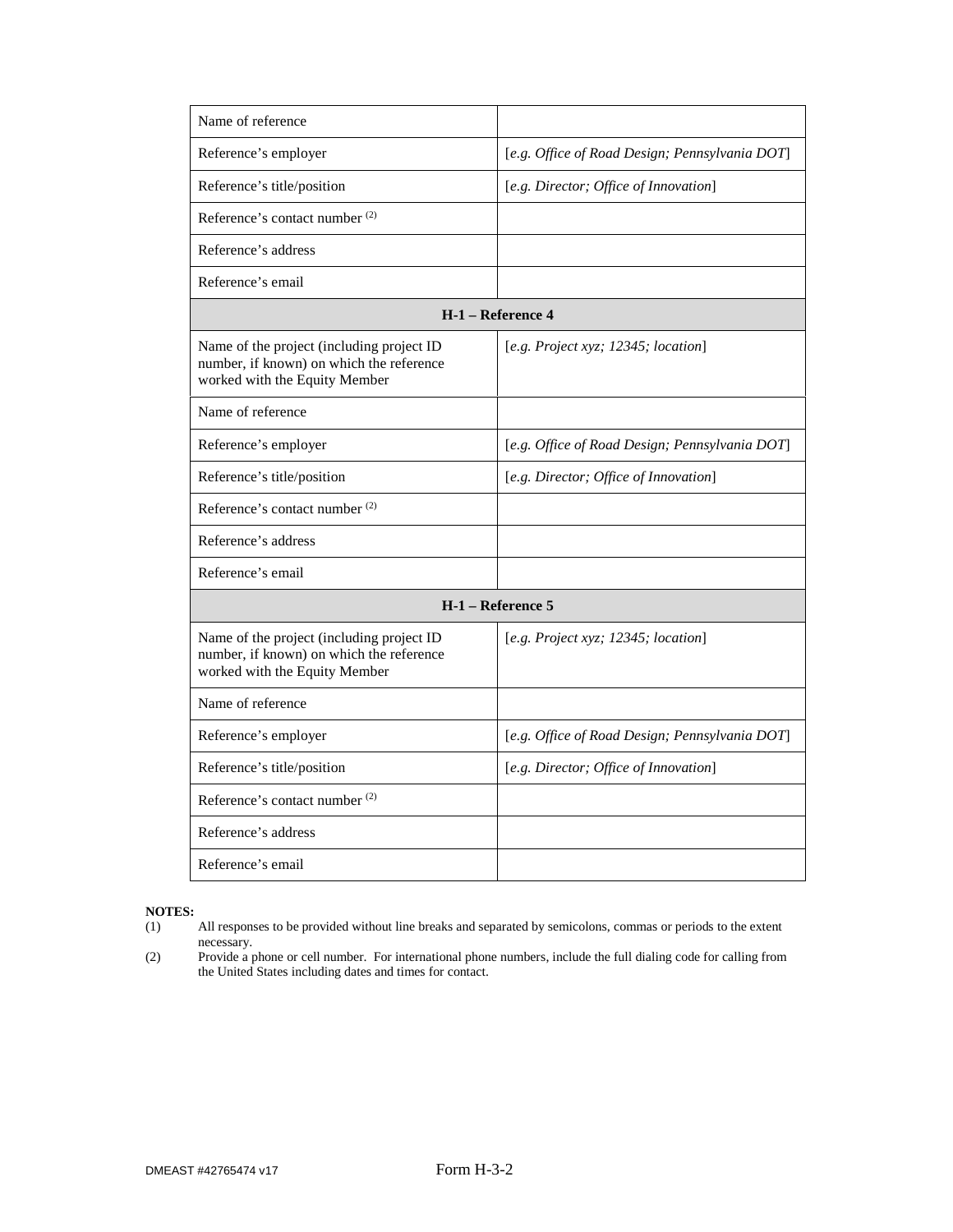#### **FORM H-4**

### **FINANCIAL OFFICER CERTIFICATE**

#### **INSTRUCTIONS:**

- (a) Complete a separate Form H-4 for each Equity Member, Lead Construction Contractor, and Financially Responsible Party (if any). Members of a joint venture acting as Lead Construction Contractor shall submit separate copies of Form H-4.
- (b) Each Financial Officer Certificate should be signed by the chief financial officer (or equivalent) of each entity listed above, dated not earlier than 14 calendar days prior to the SOQ Due Date.

I, [*Name*], the [*Title*] of [*Name of Equity Member or Lead Construction Contractor or Financially Responsible Party*] (the Company), do hereby certify as of [*Date*]<sup>3</sup> that:

- (a) This certificate is being executed and delivered in connection with the Statement of Qualifications (the SOQ) submitted by [*Respondent Name*] (the Respondent) in response to the Request for Qualifications in Relation to the PennDOT Pathways Major Bridge P3 Initiative dated June 28, 2021 (the RFQ) issued by the Pennsylvania Department of Transportation (PennDOT).
- (b) As to the matters herein set forth below, I either have personal knowledge or have obtained information from officers or employees of the Company in whom I have confidence and whose duties require them to have personal knowledge thereof. I make the certifications herein to PennDOT pursuant to the requirements of the RFQ with the intent and understanding that they will be relied upon by PennDOT as a basis for the evaluation of the SOQ contemplated by the RFQ.
- (c) [**Financially Responsible Party Support:** It is the intention of the Company to support the [*name of Equity Member or Lead Construction Contractor*] with the financial, human resources and other support needed by it to successfully satisfy its obligations in respect of the Project if the Respondent were to become the Development Entity. $]^{4}$
- (d) **Audited Financial Statements:** The audited financial statements provided by the Company in the SOQ for the fiscal years ended [\_\_\_], [\_\_\_] and [\_\_\_] [and the interim financial statements for the following periods  $[\_\]$  and  $[\_\]$ <sup>5</sup> are complete and correct copies thereof. Where the Company has provided unaudited financial results, such financial results present fairly, in all material respects, the financial position and results of operations and cash flows of the Company, [the Financially Responsible Party and its consolidated subsidiaries, including the [*name of Equity Member or Lead Construction Contractor*], <sup>6</sup> as of such dates and for such periods. The Company has no material contingent liabilities or unusual forward or long-term commitments not disclosed therein.<sup>7</sup>

<sup>&</sup>lt;sup>3</sup> Date must not be earlier than fourteen (14) calendar days prior to the SOQ Due Date.

<sup>4</sup> Delete if there is no Financially Responsible Party and not applicable.

<sup>5</sup> Delete if there are no interim financial statements.

<sup>6</sup> Delete if there is no Financially Responsible Party and not applicable.

<sup>&</sup>lt;sup>7</sup> For entities that do not prepare audited financial statements, Respondents should submit a question to PennDOT by the deadline for RFQ Questions indicated in the Procurement Schedule set forth in Section 3.2, outlining the proposed information that it would submit to provide similar support to audited financial statements and seeking confirmation of its appropriateness by PennDOT. Information Respondent considers confidential should be submitted in accordance with the RFQ and will be subject to the limitations and conditions set forth therein.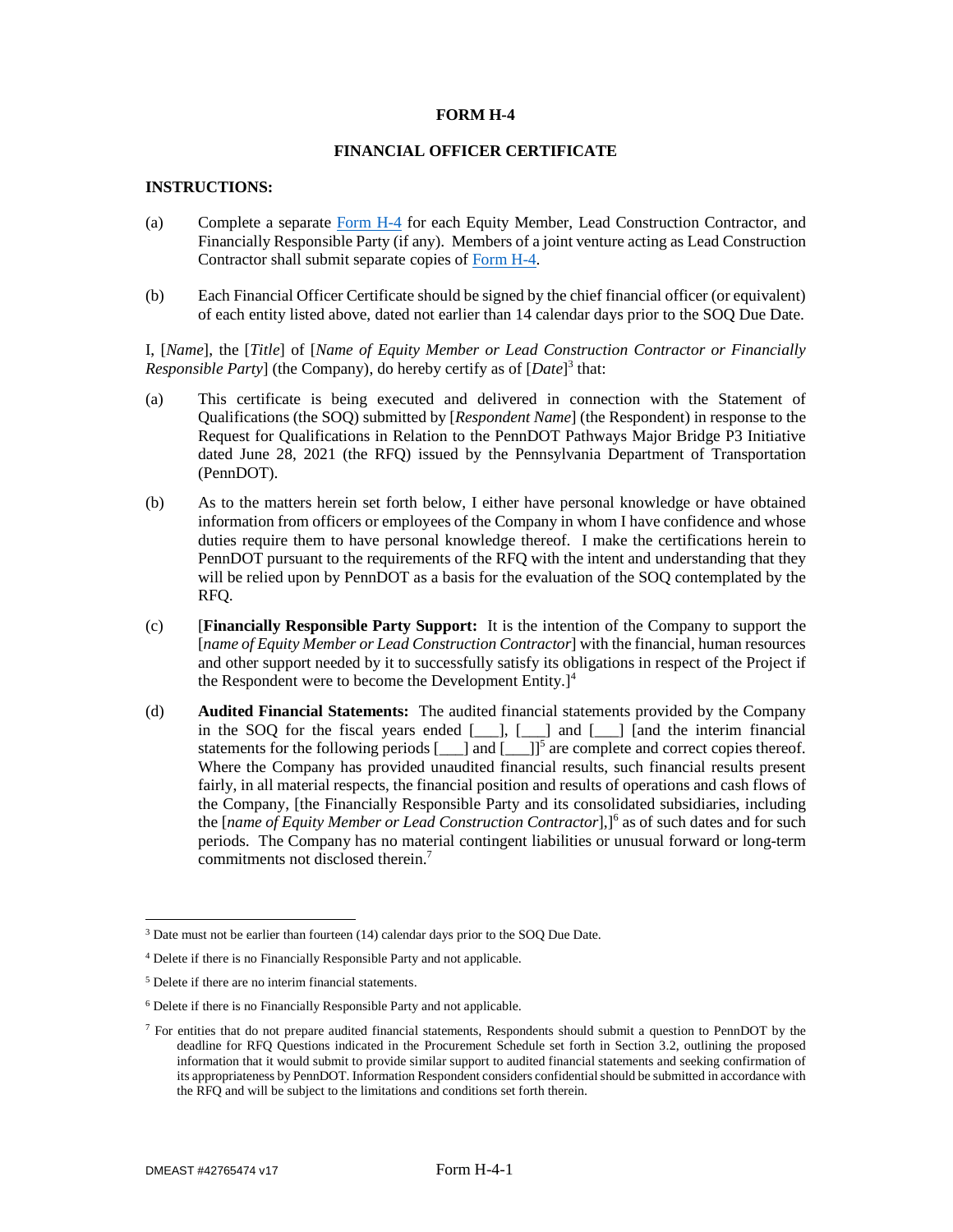- (e) **Off-Balance Sheet Liabilities:** The Company does not have any material off-balance sheet liabilities other than as described in the financial statements referred to above or listed in Annex A hereto attached.<sup>8</sup>
- (f) **Financial Information Summary:** Attached hereto as Annex B is a completed Company Information Summary relating to the Company. All the information provided in the attached Annex B is complete and correct to the best of my knowledge.
- (g) **Bankruptcy/insolvency proceedings:** [There has been no Insolvency Event relating to the Company or any person or entity which directly or indirectly through one or more intermediaries controls, or is controlled by, or is under common control with, the Company which has occurred within the most recent three fiscal years (whether or not such proceeding was ultimately dismissed).] [Attached hereto as Annex C is a detailed description of all Insolvency Events relating to the Company or any person or entity which directly or indirectly through one or more intermediaries controls, or is controlled by, or is under common control with, the Company which has occurred within the most recent three fiscal years (whether or not such proceeding was ultimately dismissed). $]^{9}$

For the purposes of this certification, Insolvency Event means any voluntary or involuntary bankruptcy, insolvency, liquidation, restructuring, suspension of payments, scheme of arrangement, appointment of provisional liquidator, receiver or administrative receiver, resolution or petition for winding-up or similar proceeding, under any applicable law, in any jurisdiction.

(h) **Material Changes in Financial Condition:** [No material change in the financial condition of the Company has occurred or is projected to occur, as applicable (i) within the most recently completed three fiscal years that is not reflected in the its audited financial statements; (ii) since the date of its audited financial statements for its most recently completed fiscal year; or (iii) during the next fiscal quarter following the date of the SOQ.] [Attached hereto as Annex D is a detailed description of Material Changes in the Financial Condition of the Company.]<sup>10</sup>

Capitalized terms used but not defined herein shall have the meanings set forth in the RFQ.

 $8$  Fill out  $\Delta$ nnex  $\Delta$  as "not applicable" if there is no off-balance sheet liability to disclose.

<sup>&</sup>lt;sup>9</sup> Complete the appropriate certification. Delete the sentence that is not applicable. Fill out **Annex C** as "not applicable" if there is no Insolvency Event to disclose.

<sup>&</sup>lt;sup>10</sup> Complete the appropriate certification. Delete the sentence that is not applicable. Fill out  $\underline{Annex\ D}$  as "not applicable" if there is no material change in financial condition to disclose. Further instructions regarding material changes are provided in Annex D.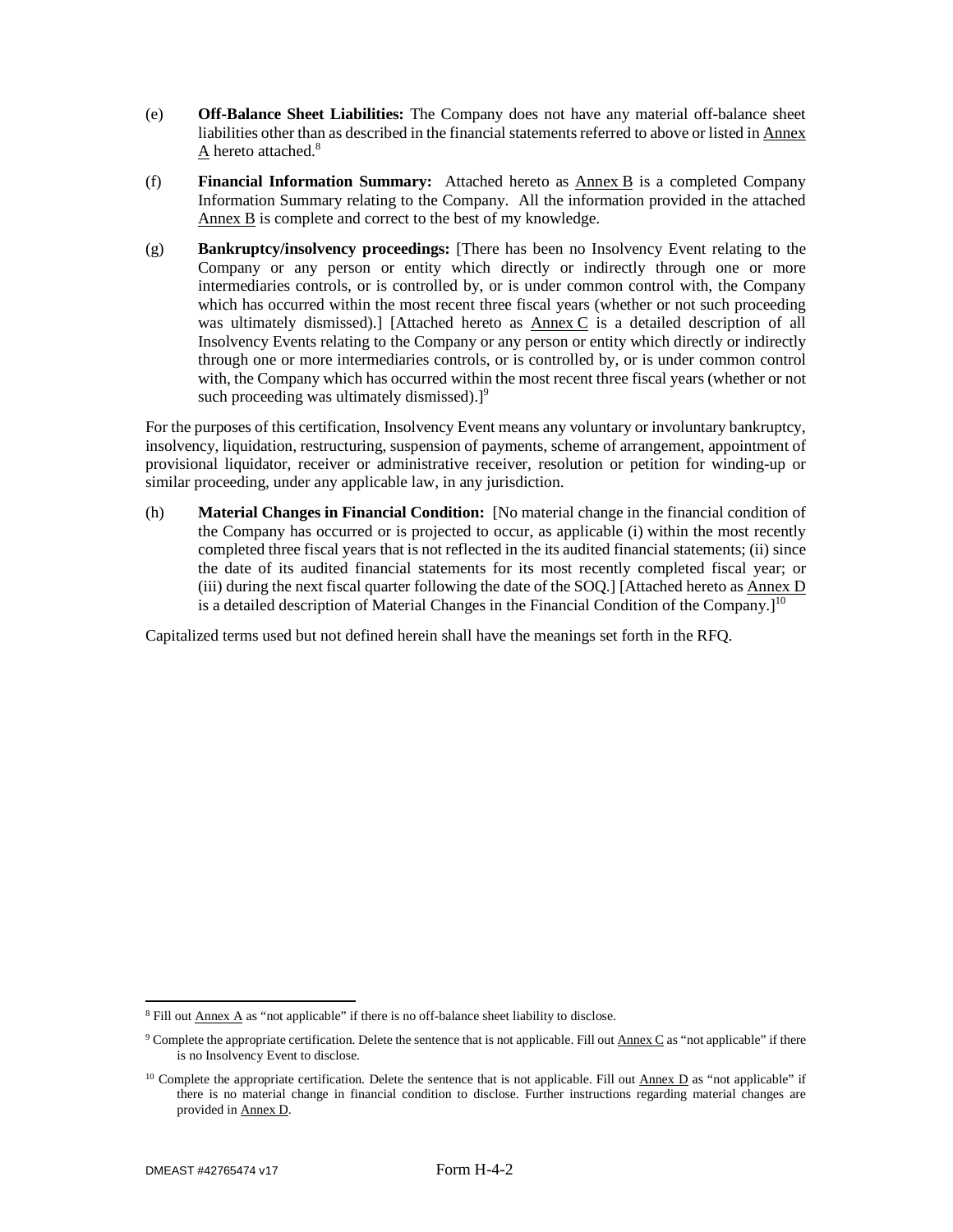IN WITNESS WHEREOF, the undersigned is the [*Chief Financial Officer, Treasurer or equivalent officer*] of the entity to which this Form relates, and has duly executed this certificate as of the date first written above.

 $\overline{\phantom{a}}$ 

 $\frac{1}{\sqrt{2\pi}}\left( \frac{1}{\sqrt{2\pi}}\right) \left( \frac{1}{\sqrt{2\pi}}\right) \left( \frac{1}{\sqrt{2\pi}}\right) \left( \frac{1}{\sqrt{2\pi}}\right) \left( \frac{1}{\sqrt{2\pi}}\right) \left( \frac{1}{\sqrt{2\pi}}\right) \left( \frac{1}{\sqrt{2\pi}}\right) \left( \frac{1}{\sqrt{2\pi}}\right) \left( \frac{1}{\sqrt{2\pi}}\right) \left( \frac{1}{\sqrt{2\pi}}\right) \left( \frac{1}{\sqrt{2\pi}}\right) \left( \frac{1}{\sqrt$ 

By: Print Name: Print Name:

Title:

 $\overline{\phantom{a}}$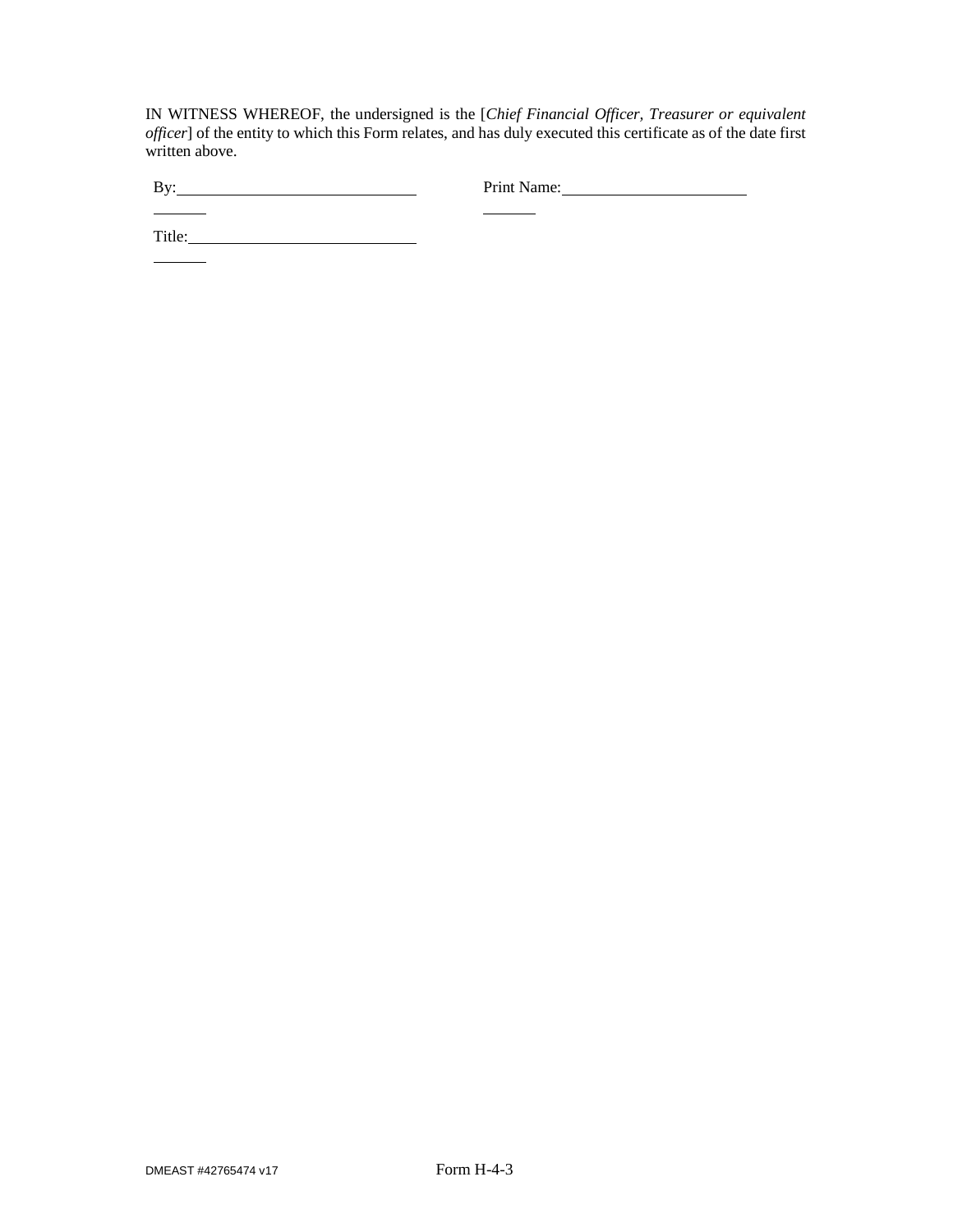# **ANNEX A TO FINANCIAL OFFICER'S CERTIFICATE Off-Balance Sheet Liabilities**

[*COMPANY TO PROVIDE DETAILS*]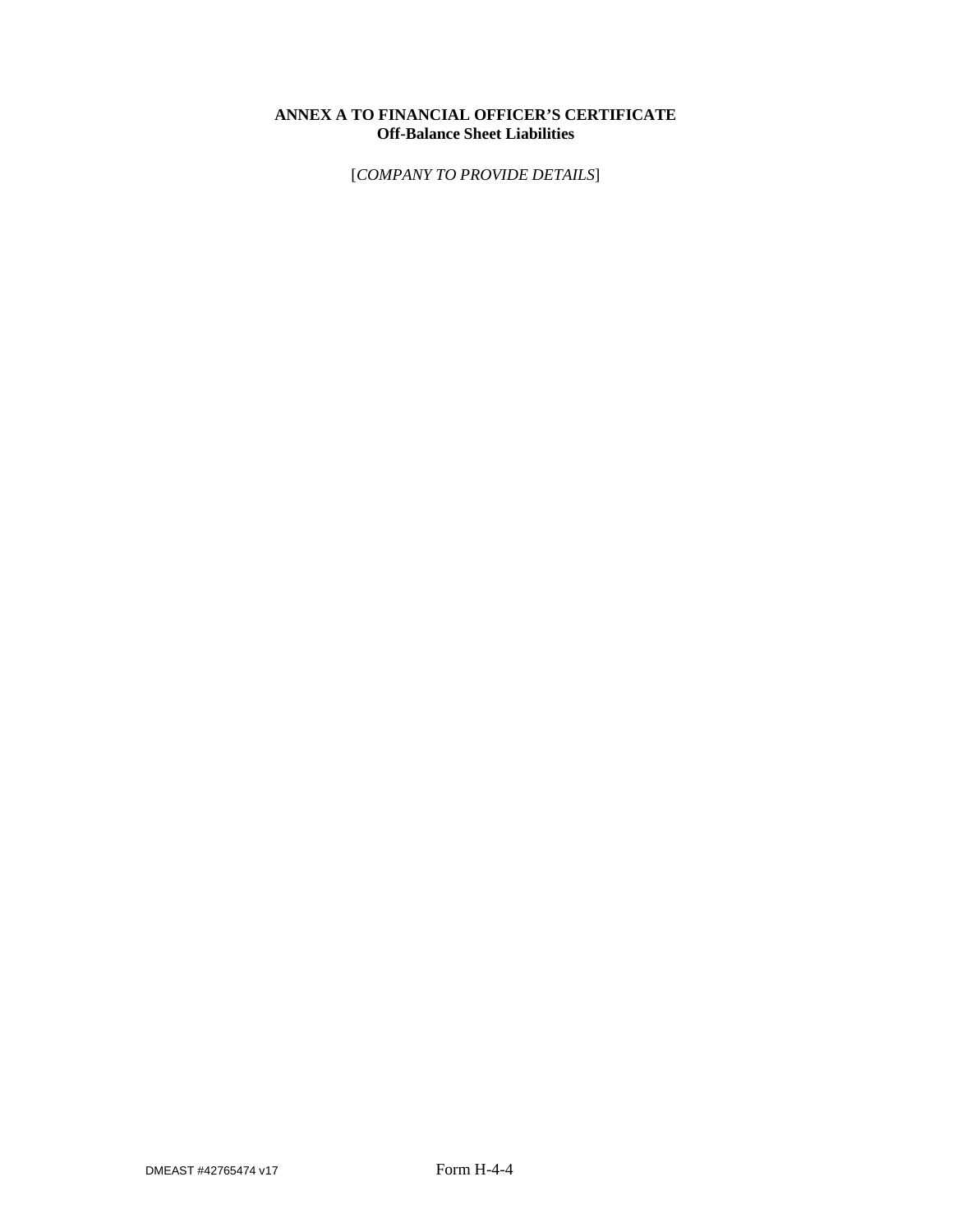### **ANNEX B TO FINANCIAL OFFICER'S CERTIFICATE Company Information Summary**

Entity: \_\_\_\_\_\_\_\_\_\_\_\_\_\_\_\_\_\_\_

\_\_\_\_\_\_\_\_\_\_\_\_\_\_\_\_\_\_\_

Designate whether Lead Construction Contractor, Equity Member, or Financially Responsible Party:

| SHAREHOLDER <sup>11</sup>                                                                                | INTEREST $(\% )$ |
|----------------------------------------------------------------------------------------------------------|------------------|
| [Shareholder name]                                                                                       |                  |
| [No current shareholders, equity members]<br>partners or equivalent have a holding of 25% or<br>greater] |                  |

| RATING AGENCY <sup>12</sup>                                                | <b>CURRENT</b><br><b>RATING</b> | <b>PREVIOUS</b><br><b>RATING</b> | <b>DATE OF</b><br><b>CHANGE IN</b><br><b>RATING</b> |
|----------------------------------------------------------------------------|---------------------------------|----------------------------------|-----------------------------------------------------|
| [Rating agency name]                                                       |                                 |                                  |                                                     |
| [Debt of the Company is not<br>rated by any major credit<br>rating agency] |                                 |                                  |                                                     |
| [Company has no debt]                                                      |                                 |                                  |                                                     |

<sup>&</sup>lt;sup>11</sup> List current shareholders, equity members partners or equivalent holding a 25% or greater interest in the company (indicate their percentage interest), as well as those having the right to appoint one or more board director(s). If such interest is held by a holding company, a shell corporation or other form of intermediary, also identify the ultimate or parent entity.

<sup>&</sup>lt;sup>12</sup> If applicable, list all credit ratings available for the company and attach a copy of the most recent credit report.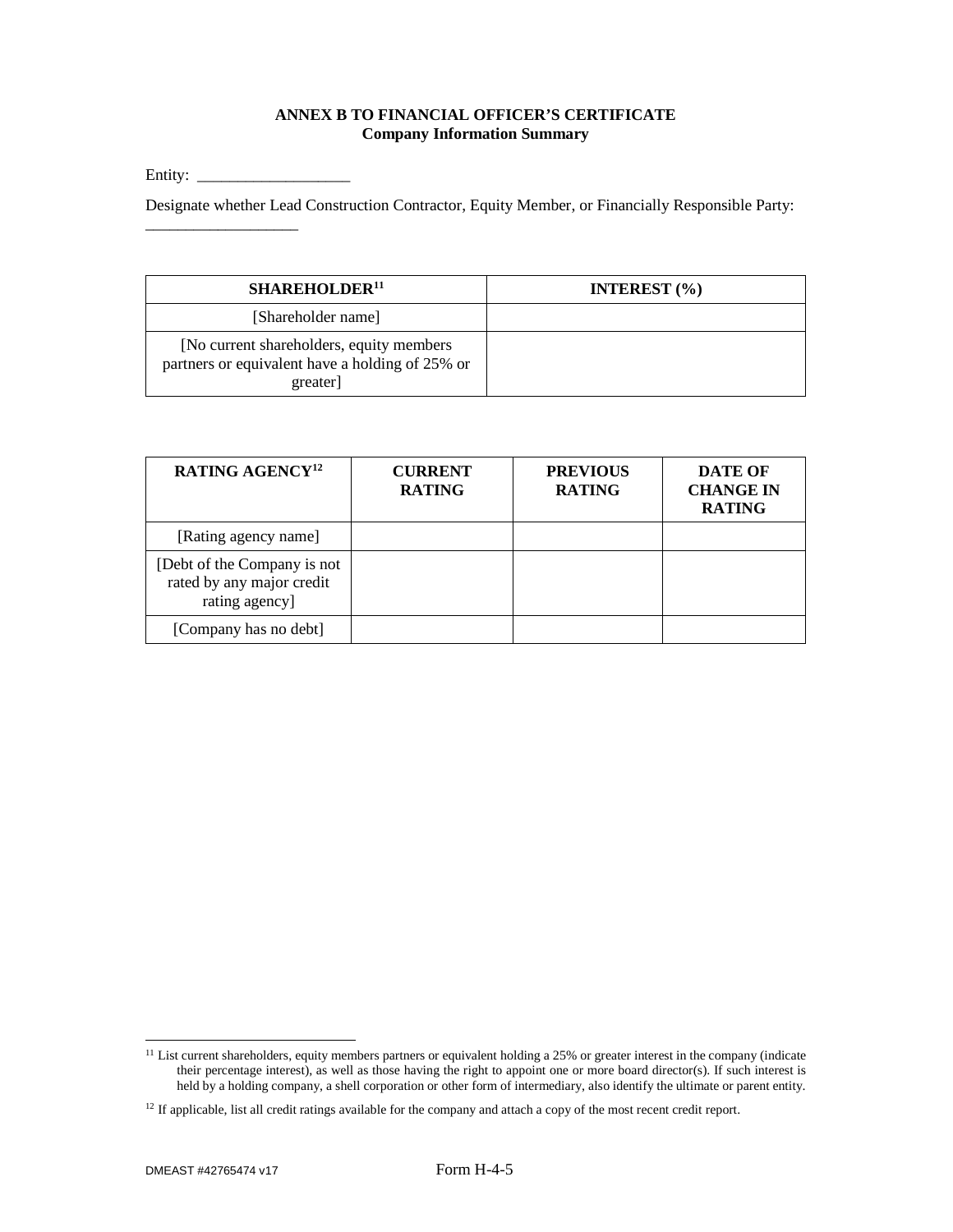# **ANNEX C TO FINANCIAL OFFICER'S CERTIFICATE Insolvency Events**

[*COMPANY TO PROVIDE DETAILS*]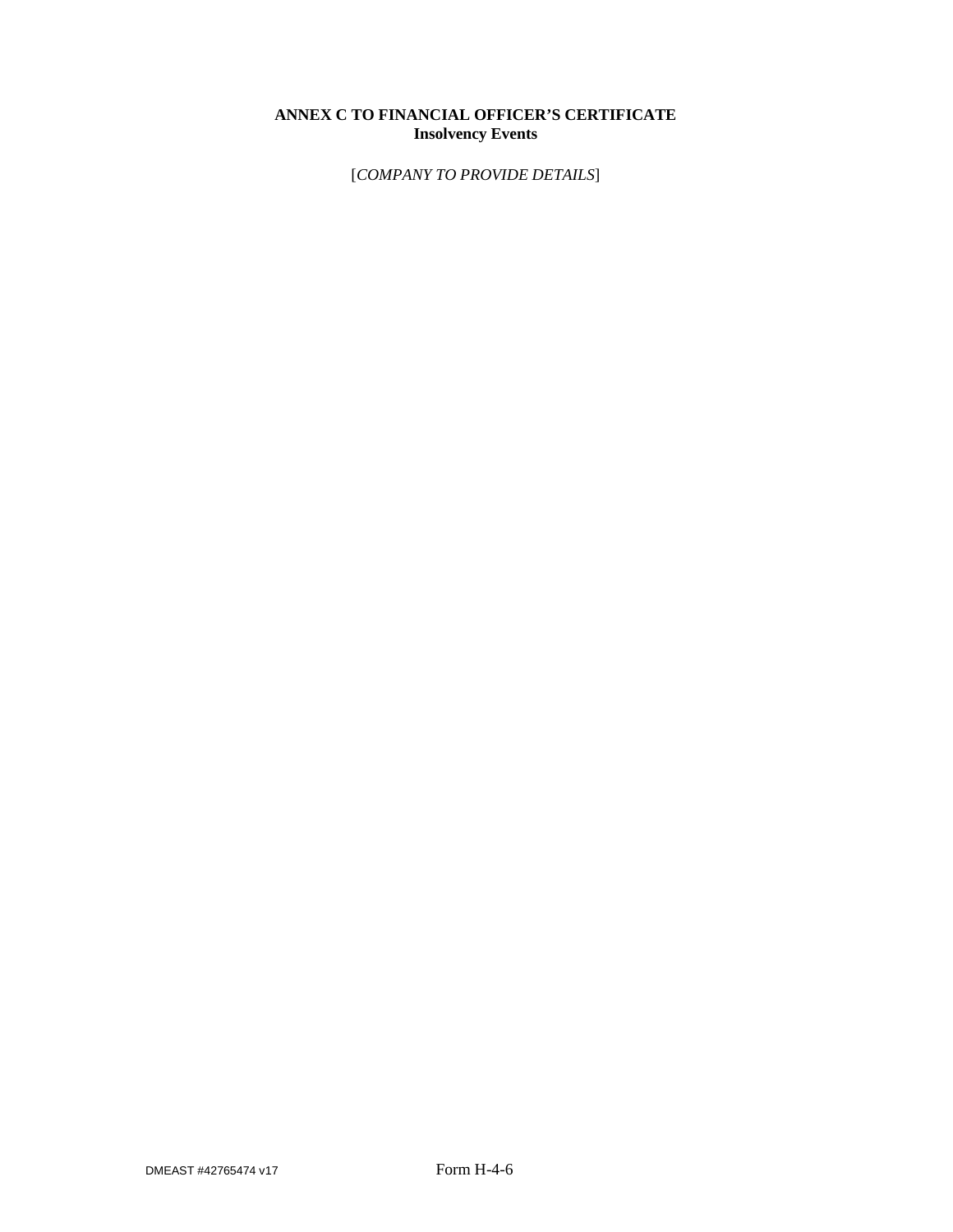#### **ANNEX D TO FINANCIAL OFFICER'S CERTIFICATE Material Changes in Financial Condition**

#### [*COMPANY TO PROVIDE DETAILS*]

#### **INSTRUCTIONS TO RESPONDENTS REGARDING ANNEX D:**

If applicable, this Annex D should include the following details regarding material changes in the Company's financial condition:

- (1) A description of each material change, actual and projected, and any related changes or disruptions in executive management;
- (2) Actual and projected impacts on the affected entity's organizational and financial capacity and its ability to remain engaged in this procurement and submit a responsive proposal; and
- (3) A detailed description of any other projected impacts, positive and negative, of the changes experienced and anticipated to be experienced in the periods ahead, including the likelihood that the circumstances of the change or impacts thereof will continue during the Project term.

Estimates of the impact on revenues, expenses and the change in equity should be provided separately for each material change. **References to the notes in the financial statements are not sufficient to address the requirement to discuss the impact of material changes**. Where a material change will have a negative financial impact, the affected entity should describe measures that would be undertaken to insulate the Project from any recent material changes and those currently in progress or reasonably anticipated in the future. If its financial statements indicate that expenses and losses exceed income in each of the three completed fiscal years (even if there has not been a material change), the affected entity should describe measures that will be undertaken to make the entity profitable in the future and an estimate of when the entity will be profitable.

Set forth below is a list of examples of what PennDOT considers to be a material change in financial condition. **At the discretion of PennDOT, any failure to disclose a prior or pending material change may result in disqualification from the procurement:** 

- (a) A change in the tangible net worth of 10% or more of net assets;
- (b) A sale, merger or acquisition exceeding 10% of the value of net assets prior to the sale, merger or acquisition which in any way involves the affected entity or its parent company or Financially Responsible Party;
- (c) A change in credit rating for the affected entity or its parent company or Financially Responsible Party;
- (d) Inability to meet material conditions of loan or debt covenants by the affected entity or its parent company or Financially Responsible Party; that has required or will require a waiver or modification of agreed financial ratios, coverage factors or other loan stipulations or additional credit support from shareholders or other third parties;
- (e) In the current and three most recent completed fiscal years, the affected entity or its parent company or Financially Responsible Party; (i) incurred a net operating loss; (ii) sustained charges exceeding 5% of the then net assets due to claims, changes in accounting, writeoffs or business restructuring; or (iii) implemented a restructuring/reduction in labor force exceeding 5% of employees or involved the disposition of assets exceeding 10% of the then-net assets; and
- (f) Other events known to the affected entity that represent a material change in financial condition over the past three years, or which may be pending for the next reporting period.